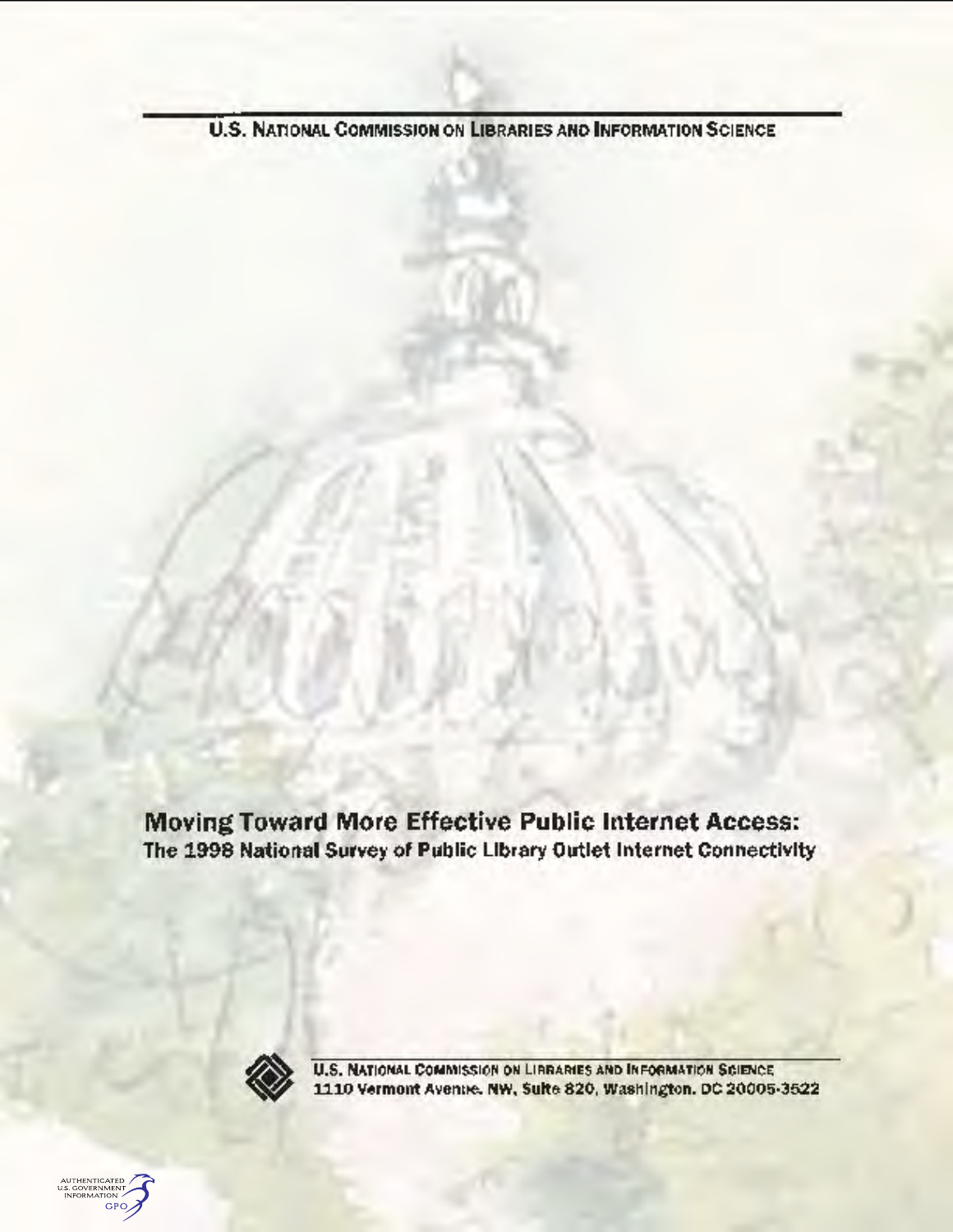#### U.S. NATIONAL COMMISSION ON LIBRARIES AND INFORMATION SCIENCE

1110 Vermont Avenue, NW, Suite 820, Washington, DC 20005-3522 Telephone: 202-606-9200; Fax: 202-606-9203; Web: www.nclis.gov

The National Commission on Libraries and Information Science is a permanent, independent agency of the federal government, established in 1970 with the enactment of Public Law 91-345. The Commission is charged with:

- advising the President and the Congress on the implementation of policy;
- conducting studies, surveys, and analyses of the library and informational needs of the nation;
- appraising the adequacies and deficiencies of current library and information resources and services; and
- developing overall plans for meeting national library and informational needs.

The Commission also advises Federal, state, and local governments, and other public and private organizations, regarding library and information sciences, including consultations on relevant treaties, international agreements and implementing legislation, and it promotes research and development activities which will extend and improve the nation's library and information handling capability as essential links in the national and international networks

|                                        | Jeanne Hurley Simon, Chair<br>Martha Gould, Vice Chair |                                                     |
|----------------------------------------|--------------------------------------------------------|-----------------------------------------------------|
| C.E. "Abe" Abramson<br>Walter Anderson | LeVar Burton<br>Joan R. Challinor                      | Frank J. Lucchino<br>Bobby L. Roberts               |
| Rebecca T. Bingham                     | Mary S. Furlong<br>José-Marie Griffiths                | Joel D. Valdez                                      |
| James H. Billington,                   |                                                        | Diane B. Frankel,                                   |
| Librarian of Congress                  | Robert S. Willard<br><i>Executive Director</i>         | Director, Institute of Museum<br>& Library Services |
|                                        | Judith C. Russell<br>Deputy Director                   |                                                     |

The views, opinions and recommendations expressed in the body of this report are those of the U.S. National Commission on Libraries and Information Science, and not necessarily those of the American Library Association or its members. The views, opinions and recommendations in the appendices to this report are those of the contractors, Dr. John Carlo Bertot and Dr. Charles R. McClure, and do not necessarily reflect the official position or policy of the research sponsors.

#### Suggested Citation:

U.S. National Commission on Libraries and Information Science.

Moving toward more effective public Internet access: the 1998 national survey of public library outlet Internet connectivity; a report based on research sponsored by the U.S. National Commission on Libraries and Information Science and the American Library Association and conducted by John Carlo Bertot and Charles R. McClure. Washington, DC: U.S. Government Printing Office, 1999.

#### Cover Art by Agnes Ainilian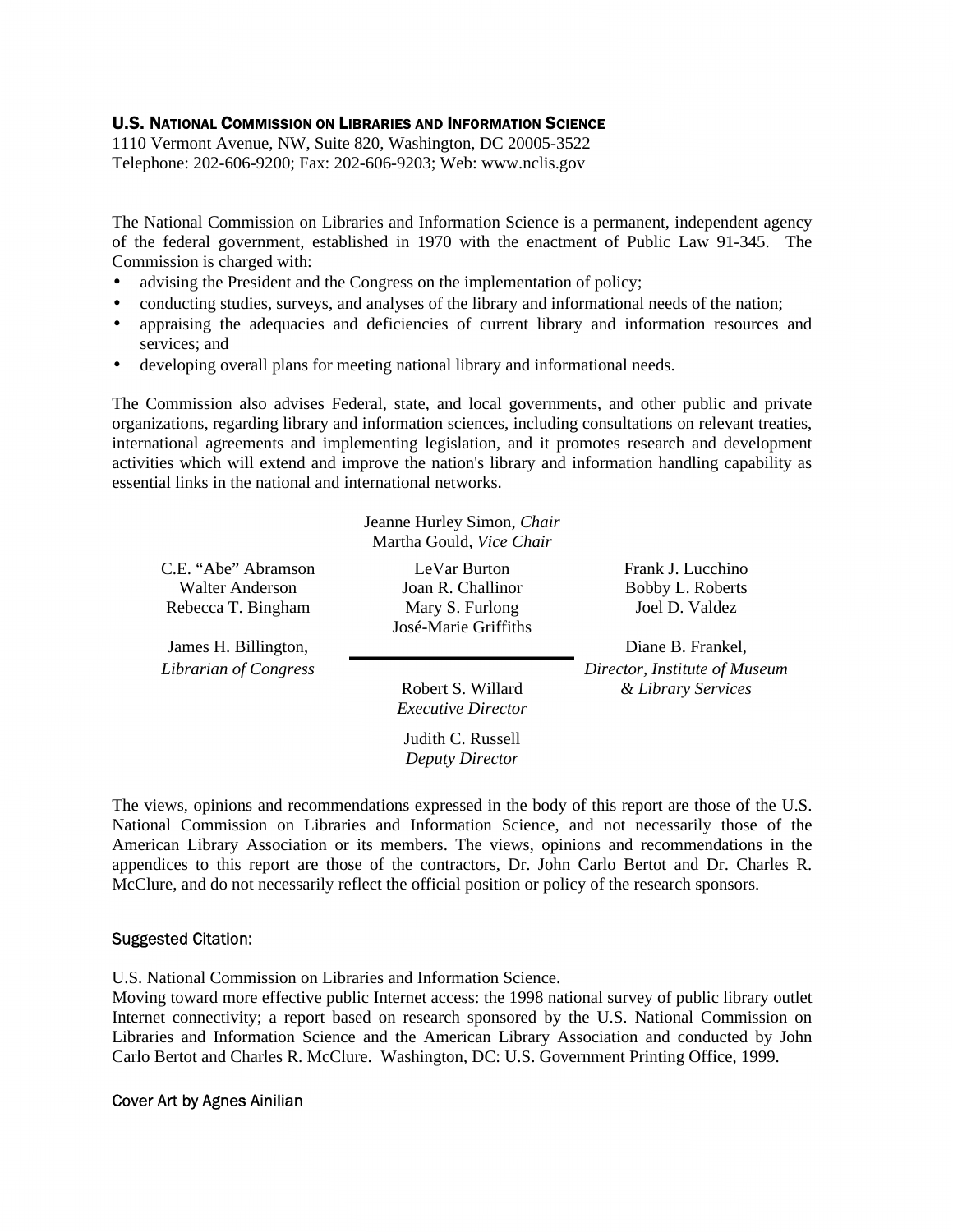U.S. NATIONAL COMMISSION ON LIBRARIES AND INFORMATION SCIENCE

# Moving Toward More Effective Public Internet Access: The 1998 National Survey of Public Library Outlet Internet Connectivity

A Report Based on Research Sponsored by the U.S. National Commission on Libraries and Information Science and the American Library Association and Conducted by John Carlo Bertot and Charles R. McClure



U.S. National COMMISSION ON LIBRARIES AND INFORMATION SCIENCE 1110 Vermont Avenue, NW, Suite 820, Washington, DC 20005-3522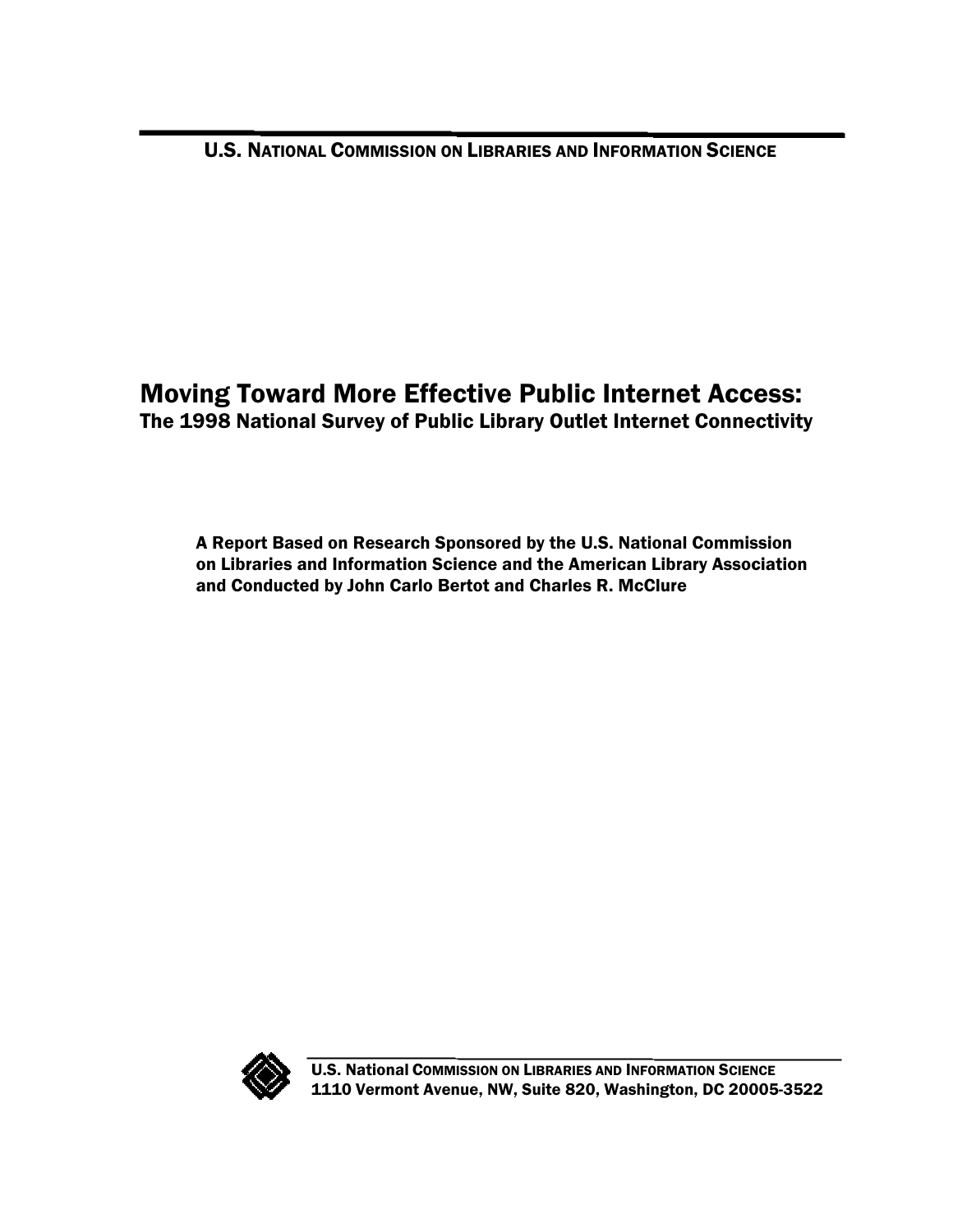BBBBBBBBBBBBBBBBBBBBBBBBBBBBBBBBBBBBBBBBBBBBBBBBBBBBBBBBBBBBBBBBB For sale by the U.S. Government Printing Office Superintendent of Documents, Mail Stop SSOP, Washington, DC 20402-9328 Stock Number 040-000-00718-1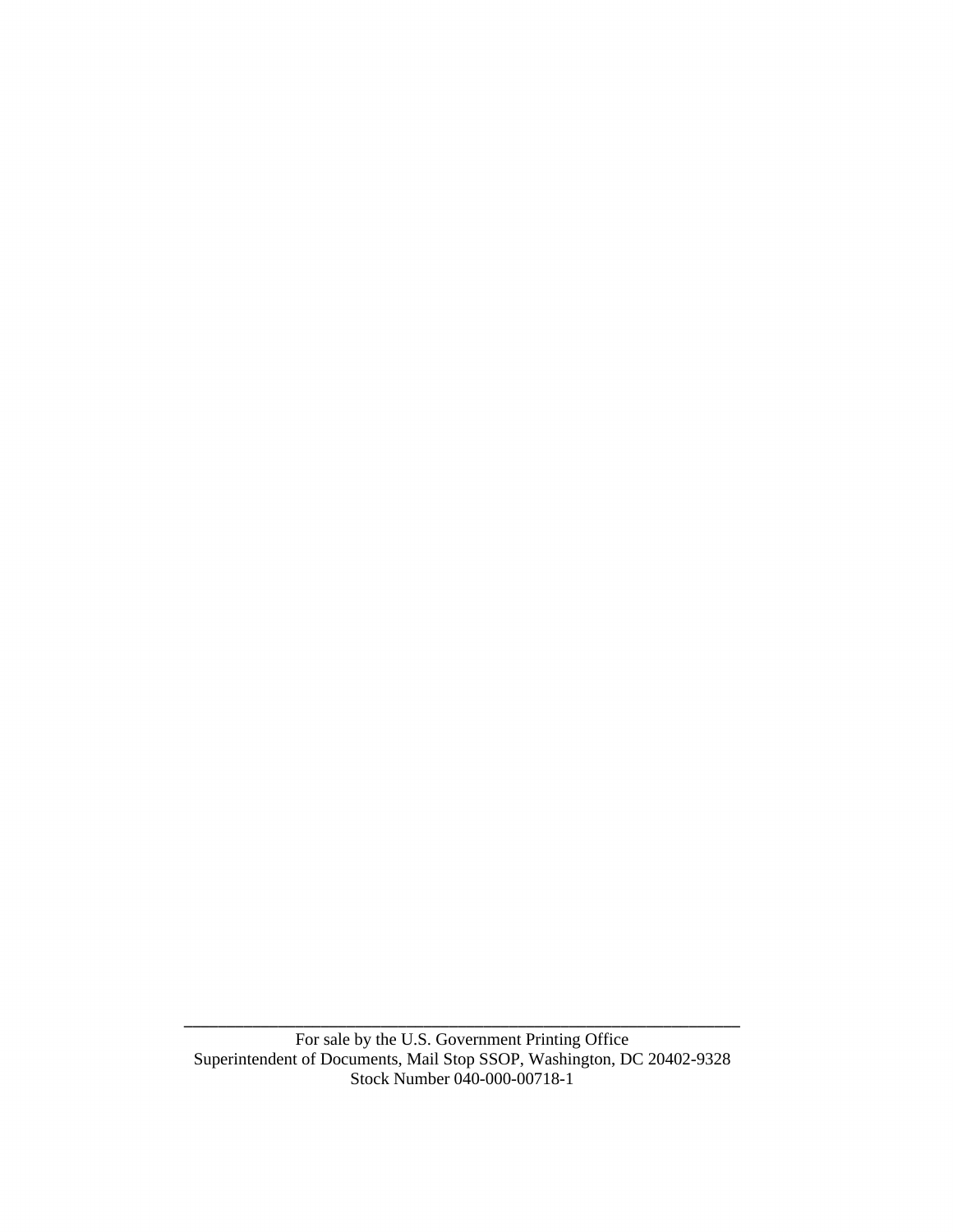

#### **United States National Commission on Libraries and Information Science**

March 1999

The President The White House Washington, DC 20500

The Vice President United States Senate Washington, DC 20510

The Speaker of the House of Representatives United States House of Representatives Washington, DC 20515

Dear Mr. President, Mr. Vice President and Mr. Speaker:

In fulfilling the Commission's statutory mission to advise the President and the Congress on the library and information needs of the public, I am pleased to present *Moving Toward More Effective Public Internet Access: The 1998 National Survey of Public Library Outlet Internet Connectivity*. This report is based on research sponsored by the National Commission on Libraries and Information Science and the American Library Association. The research was conducted at the Commission's request to follow up on the 1997 survey of public libraries and the Internet, also cosponsored by the National Commission on Libraries and Information Science and the American Library Association. This report also uses information from the 1994, 1995 and 1996 studies sponsored by the Commission on the same topic.

The 1998 survey is based on a sample of 2,500 of the nation's 15,718 public library outlets. For purposes of this survey an outlet is a main or branch library (bookmobiles are excluded). The survey found that 73.3% of public library outlets now offer public access to the Internet. However, only 68.6% offer graphical public Internet access to the World Wide Web and only 45.3% offer graphical public access to the Web at speeds of 56 kbps or greater.

The earlier surveys measured Internet access in approximately 8,900 public library systems. A library system is a main library and its branches. From those surveys we know that 60.4% of public library systems offered public Internet access in 1997, although only 52.1% offered graphical public Internet access. This was up from 27.8% of library systems offering public Internet access in 1996, with only 23.7% able to provide graphical public Internet access.

Despite the change from a survey of public library systems to a survey of public library outlets, we believe that the trend is clear and the progress is substantial. Nevertheless, the 1998 survey identified significant gaps that continue to concern us.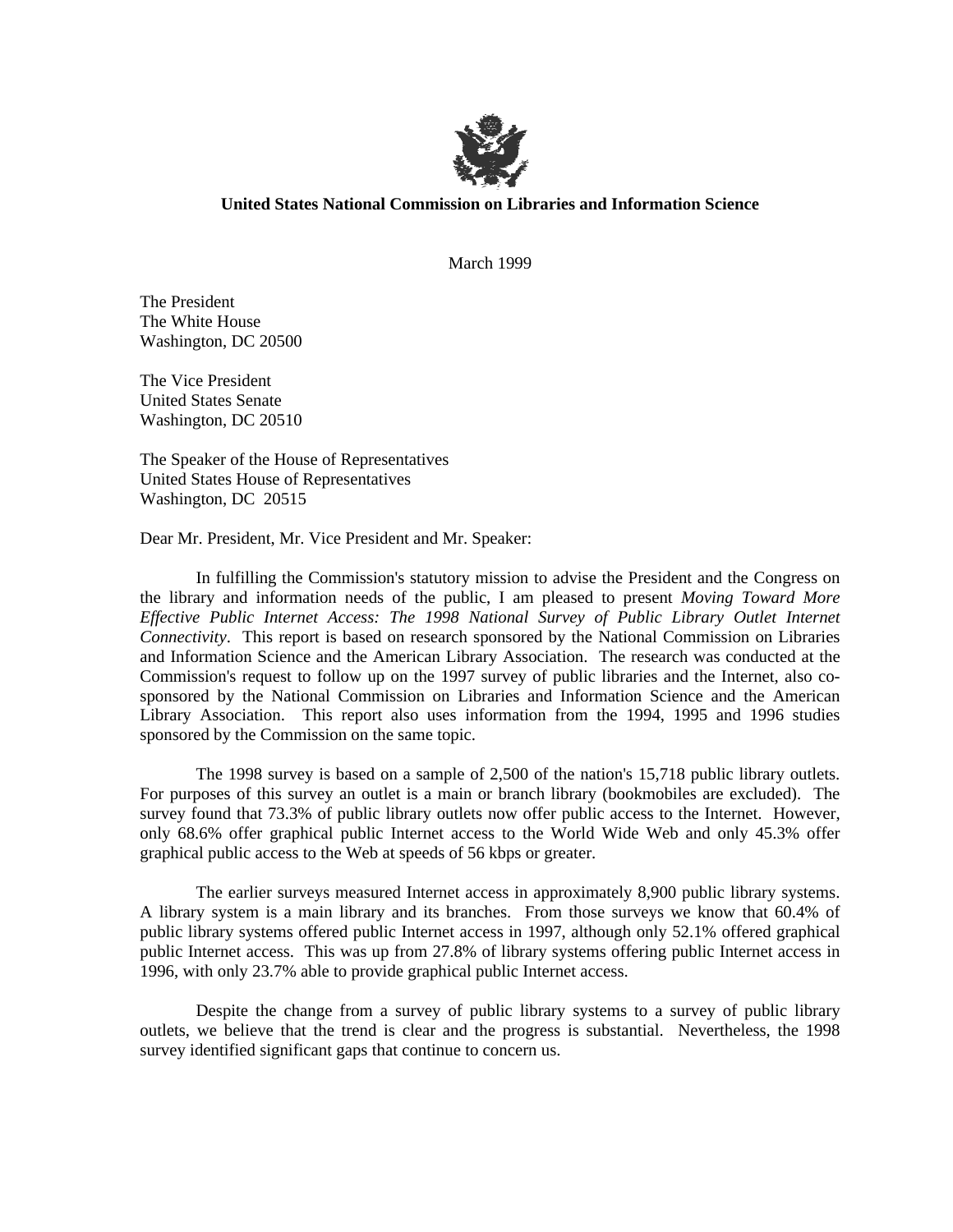This report, *Moving Toward More Effective Public Internet Access*, raises pertinent questions about unequal distribution of Internet access among libraries serving rural, suburban and urban populations. It also addresses for the first time the concept of *effective public Internet access*, including access to the World Wide Web on workstations with sufficient capability and at speeds of 56 kbps or greater, as well as having a sufficient number of workstations for the population to be served.

In the Commission's letter to the President transmitting the results of the first survey of public libraries and the Internet in June 1994, we stated:

The Commission is concerned that public libraries offer advanced telecommunications and information services that benefit local communities. Just as they have offered open access to recorded knowledge since the earliest days of our nation's history, public libraries have a vital role in assuring that advanced information services are universally available to all segments of the population on an equitable basis.

We know that each of you share our commitment to the critical role of public libraries in assuring broad public participation in the networked environment, and we deeply appreciate your repeated actions and statements confirming that commitment.

This report is transmitted to show the progress we have made toward your goal of having every public library in America connected to the Internet by the year 2000. It also shows the progress we still must make, not just to connect every library, but to make every library a source of *effective public Internet access*.

Thank you again for your continued interest in and attention to networked information services for all citizens of this nation through libraries and schools.

Sincerely,

 $J_{\ell} = J_{\ell} = J_{\ell}$ <br>Jeanne Hurley Simon

Chairperson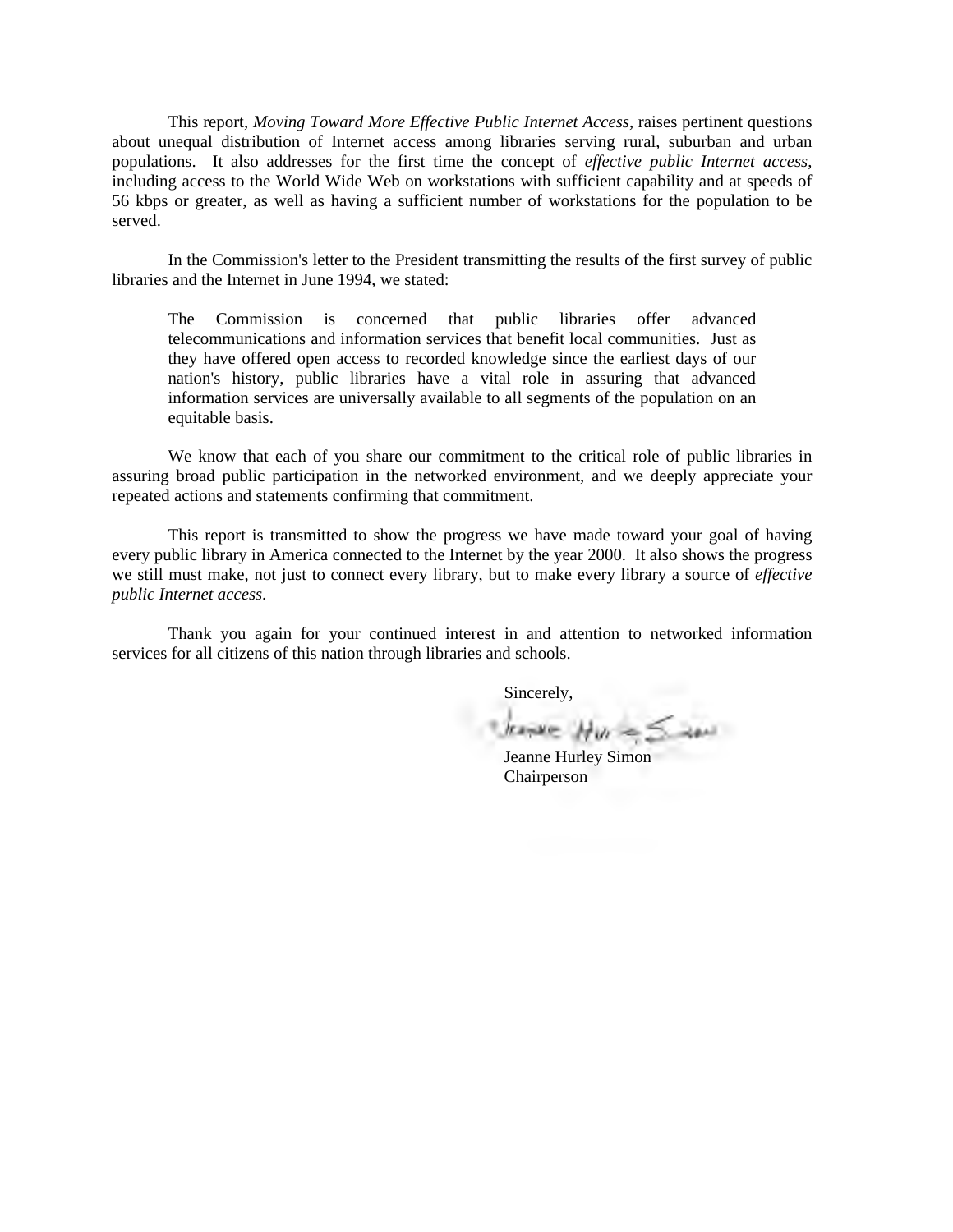# **TABLE OF CONTENTS**

| L.                                                                                       |  |
|------------------------------------------------------------------------------------------|--|
| Telecommunications Act of 1996, Universal Service, and Public Libraries 1<br>1.          |  |
| 2.                                                                                       |  |
| 3.                                                                                       |  |
| $\overline{4}$ .                                                                         |  |
| II. Results of the 1998 National Survey of Public Library Outlet Internet Connectivity 4 |  |
| 1.                                                                                       |  |
| 2.                                                                                       |  |
| 3.                                                                                       |  |
| 4.                                                                                       |  |
| 5.                                                                                       |  |
| 6.                                                                                       |  |
| 7.                                                                                       |  |
| 8.<br>Number of Graphical Workstations as a Component of Effective Access 11             |  |
| Use of Filtering Software and Availability of an Acceptable Use Policy for<br>9.         |  |
|                                                                                          |  |
| III.                                                                                     |  |
| 1.                                                                                       |  |
| 2.                                                                                       |  |
| 3.                                                                                       |  |
| Bibliography of Other Statistical Studies Funded by the Commission  17<br>IV.            |  |
| Appendix A: The 1998 National Survey of U.S. Public Library Outlet Internet              |  |
|                                                                                          |  |
|                                                                                          |  |
|                                                                                          |  |
|                                                                                          |  |
|                                                                                          |  |
|                                                                                          |  |
|                                                                                          |  |
|                                                                                          |  |
| Public Library Outlet Internet Connectivity and Public Access: Figures 2 through 13      |  |
|                                                                                          |  |
|                                                                                          |  |
| Special Software/Hardware For Persons With Disabilities, Filtering Software, and         |  |
| Acceptable Use Policies For Public Access Internet Services: Figures 43 through 56  D-45 |  |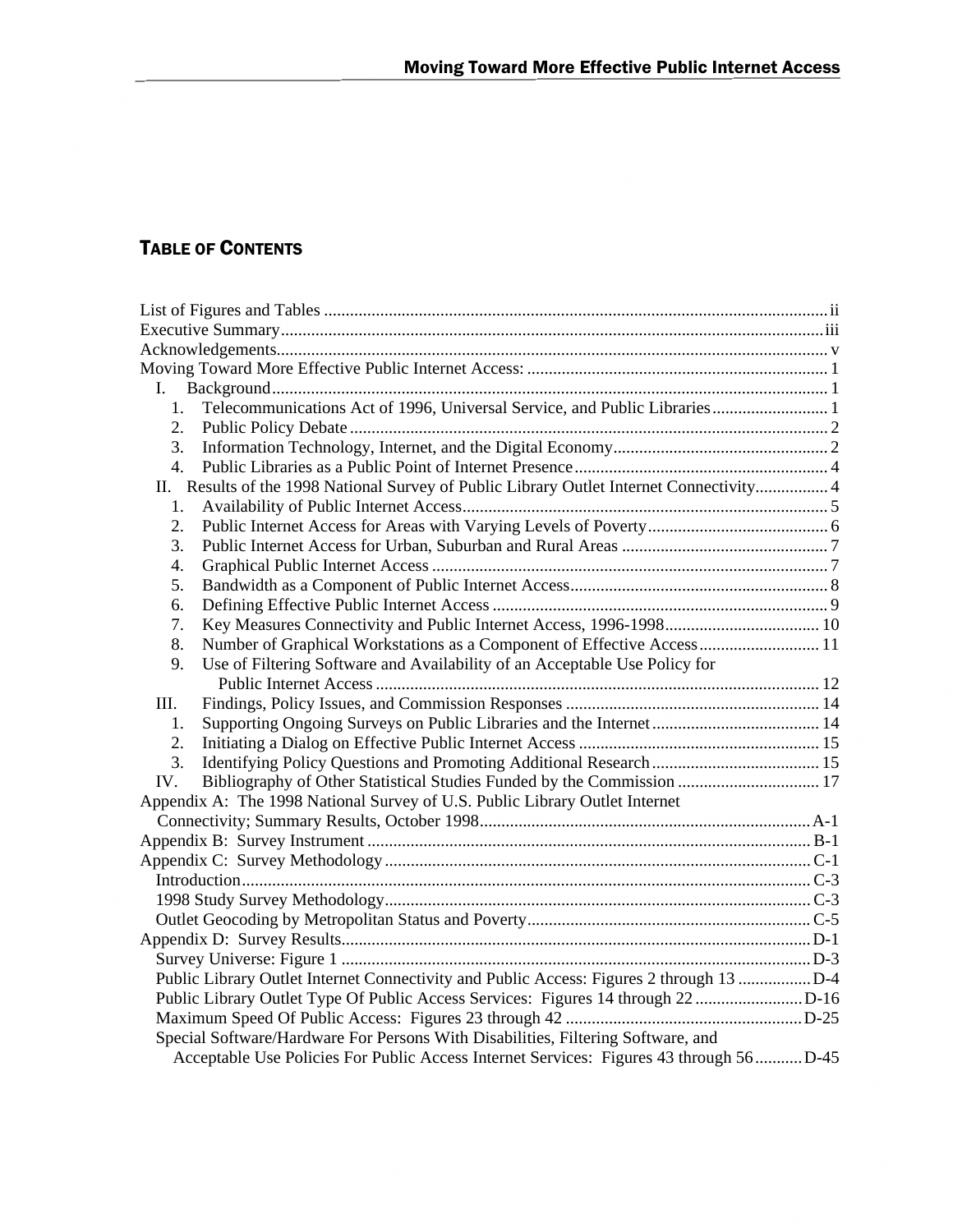### U.S. National Commission on Libraries and Information Science

# LIST OF FIGURES

| Figure 10: Number of Graphical Internet Workstations for Public Access in Libraries  11 |  |
|-----------------------------------------------------------------------------------------|--|
| Figure 11: Status of Acceptable Use Policies and Internet Filtering Software in Public  |  |
|                                                                                         |  |
|                                                                                         |  |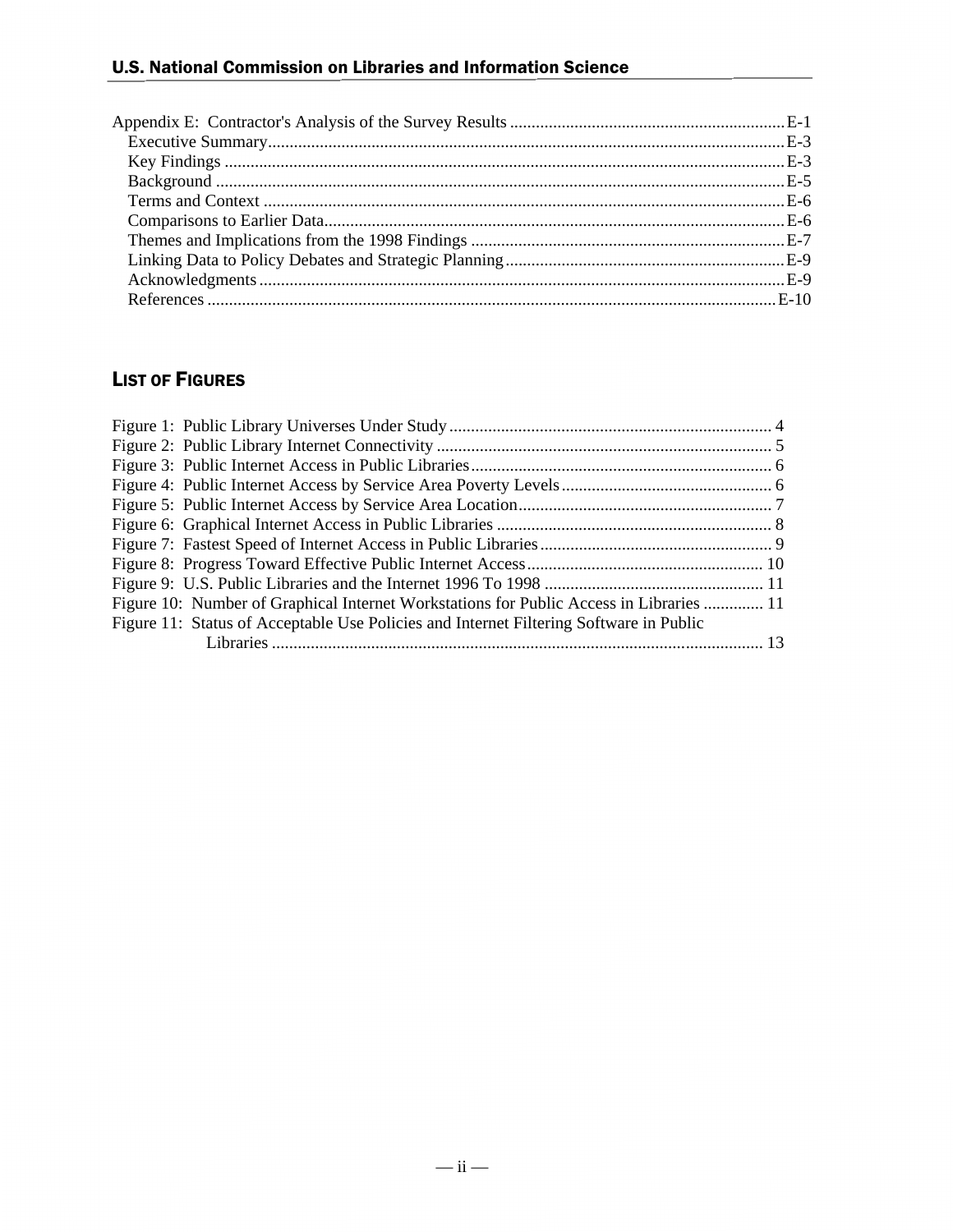### **EXECUTIVE SUMMARY**

*Moving Toward More Effective Public Internet Access: The 1998 National Survey of Public Library Outlet Internet Connectivity* is a report on research sponsored by the U.S. National Commission on Libraries and Information Science and the American Library Association. The research was conducted to follow up on the 1997 survey of public libraries and the Internet, also co-sponsored by the National Commission on Libraries and Information Science and the American Library Association. The views, opinions and recommendations expressed in the body of this report are those of the Commission, and not necessarily those of the American Library Association or its members.

Dr. John Carlo Bertot, with the School of Information Science and Policy at the State University of New York, Albany, conducted the survey and processed the results in collaboration with Dr. Charles R. McClure of the School of Information Studies, Syracuse University. The views, opinions and recommendations in the appendices to this report are theirs and do not necessarily reflect the official position or policy of the research sponsors.

The 1998 survey is based on a sample of 2,500 of the nation's 15,718 public library outlets. For purposes of this survey an outlet is a main or branch library (bookmobiles are excluded). The survey found that:

- A substantial number of public library outlets have Internet connectivity (83.6%), provide public Internet access (73.3%), and offer graphical public Internet access (68.6%). However, only 45.3% offer graphical public access to the World Wide Web at speeds of 56 kbps or greater.
- Although the poverty level of the population served does not seem to be a significant factor in determining the availability of public Internet access, metropolitan status does: rural libraries lag behind other types of libraries in providing Internet access. Only 67.6% of rural public libraries offer public Internet access which places these libraries 9.1% behind suburban libraries and 16.4% behind urban libraries.
- Nearly one-third (31.4%) of the library outlets currently offer <u>no</u> graphical public Internet access. 28.3% of the outlets have only one graphic workstation for public Internet access and 14.3% have only two graphic workstations. More needs to be learned about what constitutes an adequate number of public access Internet workstations in a library. Nevertheless, in many libraries, one graphic workstation for public Internet access is likely to be inadequate to meet public needs.
- The Commission believes that achieving universal Internet connectivity is not enough. Libraries need to implement *effective public Internet access*, offering graphic capability, as well as sufficient speed, workstation functionality, and staff support to meet local needs.

The Commission understands that questions regarding *effective public Internet access* will require dialog among a number of parties. Since there are a variety of perspectives that federal agencies and departments can bring to bear on this question, the Commission will coordinate within the federal sector to assess what constitutes a minimal level of *effective public Internet access*. Based on this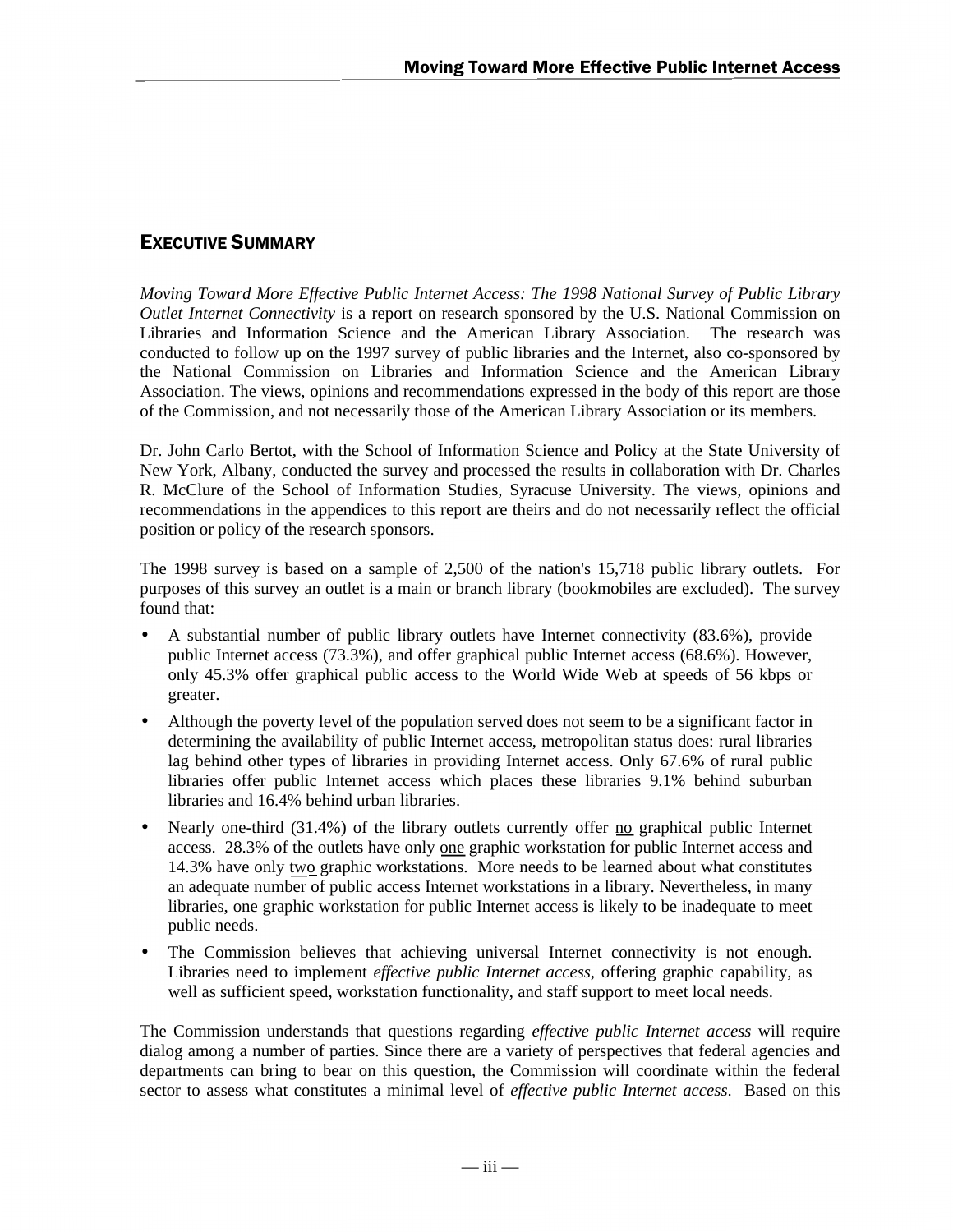assessment, the Commission will advise the President and the Congress about the types and levels of support necessary to achieve *effective public Internet access*.

The Commission recognizes that the advent of the discount rate for telecommunications services authorized by the Telecommunications Act of 1996, popularly known as the E-Rate, and the importance of the Internet as a national resource ensure that questions about *effective public Internet access* will continue to be debated at the federal level for the foreseeable future. Nevertheless, the Commission feels strongly that these questions remain primarily issues for local assessment and decision-making. To be successful, current and future national programs for public Internet access, such as the E-Rate, need to be based on guidelines for *effective public Internet access* that allow for the wide variation in local resources and requirements. For these reasons, the Commission will lead a dialog among state and local governments about how to implement and measure *effective public Internet access* in light of varying local conditions, including the degree of existing Internet access among the populations served.

The Commission will continue its support for the annual National Survey of Public Libraries and the Internet to track the evolving state of public Internet access and the implementation of the goals of universal service for public library Internet access.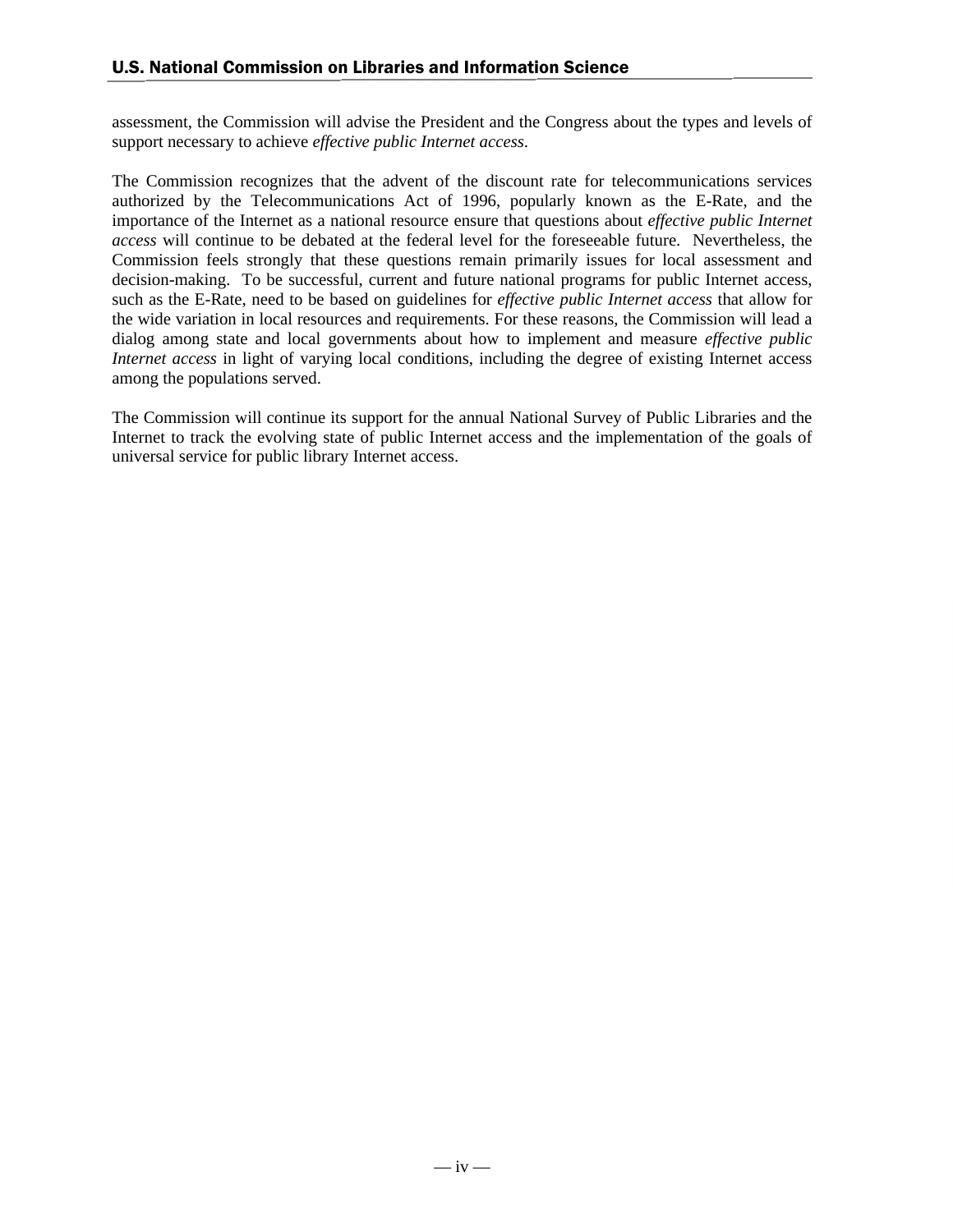#### **ACKNOWLEDGEMENTS**

The U.S. National Commission on Libraries and Information Science (NCLIS) gratefully acknowledges our partner in funding the research on which this report is based, the American Library Association Office for Information Technology Policy (ALA-OITP).

As with any research project of this scope, there are a number of individuals whose participation contributed greatly to the success of this effort. Dr. John Carol Bertot, with the School of Information Science and Policy at the State University of New York, Albany, conducted the survey and processed the results in collaboration with Dr. Charles R. McClure of the School of Information Studies, Syracuse University. Dr. Dean Jue of Florida State University provided geocoded data for identification of the library outlets and contributed to the development of the study methodology. Andrew Magpantay, then with the ALA Office for Information Technology Policy, also provided guidance and suggestions for the development of the study and for presentation of the data. At the Commission, Judy Russell and Howard Harris reviewed the data and made recommendations for specific analyses as well as preparing this report for publication.

Of course, the Commission also wishes to thank those public librarians who completed the survey. The information they contributed has made it possible to obtain a valuable snapshot of public library Internet service immediately prior to issuance of the first E-Rate funding authorized by the Telecommunications Act of 1996.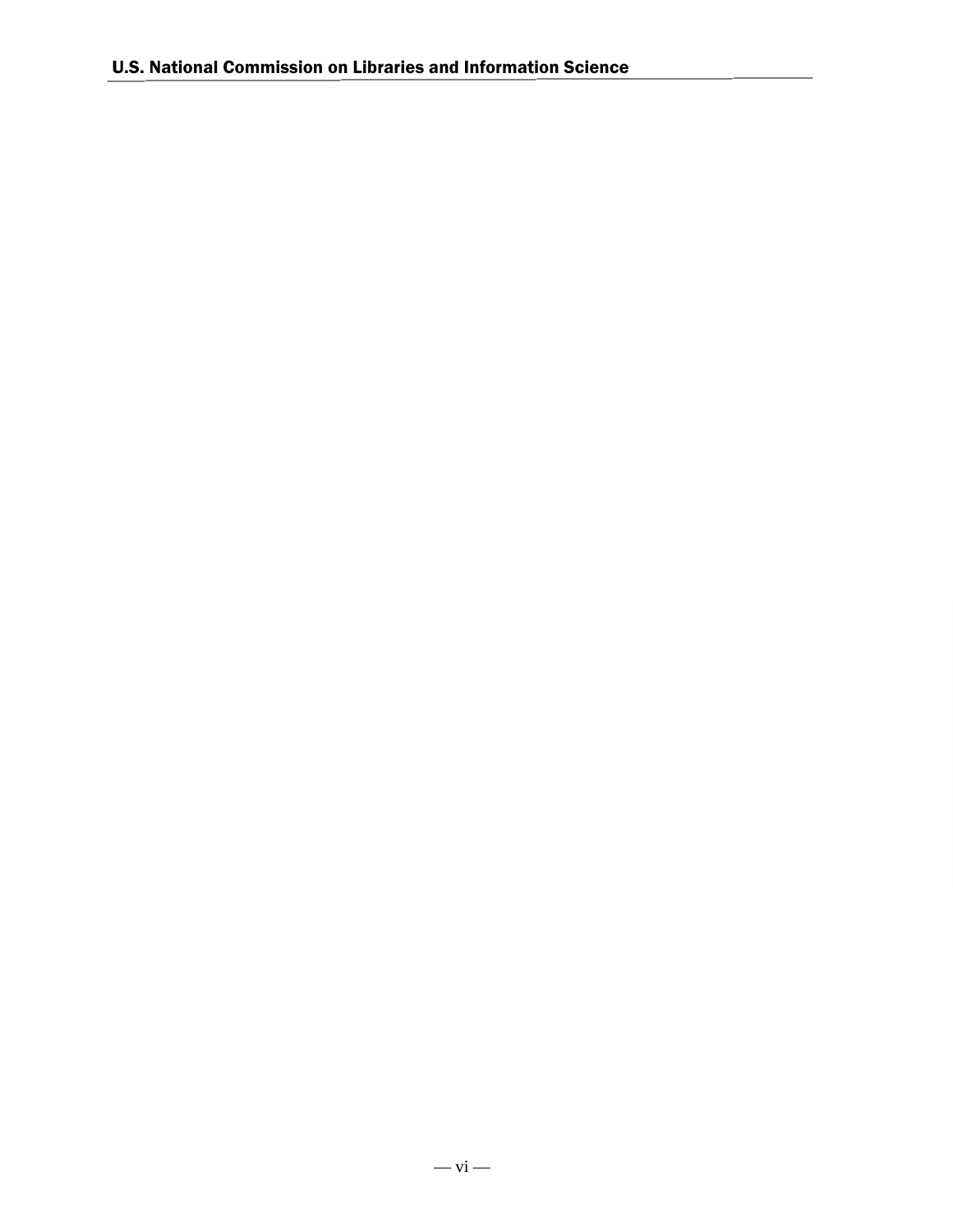## **MOVING TOWARD MORE EFFECTIVE PUBLIC INTERNET ACCESS:** The 1998 National Survey of Public Library Outlet Internet Connectivity

#### l. Background

The National Commission on Libraries and Information Science (NCLIS) has a long-standing interest in library statistics. Since 1988 NCLIS has maintained a partnership with the National Center for Education Statistics (NCES) focused on collecting and reporting statistics regarding libraries of various types across the United States. In addition, since 1994 NCLIS has tracked the increasing use of the Internet among public libraries.<sup>1</sup> At first NCLIS supported these studies solely with its own resources. In 1997 and 1998 the survey was funded jointly by NCLIS and the American Library Association (ALA) Office of Information Technology Policy.<sup>2</sup> In each case, the contractors for the research were John Carlo Bertot and Charles R. McClure.<sup>3</sup>

National surveys of U.S. public libraries and the Internet were done in 1994, 1996, 1997, and 1998 during a period in which the Internet has undergone tremendous growth in terms of users, accessible information content, and range of services. The *1998 National Survey of Public Library Outlet Connectivity* was conducted between April and June 1998, against the backdrop of pending universal service support for telecommunications services including Internet access in schools and public libraries. The findings of the 1998 survey provide a very useful baseline of data about public library Internet connectivity prior to the availability of universal service funding.

#### 1. Telecommunications Act of 1996, Universal Service, and Public Libraries

In the Telecommunications Act of 1996 the U.S. Congress recognized the growth of the Internet and the significance of providing individual citizens with access to Internet information content and services. In that legislation the U.S. Congress acknowledged, "the rapidly developing array of Internet and other interactive computer services available to individuals Americans…[as] an extraordinary advance in the availability of educational and informational resources to our citizens" [47 U.S.C. 230]. The Congress also acknowledged the special role of elementary and secondary schools, public libraries, and health care providers in conveying public access to these resources by providing discounted telecommunications services under a program of universal service originally established as a part of the Communications Act of 1934 [47 U.S.C. 254h].

 $\overline{a}$ 1 A bibliography of the reports in this series is available in Section IV.

 $2$  The views, opinions and recommendations expressed in the body of this report (Sections I through IV)) are those of the Commission, not necessarily those of the American Library Association or its members.

<sup>&</sup>lt;sup>3</sup> Dr. John Carol Bertot, now with the School of Information Science and Policy at the State University of New York, Albany, conducted the 1998 survey and processed the results in collaboration with Dr. Charles R. McClure of the School of Information Studies, Syracuse University. The views, opinions and recommendations in the appendices to this report are theirs and do not necessarily reflect the official position or policy of the research sponsors.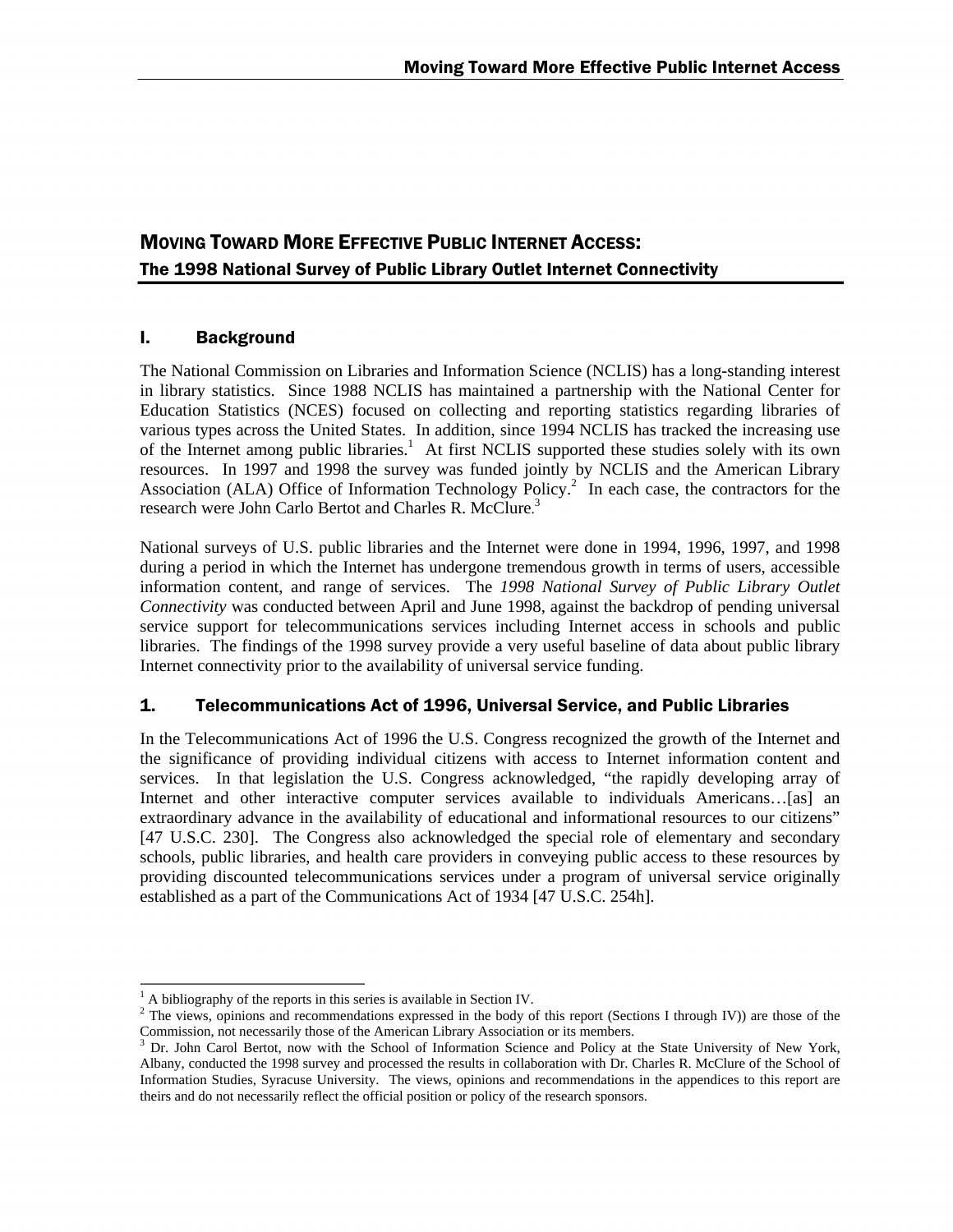The Telecommunications Act of 1996 recognizes universal service as "an evolving level of telecommunications services that the [FCC] shall establish periodically under this section, taking into account advances in telecommunications and information technologies and services." The legislation created the Joint Federal State Board on Universal Service and directs the Board and the Federal Communications Commission (FCC) "to consider the extent to which such telecommunication services," among other criteria "are essential to education, public health, or public safety" in establishing the definition of universal service.

The Telecommunications Act of 1996 also directs the Joint Federal State Board on Universal Service and the FCC to base forthcoming policies for the preservation and advancement of universal service on a set of principles that provide some insight into the goals of the program. Among these principles are:

- Access to advanced services in all regions of the nation;
- Access in rural and high cost areas; and
- Access to advanced telecommunications services for schools, health care, and libraries. [47] U.S.C. 254b]

For eligible schools and libraries, the mechanism for implementation of universal service established under the Telecommunications Act of 1996 is through a discount program to assist with the costs of Internet and other telecommunications services. Discounts range from 20 to 90% based on need. The discount rate is popularly called the Equity Rate or "E-Rate" because it will provide equitable access for all communities.

#### 2. Public Policy Debate

-

.

As plans have moved forward to implement universal service for schools and libraries, a wideranging public discussion of policy issues related to schools, public libraries, and universal service has begun. From some quarters questions have emerged about the need for universal service support for schools and libraries and about the impact that information technology and Internet access can make upon teaching and learning. Other questions have arisen about the mechanisms for assessing and distributing Universal Service Fund support. In addition, some concerns have been raised about appropriate types of safeguards to regulate the content to which adults and children may gain access via the Internet in schools and libraries. Some of these issues may reach resolution in the near term; debate about others may persist for a very long time.

Whether or not the incorporation of information technology in general or of the Internet in particular within the school curriculum has a direct, singular, and positive effect upon student academic performance is a question that will occupy researchers for some time. However, the role which the Internet and information technology play in the overall U.S. economy has become much clearer during the last year. Even more importantly a growing understanding has emerged about the need for education and training for students, the workforce, consumers, and the public in general to function within a rapidly changing technology-based economy and to assist in sustaining its continued growth.

#### 3. Information Technology, Internet, and the Digital Economy

According to *The Emerging Digital Economy*,<sup>4</sup> information technology and the Internet have begun to exert a great influence on the U.S. economy in recent years. This Commerce Department study states

<sup>4</sup> *The Emerging Digital Economy*, U.S. Department of Commerce, Washington, DC, April 1998, p. 1-8, http://www.doc.gov/ecommerce/emerging.htm.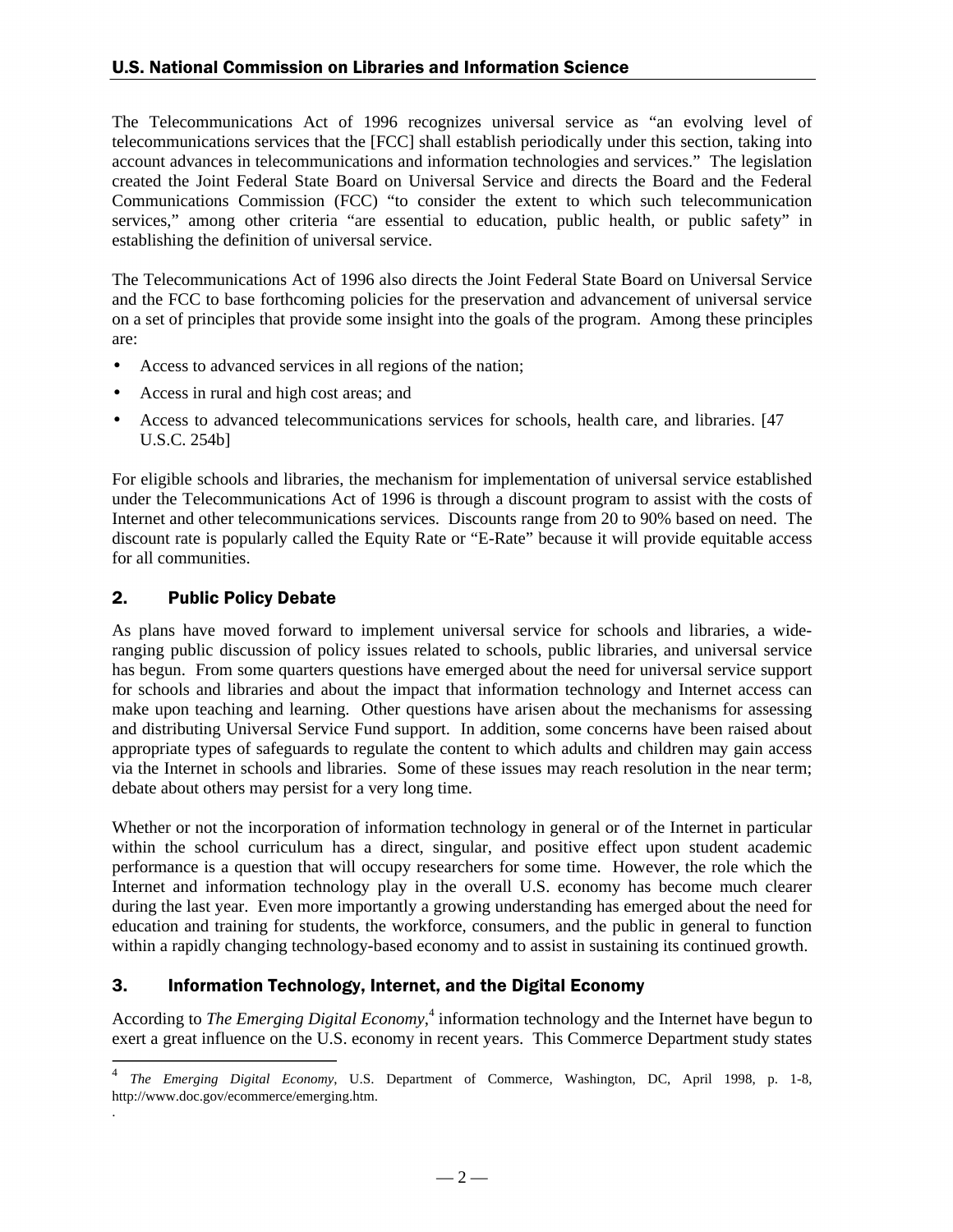that within four years of its arrival in the open market 50 million people had begun to use the Internet's resources. Radio took 38 years to reach this level of penetration. Television reached 50 million viewers in 13 years. Sixteen years after the appearance on the market of the first PC kit, the microcomputer had claimed 50 million users. This study estimates that in recent years the information technology sector as a whole has contributed close to 15% of total nominal U.S. Gross Domestic Product, has lowered the overall inflation rate by one full percentage point, and has accounted for more than one-quarter of real U.S. economic growth. In 1996 the information technology sector represented 45% of all business equipment investments and it currently employs 7.4 million people at salaries and wages 64% higher than average salaries and wages in the private sector as a whole.

These perspectives on computing, communication, and the Internet do not yet take into account the rapidly emerging global marketplace of electronic Internet-based commerce. Electronic commerce among businesses is projected to exceed \$300 billion worth of sales by 2002. For retail sales using electronic commerce the potential market of those who use the Internet is expected by some experts to grow from 100 million in 1998 to one billion by 2005.

These measures of the effect of the digital economy on overall U.S. economic well being have profound implications for efforts to assist all segments of the U.S. population in accessing and utilizing these technologies. Everyone needs to learn how to discern the value, accuracy, and usefulness of information content conveyed via the Internet. For young people obtaining the education, training, and skills needed to participate in the digital economy represents a high priority. For consumers and those in the workforce learning to make informed choices within the wider and wider array of information available through the Internet, including products, services, employment opportunities, and entertainment, is an important issue. For senior citizens knowledge of how to use various information technologies has significant impact in their efforts to communicate with distant family and friends as well as to identify, evaluate, and exercise options about healthcare, insurance, investments, personal interests, part-time employment, and volunteer work.<sup>5</sup>

Two recent studies highlight the gaps between our national aspirations for this new digital economy and the reality of those who remain isolated from participating in this sector of the economy*.* Bridging the Racial Divide on the Internet<sup>6</sup> documents gaps in personal computer ownership and Internet access and use between African Americans and Caucasians as students and as members of the workforce. Some of the policy points made by the authors that appear relevant for libraries include the findings and recommendations that:

- African American students need multiple points of Internet access;
- Educational levels positively influence computer access and Web (Internet) use; and
- Access to Internet accessible workstations in multiple locations translates into greater likelihood of using the Web (Internet).

The second study, *Falling through the Net II: New Data on the Digital Divide<sup>7</sup> represents work* undertaken by the U.S. Department of Commerce as a follow-up to a similar study in 1994. Despite the Commerce Department's finding of significantly increased computer and modem ownership and

<sup>&</sup>lt;sup>5</sup> Presentation of Jeanne Hurley Simon, Chairperson, National Commission on Libraries and Information Science, at the Forum: The Internet: Empowering Older Americans**,** Special Committee on Aging, United States Senate, July 16, 1998, http://www.nclis.gov/what/speeches/aging.html.

<sup>6</sup> Thomas P. Novak and Donna L. Hoffman, "Bridging the Racial Divide on the Internet: The Impact of Race on Computer Access and Internet Use, *Science*, 280, April 17, 1998, p. 380 and following. A longer version of the paper is available at http://129.59.210.73/papers/race/science.html.

<sup>7</sup> *Falling through the Net II: New Data on the Digital Divide*, National Telecommunications and Information Agency, U.S. Department of Commerce, Washington, DC, July 1998, http://www.ntia.doc.gov/ntiahome/net2/falling.html.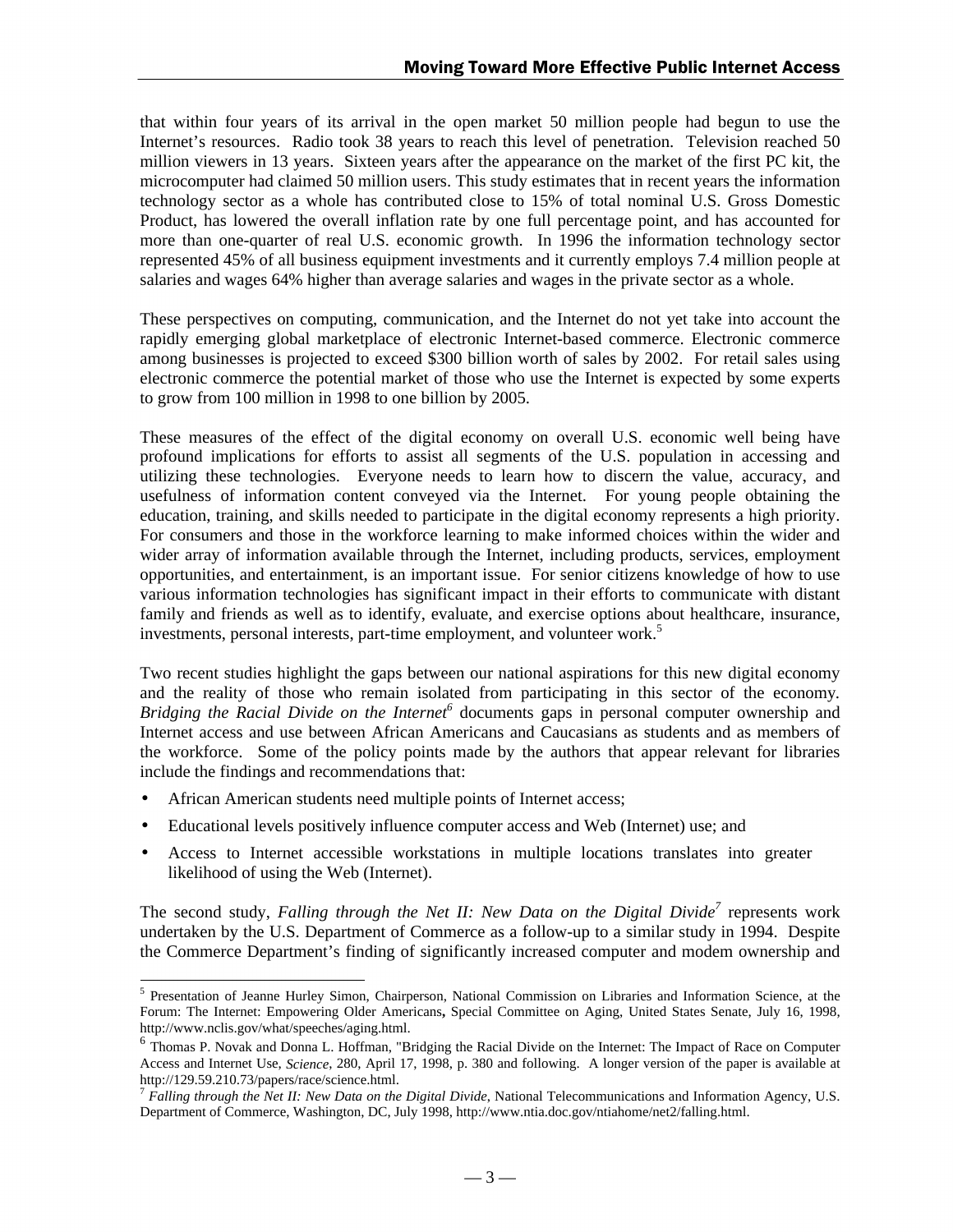Internet use between 1994 and 1997, that study finds a persistent and widening gap in penetration of these technologies between income groups, racial groups, and other demographic groups. According to this Commerce Department study "the least connected" include:

- The rural poor;
- Rural and central city minorities;
- Young households: and
- Female-headed households.

Both studies identify geographic and demographic groups that lag with respect to Internet access and emphasize the need for schools, libraries, and community-based access centers (CACs) to provide access to computers and the Internet for those who otherwise lack such access. These studies also emphasize the value that access to computers and the Internet from more than one location (e.g., home, work, school, and library) can have in developing information technology skills and encouraging the use of those skills.

#### 4. Public Libraries as a Public Point of Internet Presence

Based upon recent research, the public library already serves as an important public point of Internet presence and access, which suggests that the library might play a role in bridging the gaps in Internet access which other researchers have identified. The  $2<sup>nd</sup>$  Annual MCI LibraryLINK® study<sup>8</sup> released in April 1998 found that the public library represents the first choice among a number of other locations as a public point of Internet access outside of home, school, and work. The 3,241 respondents to the survey who used the Internet during the prior six months represented 80.0 million people aged 16 or older in the U.S. and Canada. 15.6 % of those respondents, representing 12.5 million people, reported using the Internet from a location other than home, work, or school. 44.7% of those who used the Internet from a location other than home, work, or school used the Internet from a public library. This means that approximately 5.6 million individuals accessed the Internet through public libraries in the six months prior to the survey.

#### II. Results of the 1998 National Survey of Public Library Outlet Internet Connectivity

| The 1998 National Survey of Public Library Outlet Internet Connectivity was conducted from April |  |  |  |  |  |
|--------------------------------------------------------------------------------------------------|--|--|--|--|--|
|                                                                                                  |  |  |  |  |  |

|      |        | <b>FIGURE 1</b><br><b>PUBLIC LIBRARY UNIVERSES</b><br><b>UNDER STUDY</b> |
|------|--------|--------------------------------------------------------------------------|
| 1996 | 8,929  | <b>Library Systems</b>                                                   |
| 1997 | 8,921  | <b>Library Systems</b>                                                   |
| 1998 | 15,718 | <b>Library Outlets</b>                                                   |

through June 1998 by John Carlo Bertot and Charles R. McClure. It was co-sponsored by the Office for Information Technology Policy of the American Library Association and the National Commission on Libraries and Information Science. The 1998 study builds and expands upon public library Internet data as reported in the 1997 ALA/NCLIS study and the 1994 and 1996 NCLIS research. A sample of 2,500 of the nation's 15,718 public library outlets was selected for this survey. The sample was weighted to represent public libraries servicing areas with varying degrees

<sup>-</sup> $8$  The MCI Library Link study results are available at http://www.mci.com/librarylink/study.htm.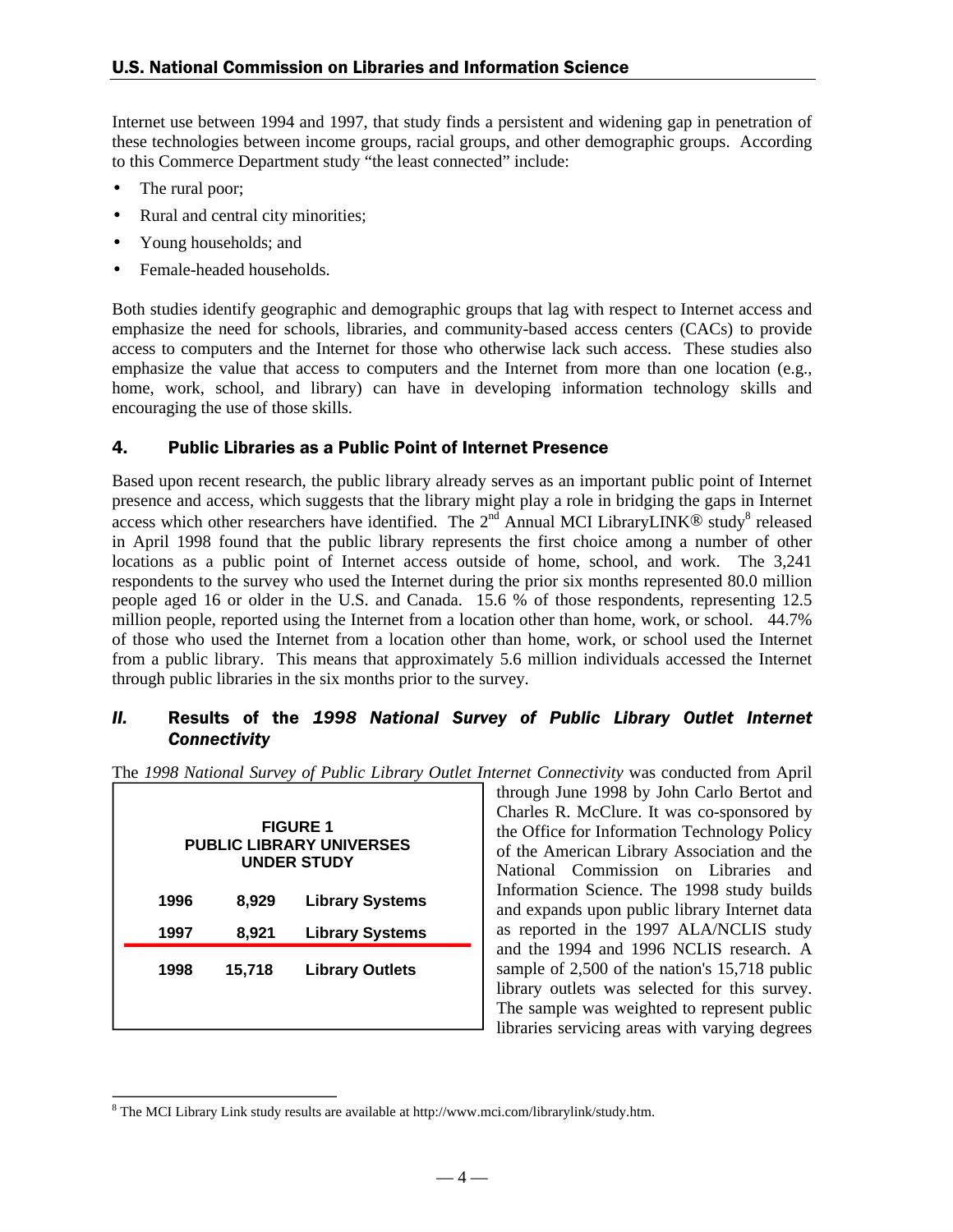of poverty as well as those with urban, suburban, and rural locations. The survey achieved a response rate of 75.5%.<sup>9</sup>

Earlier NCLIS studies about the library as a point of presence for public Internet access focused on

the level of connectivity in place among library systems. A library system consists of a single, independent library or a main library with one or more branch locations or other types of outlets for service, such as a bookmobile. As shown in Figure 1, there are approximately 8,900 library systems in the U.S.10 The *1998 National Survey of Public Library Outlet Internet Connectivity* departs from the previous surveys in this series by focusing on the level of Internet connectivity at library outlets. For purposes of the 1998 survey, a library outlet is either a main library

|      |       | <b>FIGURE 2</b><br><b>PUBLIC LIBRARY</b><br><b>INTERNET CONNECTIVITY</b> |  |
|------|-------|--------------------------------------------------------------------------|--|
| 1996 | 44.4% | <b>Library Systems</b>                                                   |  |
| 1997 | 72.3% | <b>Library Systems</b>                                                   |  |
| 1998 | 83.6% | <b>Library Outlets</b>                                                   |  |

or a branch, excluding bookmobiles. As shown in Figure 1, there are 15,718 public library outlets in the U.S. covered by the survey.<sup>11</sup>

Within this report, the terms "library outlet(s)" and "library(ies)" will be used interchangeably, and the term "library system(s)" will always be used when referencing data from the earlier surveys. Also, unless otherwise specified, references to library(ies) will mean public library(ies).

Comparisons between the results of the 1998 survey and previous surveys must be done with great caution due to the differences in universe size and library type under study.<sup>12</sup> The 1998 percentages may be the result of new Internet access for library systems that previously reported no Internet service, or it may result from library systems that had reported Internet service in the main library in prior years that have now extended Internet service to additional outlets. It is probably a combination of both, but the 1998 survey was not designed to collect that data. Despite the differences, these three surveys depict a substantial increase in public library Internet connectivity: from 44.4% in 1996 and 72.3% in 1997 for public library systems to 83.6% in 1998 for public library outlets as shown in Figure  $2.^{13}$ 

#### 1. Availability of Public Internet Access

The library connectivity reported in Figure 2, however, is not a measure of public Internet access, since it includes libraries that are connected to the Internet exclusively for staff use. Availability of public access to the Internet lags behind connectivity by 10.3%. Figure 3 shows that 27.8% of public library systems had public Internet access in place in 1996. By 1997 60.4% of public library systems

<sup>&</sup>lt;sup>9</sup> The survey instrument is available in Appendix B. The survey methodology is described in Appendix C.

<sup>&</sup>lt;sup>10</sup> Bertot, J.C., and McClure, C. R., *The 1997 National Survey of Public Libraries and the Internet: Final Report*, American Library Association, Office for Information Technology Policy, Washington, DC, 1997, page 8; and Bertot, J.C., and McClure, C.R., *The 1996 National Survey of Public Libraries and the Internet: Progress and Issues,* U.S. National Commission on Libraries and Information Science, Washington, DC, 1996, page 6.

<sup>&</sup>lt;sup>11</sup> Based on Appendix D, Figure 1: Public Library Outlets by Metropolitan Status and Poverty. According to NCES data on public library outlets, there are 16,792 public library outlets, of which 894 are bookmobiles. After subtracting the 894 bookmobiles and addressing other issues encountered by the study team, it was possible to geocode 15,718 outlets.

<sup>&</sup>lt;sup>12</sup> A bar appears between the 1996 and 1997 data and the 1998 data in each Figure that compares the three surveys in order to emphasize the difference between the survey universes and library types.

<sup>&</sup>lt;sup>13</sup> Based on Appendix D, Figure 2: Public Library Outlets Connected to the Internet (As a Percentage of All Library outlets).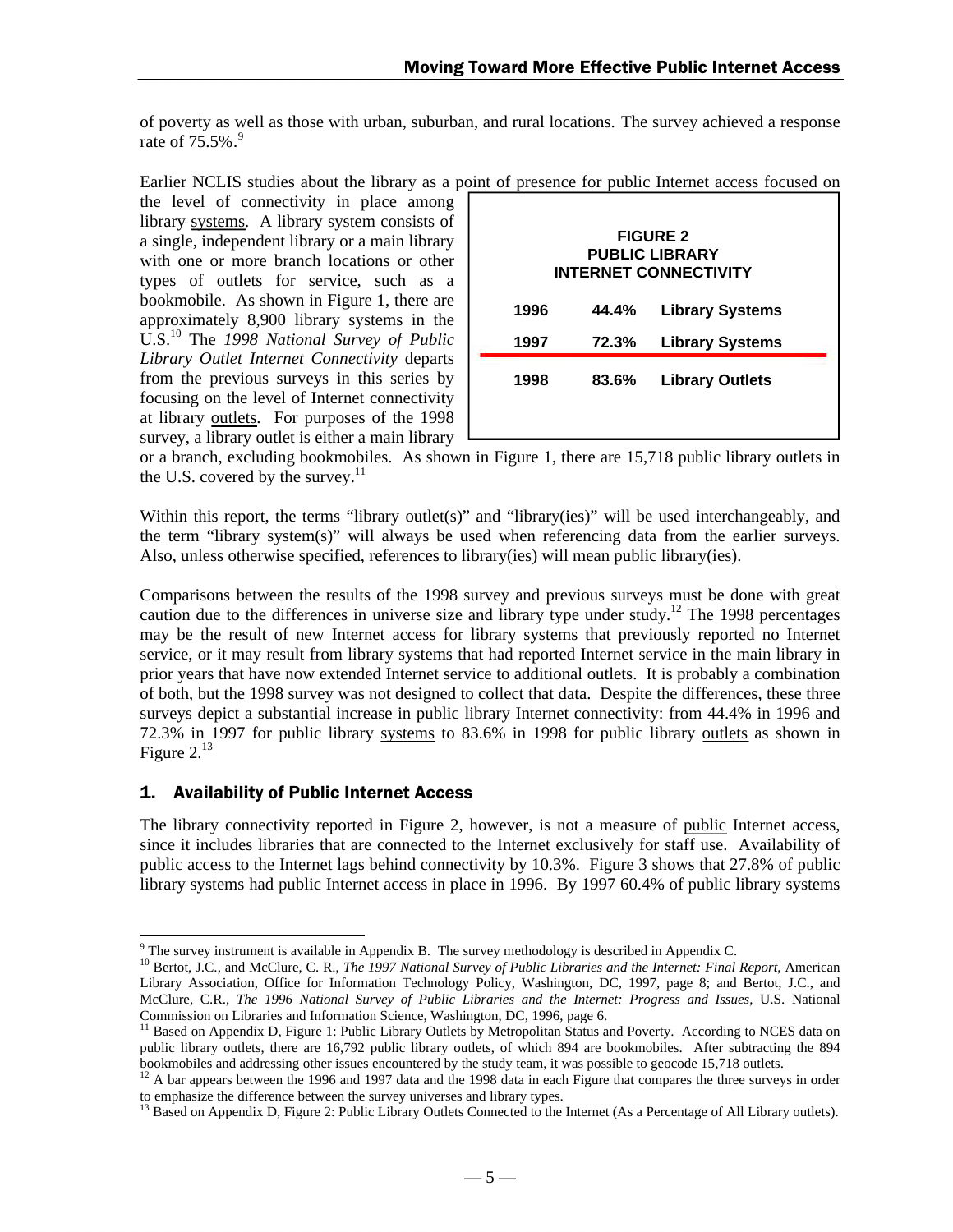|      |       | <b>FIGURE 3</b><br><b>PUBLIC INTERNET ACCESS</b><br>IN PUBLIC LIBRARIES |
|------|-------|-------------------------------------------------------------------------|
| 1996 | 27.8% | <b>Library Systems</b>                                                  |
| 1997 | 60.4% | <b>Library Systems</b>                                                  |
| 1998 | 73.3% | <b>Library Outlets</b>                                                  |

offered public Internet service. In the current survey 73.3% of all library outlets, including independent or main libraries and branch libraries, provide public Internet access.<sup>14</sup>

Historically, providing access to advanced communications and information services to individuals at various levels of income has been an important national goal. This is reaffirmed by provisions of the Telecommunications Act making the availability of advanced communications and information services throughout the U.S. one objective of

universal service. Public libraries are the traditional means of assuring broad public access to information services, without regard to income. Figure 3 shows that there has been remarkable progress toward assuring the availability of some level of free public Internet access through America's public libraries in the past two years, before the release of the E-Rate funds authorized by the Telecommunications Act. However, based on the results of the 1998 survey, the Commission concludes that it is too soon to congratulate ourselves for a job well done. There is much work still to be done to define and achieve *effective public Internet access* for all Americans.

#### 2. Public Internet Access for Areas with Varying Levels of Poverty

The 1998 survey represents the first attempt to examine library connectivity by geographic coding of each outlet as urban, suburban, or rural<sup>15</sup> and to understand the disparities in public access to the Internet among libraries in these locations. The 1998 survey also makes a first attempt to study library Internet connectivity in terms of the relative concentration of poverty within the area surrounding the library. For purposes of the 1998 survey that area consisted of the population within a one mile radius from an urban library outlet and within a three or ten mile radius of an outlet in a suburban or rural location, respectively.16

 $\overline{a}$ 



#### **FIGURE 4 PUBLIC INTERNET ACCESS BY SERVICE AREA POVERTY LEVELS**

<sup>&</sup>lt;sup>14</sup> Based on Appendix D, Figure 3: Internet Status for All Public Library Outlets by Metropolitan Status (As a Percentage of All Library Outlets).

<sup>&</sup>lt;sup>15</sup> This terminology represents an informal notation for the formal statistical categories provided in Appendix C.

<sup>&</sup>lt;sup>16</sup> This radius is not necessarily all, or even within, the library outlet's service area. For example, a suburban branch library less than three miles from a city boundary may not be responsible for servicing city residents, but the relative poverty of those residents will be calculated in the geocoding of that outlet location.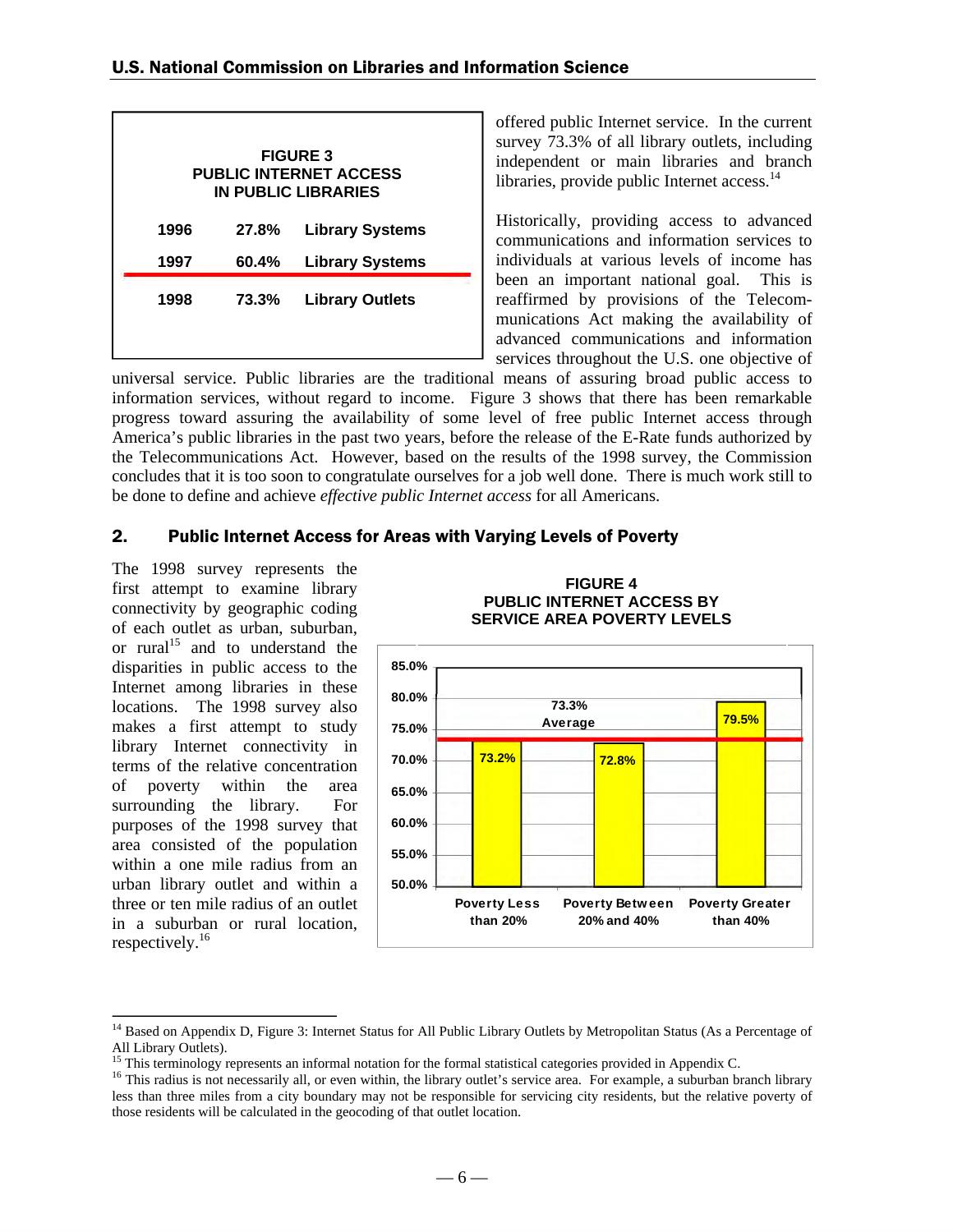Results from the 1998 survey show little variation in public Internet access when comparing libraries with differing poverty levels in the surrounding area, although libraries with poverty levels of more than 40% have a marginally higher level of public Internet access than libraries with a lesser degree of poverty. As shown in Figure 4, 73.2% of public libraries with poverty levels less than 20% in their surrounding area offer public Internet access.<sup>17</sup> By comparison, 72.8% of public libraries with poverty levels between 20% and 40% offer public Internet access, and 79.5% of libraries with poverty levels of more than 40% offer such access. Overall, in 1998 public libraries achieved a 73.3% level of public Internet access availability.

#### 3. Public Internet Access for Urban, Suburban and Rural Areas



A substantial difference does exist with respect to public Internet access through public libraries in terms of metropolitan status. As shown in Figure 5, in 1998 84.0% of urban public libraries and 76.7% of suburban libraries offered public Internet access while only 67.6% of rural public libraries offered such access.<sup>18</sup> These percentages reflect a significant difference with respect to public Internet access. The finding that public Internet access in rural areas lags significantly behind that found in urban and suburban areas is consistent with findings regarding the state of individual Internet access as reported by the Commerce Department.<sup>19</sup> Lagging

wireline telecommunications infrastructure and a less competitive telecommunications market both may contribute to such a lower overall level of access. Suburban and urban libraries situated in more densely populated areas benefit from better access to traditional wireline telecommunications infrastructure and from greater competition among potential service providers.

Suburban and urban libraries also benefit from participation in "library systems" where multiple library outlets share a larger service area and a larger financial base. In such situations, a central decision to put public Internet access in place often results in a number of outlets gaining Internet access. By contrast, rural libraries are more likely to consist of a single library outlet and to have less financial resources.

#### 4. Graphical Public Internet Access

Increasingly Internet access has come to mean graphical Internet access such as that which users experience via the World Wide Web – with the availability of pictures, sound and even video. While

 $\overline{a}$  $17$  Based on Appendix D, Figure 4: Internet Status for All Public Library Outlets by Poverty (As a Percentage of All Library outlets).

<sup>&</sup>lt;sup>18</sup> Based on Appendix D, Figure 3: Internet Status for All Public Library Outlets by Metropolitan Status (As a Percentage of All Library Outlets).

<sup>&</sup>lt;sup>19</sup> Falling through the Net II: New Data on the Digital Divide, National Telecommunications and Information Agency, U.S. Department of Commerce, Washington, DC, July 1998, http://www.ntia.doc.gov/ntiahome/net2/falling.html.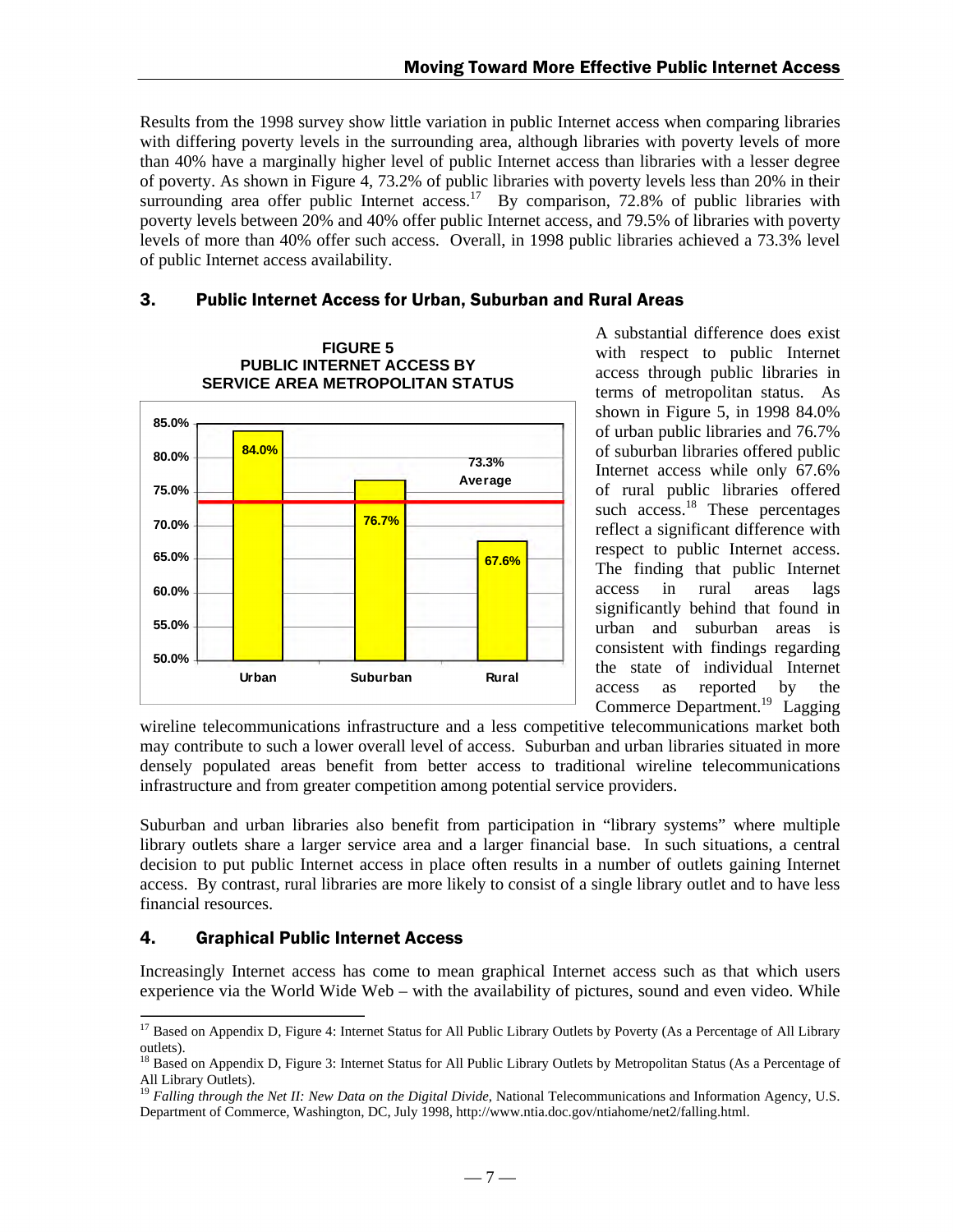this type of public Internet access has increased substantially over time, graphical public Internet access lags behind overall public Internet access in public library outlets by nearly 5%.

As shown in Figure 6, in 1996 23.7% of public library systems offered graphical Internet access to users. The number of public library systems providing graphical Internet access to users more than doubled by 1997, reaching 52.1%. In 1998 68.6% of all public library outlets had implemented graphical Internet access for the public. $20$ 

While the percentage of library outlets connected to the Internet in 1998 stands at 83.6% (Figure 2) and the level of library outlets with public Internet access is 73.3% (Figure 3), the level of library outlets with graphical public access to the World Wide Web is only 68.6% (Figure 6). The 4.7% of library outlets that offer public Internet access without graphical Internet workstations cannot provide public access to the very capabilities that for many have come to define the Internet experience.

#### 5. Bandwidth as a Component of Public Internet Access

Speed of connection (bandwidth) has become an increasingly important component of Internet service as information services have improved to take advantage of the newest technology and software. With each advance in the speed of a user's Internet connection, new services, applications, and resources become possible, and users without high speed connections do not have the capability to make effective use of these new developments. At present, a speed of 56 kbps represents the state of the consumer marketplace in terms of modem technology. Being able to connect at 56 kbps allows users to make effective use of graphic and multimedia content on the World Wide Web. $^{21}$ 

The 1998 survey inquired about the maximum speed of the Internet connection available for public access in the responding library.<sup>22</sup> As shown in Figure  $7<sup>23</sup>$ , the 68.6% of public library outlets that offer graphical public Internet access are fairly evenly distributed among those that offer speeds less than 56 kbps (22% of all public library outlets), those that offer 56 kbps Internet access (21.9%) and those that offer speeds greater than 56 kbps  $(23.7\%)$ <sup>24</sup> The remaining 1% of the libraries offering graphical public Internet access either did not respond to the survey question or did not identify a specific speed.

 $\overline{a}$ 

 $20$  Based on Appendix D, Figure 17: Public Library Outlets that Provide Some Graphical Workstations for Public Internet Access by metropolitan Status and Poverty (As a Percentage of All Public Library Outlets).

<sup>21</sup> Effective speed may be significantly different for a 56 kbps dial-up connection dedicated to a single workstation than for a 56 kbps leased line shared by multiple workstations. The effective speed of a shared connection varies with the number of workstations in use and is also affected by the age and configuration of those workstations.

<sup>22</sup> Survey Instrument, Question 5, Appendix B.

<sup>&</sup>lt;sup>23</sup> Percentages of graphical public access are based on Appendix D, Figure 41: Public Library Outlets that Provide Graphical Public Internet Access by Speed of Connection and Metropolitan Status (As A Percentage of All Public Library Outlets). The other percentages are based on Appendix D, Figure 3: Internet Status for All Public Library Outlets by Metropolitan Status (As A Percentage of All Public Library Outlets) and Figure 17. Public Library Outlets that Provide Some Graphical Workstations for Public Internet Access by Metropolitan Status and Poverty (As a Percentage of All Library Outlets).

<sup>&</sup>lt;sup>24</sup> Based on Appendix D, Figure 41: Public Library Outlets that Provide Graphical Public Internet Access by Speed of Connection and Metropolitan Status (As A Percentage of All Public Library Outlets). Percentages are adjusted to reflect the non-respondents and those who provided "other" answers.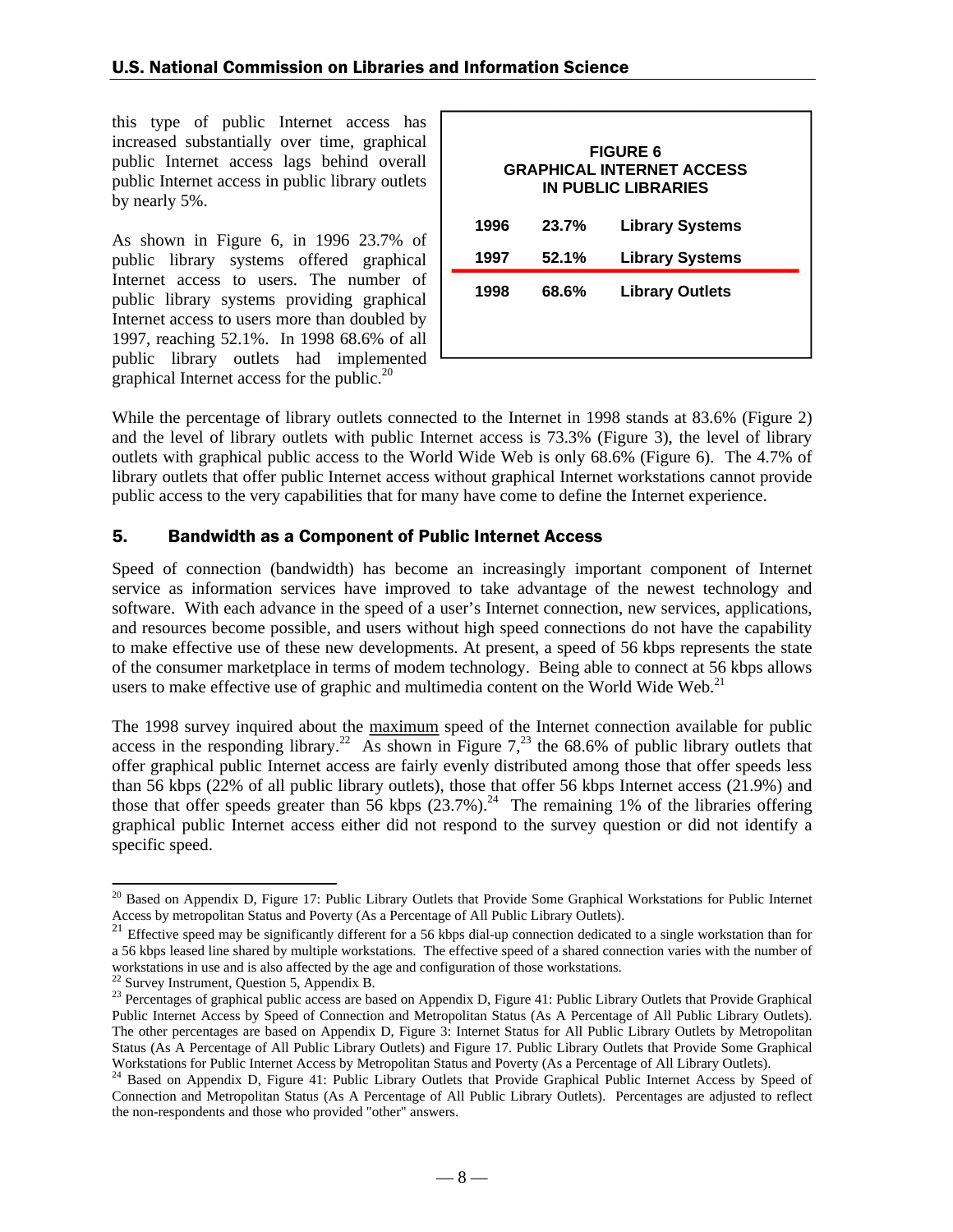

**FIGURE 7**

#### 6. Defining Effective Public Internet Access

 $\overline{\phantom{a}}$ 

For individuals establishing personal Internet access in mid-1998, effective Internet access implies a 56 kbps connection to the Internet as well as a computer workstation with sufficient hardware and software capability to support graphic access to the World Wide Web. The Commission believes that e*ffective public Internet access* in a library in 1998 has similar requirements: an appropriately equipped computer workstation available for public access to the World Wide Web, with bandwidth from the workstation to the Internet of at least 56 kbps. In the library setting there is, however, one additional requirement — an adequate number of workstations for the population served. As shown in Figure 8, between April and June of 1998 only 45.6% of public library outlets had graphical public Internet access at 56 kbps or greater at one or more workstations.<sup>25</sup>

<sup>&</sup>lt;sup>25</sup> Based on Appendix D, Figure 41: Public Library Outlets that Provide Graphical Public Internet Access by Speed of Connection and Metropolitan Status (As A Percentage of All Public Library Outlets). Percentages are adjusted to reflect the non-respondents and those who provided "other" answers. The survey instrument did not inquire about other characteristics of the library workstations that would affect their performance.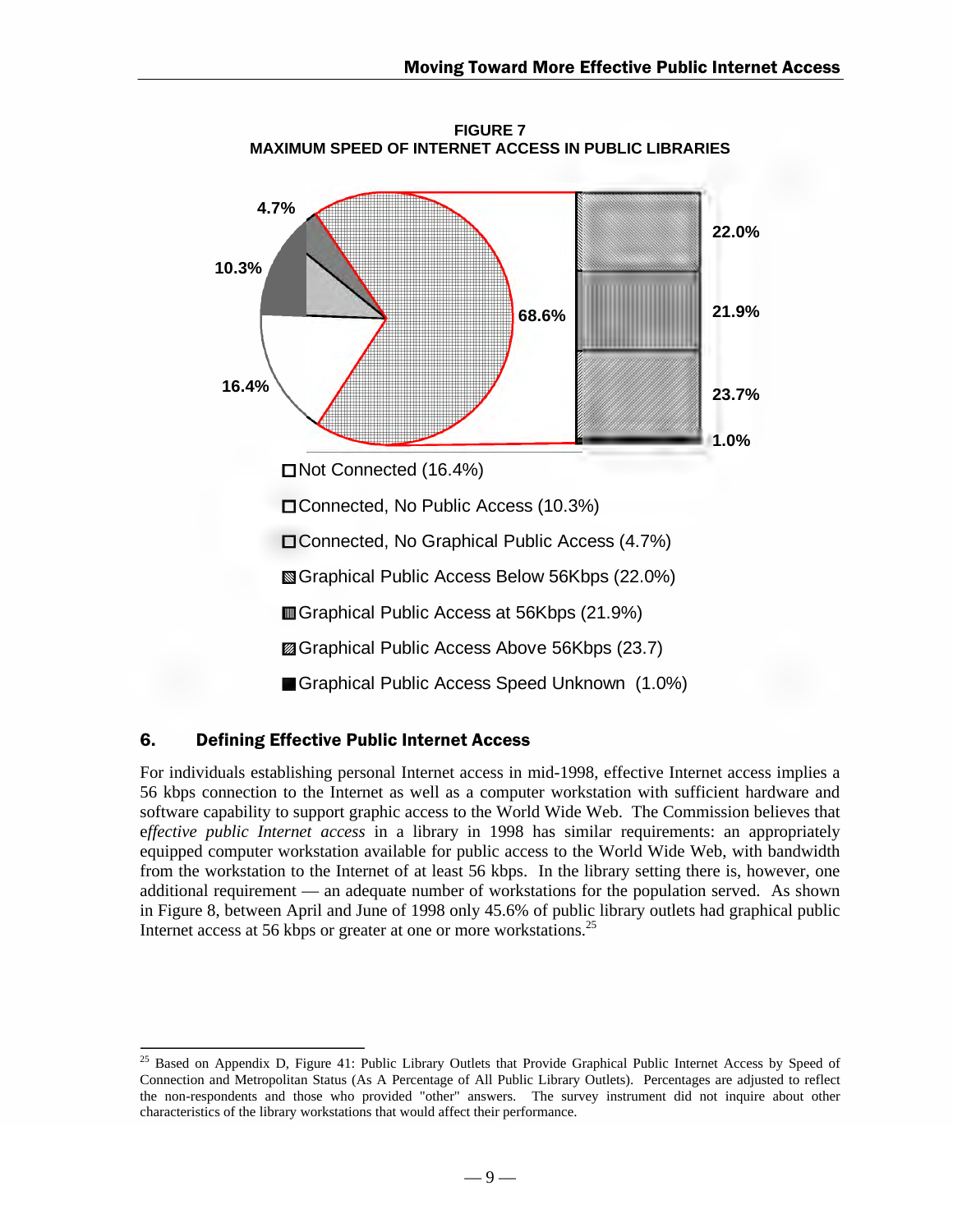

**FIGURE 8 PROGRESS TOWARD EFFECTIVE PUBLIC INTERNET ACCESS**

Thus, although the 1998 survey shows levels of connectivity and public Internet access at 83.6% (Figure 2) and 73.3% (Figure 3) respectively, and the level of graphical public Internet access at 68.6% (Figure 6), less than half of all public libraries offered graphical public Internet access at speeds of 56 kbps or greater — the minimum configuration currently necessary for *effective public Internet access* in the view of the Commission.

At the time of the survey, any speed less than 56 kbps certainly represented access using a dial-up modem configuration. Some of the 56 kbps access could be dial up connections through modems or modem pools as well. For libraries, use of a dial-up connection may pose additional barriers to *effective public Internet access.* In many locations libraries incur per call or per minute charges for business phone lines. In cases where such charges exist, public Internet access may need to be reestablished for each user via a dial-up connection in order to avoid the high cost of a connection which remains in place throughout the day. Such an arrangement may restrict or hinder access in a number of ways -- from library concern about the duration of a user's Internet session due to financial constraints to the need for staff assistance to dial-out with attendant issues of user privacy.

#### 7. Key Measures Connectivity and Public Internet Access, 1996-1998

Figure 9 summarizes some of the key measures of connectivity and public Internet access tracked by the surveys sponsored or co-sponsored by NCLIS in 1996, 1997, and 1998. As noted at the beginning of Section II, comparisons between the 1998 survey and the earlier surveys must be done with great caution due to the differences in universe size and library type under study in each year. 26 The earlier NCLIS studies about the library as a point of presence for public Internet access focused on the level of connectivity in place among library systems, while the 1998 survey focuses on the level of

 $\overline{a}$  $26$  A bar appears between the 1996 and 1997 data and the 1998 data in the Table in order to emphasize the difference between the survey universes and library types.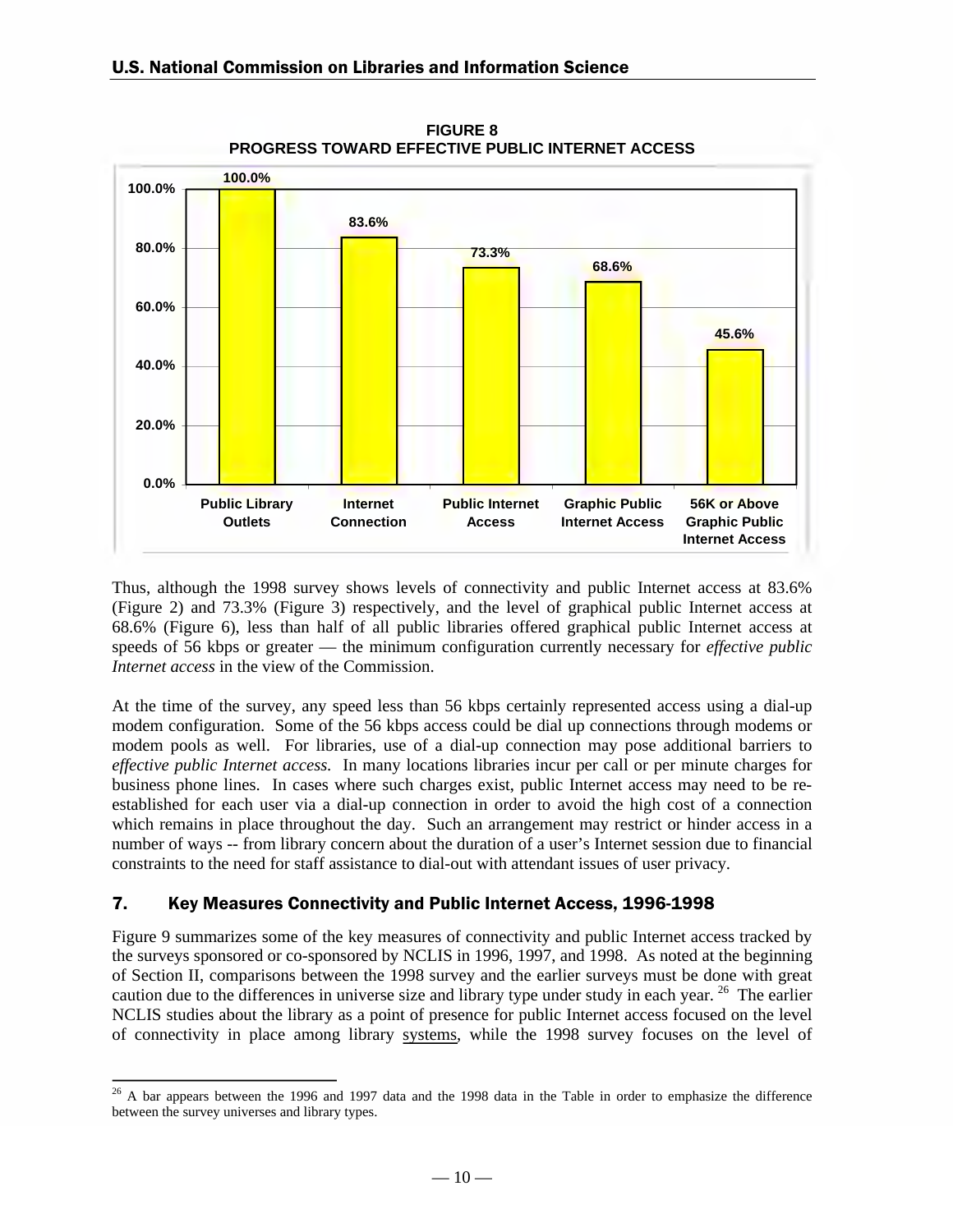connectivity among library outlets. Even allowing for these differences, Figure 9 clearly shows substantial growth in connectivity, public Internet access and graphical public Internet access.

| <b>FIGURE 9</b>                                                   |
|-------------------------------------------------------------------|
| U.S. PUBLIC LIBRARIES AND THE INTERNET 1996 TO 1998 <sup>27</sup> |

| Year | Universe <sup>28</sup> | <b>Connected</b> | <b>Public</b><br><b>Internet</b><br><b>Access</b> | WWW/<br>Graphic<br><b>Access</b> | <b>Max Speed</b><br>56K or Greater | <b>Maximum</b><br><b>Speed</b><br>Less than 56K |
|------|------------------------|------------------|---------------------------------------------------|----------------------------------|------------------------------------|-------------------------------------------------|
| 1996 | 8.929                  | 44.4%            | 27.8%                                             | 23.1%                            |                                    |                                                 |
| 1997 | 8.921                  | 72.3%            | 60.4%                                             | 52.1%                            |                                    |                                                 |
| 1998 | 15.945                 | 83.6%            | 73.3%                                             | 68.6%                            | 45.3%                              | 54.7%                                           |

#### 8. Number of Graphical Workstations as a Component of Effective Access

The 1998 survey also provided the basis for additional insights into the numbers of Internet workstations in public libraries. Figure 9 shows that 31.4% of all library outlets do not have any graphical public access to the Internet.<sup>29</sup> At an additional 28.3% of library outlets only a single graphical Internet workstation is available for public access. Stated another way, in only 40.3% of public library outlets do patrons have graphic access to the Internet at more than one workstation. In terms of future research, gaining a better understanding of how the number of public Internet access workstations relates to the population of the library's service area is a high priority since it would contribute to a more accurate measurement of *effective public Internet access*. Nevertheless, the Commission believes that it is safe to assume that a single workstation is inadequate for *effective public Internet access* in many of these library outlets.

**FIGURE 10 NUMBER OF GRAPHICAL INTERNET WORKSTATIONS FOR PUBLIC ACCESS IN LIBRARIES**

| Number of                   |       | <b>Cumulative</b> |
|-----------------------------|-------|-------------------|
| <b>Graphic Workstations</b> | %     | %                 |
| <b>Unspecified</b>          | 2.4%  | 100.0%            |
| 10 or more                  | 3.4%  | 97.6%             |
| 9                           | 0.9%  | 94.2%             |
| 8                           | 1.5%  | 93.3%             |
| $\overline{7}$              | 1.7%  | 91.8%             |
| 6                           | 2.6%  | 90.1%             |
| 5                           | 2.5%  | 87.5%             |
| 4                           | 4.9%  | 85.0%             |
| 3                           | 6.2%  | 80.1%             |
| $\overline{2}$              | 14.2% | 73.9%             |
| 1                           | 28.3% | 59.7%             |
| <b>None</b>                 | 31.4% | 31.4%             |

<sup>&</sup>lt;sup>27</sup> Bertot, J.C., and McClure, C. R., *The 1997 National Survey of Public Libraries and the Internet: Final Report, American* Library Association, Office for Information Technology Policy, Washington, DC, 1997; and Bertot, J.C., and McClure, C. R., *The 1996 National Survey of Public Libraries and the Internet: Progress and Issues,* U.S. National Commission on Libraries and Information Science, Washington, DC, 1996.

 $\overline{\phantom{a}}$ 

 $28$  The 1996 and 1997 data (Universe) represent public library systems; the 1998 data (Universe) represent individual public library outlets. The difference between a library system and a library outlet is explained at the beginning of Section II.

<sup>&</sup>lt;sup>29</sup> Based on Appendix D, Figure 22: Frequency Analysis of Public Library Outlet Graphical Public Access Workstations. For consistency of presentation, Figure 9 presents the frequency analysis as a percentage of all public library outlets.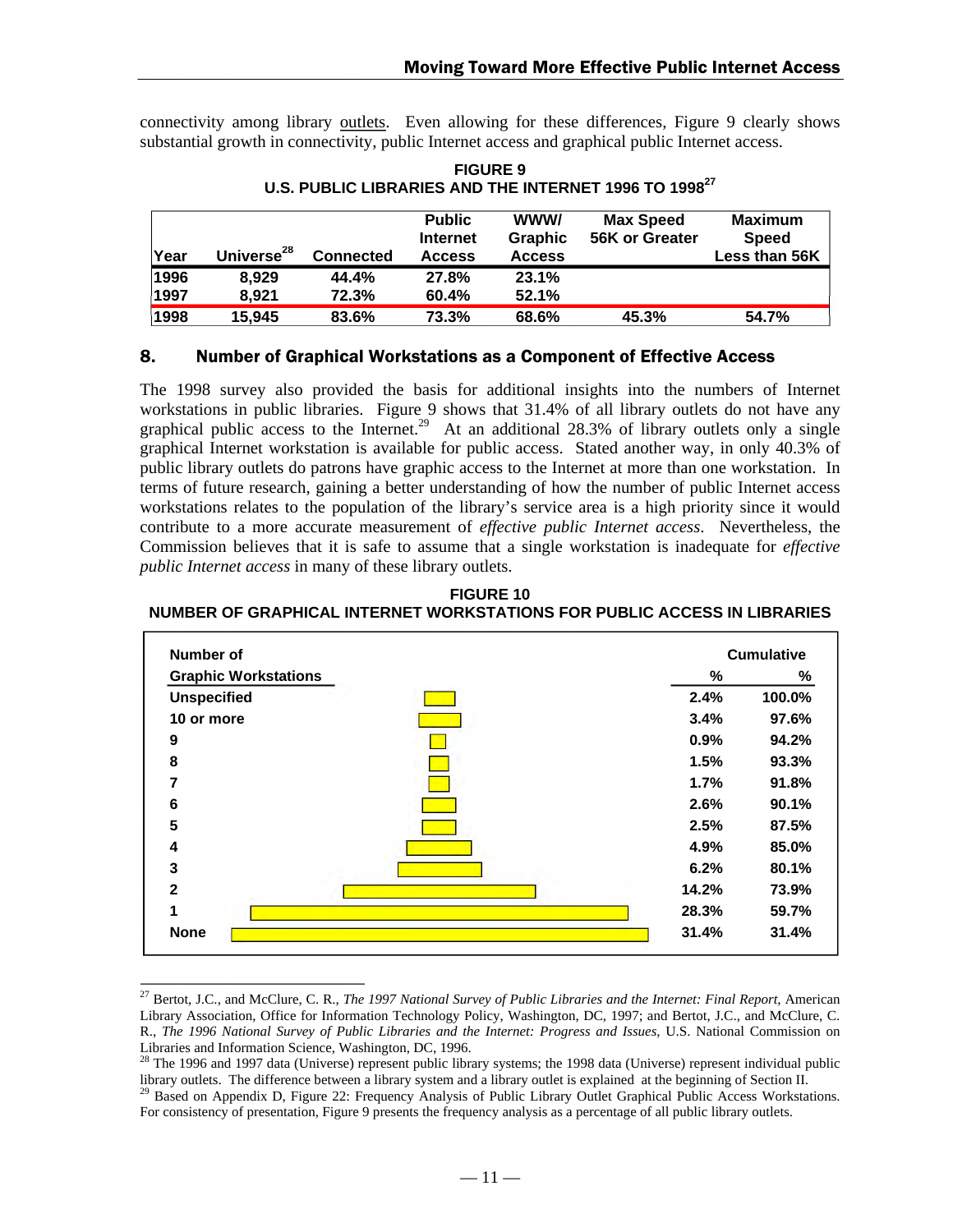#### 9. Use of Filtering Software and Availability of an Acceptable Use Policy for **Public Internet Access**

For some time the Commission has been concerned about the dangers to children from the "dark side of the Internet." There are dangers from predatory pedophiles using chat rooms to contact children. There are violations of privacy, especially in the case of marketing efforts that entice kids to provide a wide variety of consumer information about themselves and their families. There are also dangers from exposure to inappropriate materials, generally sexually explicit matter, including pornography, but also hate language, cult messages, and other troublesome material.

The Commission recognizes that these concerns must be balanced against the freedom of speech guaranteed by the First Amendment and the library community's aversion to censorship. It also acknowledges that individual library policies on Internet use are appropriately local issues, based on the culture, customs and character of each community. Nevertheless, protecting our children is an issue of such importance that the Commission held a hearing in November 1998 on *Kids and the Internet: The Promise and the Perils*. The purpose of the hearing was to focus attention on the enormous benefits of the Internet as well as the significant dangers it poses for children and to seek advice on appropriate means for libraries to protect children without denying them access to the benefits of the Internet.

Many pubic libraries have already addressed the issue of protecting children from inappropriate materials by developing "acceptable use policies" for public Internet access and/or by installing filtering software on some or all of their public access Internet workstations. The Commission believes that the decision about use of filtering software on workstations for public Internet access is a matter for local assessment and decision-making. However, the Commission passed a resolution at its December 3, 1998, meeting in Seattle, Washington, stating:

*The U.S. National Commission on Libraries and Information Science feels strongly that the governing body of every school and public library, in order to meet its trustee responsibilities, should establish, formally approve, and periodically review a written acceptable use policy statement on Internet access*.

Recognizing the importance of these issues, the 1998 survey contained questions about the use of Internet content filtering software to block pornography<sup>30</sup> and also about the availability of an "acceptable use public access Internet policy."31 Library outlets report availability of acceptable use policies far more frequently than use of content filtering software. The survey results regarding the number of Internet workstations provide some insight into one possible reason for such a preference. The survey results indicate that 42.7% of the 10,251 library outlets offering graphical public Internet access have only one workstation.<sup>32</sup> As shown in Figure 10, this is the equivalent of 28.3 % of all public library outlets.

Where only a single public Internet access workstation exists, such a workstation must serve all of the library's users, whether children and adults. Content filtering to protect children from pornography may constrain the Internet content that adults access as well. Depending on the software used, filtering might block an adult from gaining important information on healthcare or other matters due to the inclusion in the response of terms that the filtering software deems objectionable for children.

 $\overline{a}$ 

<sup>&</sup>lt;sup>30</sup> Survey Instrument, Question 6b, Appendix B.

<sup>&</sup>lt;sup>31</sup> Survey Instrument, Question 7, Appendix B.

<sup>&</sup>lt;sup>32</sup> Based on Appendix D, Figure 22: Frequency Analysis of Public Library Outlet Graphical Public Access Workstations. For consistency of presentation, Figure 10 presents the frequency analysis as a percentage of all public library outlets.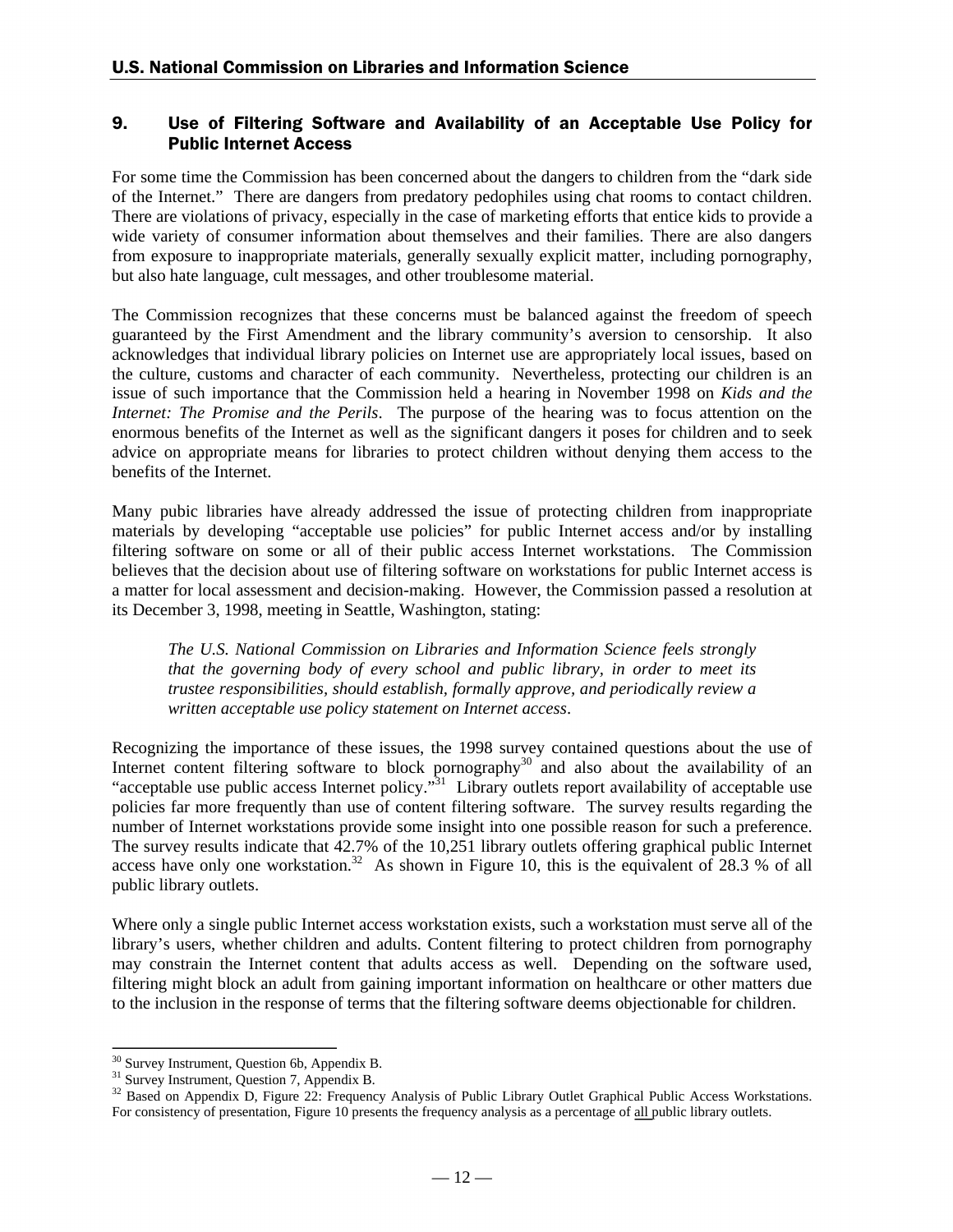Figure  $11^{33}$  shows that, when the survey data was gathered in May and June 1998, acceptable use policies were already in place in 62.2% of the library outlets, while another 8.9% of these outlets were in the process of developing acceptable use policies. The survey results show only 10.7% of public library outlets using filtering software on some or all of their Internet workstations. Only 2.1% of public libraries did not use filtering software and did not have an acceptable use policy in place or under development.





 $\overline{a}$ 

 $33$  Acceptable use policy and filtering software data are based on Appendix D, Figure 56: Overall Distribution of Public Library Outlet Acceptable Use Policy for Public Internet Access and Public Internet Access Terminal/Workstation Filtering Software Use (as a Percentage of Library Outlets Offering Public Internet Access). The other percentages are based on Appendix D, Figure 3: Internet Status for All Public Library Outlets by Metropolitan Status (As A Percentage of All Public Library Outlets). For consistency of presentation, the data from Figure 56 are presented as a percentage of *all* public library outlets.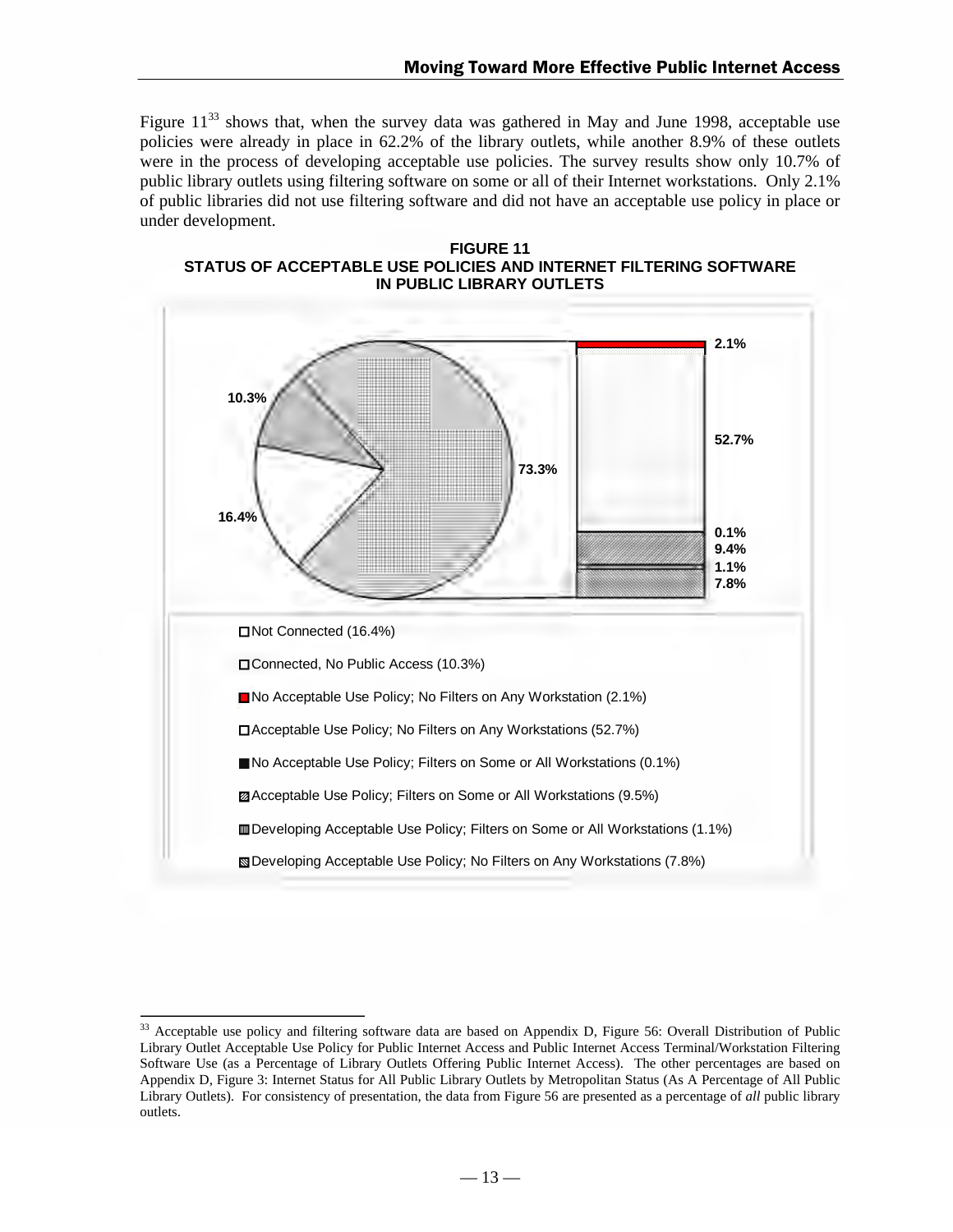#### III. Findings, Policy Issues, and Commission Responses

NCLIS supports work such as this survey based on its statutory authority. The statute states that "The Commission shall have the primary responsibility for developing or recommending overall plans for, and advising the appropriate governments and agencies on, [the library and information services adequate to meet the needs of the people of the United States]" [20 U.S.C. 1504]. In carrying out that responsibility, the Commission shall:

- Advise the President and the Congress on the implementation of national policy by such statements, presentations, and reports as it deems appropriate;
- Conduct studies, surveys, and analyses of the library and informational needs of the nation…and the means by which these needs may be met through information centers [and libraries];
- Develop overall plans for meeting national library and informational needs and for the coordination of activities at the federal, state, and local levels, taking into consideration all of the library and informational resources of the nation to meet those needs; and
- Promote research and development activities that will extend and improve the nation's library and information-handling capability as essential links in the national and international communications and cooperative networks.

#### 1. Supporting Ongoing Surveys on Public Libraries and the Internet

The series of surveys sponsored by the Commission provide valuable baseline information, useful in understanding the state of public library Internet connectivity and service, and the 1998 survey is particularly useful in providing a snapshot of public library Internet service immediately prior to issuance of the first E-Rate funding.

Based on its analyses of the 1998 survey results, the Commission has identified some significant findings as well as a number of policy issues and questions for further research, whether by the Commission and its research partners or by others. Based on the survey and other collateral information, the Commission finds that:

- A substantial number of public libraries have Internet connectivity (83.6%), provide public Internet access (73.3%), and offer graphical public Internet access (68.6%). However, only 45.3% offer graphical public access to the World Wide Web at speeds of 56 kbps or greater.
- Although the poverty level of the population served does not seem to be a significant factor in determining the availability of public Internet access, metropolitan status does: rural libraries lag behind other types of libraries in providing Internet access. Only 67.6% of rural public libraries offer public Internet access which places these libraries 9.1% behind suburban libraries and 16.4% behind urban libraries.
- Nearly one third (31.4%) of the library outlets currently offer no graphical public Internet access. 28.3% of the outlets have only one graphic workstation for public Internet access and 14.3% have only two graphic workstations. More needs to be learned about what constitutes an adequate number of public access Internet workstations in a library. Nevertheless, in many libraries, one graphic workstation for public Internet access is likely to be inadequate to meet public needs.
- The Commission believes that achieving universal Internet connectivity is not enough. Libraries need to implement *effective public Internet access*, offering graphic capability, as well as sufficient speed, workstation functionality, and staff support to meet local needs.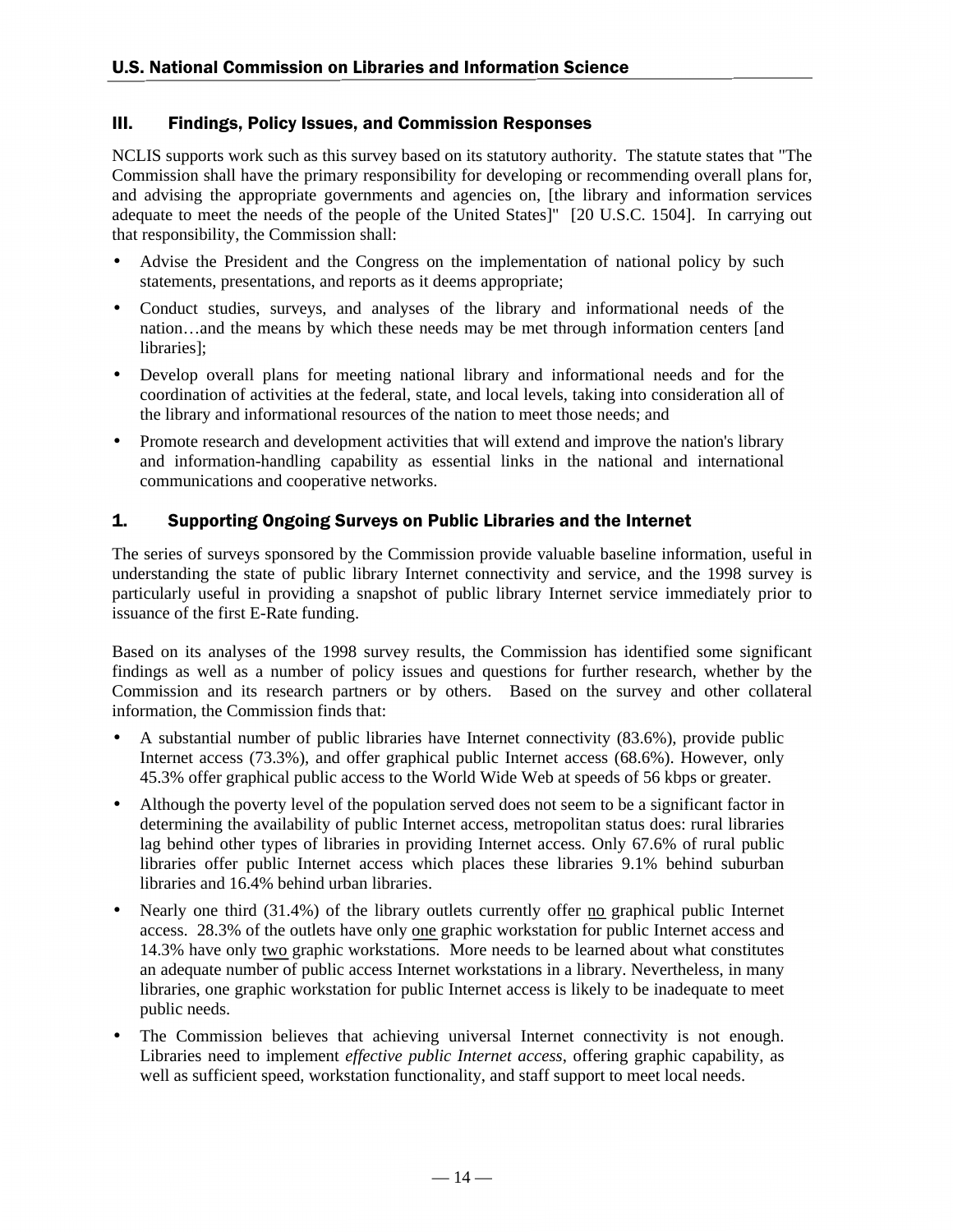*Based on these findings, the Commission will continue its support for the annual National Survey of Public Libraries and the Internet to track the evolving state of public Internet access and the implementation of the goals of Universal Service for public library Internet access.*

#### 2. Initiating a Dialog on Effective Public Internet Access

The Commission understands that questions regarding *effective public Internet access* will require ongoing dialog among a number of parties. In the federal sector this includes a number of agencies and departments that have active interests and responsibilities.

*Recognizing the variety of perspectives which federal agencies and departments can bring to bear on such questions, the Commission will coordinate within the federal sector to assess what constitutes a minimal level of effective public Internet access. Based on this assessment, the Commission will advise the President and the Congress about the types and levels of support necessary to achieve effective public Internet access on an ongoing basis.*

The Commission recognizes that the advent of the E-Rate and the importance of the Internet as a national resource ensure that questions about *effective public Internet access* will continue to be debated at the federal level for the foreseeable future. Nevertheless, the Commission feels strongly that these questions remain primarily issues for local assessment and decision-making. To be successful, current and future national programs for public Internet access, such as the E-Rate, need to be based on guidelines for *effective public Internet access* that allow for the wide variation in local resources and requirements.

*The Commission will lead a dialog among state and local governments about how to implement and measure effective public Internet access in light of varying local conditions, such as the degree of existing Internet access among the populations served.*

#### 3. Identifying Policy Questions and Promoting Additional Research

The 1998 survey only touched on the degree to which libraries have put in place Internet capabilities to serve the physically disabled<sup>34</sup> and did not provide an adequate basis for drawing conclusions in this area. Additionally, while the survey included the population density near the library building in general terms (urban, suburban or rural), it did not address the size of the population served by each library. It is reasonable to assume that library capacity for public Internet access should be proportional to the population to be served, although other local factors, such as the penetration of personal Internet access among library patrons, also must be considered. The survey did not provide an adequate basis for drawing conclusions in this area. These are both possible areas for inclusion in future research, whether by the Commission and its research partners or by others with an interest in these issues.

Based on the survey and other collateral information, the Commission has identified a number of questions regarding the public library as a provider of public Internet access that deserve further investigation. Future national surveys sponsored in full or in part by the Commission may be able to address some of these questions, but certainly cannot address all of them. Nevertheless, it is valuable to identify these questions in order to focus attention on the work that remains to be done in order to

<sup>-</sup><sup>34</sup> Survey Instrument, Question 6a, Appendix B.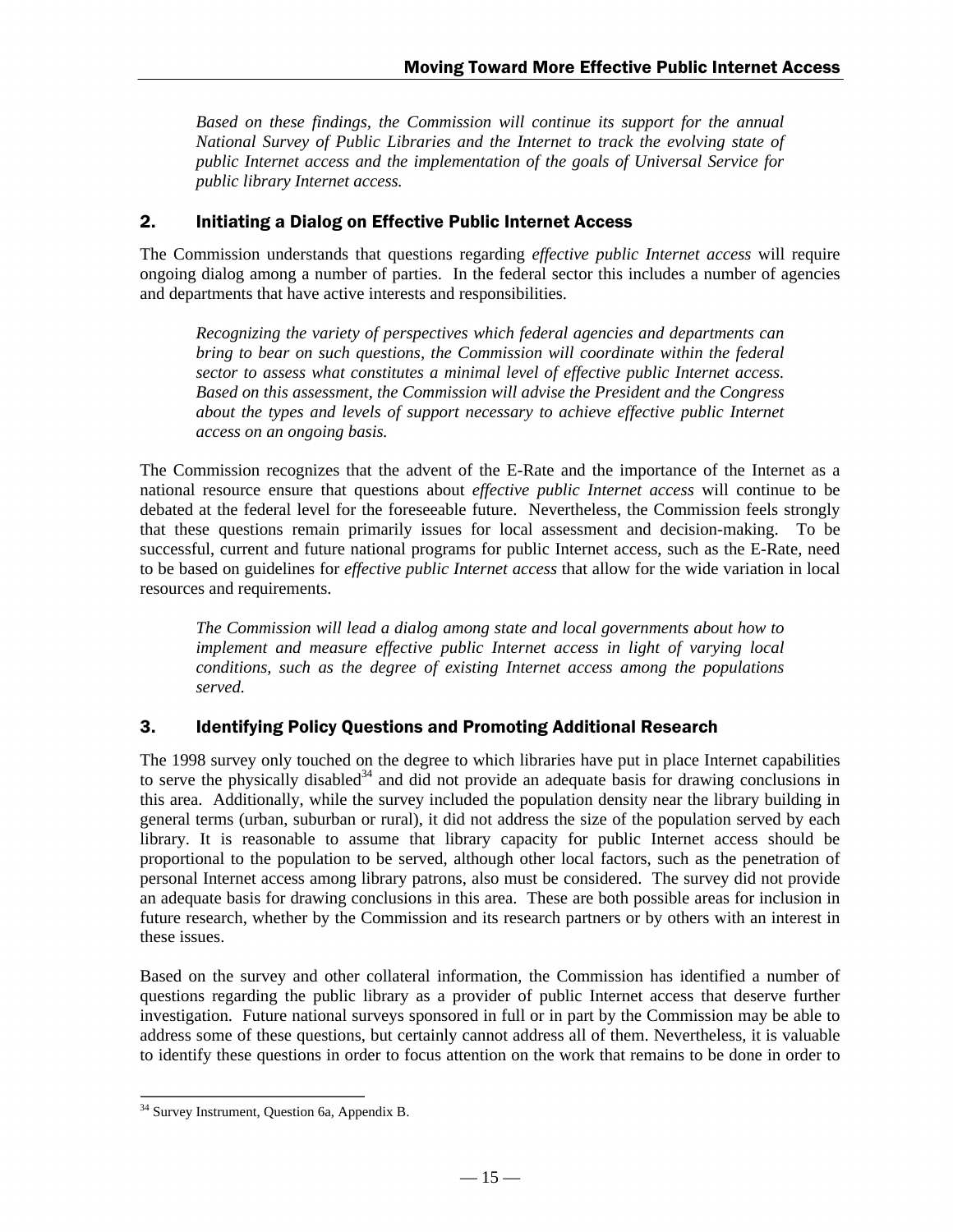implement and evaluate *effective public Internet access* through America's public libraries. The questions that can be addressed by surveying the libraries include the following:

- How well located are public libraries with respect to populations requiring the most assistance in obtaining Internet access, such as rural or high poverty areas or other underserved populations; and how well are libraries serving populations which lack or lag behind in Internet access?
- What effect, if any, does measured telephone service (i.e. service that incurs charges for each minute or other unit of use), or the process of establishing and maintaining a dial-up Internet connection, have on the amount and effectiveness of dial-up Internet service?
- What types of acceptable use policies are in effect in libraries and how well do those policies satisfy community concerns for protecting children from inappropriate materials available through the Internet?
- What Internet applications, content, and library staff services do public libraries deliver within the library building and via the Internet to users at home, at work, or elsewhere (e.g., database access, e-mail, and voice and/or video reference services)?
- What role do librarians play in facilitating public Internet access; what amount and type of Internet training do the library staff receive; and what training do public libraries provide to users?
- How much staff time and budget do Internet-related services consume in relationship to other library services, and what contribution does the E-Rate make to the ongoing costs of providing *effective public Internet access* and the related technology, applications and services?

The Commission also identified research questions that require research methods beyond an institutional survey of libraries. Such questions require resources for investigation well beyond the resources available for the Commission surveys. For example, the MCI LibraryLink® Survey referenced in Section I.4 is based on a large scale telephone survey of the general population. Questions that require research methods beyond an institutional survey of libraries include:

- To what degree do libraries continue to serve as a principal or significant public point of Internet presence; and how could the role of libraries be improved or strengthened?
- How successful are libraries in serving those who lack other means of gaining Internet access; and how could libraries be more effective in reaching under-served populations?
- How many persons receive service in library buildings and from beyond library buildings and what population groups do they represent?
- How does library public Internet access compare to other public Internet points of presence?
- What outcomes do users have from their use of the Internet via public libraries (both in buildings and from remote locations); and how do those outcomes compare with their experience with the Internet at home, at work, at school, or at other public Internet points of presence?
- How, and to what extent, do public libraries cooperate with schools and school library media centers, or other public Internet points of presence, in order to provide public Internet access?

The Commission has an interest in such questions, but recognizes both its own limited resources and the fact that many others are engaged in investigation of related topics.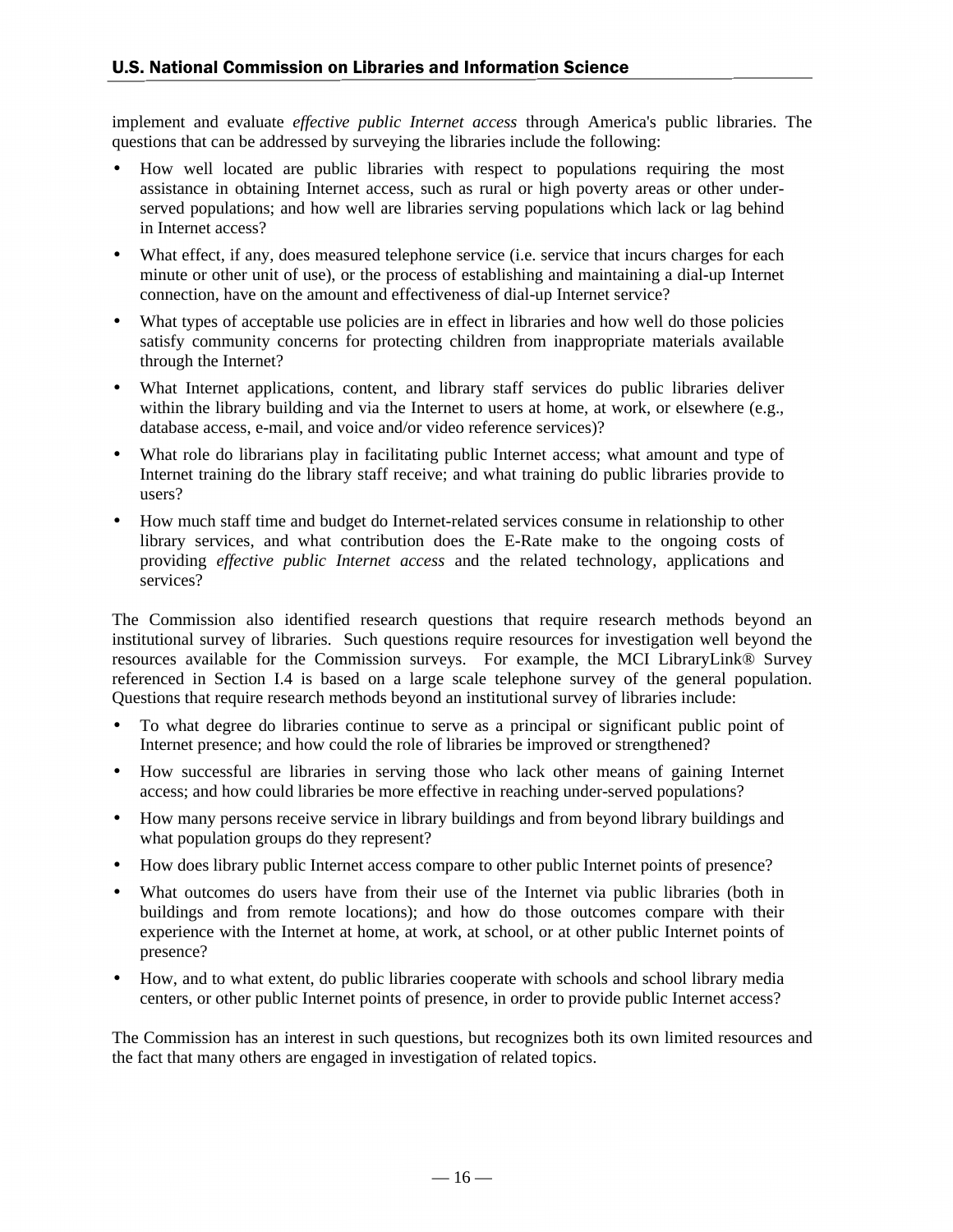*The Commission will continue to develop partnerships and cooperative relationships with federal agencies and with other organizations with similar research interests to investigate questions related to public access to the Internet and the role that libraries play in providing such access. The Commission will work with such organizations to identify relevant issues to be studied and to review the results of such research. By publicizing its own findings, placing those findings in the context of other research, and continuing to identify unanswered questions, the Commission will promote research and development on these topics when it cannot pursue them directly or through partnerships or cooperative relationships.*

#### IV. Bibliography of Other Statistical Studies Funded by the Commission

As noted in Section I, the Commission has tracked the increasing use of the Internet among public libraries since 1994. Some of these studies were supported solely by NCLIS and others were funded jointly with the American Library Association (ALA) Office of Information Technology Policy (OITP). In each case, the contractors for the research were Dr. John Carol Bertot, now with the School of Information Science and Policy at the State University of New York, Albany, and Dr. Charles R. McClure of the School of Information Studies, Syracuse University. Entries are presented in chronological order.

- McClure, Charles R., Bertot, John Carlo, and Zweizig, Douglas L. *Public Libraries and the Internet: Study Results, Policy Issues and Recommendations.* Washington, DC, NCLIS, 1994. 62 pages. http://www.nclis.gov/what/what.html.
- McClure, Charles R., Bertot, John Carlo, and Beachboard, John C. *Internet Costs and Cost Models for Public Libraries: Final Report.* Washington, DC, NCLIS, 1995. 47 pages. http://www.nclis.gov/what/what.html.
- Bertot, John Carlo, McClure, Charles R., and Zweizig, Douglas L. *The 1996 National Survey of Public Libraries and the Internet: Progress and Issues.* Washington, DC, NCLIS, 1996. 67 pages. [Survey sponsored by American Library Association Office for Information Technology Policy (ALA/OITP) and the U.S. National Commission on Libraries and Information Science (NCLIS).] http://www.nclis.gov/what/what.html.
- Bertot, John Carlo, and McClure, Charles R., *Policy Issues & Strategies Affecting Public Libraries in the National Networked Environment: Moving Beyond Connectivity*. Washington, DC, NCLIS, 1997. 26 pages. http://www.nclis.gov/what/what.html.
- American Library Association, Office of Information Technology Policy, *The 1997 National Survey of U.S. Public Libraries and the Internet: Final Report.* Washington, DC, American Library Association, 1997. 100 pages. [Survey conducted by Dr. John Carlo Bertot, Dr. Charles R. McClure, and Dr. Patricia Diamond Fletcher and sponsored by the American Library Association Office for Information Technology Policy (ALA/OITP) and the U.S.<br>National Commission on Libraries and Information Science (NCLIS). National Commission on Libraries and Information Science (NCLIS).] http://www.ala.org/oitp/research/survey97.html.
- American Library Association, Office of Information Technology Policy, *The 1997 National Survey of U.S. Public Libraries and the Internet: Summary Results*. Washington, DC, American Library Association, 1997. 8 pages. [A report on a survey conducted by Dr. John Carlo Bertot, Dr. Charles R. McClure, and Dr. Patricia Diamond Fletcher and sponsored by the American Library Association Office for Information Technology Policy (ALA/OITP) and the U.S. National Commission on Libraries and Information Science (NCLIS).] http://www.ala.org/oitp/research/survey97.html.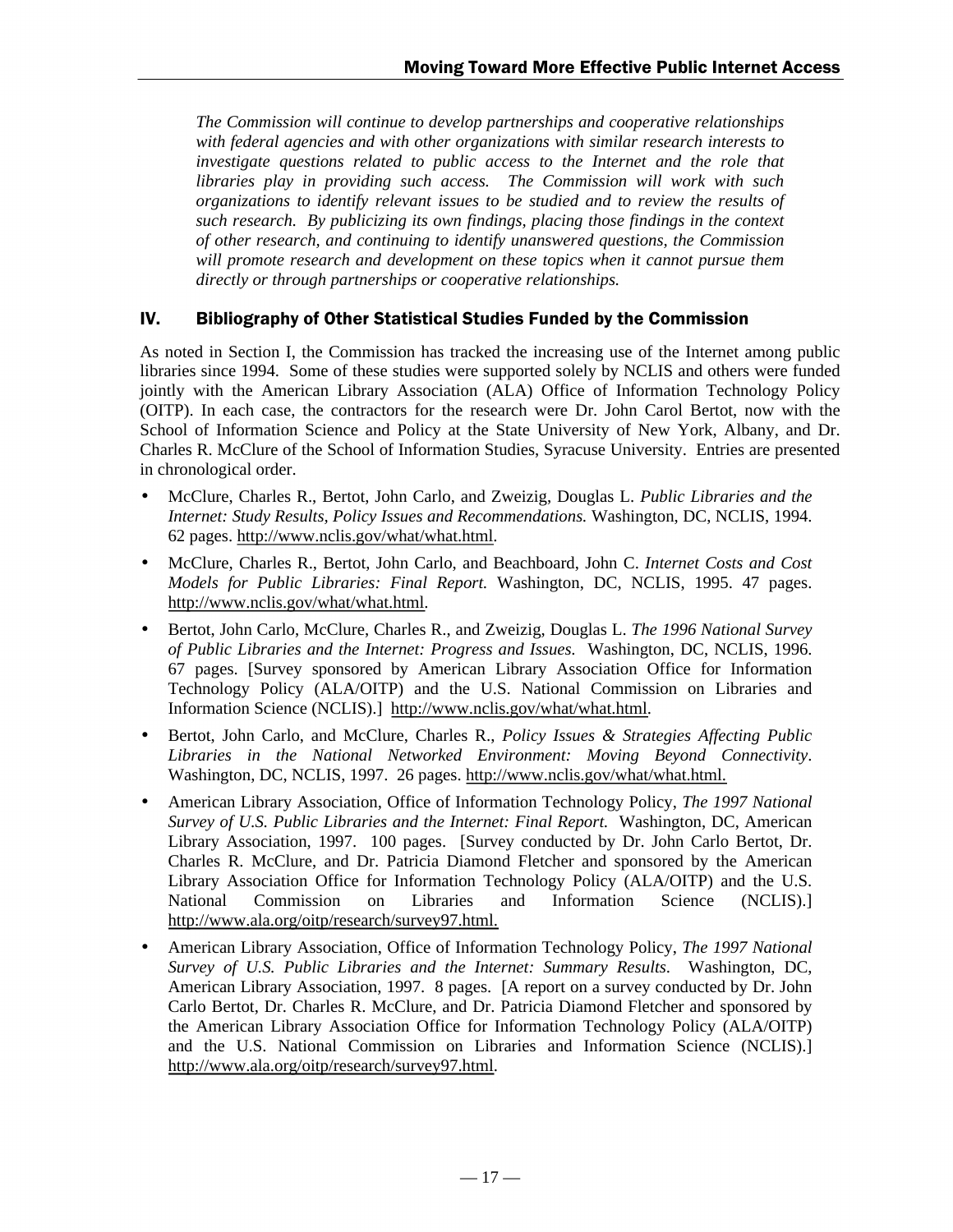- Bertot, John Carlo, and McClure, Charles R., *The 1998 National Survey of U.S. Public Library Outlet Internet Connectivity: Final Report*. Washington, DC: NCLIS, 1998. 85 pages. [Survey sponsored by the American Library Association Office for Information Technology Policy (ALA/OITP) and the U.S. National Commission on Libraries and Information Science (NCLIS).] http://www.nclis.gov/what/survey98.pdf and included in this document as Appendices B through E.
- Bertot, John Carlo and McClure, Charles R., *The 1998 National Survey of Public Library Outlet Internet Connectivity, Summary Results.* Washington, DC, American Library Association, 1998. 4 pages. [Survey sponsored by the American Library Association Office for Information Technology Policy (ALA/OITP) and the U.S. National Commission on Libraries and Information Science (NCLIS).] http://www.ala.org/oitp/research/survey98.html and included in this document as Appendix A.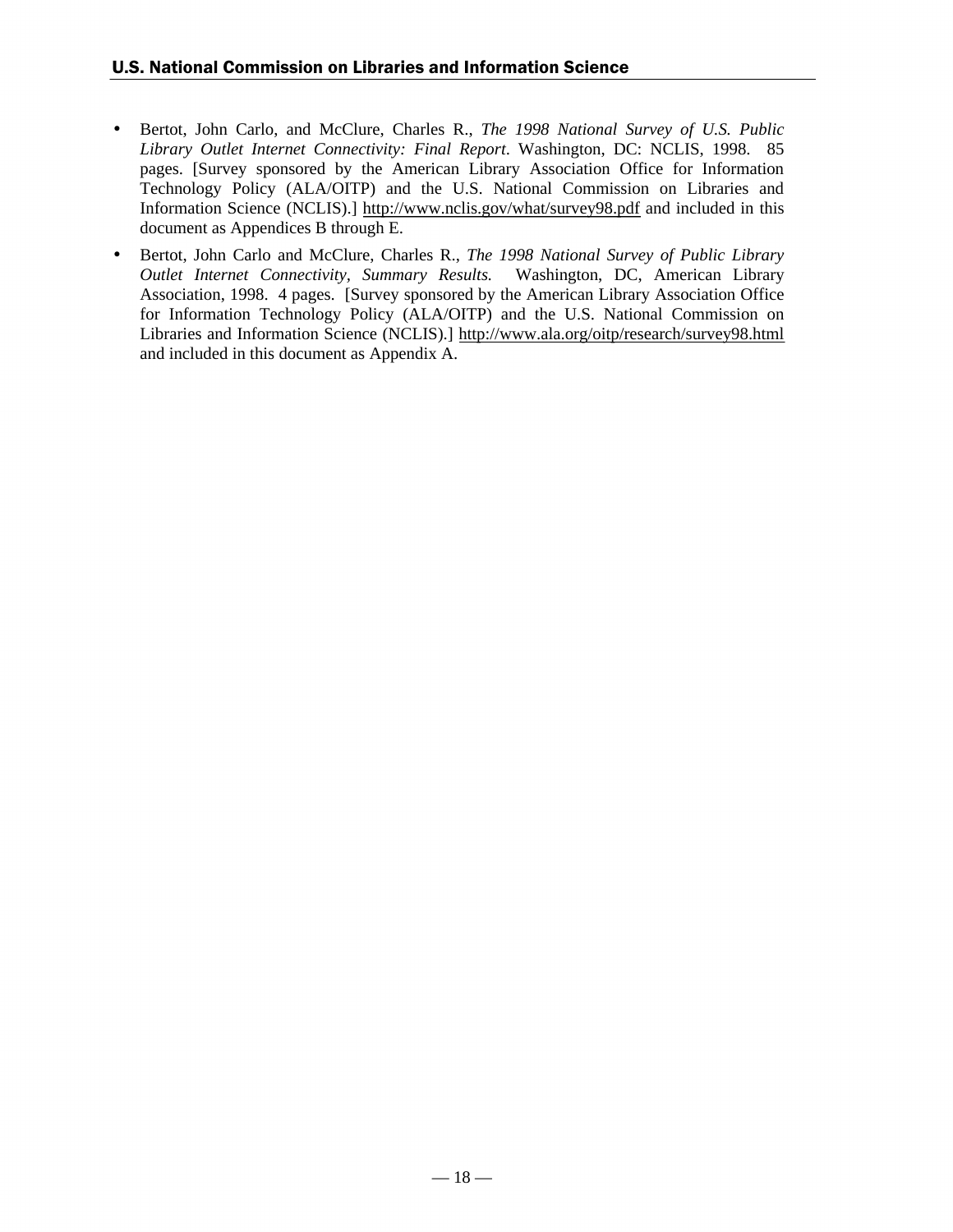APPENDIX A: THE 1998 NATIONAL SURVEY OF U.S. PUBLIC LIBRARY OUTLET INTERNET CONNECTIVITY; SUMMARY RESULTS, OCTOBER 199835

 $\overline{\phantom{a}}$ 

<sup>&</sup>lt;sup>35</sup> Copyright © 1998 by the American Library Association. Published by the ALA Office for Information Technology Policy. Reprinted with the permission of the American Library Association.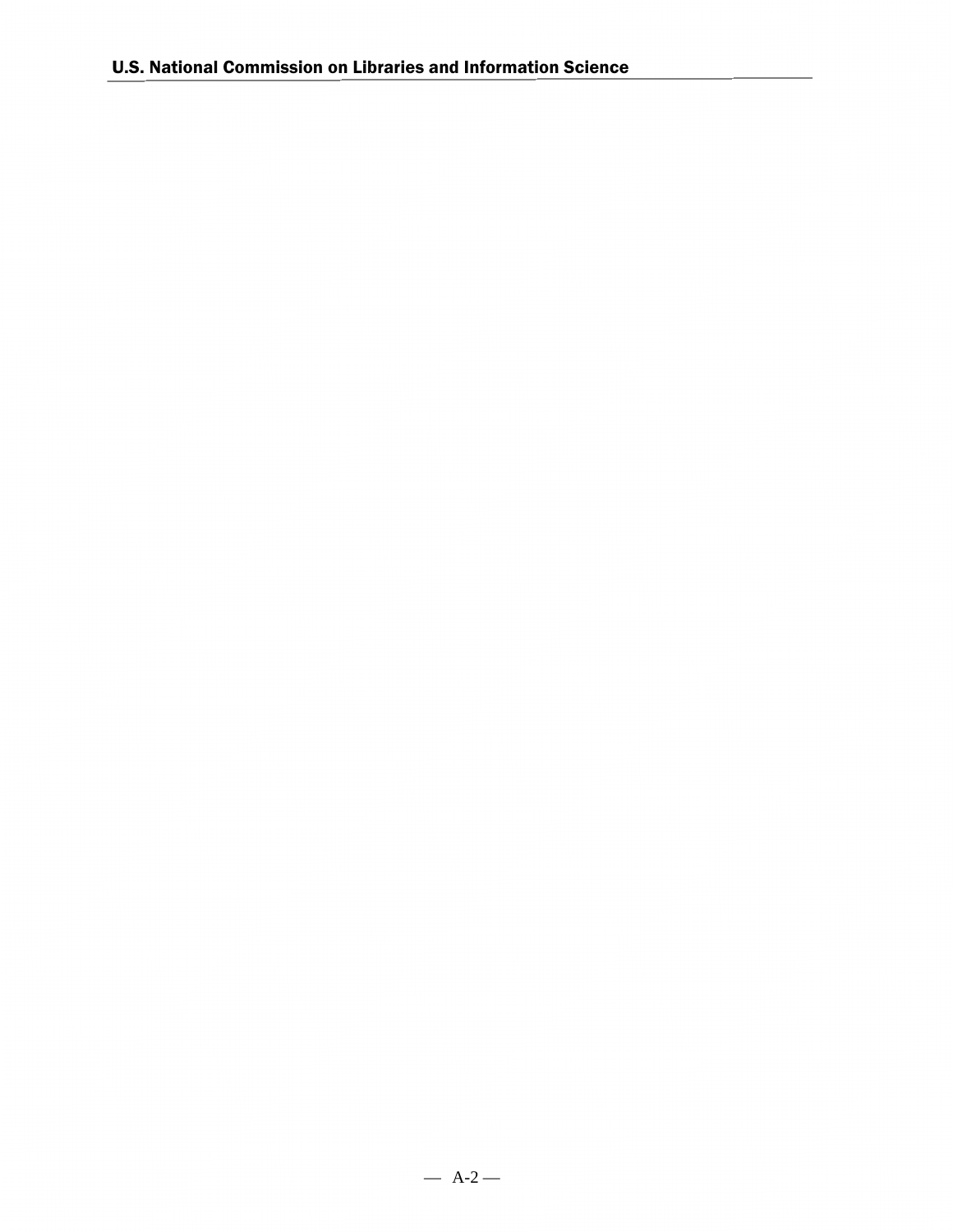# **The 1998 National Survey of U.S. Public Library Outlet Internet Connectivity**

# **Summary Results October 1998**

**American Library Association Office for Information Technology Policy**

**Dr. John Carlo Bertot University of Albany, State University of New York**

#### **Dr. Charles R. McClure Syracuse University**

The survey was sponsored by the American Library Association's Office for Information Technology Policy in cooperation with the U.S. National Commission on Libraries and Information Science. Unless otherwise noted, information contained in this summary reflects results from the 1998 National Survey of Public Libraries Outlet Internet Connectivity.

**\* \* \* \***

L **ess than 1 in 2 public library outlets are able to offer multimedia Internet access to the public at speeds of 56 kbps or greater.**

Approximately 8 in 10 public library outlets are connected to the Internet. About 7 in 10 offer public Internet access, with almost the same numbers offering multimedia access to the Internet.

At the time of this survey, the National Center for Education Statistics reported that in 1994 there were 8,921 library systems representing 15,945 library outlets—that is central and branch libraries. A sample of 2,500 of the nation's 15,718 public library outlets was selected for this survey. The survey achieved a response rate of 75.5%.

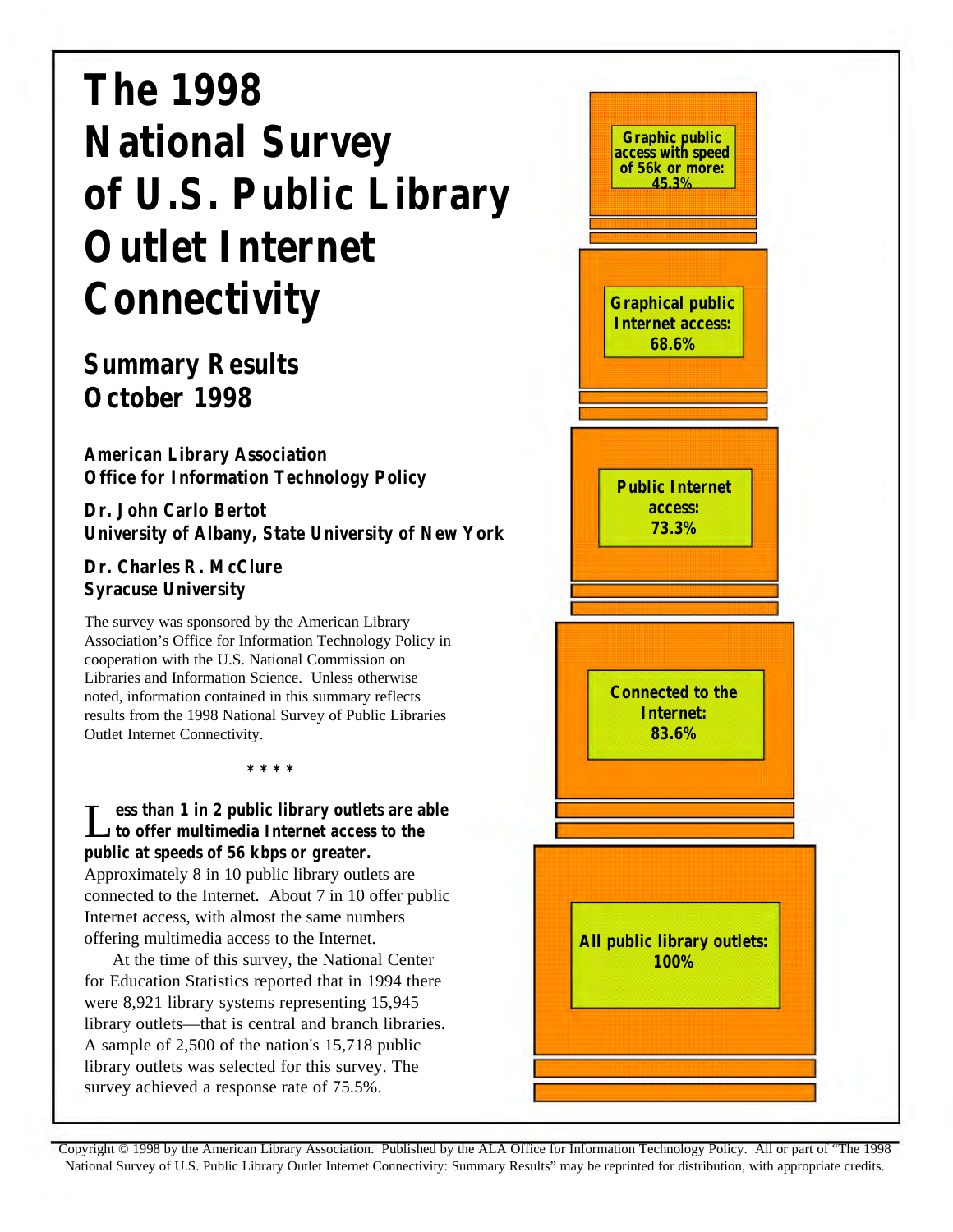



# **Public Library Outlets Help Bridge the Digital Divide**



**Connectivity by Metropolitan Status Connectivity by Poverty Area**



In urban and suburban areas, about 4 out of 5 public library outlets offer public Internet access; in rural areas, a little more than 3 in 5 offer public Internet access.

Public access to the Internet from libraries is about equal in poverty and non-poverty areas. However, a smaller proportion of rural libraries offer public Internet access than their urban and suburban counterparts.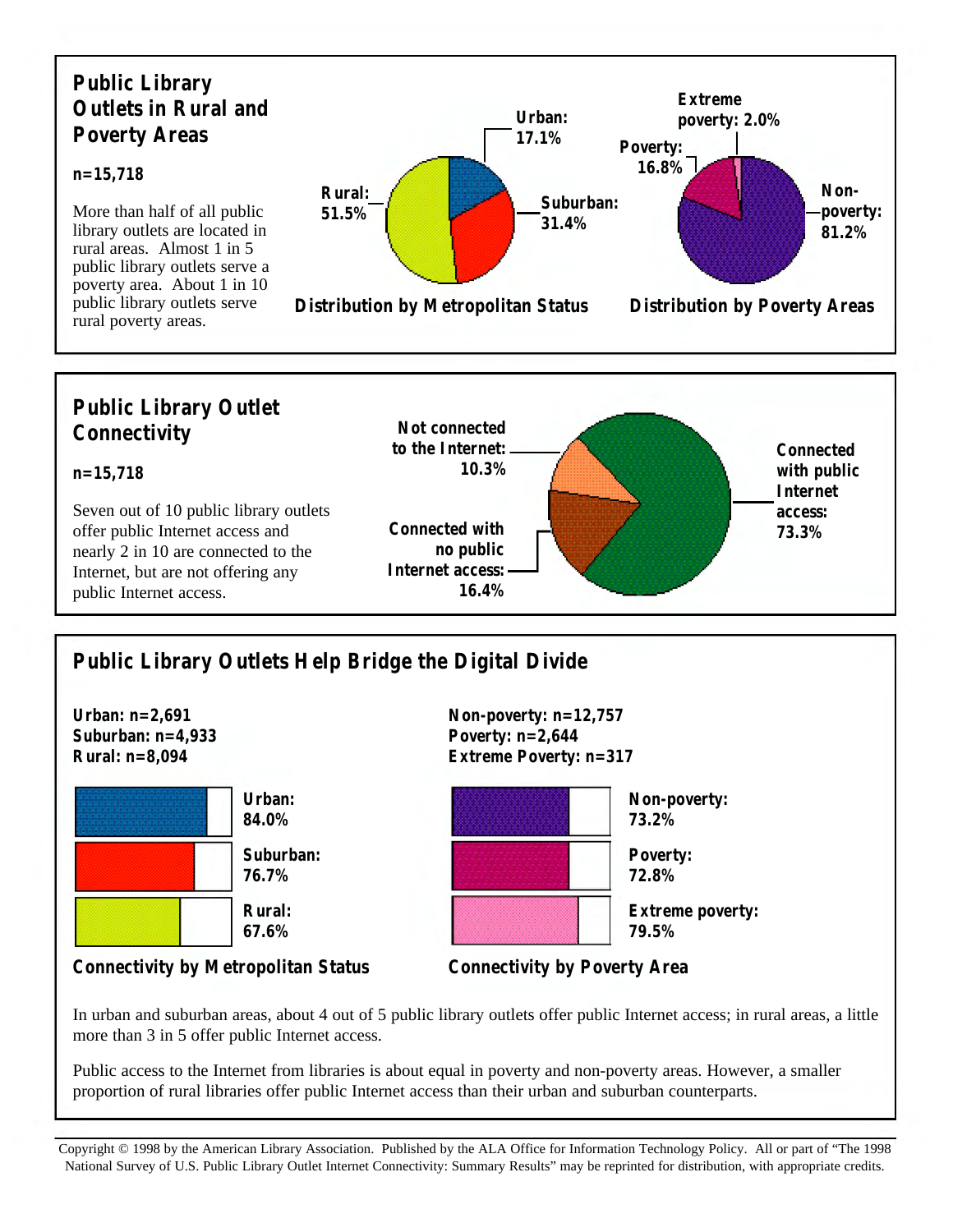

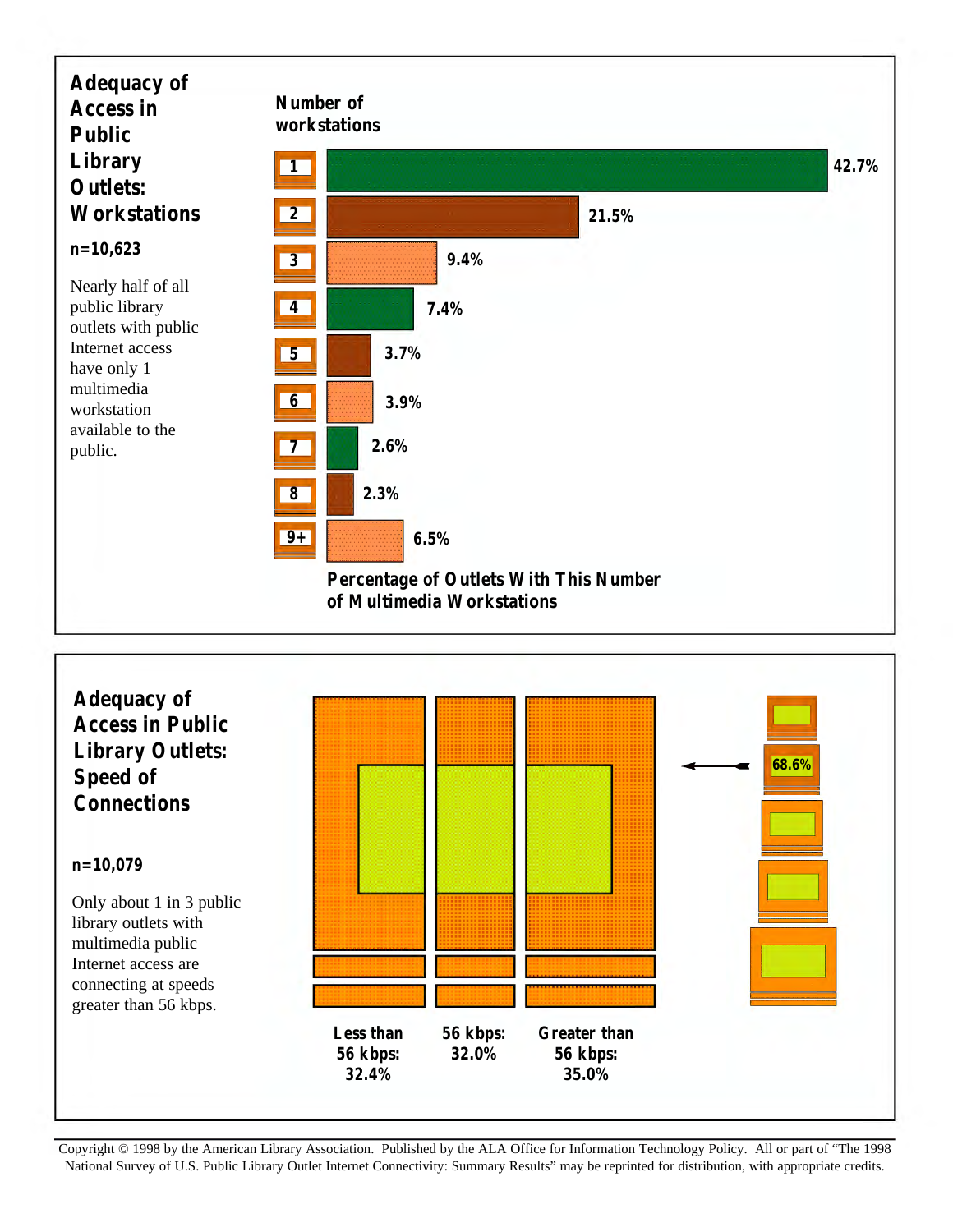

The 1998 National Survey of U.S. Public Library Outlet Internet Connectivity was conducted from May the June 1998 by Dr. John Carlo Bertot, associate professor at the School of Information Science and Policy, **he 1998 National Survey of U.S. Public Library Outlet Internet Connectivity was conducted from May through** University of Albany, State University of New York and Dr. Charles McClure, distinguished professor at the School of Information Studies, Syracuse University. It was sponsored by the American Library Association's Office for Information Technology Policy and the National Commission on Libraries and Information Science. The 1998 study builds and expands upon areas of public library Internet-related data as reported in the ALA/NCLIS report of 1997 and the NCLIS-sponsored 1994 and 1996 studies.

The number of public library outlets comes from the National Center for Education Statistics. While 1995 statistics are now available, in 1994, the latest year for which statistics were available at the time of the study, there were 8,921 library systems representing 15,945 library outlets—that is central and branch libraries. A sample of 2,500 of the nation's 15,718 public library outlets was selected for this survey. <sup>1</sup> The sample was weighted to represent public libraries across various poverty and non-poverty areas and central city, suburban, and rural locations based on U.S. Census definitions of poverty areas<sup>2</sup> and metropolitan status. The survey achieved a response rate of 75.5%.

Limited copies of "The 1998 National Survey of U.S. Public Library Outlet Internet Connectivity: Summary Results" are available at no charge from the address below or online at

http://www.ala.org/oitp/research/survey98.html. A more detailed final report should be available by early 1999. Inquiries concerning the information presented here should be directed to the Office for Information Technology Policy, American Library Association, 1301 Pennsylvania Ave., N.W., Suite 403, Washington, D.C. 20004-1701; phone: 202/628-8421; fax: 202/628-8424; e-mail: oitp@alawash.org or the National Commission on Libraries and Information Science, 1110 Vermont Ave., N.W. Suite 820, Washington, D.C. 20005-3522; phone: 202/606-9200; fax: 202/606-9203.

Funding for the American Library Association Office for Information Technology Policy was made possible through a grant from the W.K. Kellogg Foundation, the John D. and Catherine T. MacArthur Foundation and with the support of ALA members.

<sup>1</sup> The remaining 227 libraries did not have metropolitan status codes in the NCES public library universe file and so could not be included in the universe for this study. Of the remaining 15,718 over half, 51.5%, of these outlets are in rural areas, 17.1% in urban areas, and 31.4% in suburban areas. About 81.2% of outlets are in non-poverty areas, 16.8% in poverty areas, and 2% in extreme poverty areas.

<sup>2</sup> The U.S. Census defines a poverty census tract as one in which 20% or more of residents have incomes at or below the poverty level. Extreme poverty areas are those tracts in which 40% or more of residents have incomes at or below the poverty level.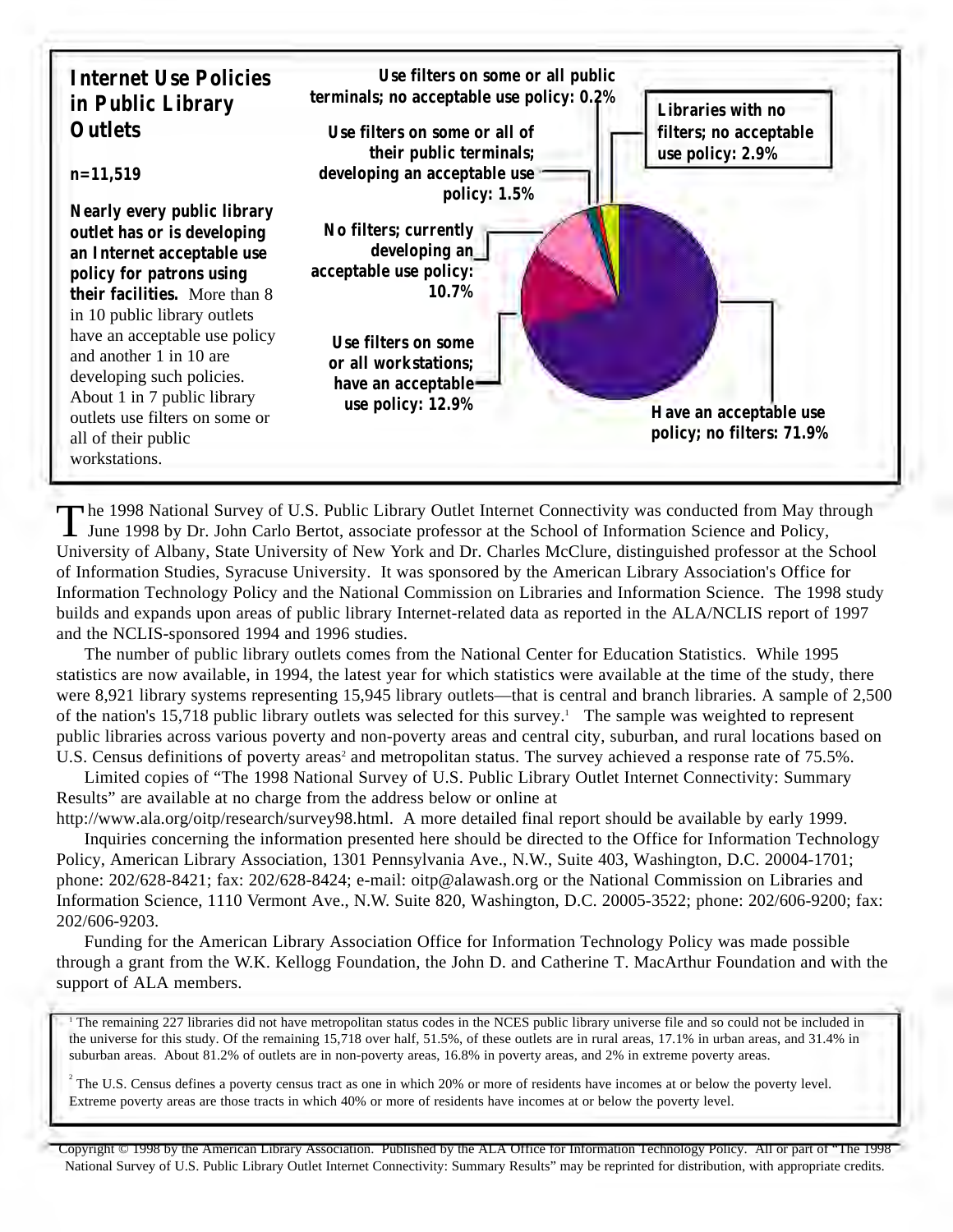**APPENDIX B: SURVEY INSTRUMENT**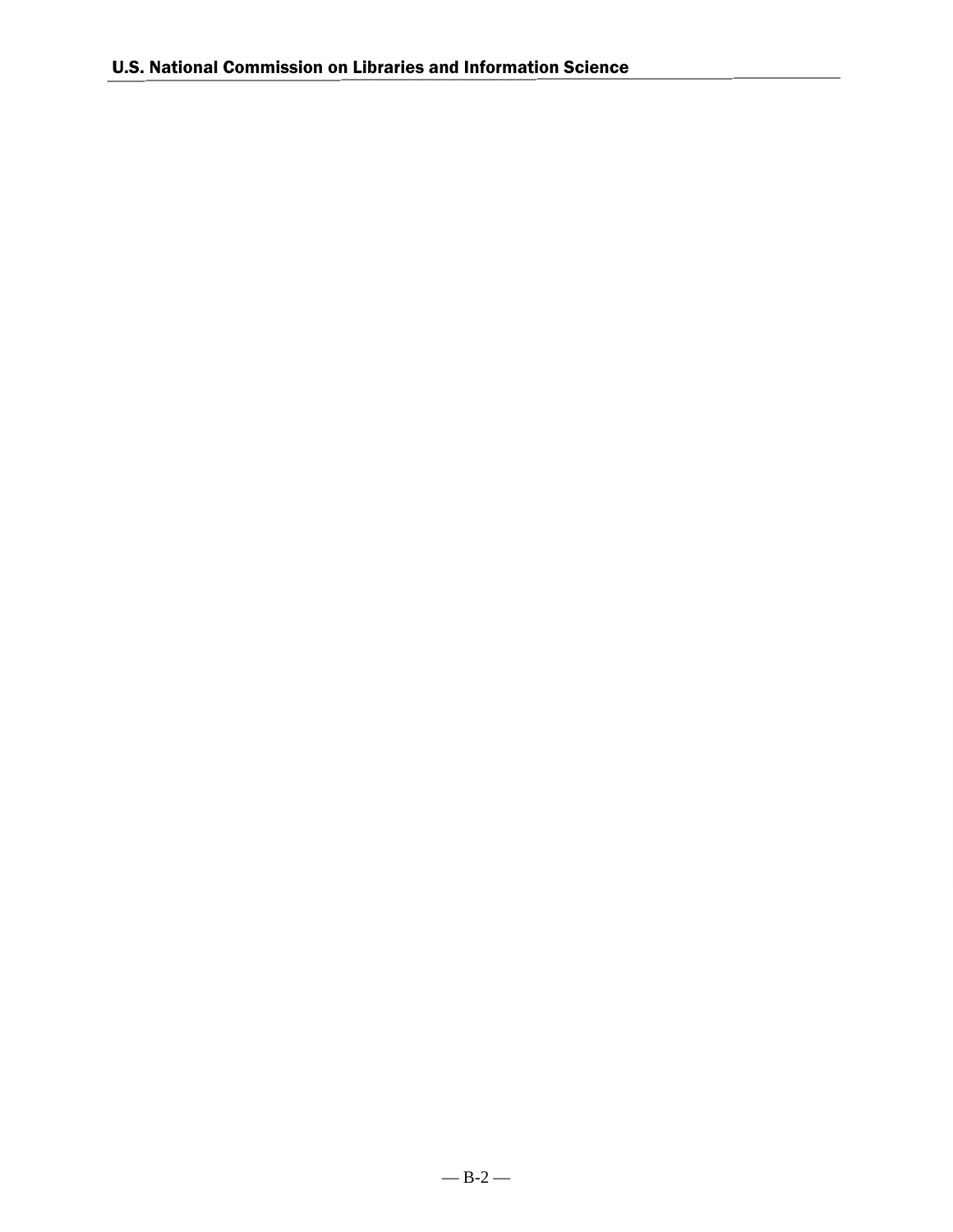# **National Survey of Public Library Outlet Internet Connectivity**

**Instructions**: The American Library Association and the National Commission on Libraries and Information Science are surveying a national sample of public library outlets regarding their connectivity to the Internet. Please respond to the questions that follow for the outlet listed on the backside of this survey form. Thank you for your participation! **PLEASE RETURN THE QUESTIONNAIRE BY MAY 29, 1998.**

- 1. Is this library outlet **currently connected** to the Internet in any way? (FILL IN ONE  $\bullet$  ONLY)
	- { No (please go to question 2)
	- { Yes (please go to question 3)
- 2. If this library outlet **does not now have any access to the Internet**, is there a plan to connect the outlet to the Internet in any way in the next 12 months? (FILL IN ONE  $\bullet$  ONLY)
	- { YES, for library staff use only { NO Internet connection planned

- { YES, for library staff use AND public access
- 3. Does this library outlet provide **public access to the Internet**? (FILL IN ONE  $\bullet$  ONLY)
	- { No (please return the survey. **THANK YOU!**)
	- $\overline{O}$  Yes (please go to question 4)
- 4. Please indicate the **type(s) and number** of public access Internet terminals/workstations provided by this library outlet: (FILL IN ALL  $\bullet$  THAT APPLY)
	- a.  $\circ$  Text-based (e.g., non-graphical). Please enter the number of terminals: \_\_\_\_\_\_\_
	- b.  $\circ$  Graphical (e.g., can display images). Please enter the number of workstations:
- 5. Please indicate the **maximum speed** of this **library outlet's public access Internet service connection**: (FILL IN ONE  $\bullet$  ONLY)

| $O$ 14.4 kbps or less | $\circ$ 56 kbps            | $\circ$ T1 (1.5 mbps)           |
|-----------------------|----------------------------|---------------------------------|
| $O$ 28.8 kbps         | $\circ$ 64 kbps ISDN 1B+D) | $\circ$ Cable service (10 mbps) |
| $O$ 33.6 kbps         | $O$ 128 kbps (ISDN 2B+D)   |                                 |

6. Please complete the following questions about this library outlet's public access Internet services: (FILL IN ALL  $\bullet$  THAT APPLY)

|              |                                                                                    | On all<br>terminals/<br>workstations | <b>On some</b><br>terminals/<br>workstations | On no<br>terminals/<br>workstations |
|--------------|------------------------------------------------------------------------------------|--------------------------------------|----------------------------------------------|-------------------------------------|
| a)           | Our library offers special hardware/<br>software for individuals with disabilities |                                      |                                              |                                     |
| $\mathbf{b}$ | Our library uses filtering software (e.g.,<br>blocking software for pornography)   |                                      |                                              |                                     |

- 7. Does this library outlet have an **acceptable use public access Internet policy** in place (e.g., a policy that informs the public about the use of the Internet by minors, pornographic material, chat rooms)? (FILL IN ONE  $\bullet$  ONLY)
	- ${\rm O}$  Yes  ${\rm O}$  No  ${\rm O}$  Currently developing a policy

**Thank you for your participation! Please return the survey in the enclosed stamped envelope.** (Survey contact information is on the other side).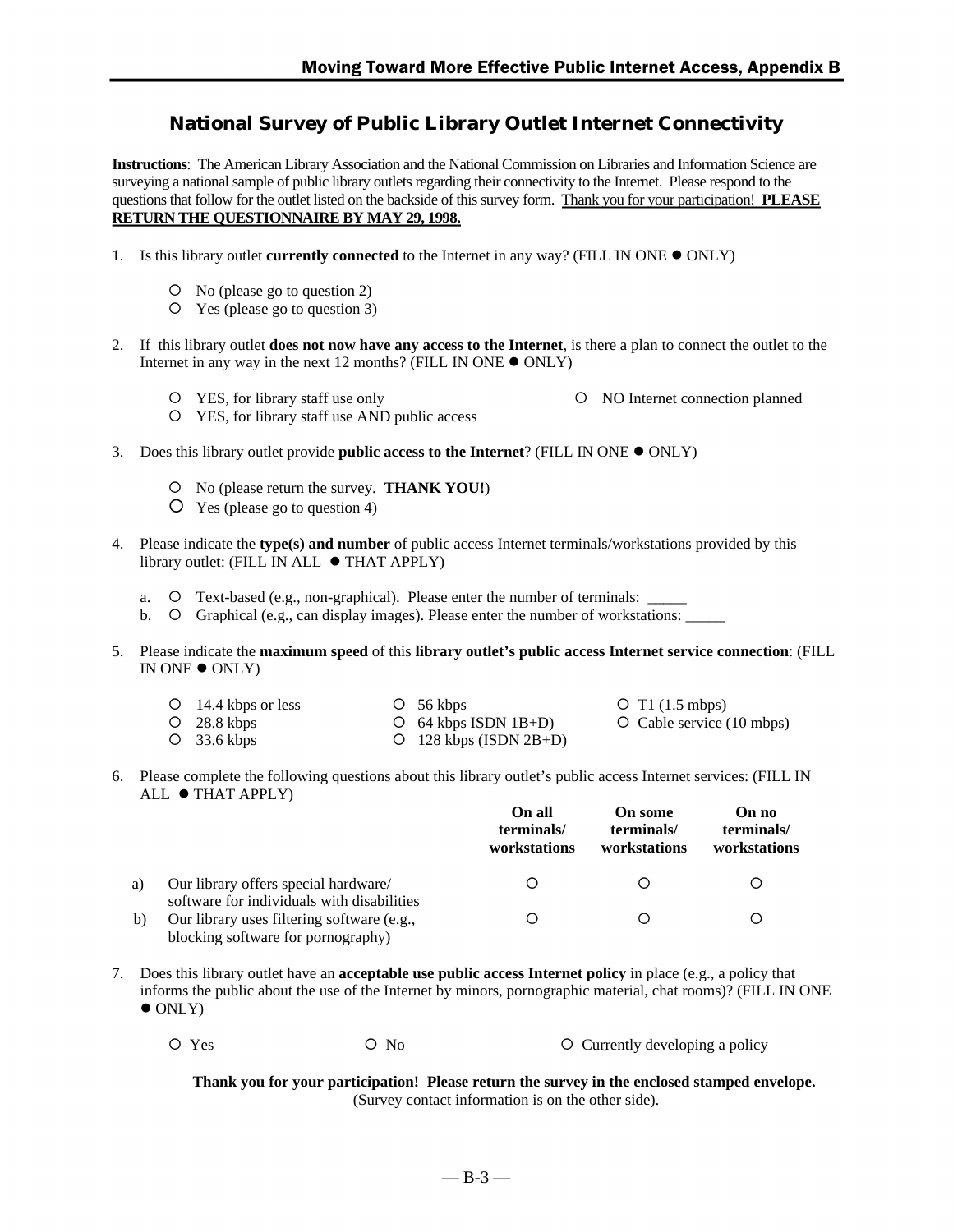### **For questions concerning the survey, please contact:**

**John Bertot** <bertot@umbc.edu> Assistant Professor Department of Information Systems 1000 Hilltop Circle University of Maryland Baltimore County Baltimore, MD 21250 (410) 455-3883 phone (410) 455-1073 fax

**NOTE:** The above contact information was accurate at the time of the survey, but it is no longer current. The contact information at the time of publication is:

John Carlo Bertot, Ph.D. < jcbertot@cnsunix.albany.edu> Associate Professor, School of Information Science & Policy State University of New York (SUNY) at Albany 135 Western Avenue Albany, NY 12222 (518) 442-5125 phone (518) 442-5367 fax http://www.albany.edu/~jcbertot/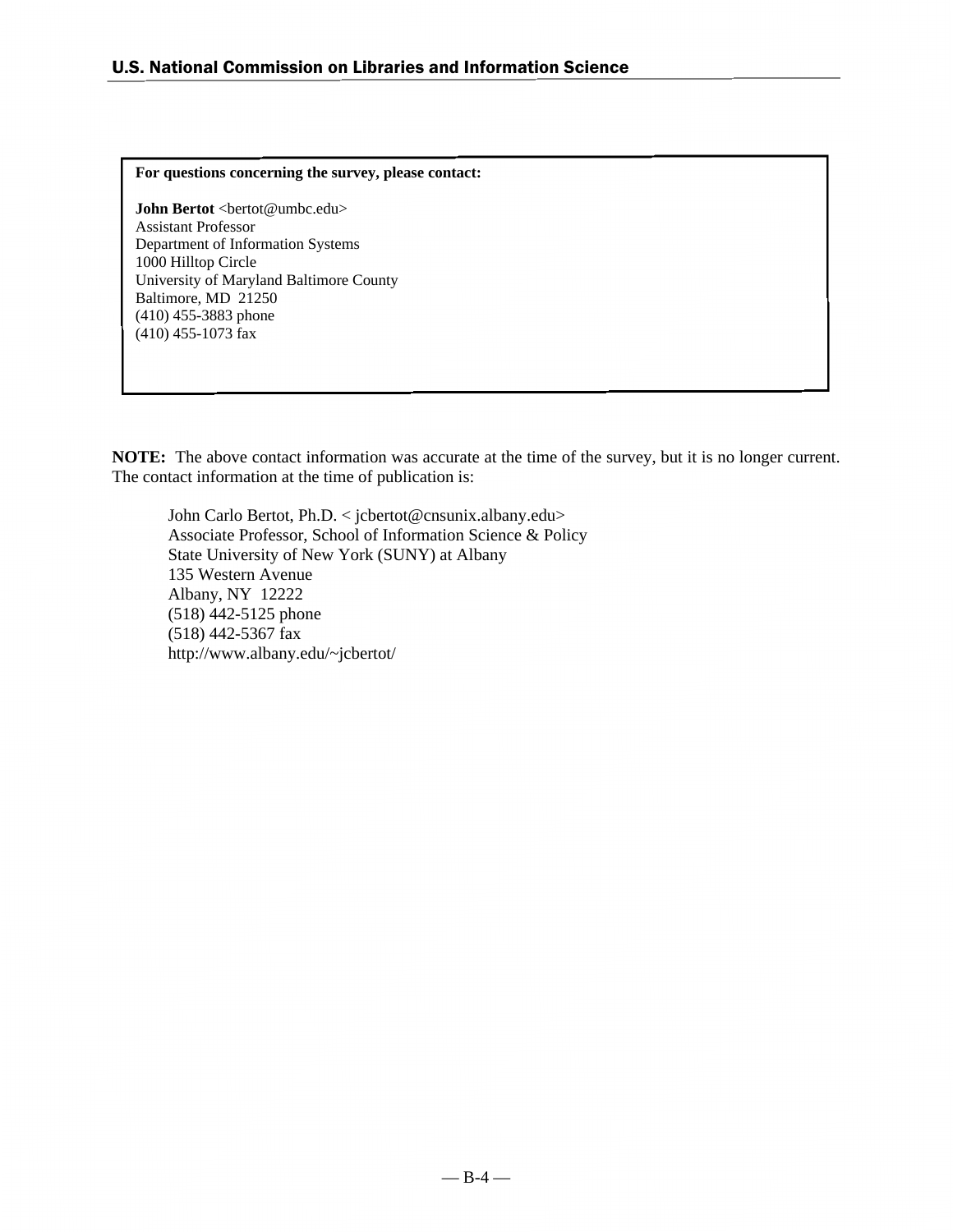**APPENDIX C: SURVEY METHODOLOGY36** 

<sup>&</sup>lt;sup>36</sup> From *The 1998 National Survey of U.S. Public Library Outlet Internet Connectivity: Final Report, by John Carlo Bertot and Charles R McClure, Washington, D.C.: U.S. National Commission on Libraries and Information Sci*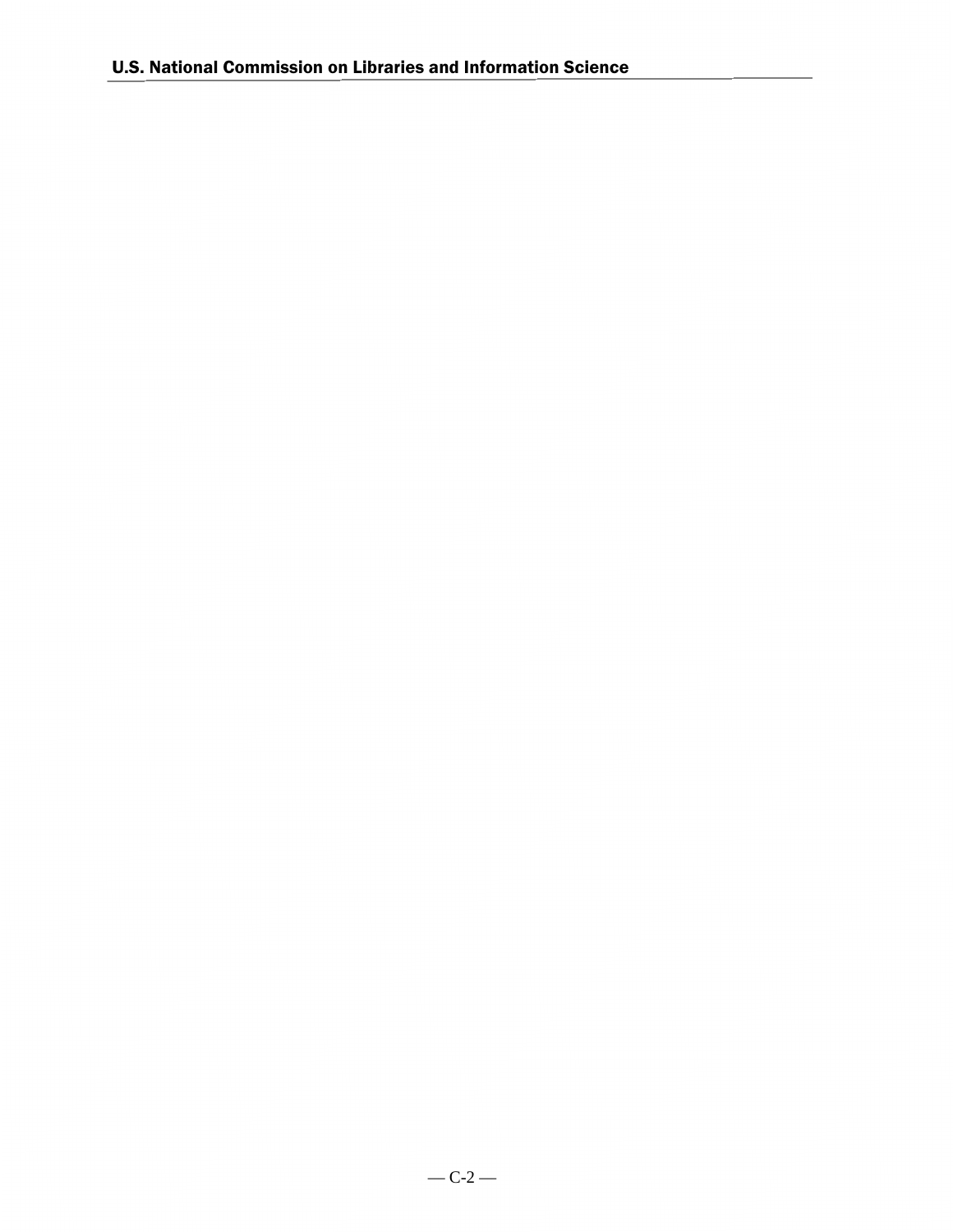# **Introduction**

The 1998 public library outlet study (hereafter referred to as the 1998 Study) used two distinct methodologies: one for the survey component and one for the geocoding of all public library outlets based on the library outlet metropolitan status code and the poverty rate of the population an outlet serves. The authors were responsible for the survey methodology, with the geocoding component of the study coming from a variation of a study conducted by the American Library Association's Office for Information Technology Policy (available at http://www.ala.org/oitp/). This section describes both study methods.

# 1998 Study Survey Methodology

Funding for the 1998 Study was finalized in March 1998. Upon funding, the authors drafted an initial survey form for distribution to public library outlets. The authors pre-tested the initial survey form with public librarians, state library agencies, library association professionals, and state library data coordinators (those individuals responsible for the collection and submission of state-based public library statistics). In all, the authors received comments and input into the survey from 70 individuals. Based on these suggestions, the authors modified the survey form and made it available electronically (both via the Web and as an e-mail attachment) for review by the state data coordinators. Once again, comments and suggestions were incorporated into a final version of the survey by April 1998.

While the pre-test of the survey was in progress, the authors contracted with Dr. Dean Jue of Florida State University to:

- Recalculate the poverty radii for all public library outlets based on a 1 mile radius for urban library outlets, a 3 mile radius for suburban library outlets, and a 10 mile radius for rural library outlets. This recalculation was pre-tested with and recommended by the state data coordinators as well as library researchers.
- Draw a proportionate-to-size sample of 2,561 public library outlets based on outlet metropolitan status and poverty classifications. The sample surveyed all outlets in poverty/metropolitan status cells with fewer than 350 outlets (see Figure 1).
- Generate a label file for survey mailing.

This portion of the 1998 study was completed in mid-April 1998.

Upon the recommendation of the state data coordinators and public librarian survey pre-testers, the authors mailed survey forms during the first week in May to the library director of a public library outlet's central entity/administrative unit. For most library outlets, this meant that the central entity/administrative unit was the surveyed outlet (as only approximately 16% of public library systems have branches, according to NCES (1997)). For other library outlets, however, a central entity/administrative unit may have received multiple survey forms -- one for each sample outlet in that library's system. Survey data collection activities ended during the last week of June 1998 (see Appendix A for a copy of the final mail survey).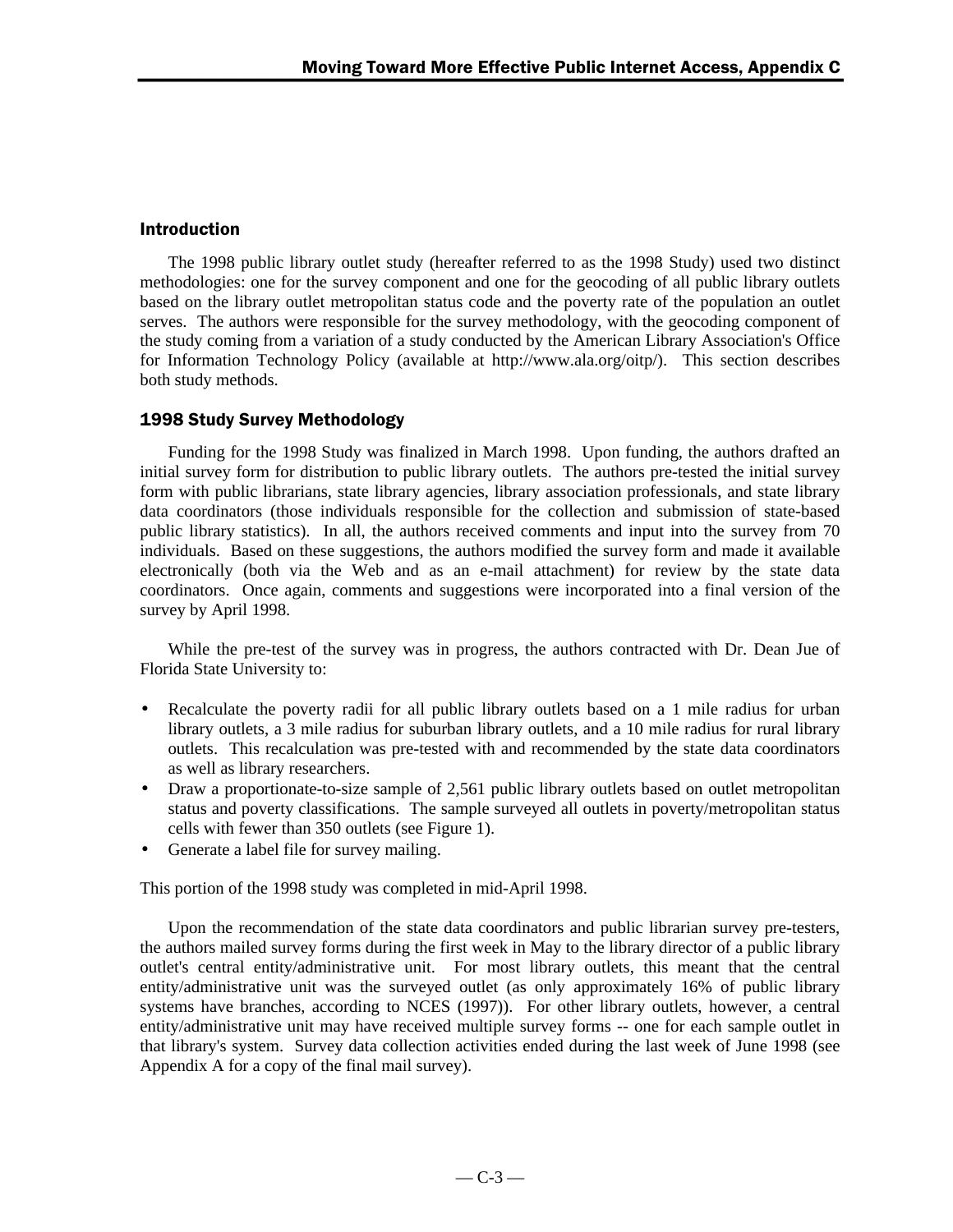The survey form was also available for completion on the Web. Using Cold Fusion software for the electronic survey form design and Microsoft Access database software for the survey database, users were able to complete the responses for their library outlets electronically. Over 200 survey forms (approximately 11.1%) were submitted electronically.

Prior to the distribution of the mail survey forms, each state data coordinator received a copy of the final survey form and a list of the public library outlets surveyed in their respective states. The state data coordinators were critical contact points for the authors for the success of the survey. The authors kept in constant contact with the state data coordinators via a listserv and fax. This enabled the authors to keep the state data coordinators informed as to the progress of the survey in general and the survey in their states in particular.

Due to public library outlet closures and consolidations (between the 1993 public library data - the most currently available for the geocoding component of the study -- and 1998), the original sample of 2,561 was adjusted to 2,500. Based on a sample of 2,500, 1,888 completed survey forms were received for a response rate of 75.5%.

### Weighting of Survey Responses

To generate national estimates of public library outlet Internet connectivity, each responding outlet survey received a weight based on the outlet's metropolitan status/poverty classification. The weights ranged from 1.22 for urban library outlets in poverty areas of greater than 40% to 11.31 for suburban library outlets in poverty areas of less than 20%. Thus, for example, each suburban library outlet in a poverty area of less than 20%'s survey response would be multiplied by the 11.31 weight and counted as 11.31 outlets out of the total outlets for any given survey question.

By summing all the assigned weights, it is possible to project Internet connectivity for all 15,718 geocoded library outlets.<sup>37</sup> The weights are also used to project Internet connectivity within each poverty/metropolitan status cell. To provide national estimates and standard deviation figures, the authors used SPSS Standard Edition software, version 8.0.1.

The weighting necessitates the rounding of outlets and percentages throughout the figures presented in this report. **Thus, it is possible that not all cell n's and percentages will add correctly**.

#### Data Analysis and Data Verification Issues

Upon completion of the data collection phase of the 1998 survey, the authors, as well as NCLIS and ALA-OITP staff, reviewed the database and initial data analysis for inconsistencies. This review resulted in the need for corrections to the data set. The corrections took the form of both assumptions by the authors as well as follow-up questioning with survey respondents via phone and e-mail.

The corrections/assumptions took the following form:

 $\overline{a}$ 

• **Assumption/correction 1: Public Access**. If a library outlet responded that it has a connection and completed all the public access questions but left the public access question blank, a "yes" was entered for public access (survey question 3).

 $37$  According to NCES (1996), there are 16,792 public library outlets, of which 894 were bookmobiles. By subtracting the bookmobiles, and other issues encountered by Dr. Dean Jue (see the following section of this appendix for additional detail on the geocoding process), the study team was not able to identify and geocode all outlets. In the end, the study team was able to geocode 15,718 outlets.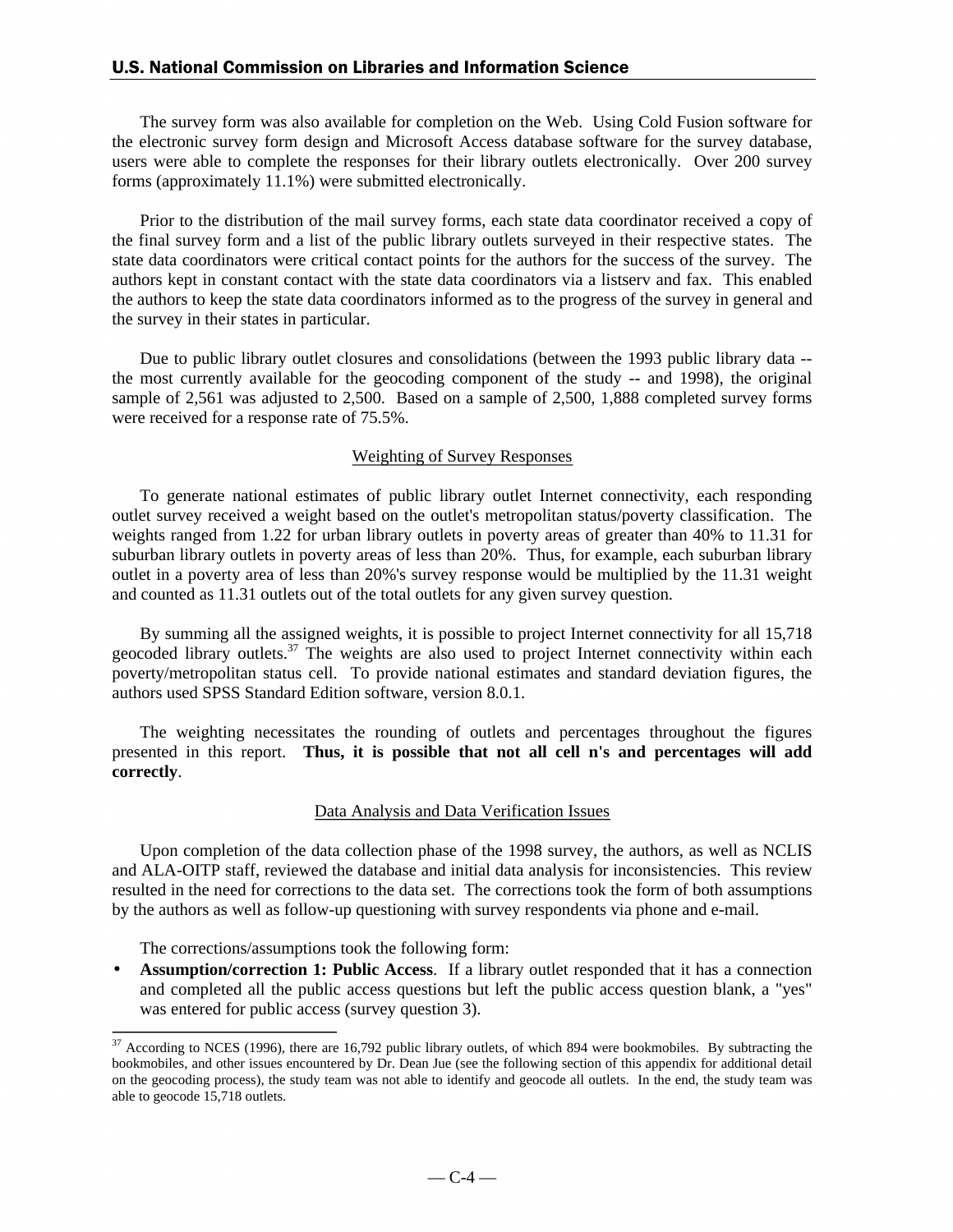- **Assumption/correction 2: Software/Hardware for Disabilities**. If a library outlet answered all the survey questions, but entered nothing for the software/hardware question (survey question 6a), this was changed to a "on no terminals." The assumption here is that, in most surveys, questions are skipped/left blank if it does not pertain to the respondent.
- **Assumption/correction 3. Filtering Software**. If a library outlet answered all the survey questions, but entered nothing for the filtering software question (survey question 6b), this was changed to a "on no terminals." The assumption here is that, in most surveys, questions are skipped/left blank if it does not pertain to the respondent.

For other questions such as graphical workstation and text-based terminal public access, the authors had to contact participating library outlets/administrative units to correct/clarify responses. Generally, the follow-up questions were necessary for two reasons:

- (1) The submitted surveys indicated a number of text-based terminals or graphical workstations, but had no indication that the library outlet provided either type of access. The authors wanted to ensure that the libraries indeed provided either text-based or graphical public Internet access.
- (2) The submitted surveys indicated that the library outlet provided text-based terminals or graphical workstations, but had no indication of the number of such terminals/workstations.

The authors wanted to ensure the correct response for the outlet surveys in question so as to provide accurate data.

In all, the authors had to conduct survey follow-ups with approximately 30 public library outlets (which had a significant impact on the final analysis of the data due to the weighted nature of the sample).

### Outlet Geocoding by Metropolitan Status and Poverty

This analysis was performed using two data sets obtained from other sources. One is a digital census tract map of the entire U.S. and the other is the Federal-State Cooperative System's (FSCS) database of public library outlets for 1993 (NCES, 1996). This document describes the procedure used to prepare the data sets used for this analysis.

### A. Census Tracts

The census tract data set was purchased from Claritas, Inc. of Ithaca, New York. The data set consisted of a complete digital set of census tract maps of all 50 U.S. states and the District of Columbia (D.C.) in ESRI's Arc/Info format. These 51 files contained no census data other than a concatenated FIPS 15-character code comprised of the state, county, and census tract identification code.

The associated poverty data, also prepared by Claritas, were in 51 separate files. Each file had a FIPS 15-character code that could be linked to the digital census tract maps. These poverty data included all fields from the P117 table in the STF-3A files (i.e., the poverty status by age group data).

The Arc/Info command 'JOINITEM' was used to join each of the 51 poverty data files to its corresponding digital census tract files using the 15-character FIPS code as the link. The Arc/Info command 'MAPJOIN' was then used to merge the 48 contiguous states and D.C. into two coverages. The states west of the Mississippi River (22 states) were merged into a coverage named WESTUS and the states east of the Mississippi (26 states) plus Washington, D.C. were merged into a coverage named EASTUS. Hawaii and Alaska remained as separate and independent coverages.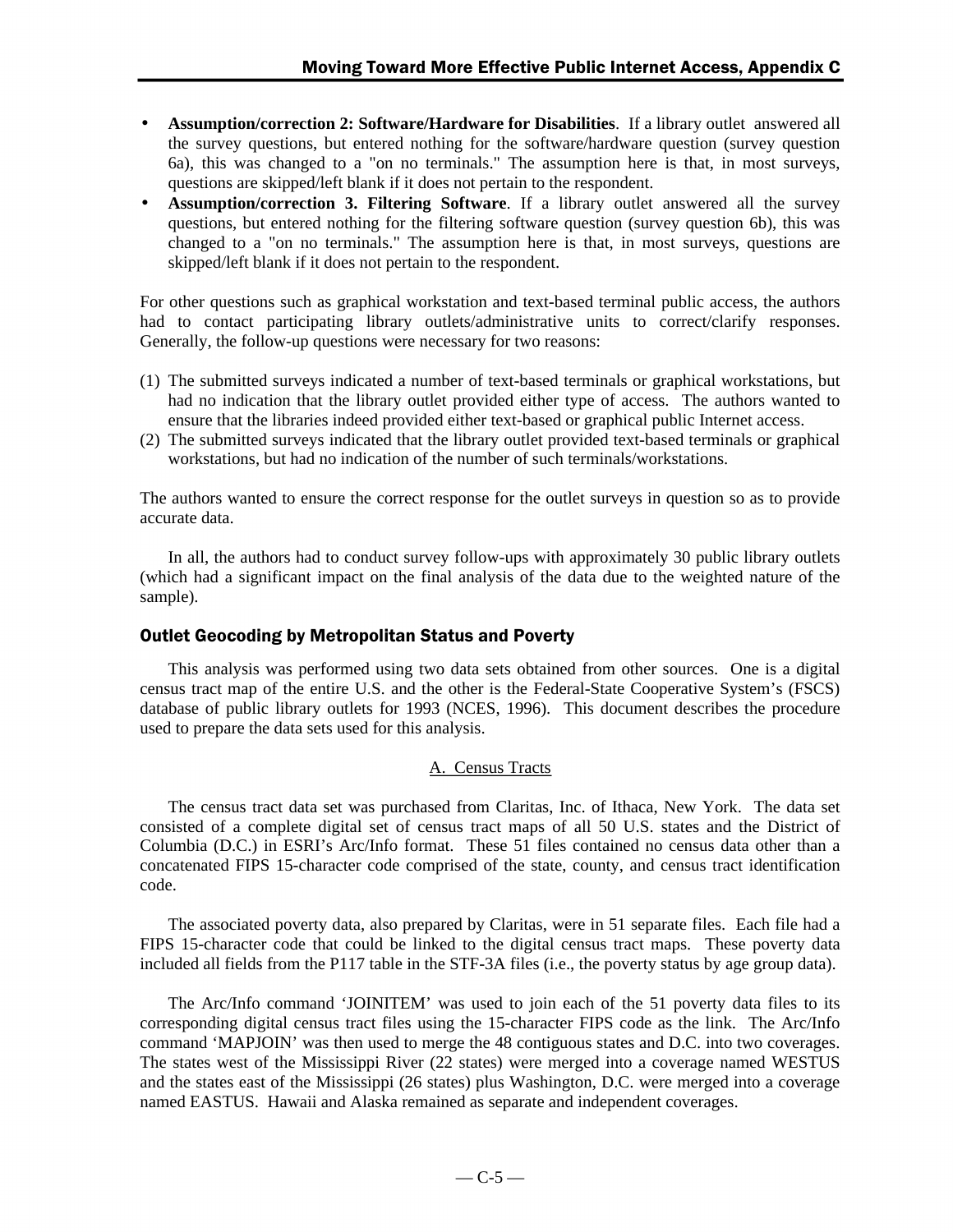## U.S. National Commission on Libraries and Information Science

Because the poverty analysis relied on an accurate calculation of the size of each census tract over a fairly large area (e.g., the eastern U.S.), the four coverages were projected from their original latitude/longitude coordinate system into the Albers Equal-Area Conic projection. The standard parallels and central meridian used for each of the four projected coverages are:

|                  | ALASKA     | <b>HAWAII</b> | <b>EASTUS</b> | <b>WESTUS</b> |
|------------------|------------|---------------|---------------|---------------|
| 1st St. Parallel | 55 00 00   | 8 00 00       | 29 30 00      | 29 30 00      |
| 2nd St. Parallel | 65 30 00   | 18 30 00      | 45 30 00      | 45 30 00      |
| Central Meridian | $-1500000$ | $-1570000$    | $-820000$     | $-106000$     |

After the four coverages were projected into the Albers projection, several procedures were applied to all four of the coverages:

- (1) The Arc/Info command 'ADDITEM' was used to add the variables NABPOV (the number of individuals above the poverty level, NBEPOV (the number of individuals below the poverty level), and ITAREA (the initial geographic area of the entire census tract) into the census tract coverages.
- (2) The Info command 'CALCULATE' was used to calculate the values of NABPOV, NBEPOV, and ITAREA for all the census tracts in each of the four coverages. NABPOV was set equal to the sum of the first twelve values of the P117 table while NBEPOV was set equal to the sum of the last twelve values of the P117 table. Since no geographic modifications had been made to the census tract coverage yet, ITAREA was just equal to AREA, an area value maintained by Arc/Info for each polygon (i.e., the individual census tract in this case).
- (3) The Arc/Info command 'DROPITEM' was used to drop attribute values from the census tract coverages that were no longer needed (e.g., the individual poverty by age group values of the P117 table).

The four census tract coverages were now ready to be used for the poverty analysis.

#### B. Public Library Outlets

The public library outlets digital file was provided to us by Dr. Keith Curry Lance and corresponds to the Federal-State Cooperative System's (FSCS) 1993 list of public library outlets. The list of 1993 library outlets was the most current as of late 1996. The list contains 16,792 public library outlets.

The list of outlets was sent to Qualitative Marketing Software (QMS) of Clearwater, Florida for geocoding. Using, in order of preference, either the street address, zip+4, or zip, QMS calculated a latitude and longitude value for the library outlets. There were 20 library outlets for which QMS was not able to derive a latitude/longitude value for which more individualized attention was needed. The returned file was in Dbase (.dbf) format.

The FSCS list of public library outlets included 894 bookmobile service outlets. It was agreed upon between FREAC and the ALA Washington office that poverty statistics for such outlets were meaningless because of the mobile nature of these services. Thus, bookmobiles were excluded from this poverty analysis. The maximum number of geocoded outlets that could be used in this poverty analysis then is 15,898 (16,792 – 894 bookmobiles). Subtracting the 20 library outlets that required more detailed attention reduced the initial group of geocoded library outlets to 15,878.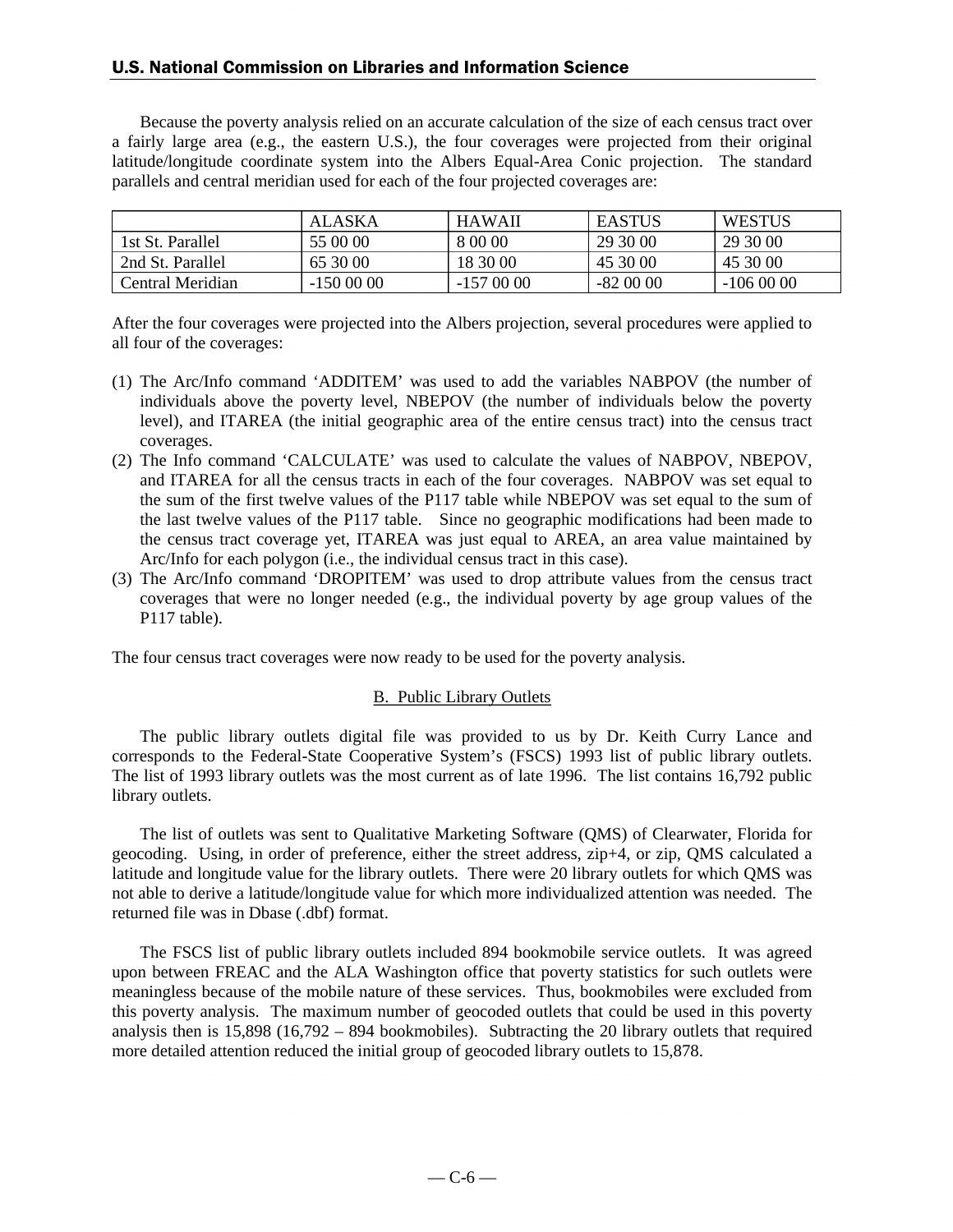A perusal of the 15,878 geocoded library outlets showed an unanticipated problem that needed resolving. Some library systems used the same mailing address for all their library outlets. Under such circumstances, it is impossible to determine the poverty rate around these library outlets because their mailing addresses (which was used to geocode the outlet's location and resulting service area) would be identical to that of the central outlet.

The duplicates wizard was used in Microsoft's Access 97 to find library outlets that were geocoded to the identical latitude and longitude (and thus have the same mailing address). This procedure identified 405 libraries representing 188 locations that had duplicate addresses. Some of these duplicate sites were joint public library and school library locations. Others were branch outlets whose mail were being sent to a central library location. In very rural areas, different towns had the same zip codes.

The decision was made to incorporate these duplicate libraries into the poverty analysis by selecting just one of the duplicate sites based on the following criteria:

- 1) Use the 'CE' library outlet whenever possible
- 2) Use public library outlets over school outlets
- 3) Use the 'CE' library outlet over regional libraries
- 4) If all the outlets having the same address are 'CE' outlets, arbitrarily pick one.

For rural locations in which different towns had the same zip code, the *U.S. Gazetteer* at the U.S. Census Bureau's web page provided latitude and longitude values for the center of some of these towns. The URL for the *U.S. Gazetteer* is http://www.census.gov/cgi-bin/gazetteer. If these latitude and longitudes were different for the towns in question, then these values were used for distinguishing and geocoding the formerly duplicate library outlets. The assumption is that the library outlet is very close to the center of town in these locations. The elimination of library outlets with duplicate addresses from the initial group of 15,878 outlets reduced the total number of outlets for the poverty analysis down to 15,707.

The *U.S. Gazetteer* was also used on the 20 library outlets that QMS was not able to geocode. A review of the information associated with these 20 outlets showed that all of them had invalid zip codes (e.g., a zip code value beginning with '3' but with the town supposedly in California). The decision was made to attempt to geocode these 20 outlets using just the town and state information since the zip code information was obviously wrong. Using the *U.S. Gazetteer*, eleven of these 20 library outlets were geocoded. Thus, the final library group used for the poverty analysis included 15,718 libraries out of a total universe of 15,898 total (98.868% inclusion).

The .dbf file provided by QMS was modified to reflect the corrections described above for the applicable library outlets. An ASCII comma delimited file was then generated from the .dbf file that included the longitude and latitude for each of the 15,718 library outlets generated from the QMS geocoding process. This ASCII file could then be entered into Arc/Info using the 'GENERATE' command for point data. The library coverage was named ALLLIB. The command 'PROJECTDEFINE' was used to define the locational values in ALLLIB as being in decimal degrees.

The library attributes associated with each library provided with the FSCS data file were read into a Microsoft Excel 97 file. After organizing this attribute file, the file was exported into a formatted ASCII text file, with blanks separating each of the fields in the records. This allowed the text file to be read into an Info file using the 'GET' command into a file named ALLLIBS.ATT. This Info file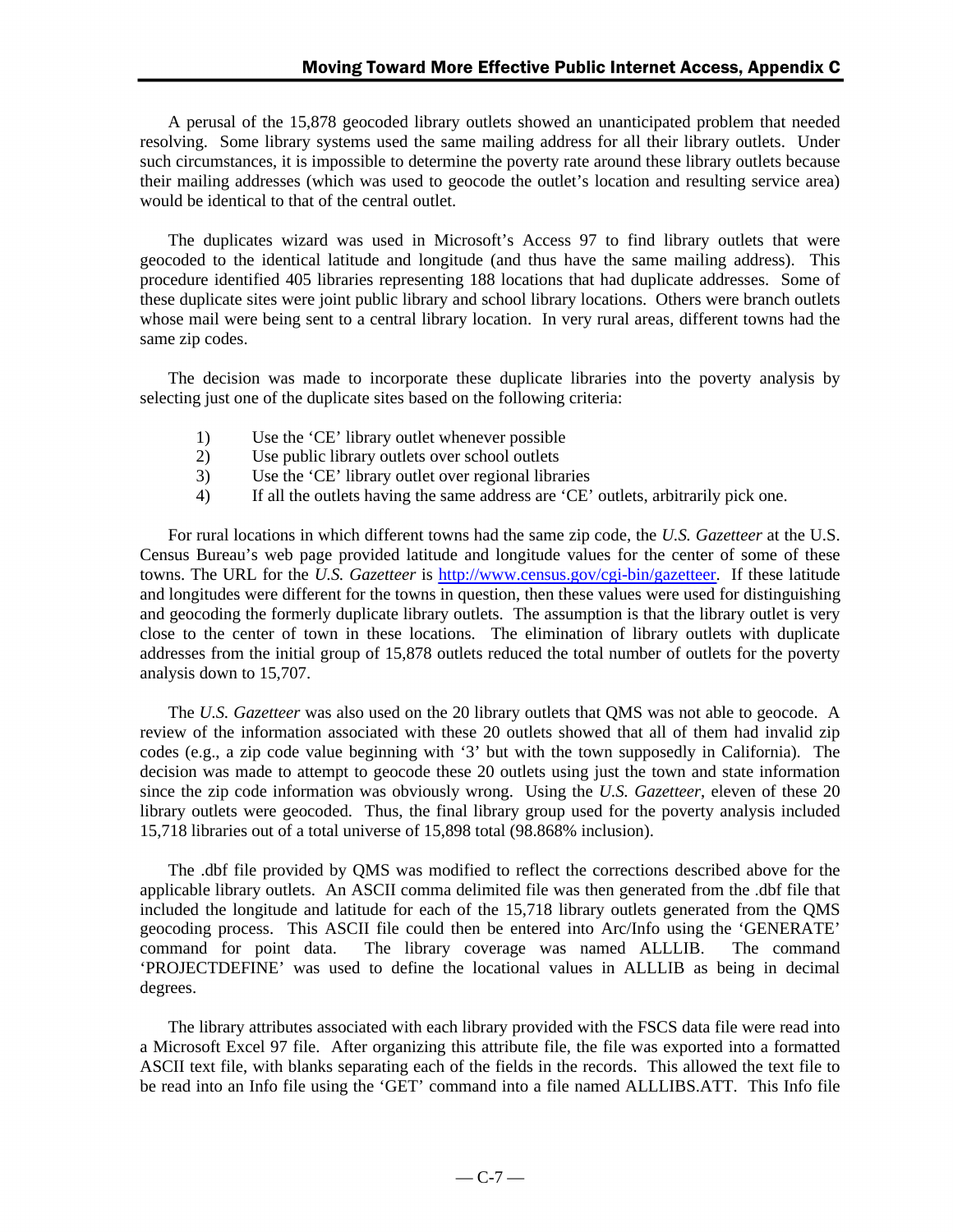of library attribute data was then linked to the ALLLIB geographic coverage using the Arc/Info command 'JOINITEM.'

Arc/Info's ARCEDIT program was then used on the ALLLIB coverage to select out library outlets relative to their location. This resulted in four separate library coverages that corresponded to those of the census tract coverages. Each of these four library coverages was also projected into the Albers projection to correspond to that of the census tract coverages. Each of the four library coverages was then further divided into (potentially) four coverages depending on the outlets' metropolitan status. A breakdown of the public library outlets' distribution by area of the country and type is:

| <b>Status</b>  | <b>Alaska</b> | Hawaii | East U.S. | West U.S. | <b>TOTAL</b> |
|----------------|---------------|--------|-----------|-----------|--------------|
| CC             | 4             |        | 1,628     | 928       | 2567         |
| <b>NC</b>      |               |        | 3,142     | 1,613     | 4,755        |
| N <sub>O</sub> | 89            | 14     | 4,388     | 3,484     | 7,965        |
| <b>Unknown</b> |               | 27     | 390       | 14        | 431          |
| <b>TOTAL</b>   | 93            | 48     | 9,548     | 6,029     | 15,718       |

Thus, there were a total of 13 library coverages, one for each of the cells in the above table that does not have a value of zero and that is not a total.

At this point, the U.S. Bureau of the Census's CD-ROM (SSTF17) entitled "Poverty in the U.S." which is based on poverty statistics collected from the 1990 census was used. This CD-ROM also had two pieces of information associated with each census tract: whether it was part of a CMSA/PMSA and whether it was part of a central city. Based on this information, the following assignments could be made to all census tracts:

- (1) If a census tract was "central city", a library outlet in that tract should be 'CC';
- (2) If a census tract was part of a CMSA or PMSA but not part of a central city, then a library outlet in that tract should be 'NC'; and
- (3) If a census tract was not part of a CMSA or PMSA, then a library outlet in that tract should be 'NO'.

This information was extracted from the CD-ROM and then read into an Info file. This Info file was then merged (using Arc/Info's 'JOINITEM) with the respective census tract coverages for the three regions in which there were 'UK' libraries (Hawaii, eastern U.S., and western U.S.). By overlaying this information with the original library point files for these regions, it was possible to assign a metropolitan status code to all the libraries with 'UK' status in the original FSCS files. The results of this analysis were:

> 124 'CC' library outlets 178 'NC' library outlets 129 'NO' library outlets 431 old 'UK' library outlets

These libraries were placed into their appropriate library coverage files, giving the table below:

| <b>Status</b>           | Alaska | Hawaii | East U.S. | West U.S. | <b>TOTAL</b> |
|-------------------------|--------|--------|-----------|-----------|--------------|
| $\overline{\mathbf{c}}$ |        | 14     | 1,732     | 941       | 2,691        |
| <b>NC</b>               |        |        | 3,310     | 1,614     | 4,933        |
| NO                      | 89     | 25     | 4,506     | 3,474     | 8,094        |
| <b>TOTAL</b>            | 93     | 48     | 9,548     | 6,029     | 15,718       |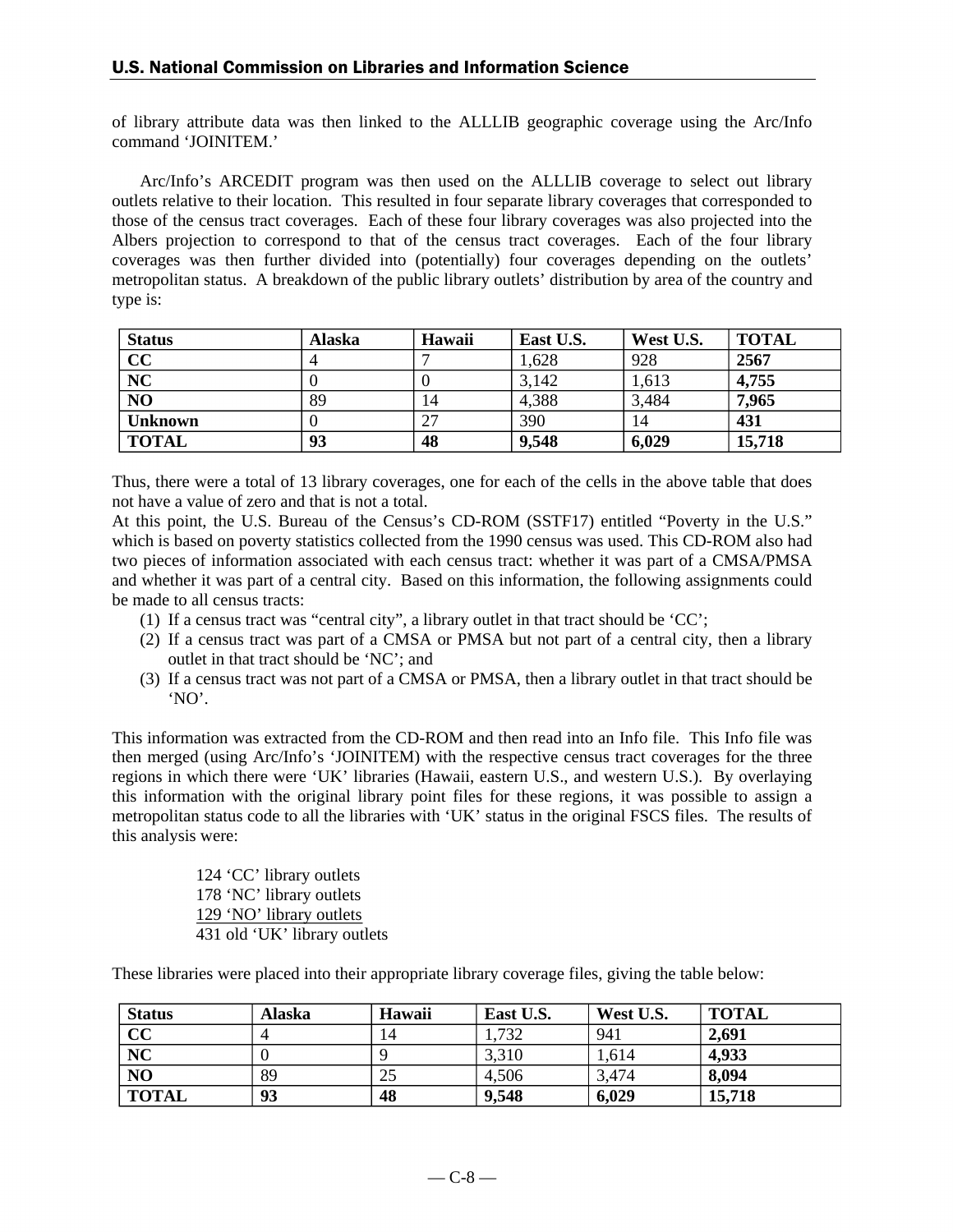The Arc/Info 'REGIONBUFFER' command was then used on each of the coverages to generate a buffer around each library point. Central city (CC) library outlets had a buffer of one mile (1610 meters). NC library outlets had a buffer of both two miles (3220 meters) and three miles (4830 meters). Rural (NO) libraries had buffers of both five miles (8050 meters) and ten miles (16,100 meters). REGIONBUFFER was used instead of the 'BUFFER' command because REGIONBUFFER allows for overlapping polygons (i.e., the market area of one library outlet in close proximity to another may overlap that of the other).

Each of these buffered library files was then overlaid on top of its appropriate census tract area coverage using the Arc/Info 'INTERSECT' command. This resulted in the creation of new polygons as the census tract polygons would be cut into smaller polygons by the market area(s) of library outlets created by the REGIONBUFFER command. Note that the census statistics on poverty would NOT be modified by this action. For instance, if only one-tenth of the original census tract actually fell into a market area buffer, the entire census tract population statistics would still be assigned to this new small census tract polygon created by the INTERSECT command. To account for this splitting of census tracts, the variables PBEPOV and PABPOV were added to each of the 10 library coverages (See below for how they were used.).

In order to analyze the poverty statistics in the census tract polygons created by the INTERSECT command, it was necessary to use the Arc/Info 'REGIONQUERY' command due to the existence of overlapping market areas, especially for two-mile diameter market areas in central city areas. This command analyzed each market area region for each library outlet relative to its census tract region.

After this procedure was completed, the Info program was used within Arc/Info for each of the 10 library market area coverages for the following calculations:

CALC PBEPOV = ( AREA / ITAREA ) \* NBEPOV CALC PABPOV = (AREA / ITAREA ) \* NABPOV

These two calculations divide the actual area of a census tract within a library outlet market area (AREA, which is automatically calculated by Arc/Info) by the initial size of the entire census tract region (ITAREA). This value is then multiplied by the number of individuals within the entire census tract region that are below poverty (NBEPOV) or above poverty (NABPOV) and puts the result into the newly-defined variables (PBEPOV and PABPOV). This procedure re-calculates the number of individuals that are above or below poverty assigned to the library market area from each of the census tracts relative to the percentage of the total census tract that actually falls within the library outlet's market area.

A library outlet's market area and associated poverty statistics could now be calculated from the many small polygons. The Arc/Info's FREQUENCY command was used to sum the total number of individuals within each census tract polygon that was below or above poverty level status for each library outlet after the above calculations. The Arc/Info command 'INFODBASE' was then used to convert the results from these calculations into a Dbase file format that could be read by Microsoft Excel.

The Excel program was used to calculate the poverty percentage rate for each library outlet's market area. This was calculated by dividing the number of individuals below poverty status for each market region by the total number of individuals within each region for whom poverty status was determined. Excel was also used to find the absolute number as well as the relative percentage of library outlets within each poverty percentage point.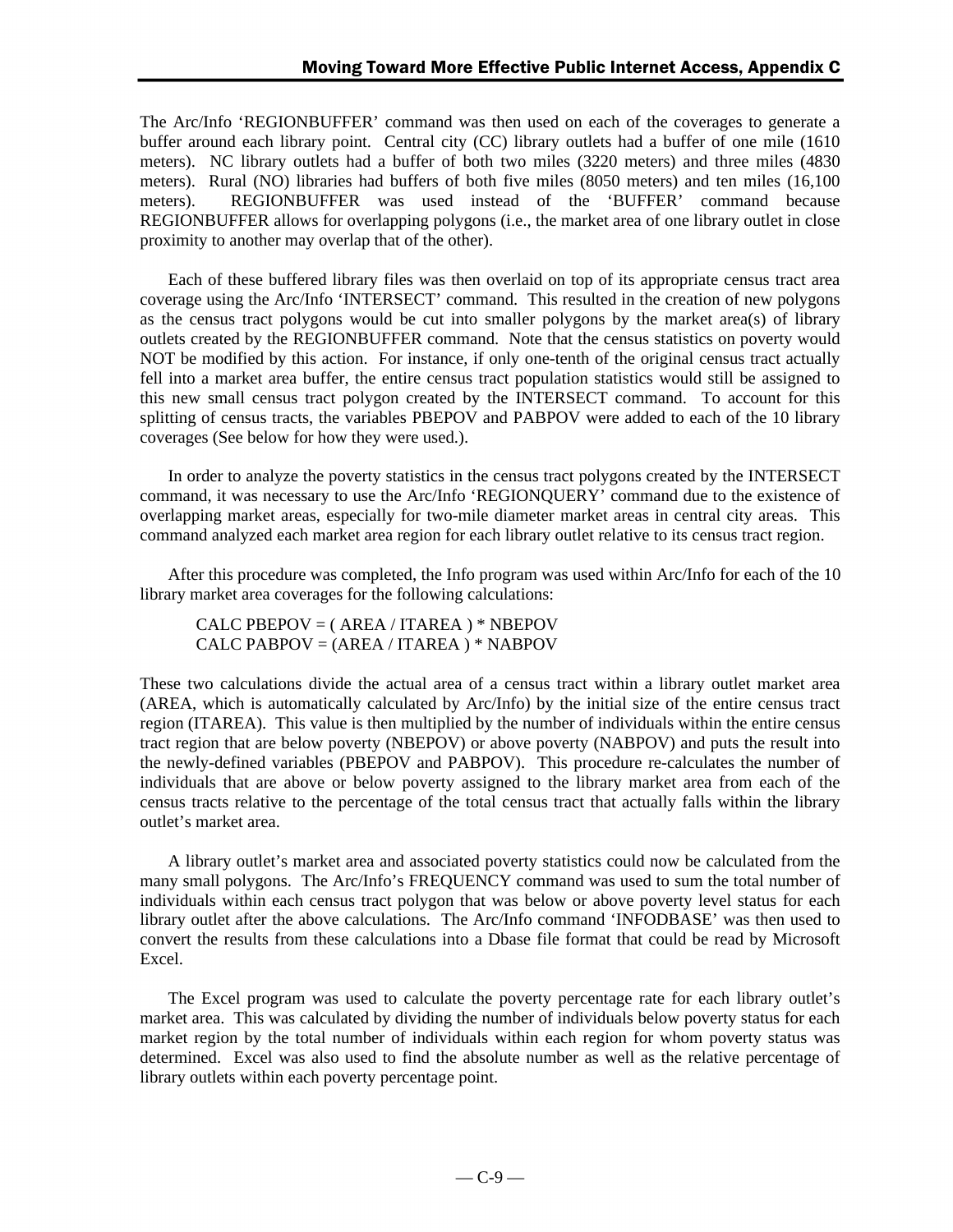### C. Random Sampling

Once the radius of the market area was determined, then the exact Arc/Info coverages to be used was identified because each coverage contained one particular radius (market area) for one particular library type (i.e., either urban, suburban, or rural). The radii of one, three, and ten were selected for urban, suburban, and rural libraries, respectively, by Dr. John Bertot (as discussed in the Survey Methodology section above). The breakdown of library types by poverty was as following using those radii:

| <b>Status</b> | $< 20.5\%$ Poverty | 20.51-40.5% Poverty | $>40.5\%$ Poverty | <b>TOTAL</b> |
|---------------|--------------------|---------------------|-------------------|--------------|
| <b>Urban</b>  | 1587               | 885                 | 219               | 2,691        |
|               | (58.97%)           | (32.89%)            | $(8.14\%)$        |              |
| Suburban      | 4602               | 313                 | 18                | 4,933        |
|               | (93.29%)           | $(6.35\%)$          | $(0.36\%)$        |              |
| <b>Rural</b>  | 6568               | 1446                | 80                | 8,094        |
|               | (81.15%)           | (17.87%)            | $(0.99\%)$        |              |
| <b>TOTAL</b>  | 12,757             | 48                  | 9,548             | 15,718       |

At this point, Dr. Bertot decided that all the libraries that fell within four particular cells would be included in the study. These were all libraries surrounded by extreme poverty, regardless of their location, as well as those suburban libraries serving populations in poverty. The rest would have a proportional sample drawn to approximate 2000 libraries. Using this technique, the following number of libraries were actually to be included in the sample:

| <b>Status</b>   | $< 20.5\%$ Poverty | 20.51–40.5% Poverty | $>40.5\%$ Poverty | <b>TOTAL</b> |
|-----------------|--------------------|---------------------|-------------------|--------------|
| <b>Urban</b>    | 202                | 113                 | 219               | 343          |
| <b>Suburban</b> | 586                | 313                 | 18                | 628          |
| Rural           | 836                | 184                 | 80                | 1030         |
| <b>TOTAL</b>    | 1624               | 610                 | 317               | 2551         |

To draw the sample itself for those cells that needed sampling, the random number generator function within Microsoft Excel was used. The random number assigned to each library branch within each coverage was calculated as follows:

### $=INT(RAND() * 10000)$

Once this random number was assigned to each branch in each coverage, the Excel spreadsheet was sorted by the column containing the randomly-generated number. The top 'X' libraries within that coverage was then used for the sample. For instance, for the coverage containing the 1,587 libraries in urban areas whose market area had poverty less than 20.5%, the 202 libraries that were randomly assigned the highest numbers were selected to be included in the sample. The associated address information for all those selected libraries were then sent to Dr. Bertot.

### **References**

National Center for Education Statistics. (1997). *Public libraries in the United States: FY 1994*. Washington, D.C.: U.S. Department of Education Office of Educational Research and Improvement [NCES 97-418].

National Center for Education Statistics. (1996). *Public libraries in the United States: FY 1993*. Washington, D.C.: U.S. Department of Education Office of Educational Research and Improvement.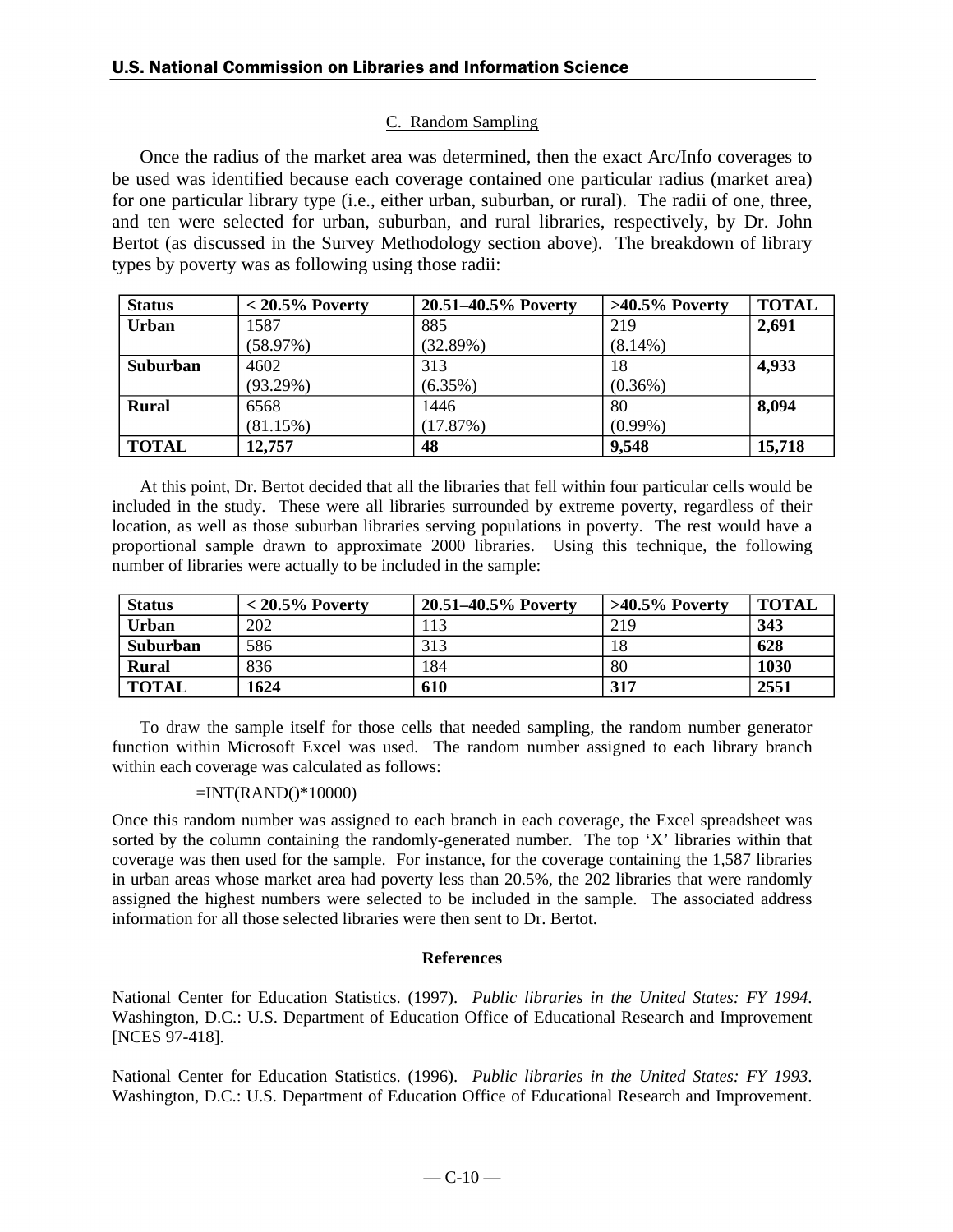**APPENDIX D: SURVEY RESULTS38** 

<sup>&</sup>lt;sup>38</sup> From *The 1998 National Survey of U.S. Public Library Outlet Internet Connectivity: Final Report, by John Carlo Bertot and Charles R McClure, Washington, D.C.: U.S. National Commission on Libraries and Information Sci*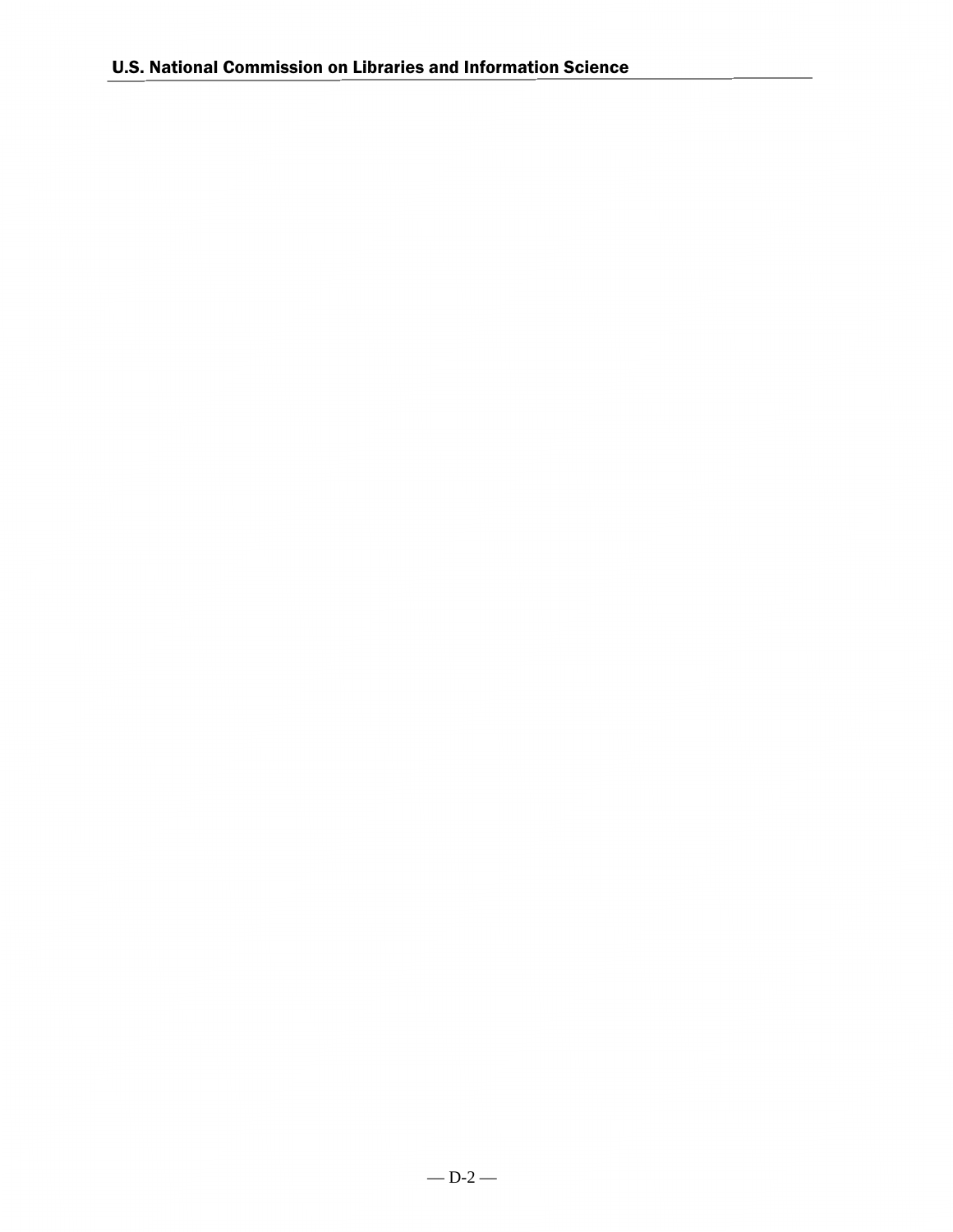|                                      |               |               | <b>Poverty</b> |                |
|--------------------------------------|---------------|---------------|----------------|----------------|
|                                      | Less than 20% | $20\% - 40\%$ | More than 40%  | <b>Overall</b> |
| <b>Metropolitan</b><br><b>Status</b> |               |               |                |                |
| <b>Urban</b>                         | 10.1%         | 5.6%          | 1.4%           | 17.1%          |
|                                      | $(n=1,587)$   | $(n=885)$     | $(n=219)$      | $(n=2,691)$    |
| <b>Suburban</b>                      | 29.3%         | 2.0%          | $0.1\%$        | 31.4%          |
|                                      | $(n=4,602)$   | $(n=313)$     | $(n=18)$       | $(n=4,933)$    |
| <b>Rural</b>                         | 41.8%         | 9.2%          | 0.5%           | 51.5%          |
|                                      | $(n=6,568)$   | $(n=1,446)$   | $(n=80)$       | $(n=8,094)$    |
| <b>Overall</b>                       | 81.2%         | 16.8%         | 2.0%           | $100.0\%$      |
|                                      | $(n=12,757)$  | $(n=2,644)$   | $(n=317)$      | $(n=15,718)$   |

# Survey Universe: Figure 1

**\*** According to NCES (1996), there are 16,792 public library outlets, of which 894 are bookmobiles. By subtracting the 894 bookmobiles, and other issues encountered by the study team, it was possible to geocode 15,718 outlets. See Appendix B of the final report for details on the outlet geocoding process.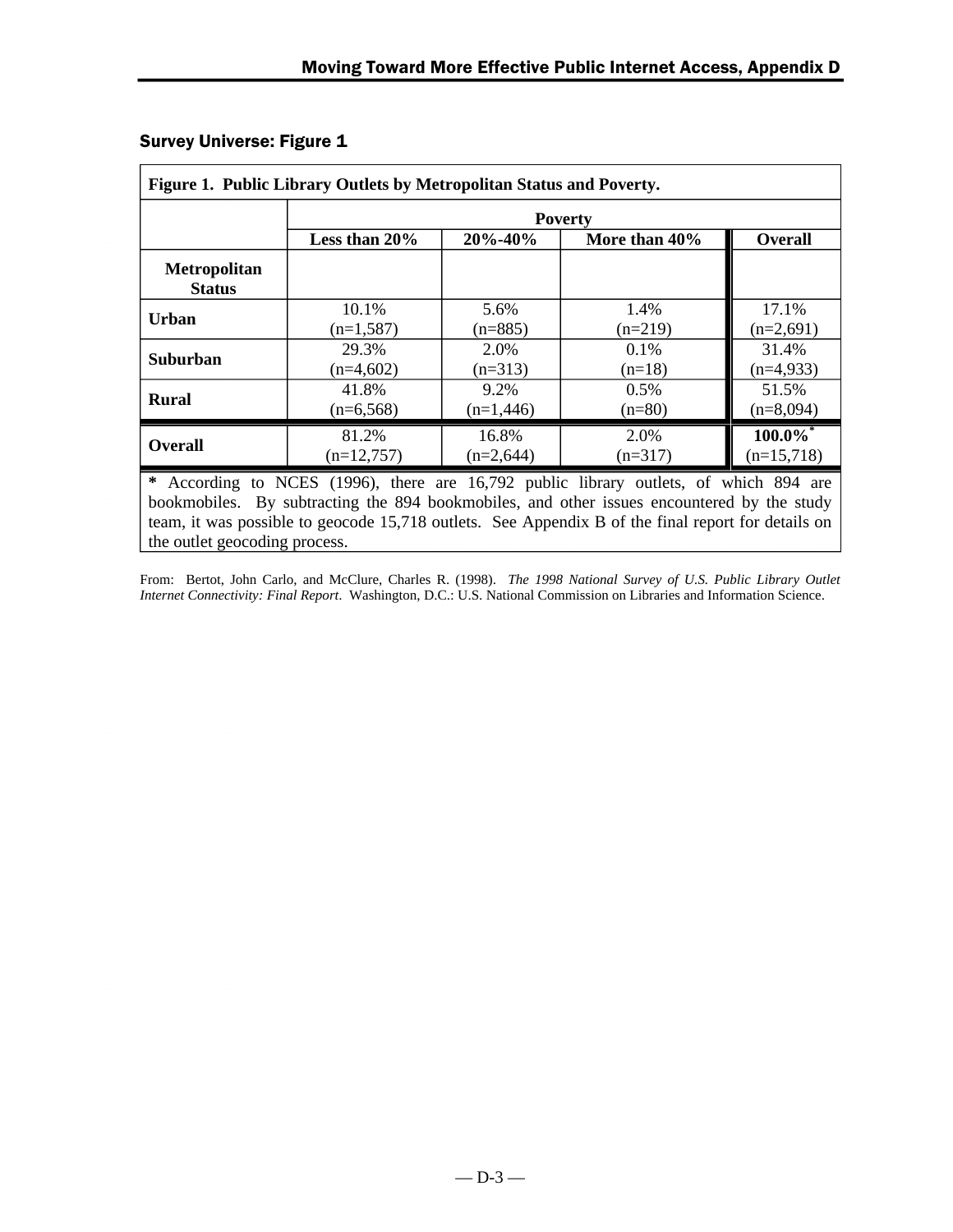Г

| Figure 2. Public Library Outlets Connected to the Internet (Both Public Access and No<br>Public Access) by Metropolitan Status and Poverty (As a Percentage of All Library Outlets). |                                     |                                     |                                  |                                      |  |  |  |
|--------------------------------------------------------------------------------------------------------------------------------------------------------------------------------------|-------------------------------------|-------------------------------------|----------------------------------|--------------------------------------|--|--|--|
|                                                                                                                                                                                      |                                     | <b>Poverty</b>                      |                                  |                                      |  |  |  |
| Base=15,718                                                                                                                                                                          | Less than 20%                       | 20%-40%                             | More than 40%                    | <b>Overall</b>                       |  |  |  |
| <b>Metropolitan</b><br><b>Status</b>                                                                                                                                                 |                                     |                                     |                                  |                                      |  |  |  |
| <b>Urban</b>                                                                                                                                                                         | 91.1%<br>$(n=1,445)$                | 91.9%<br>$(n=813)$                  | 87.2%<br>$(n=191)$               | 91.0%<br>$+/- 2.9\%$<br>$(n=2,449)$  |  |  |  |
| Suburban                                                                                                                                                                             | 88.7%<br>$(n=4,082)$                | 79.2%<br>$(n=248)$                  | 83.3%<br>$(n=15)$                | 88.1%<br>$+/- 3.2%$<br>$(n=4,345)$   |  |  |  |
| <b>Rural</b>                                                                                                                                                                         | 79.3%<br>$(n=5,207)$                | 74.5%<br>$(n=1,077)$                | 72.5%<br>$(n=58)$                | 78.4%<br>$+/- 4.1%$<br>$(n=6,343)$   |  |  |  |
| <b>Overall</b>                                                                                                                                                                       | 84.1%<br>$+/- 3.6%$<br>$(n=10,735)$ | 80.9%<br>$+/- 3.9\%$<br>$(n=2,138)$ | 83.3%<br>$+/- 3.7%$<br>$(n=264)$ | 83.6%<br>$+/- 3.7%$<br>$(n=13, 137)$ |  |  |  |

# Public Library Outlet Internet Connectivity and Public Access: Figures 2 through 13

**Note 1**: The cell n's represent weighted estimates of all connected public library outlets.

**Note 2**: Readers should refer to Figure 1 for the total number of public library outlets within each poverty/metropolitan status cell.

**Note 3**: Due to the weighted statistical analysis technique used to analyze the data and rounding, not all cell n's will sum or cell percentages will total to 100.0%.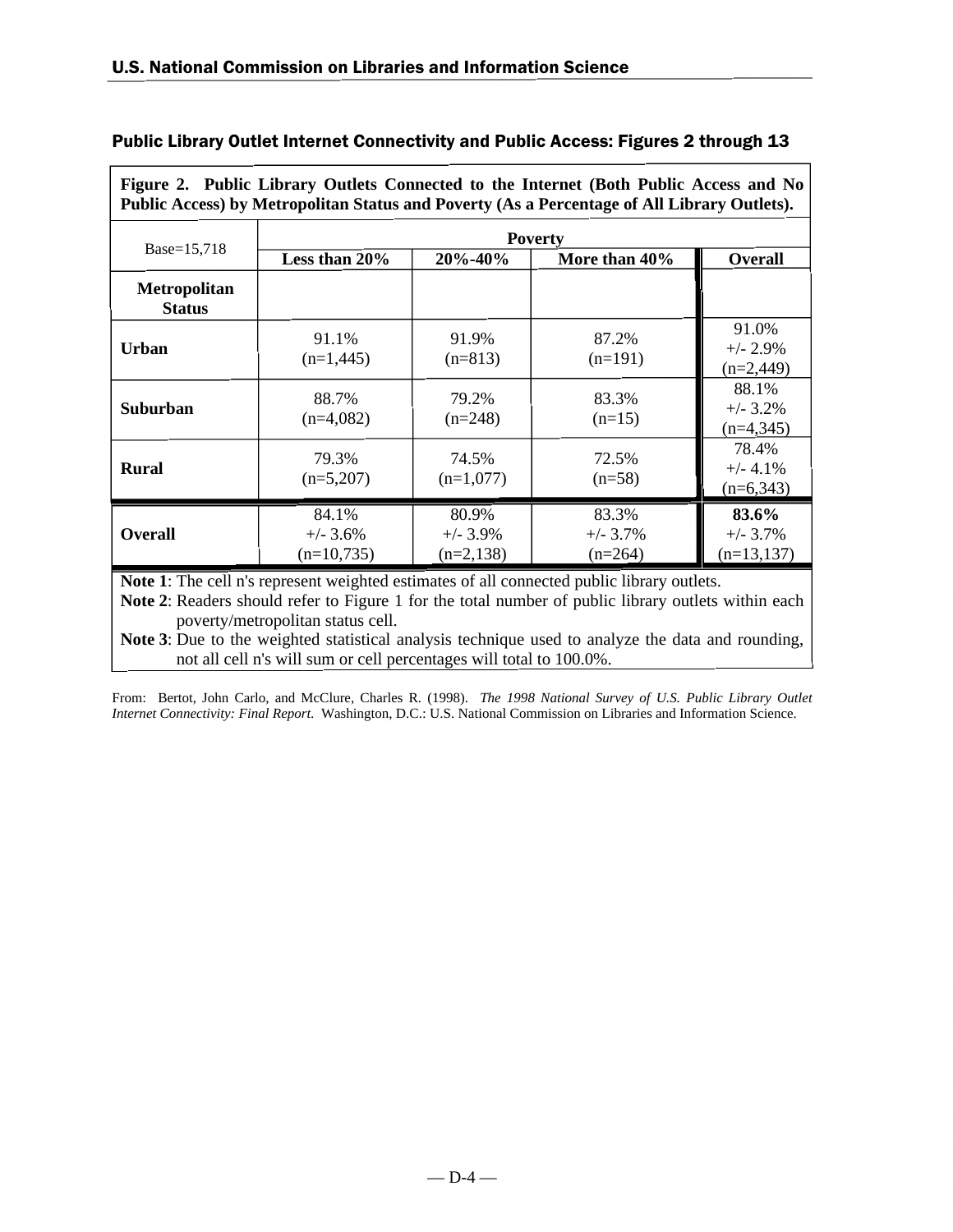|                                      | <b>Internet Status</b>                                           |                                                                     |                                         |                        |  |  |
|--------------------------------------|------------------------------------------------------------------|---------------------------------------------------------------------|-----------------------------------------|------------------------|--|--|
| $Base = 15,718$                      | <b>Connected with</b><br><b>Public Internet</b><br><b>Access</b> | <b>Connected with</b><br><b>No Public</b><br><b>Internet Access</b> | <b>Not Connected to</b><br>the Internet | <b>Total</b>           |  |  |
| <b>Metropolitan</b><br><b>Status</b> |                                                                  |                                                                     |                                         |                        |  |  |
| <b>Urban</b>                         | 84.0%<br>$+/- 3.7\%$<br>$(n=2,261)$                              | 7.0%<br>$+/- 2.6%$<br>$(n=188)$                                     | 9.0%<br>$+/- 2.9%$<br>$(n=242)$         | 100.0%<br>$(n=2,691)$  |  |  |
| Suburban                             | 76.7%<br>$+/- 4.2%$<br>$(n=3,783)$                               | 11.4%<br>$+/- 3.2\%$<br>$(n=562)$                                   | 11.9%<br>$+/- 3.2%$<br>$(n=588)$        | 100.0%<br>$(n=4,933)$  |  |  |
| <b>Rural</b>                         | 67.6%<br>$+/- 4.7%$<br>$(n=5,475)$                               | 10.7%<br>$+/- 3.1\%$<br>$(n=868)$                                   | 21.6%<br>$+/- 4.1%$<br>$(n=1,751)$      | 100.0%<br>$(n=8,094)$  |  |  |
| <b>Overall</b>                       | 73.3%<br>$+/- 4.7%$<br>$(n=11,519)$                              | 10.3%<br>$+/- 3.0\%$<br>$(n=1,618)$                                 | 16.4%<br>$+/- 3.7\%$<br>$(n=2,581)$     | 100.0%<br>$(n=15,718)$ |  |  |

**Figure 3. Internet Status for All Public Library Outlets by Metropolitan Status (As a**

not connected to the Internet, or connected to the Internet with public access services.

**Note 2**: Readers should refer to Figure 1 for the total number of public library outlets within each poverty/metropolitan status cell and Figure 2 for the total number of connected public library outlets within each poverty/metropolitan status cell.

**Note 3**: Due to the weighted statistical analysis technique used to analyze the data and rounding, not all cell n's will sum or cell percentages will total to 100.0%.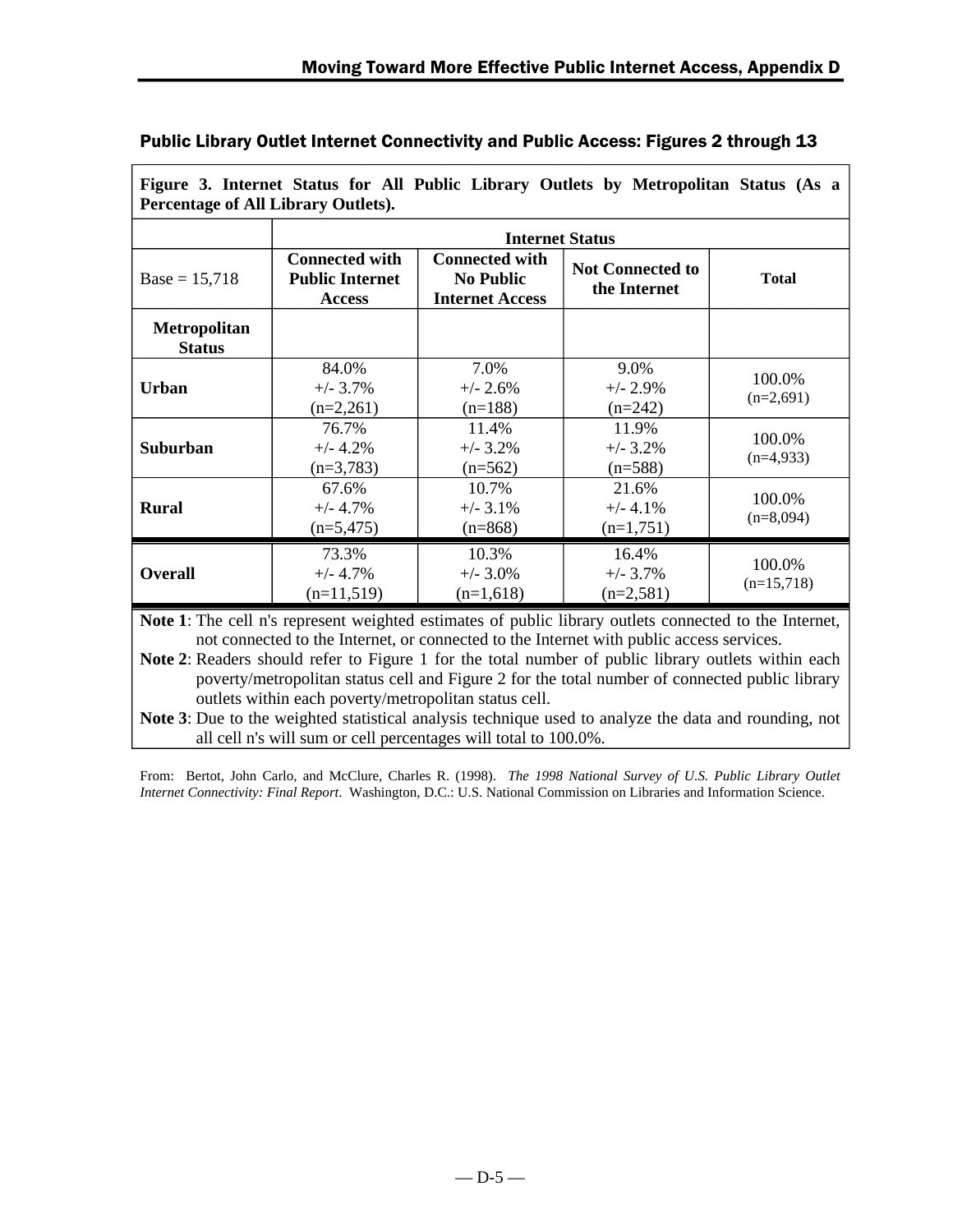| <b>Library Outlets).</b> |                                                                  |                                                                     |                                         |                        |  |
|--------------------------|------------------------------------------------------------------|---------------------------------------------------------------------|-----------------------------------------|------------------------|--|
|                          | <b>Internet Status</b>                                           |                                                                     |                                         |                        |  |
| $Base = 15,718$          | <b>Connected with</b><br><b>Public Internet</b><br><b>Access</b> | <b>Connected with</b><br><b>No Public</b><br><b>Internet Access</b> | <b>Not Connected to</b><br>the Internet | <b>Total</b>           |  |
| <b>Poverty</b>           |                                                                  |                                                                     |                                         |                        |  |
| Less than 20%            | 73.2%<br>$+/- 4.4%$<br>$(n=9,431)$                               | 10.9%<br>$+/-$ 3.1%<br>$(n=1,394)$                                  | 15.9%<br>$+/- 3.7\%$<br>$(n=2,022)$     | 100.0%<br>$(n=12,757)$ |  |
| $20\% - 40\%$            | 72.8%<br>$+/- 4.5%$<br>$(n=1,925)$                               | 8.1%<br>$+/- 2.7\%$<br>$(n=213)$                                    | 19.1%<br>$+/- 3.9\%$<br>$(n=506)$       | 100.0%<br>$(n=2,644)$  |  |
| More than 40%            | 79.5%<br>$+/- 4.0%$<br>$(n=252)$                                 | 3.8%<br>$+/- 1.9\%$<br>$(n=12)$                                     | 16.7%<br>$+/- 3.7\%$<br>$(n=53)$        | 100.0%<br>$(n=317)$    |  |
| <b>Overall</b>           | 73.3%<br>$+/- 4.7\%$<br>$(n=11,519)$                             | 10.3%<br>$+/- 3.0\%$<br>$(n=1,618)$                                 | 16.4%<br>$+/- 3.7\%$<br>$(n=2,581)$     | 100.0%<br>$(n=15,718)$ |  |

**Figure 4. Internet Status for All Public Library Outlets by Poverty (As a Percentage of All**

**Note 1**: The cell n's represent weighted estimates of public library outlets connected to the Internet, not connected to the Internet, or connected to the Internet with public access services.

**Note 2**: Readers should refer to Figure 1 for the total number of public library outlets within each poverty/metropolitan status cell and Figure 2 for the total number of connected public library outlets within each poverty/metropolitan status cell.

**Note 3**: Due to the weighted statistical analysis technique used to analyze the data and rounding, not all cell n's will sum or cell percentages will total to 100.0%.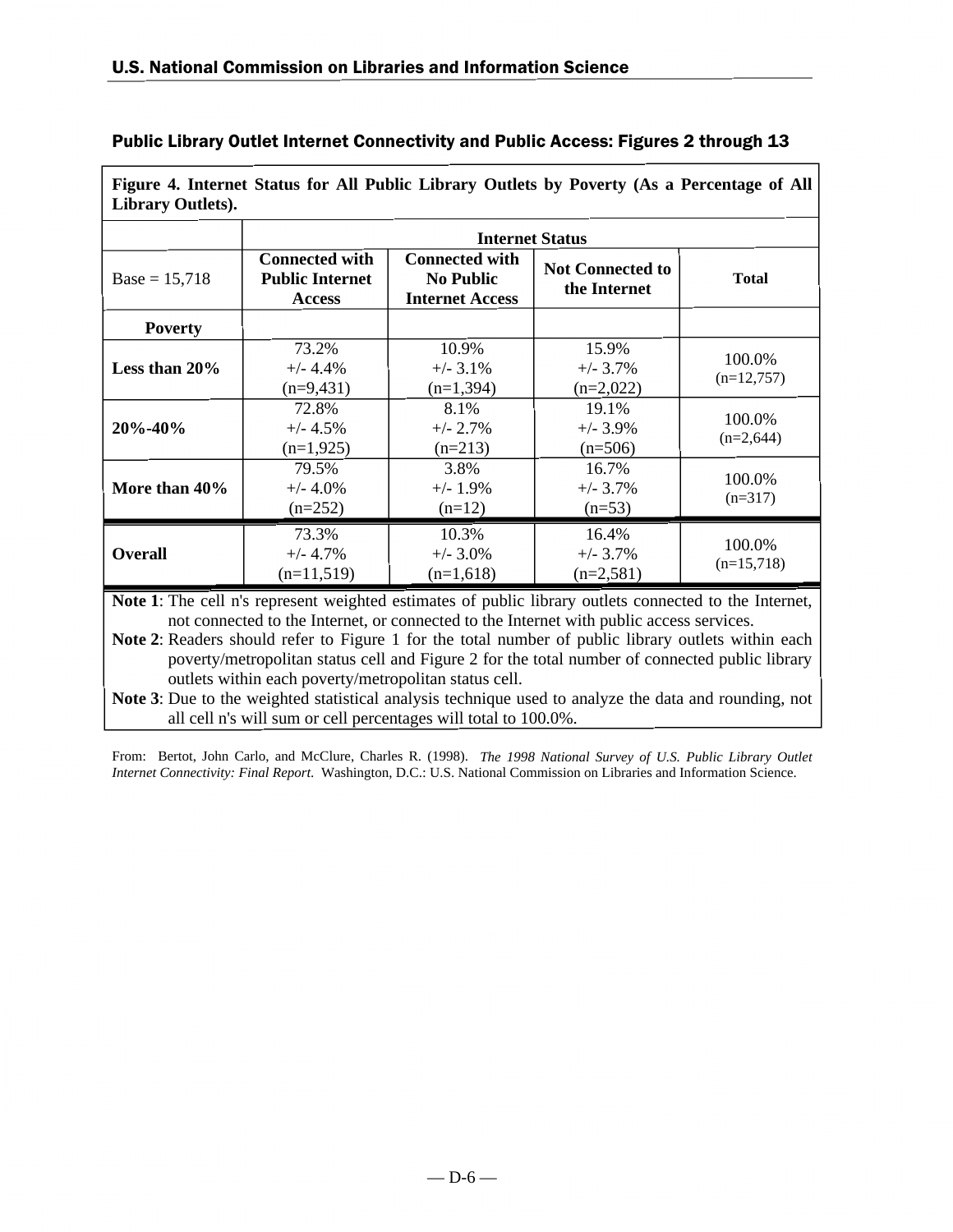| Figure 5. Public Library Outlets With No Internet Access that Plan to Connect to the      |
|-------------------------------------------------------------------------------------------|
| Internet for Library Staff Use Only by June 1999 by Metropolitan Status and Poverty (As a |
| <b>Percentage of Library Outlets without Internet Access).</b>                            |

| $Base = 2,581$                       | <b>Poverty</b>                    |                                |                               |                                   |  |
|--------------------------------------|-----------------------------------|--------------------------------|-------------------------------|-----------------------------------|--|
| Non-response=53                      | Less than 20%                     | $20\% - 40\%$                  | More than 40%                 | <b>Overall</b>                    |  |
| <b>Metropolitan</b><br><b>Status</b> |                                   |                                |                               |                                   |  |
| Urban                                | 7.1%<br>$(n=10)$                  | 25.0%<br>$(n=18)$              | N/A                           | 11.6%<br>$+/- 3.2%$<br>$(n=28)$   |  |
| <b>Suburban</b>                      | 6.5%<br>$(n=34)$                  | 7.8%<br>$(n=5)$                | N/A                           | 6.6%<br>$+/- 2.5%$<br>$(n=39)$    |  |
| <b>Rural</b>                         | 13.8%<br>$(n=182)$                | 2.8%<br>$(n=10)$               | 22.7%<br>$(n=5)$              | 11.6%<br>$+/- 3.1%$<br>$(n=197)$  |  |
| <b>Overall</b>                       | 11.4%<br>$+/- 3.1\%$<br>$(n=226)$ | 6.9%<br>$+/- 2.5%$<br>$(n=34)$ | 9.4%<br>$+/- 2.9%$<br>$(n=5)$ | 10.4%<br>$+/- 3.0\%$<br>$(n=265)$ |  |

**Note 1**: The cell n's represent weighted estimates of non-connected public library outlets that plan to connect to the Internet for library staff use.

**Note 2**: Readers should refer to Figures 1 and 2 for the total number of public library outlets within each poverty/metropolitan status cell and the total number of connected public library outlets within each poverty/metropolitan status cell, respectively.

**Note 3**: Due to the weighted statistical analysis technique used to analyze the data and rounding, not all cell n's will sum or cell percentages will total to 100.0%.

**Note 4**: Non-response is indicated as a weighted non-response. Thus, 53 of the 2,581 unconnected library outlets did not respond to this question.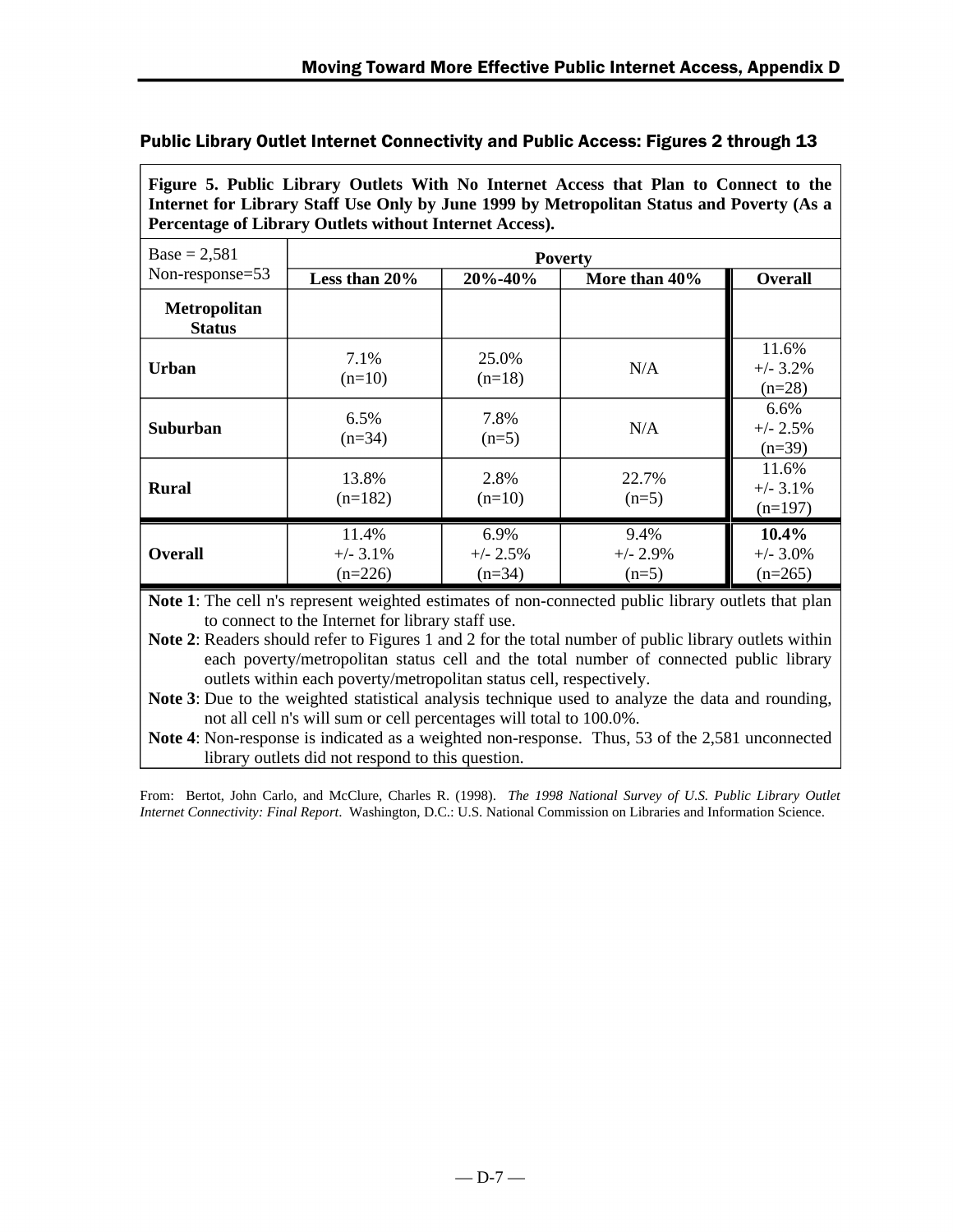| $\mathbf{v}$ . Tanz England<br>Internet for Library Staff Use and Public Access by June 1999 by Metropolitan Status and<br>Poverty (As a Percentage of Library Outlets without Internet Access). |                                   |                                  |                                  |                                    |
|--------------------------------------------------------------------------------------------------------------------------------------------------------------------------------------------------|-----------------------------------|----------------------------------|----------------------------------|------------------------------------|
| $Base = 2,581$                                                                                                                                                                                   |                                   |                                  | <b>Poverty</b>                   |                                    |
| Non-response=53                                                                                                                                                                                  | Less than 20%                     | 20%-40%                          | More than 40%                    | <b>Overall</b>                     |
| <b>Metropolitan</b><br><b>Status</b>                                                                                                                                                             |                                   |                                  |                                  |                                    |
| <b>Urban</b>                                                                                                                                                                                     | 71.6%<br>$(n=101)$                | 50.0%<br>$(n=36)$                | 53.6%<br>$(n=15)$                | 62.8%<br>$+/- 4.8%$<br>$(n=152)$   |
| <b>Suburban</b>                                                                                                                                                                                  | 67.4%<br>$(n=351)$                | 56.3%<br>$(n=36)$                | 50.0%<br>$(n=2)$                 | 66.1%<br>$+/- 4.7%$<br>$(n=388)$   |
| <b>Rural</b>                                                                                                                                                                                     | 35.0%<br>$(n=461)$                | 54.3%<br>$(n=195)$               | 38.1%<br>$(n=8)$                 | 39.1%<br>$+/- 4.8%$<br>$(n=664)$   |
| <b>Overall</b>                                                                                                                                                                                   | 46.1%<br>$+/- 4.9\%$<br>$(n=912)$ | 53.8%<br>$+/- 4.9%$<br>$(n=267)$ | 46.2%<br>$+/- 4.0\%$<br>$(n=24)$ | 47.6%<br>$+/- 4.9%$<br>$(n=1,204)$ |

**Figure 6. Public Library Outlets With No Internet Access that Plan to Connect to the**

**Note 1**: The cell n's represent weighted estimates of non-connected public library outlets that plan to connect to the Internet for library staff use and public access.

**Note 2**: Readers should refer to Figures 1 and 2 for the total number of public library outlets within each poverty/metropolitan status cell and the total number of connected public library outlets within each poverty/metropolitan status cell, respectively.

**Note 3**: Due to the weighted statistical analysis technique used to analyze the data and rounding, not all cell n's will sum or cell percentages will total to 100.0%.

**Note 4**: Non-response is indicated as a weighted non-response. Thus, 53 of the 2,581 unconnected library outlets did not respond to this question.

**Note 5**: The survey did not ask responding libraries that are currently connected to the Internet but do not provide public access to indicate their plans to convert to public access Internet services by June 1999.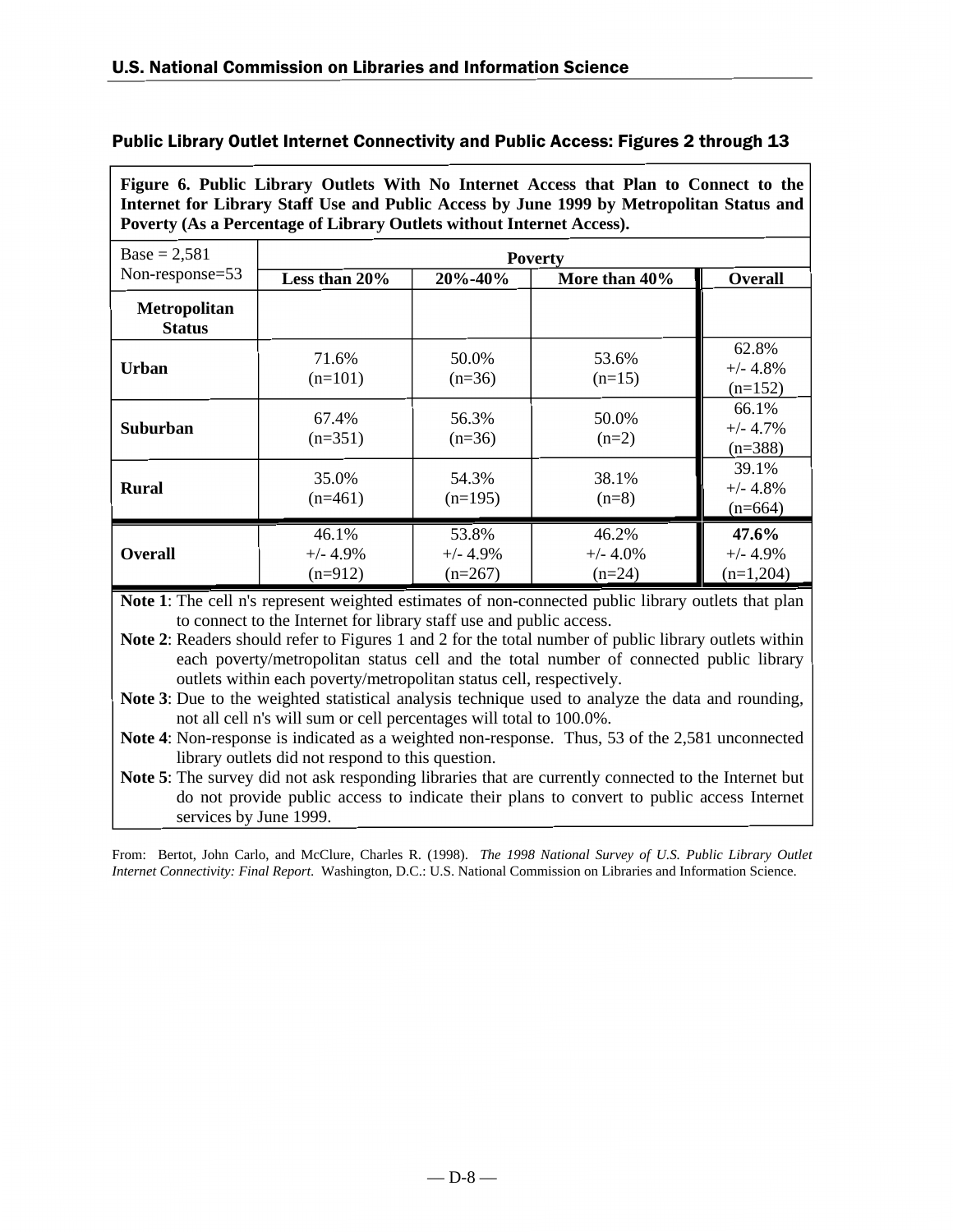| Figure 7. Public Library Outlets With No Internet Access that Do Not Plan to Connect to the |
|---------------------------------------------------------------------------------------------|
| Internet by June 1999 by Metropolitan Status and Poverty (As a Percentage of Library        |
| <b>Outlets without Internet Access).</b>                                                    |

| $Base = 2,581$                       | <b>Poverty</b>                   |                                   |                                  |                                    |  |
|--------------------------------------|----------------------------------|-----------------------------------|----------------------------------|------------------------------------|--|
| Non-response=53                      | Less than 20%                    | $20\% - 40\%$                     | More than 40%                    | <b>Overall</b>                     |  |
| <b>Metropolitan</b><br><b>Status</b> |                                  |                                   |                                  |                                    |  |
| Urban                                | 21.3%<br>$(n=30)$                | 25.0%<br>$(n=18)$                 | 46.4%<br>$(n=13)$                | 25.6%<br>$+/- 4.3%$<br>$(n=62)$    |  |
| <b>Suburban</b>                      | 26.2%<br>$(n=136)$               | 35.4%<br>$(n=23)$                 | 50.0%<br>$(n=2)$                 | 27.2%<br>$+/- 4.4%$<br>$(n=160)$   |  |
| <b>Rural</b>                         | 51.2%<br>$(n=675)$               | 42.9%<br>$(n=154)$                | 38.1%<br>$(n=8)$                 | 49.3%<br>$+/- 4.9%$<br>$(n=837)$   |  |
| <b>Overall</b>                       | 42.5%<br>$+/- 4.9%$<br>$(n=841)$ | 39.3%<br>$+/- 4.8\%$<br>$(n=195)$ | 44.2%<br>$+/- 5.0\%$<br>$(n=23)$ | 41.9%<br>$+/- 4.9%$<br>$(n=1,059)$ |  |

**Note 1**: The cell n's represent weighted estimates of non-connected public library outlets that do not plan to connect to the Internet.

**Note 2**: Readers should refer to Figures 1 and 2 for the total number of public library outlets within each poverty/metropolitan status cell and the total number of connected public library outlets within each poverty/metropolitan status cell, respectively.

**Note 3**: Due to the weighted statistical analysis technique used to analyze the data and rounding, not all cell n's will sum or cell percentages will total to 100.0%.

**Note 4**: Non-response is indicated as a weighted non-response. Thus, 53 of the 2,581 unconnected library outlets did not respond to this question.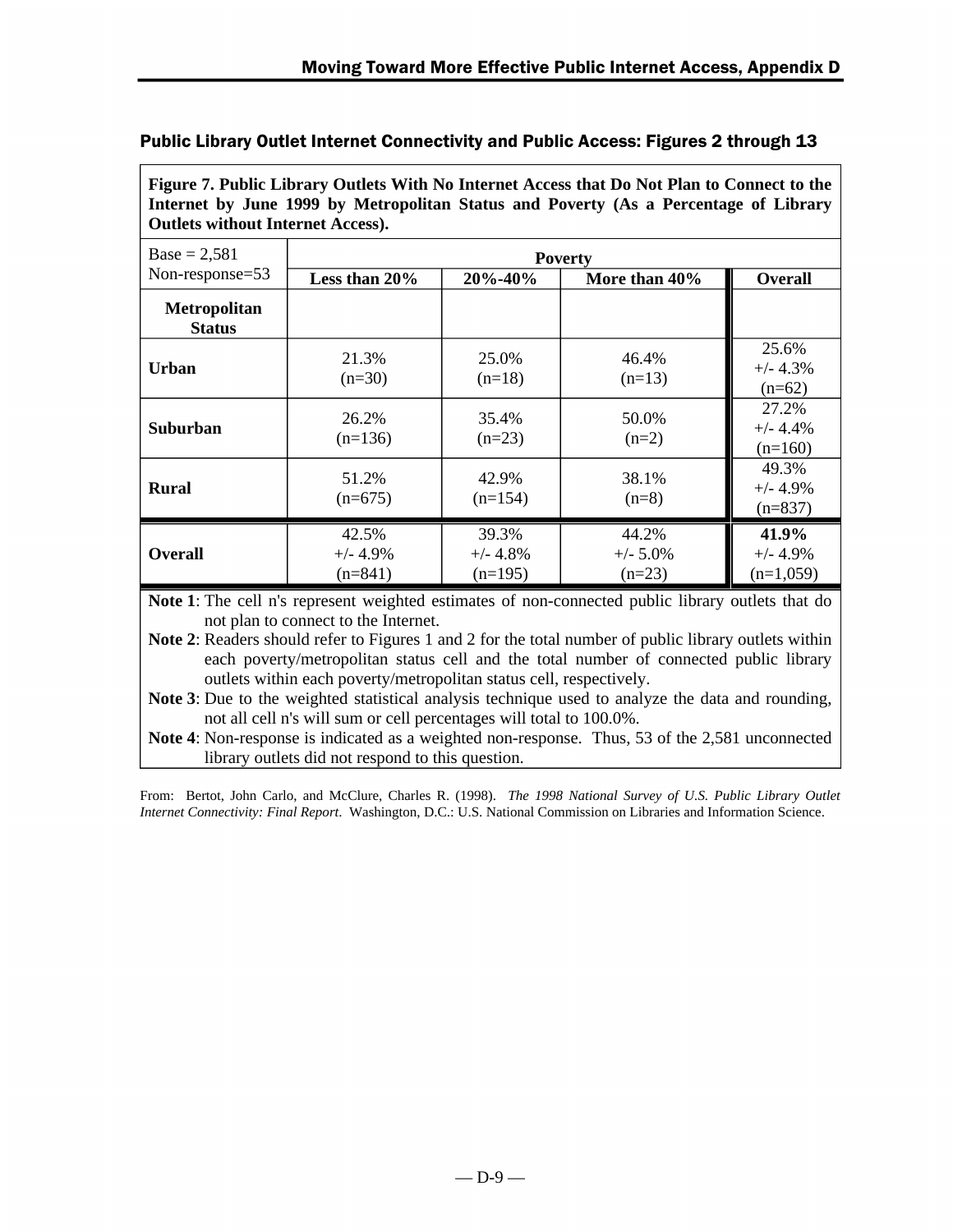| Figure 8. Public Library Outlets that Provide Public Internet Access by Metropolitan Status<br>and Poverty (As a Percentage of Library Outlets Connected to the Internet). |                                     |                                     |                                   |                                      |
|----------------------------------------------------------------------------------------------------------------------------------------------------------------------------|-------------------------------------|-------------------------------------|-----------------------------------|--------------------------------------|
| $Base = 13,137$                                                                                                                                                            |                                     |                                     | <b>Poverty</b>                    |                                      |
|                                                                                                                                                                            | Less than 20%                       | 20%-40%                             | More than 40%                     | <b>Overall</b>                       |
| <b>Metropolitan</b><br><b>Status</b>                                                                                                                                       |                                     |                                     |                                   |                                      |
| <b>Urban</b>                                                                                                                                                               | 93.7%<br>$(n=1,354)$                | 88.9%<br>$(n=722)$                  | 96.3%<br>$(n=184)$                | 92.3%<br>$+/- 2.7\%$<br>$(n=2,261)$  |
| <b>Suburban</b>                                                                                                                                                            | 87.3%<br>$(n=3,562)$                | 83.9%<br>$(n=208)$                  | 87.5%<br>$(n=14)$                 | 87.1%<br>$+/- 3.4%$<br>$(n=3,783)$   |
| <b>Rural</b>                                                                                                                                                               | 85.0%<br>$(n=4,425)$                | 92.4%<br>$(n=984)$                  | 94.8%<br>$(n=55)$                 | 86.3%<br>$+/- 3.4\%$<br>$(n=5,475)$  |
| <b>Overall</b>                                                                                                                                                             | 87.0%<br>$+/- 3.4\%$<br>$(n=9,341)$ | 90.0%<br>$+/- 3.0\%$<br>$(n=1,925)$ | 95.5%<br>$+/- 2.1\%$<br>$(n=252)$ | 87.7%<br>$+/- 3.3\%$<br>$(n=11,519)$ |

**Note 1**: The cell n's represent weighted estimates of all connected public library outlets that provide public access to the Internet.

**Note 2**: Readers should refer to Figure 2 for the total number of public library outlets within each poverty/metropolitan status cell that have an Internet connection.

**Note 3**: Due to the weighted statistical analysis technique used to analyze the data and rounding, not all cell n's will sum or cell percentages will total to 100.0%.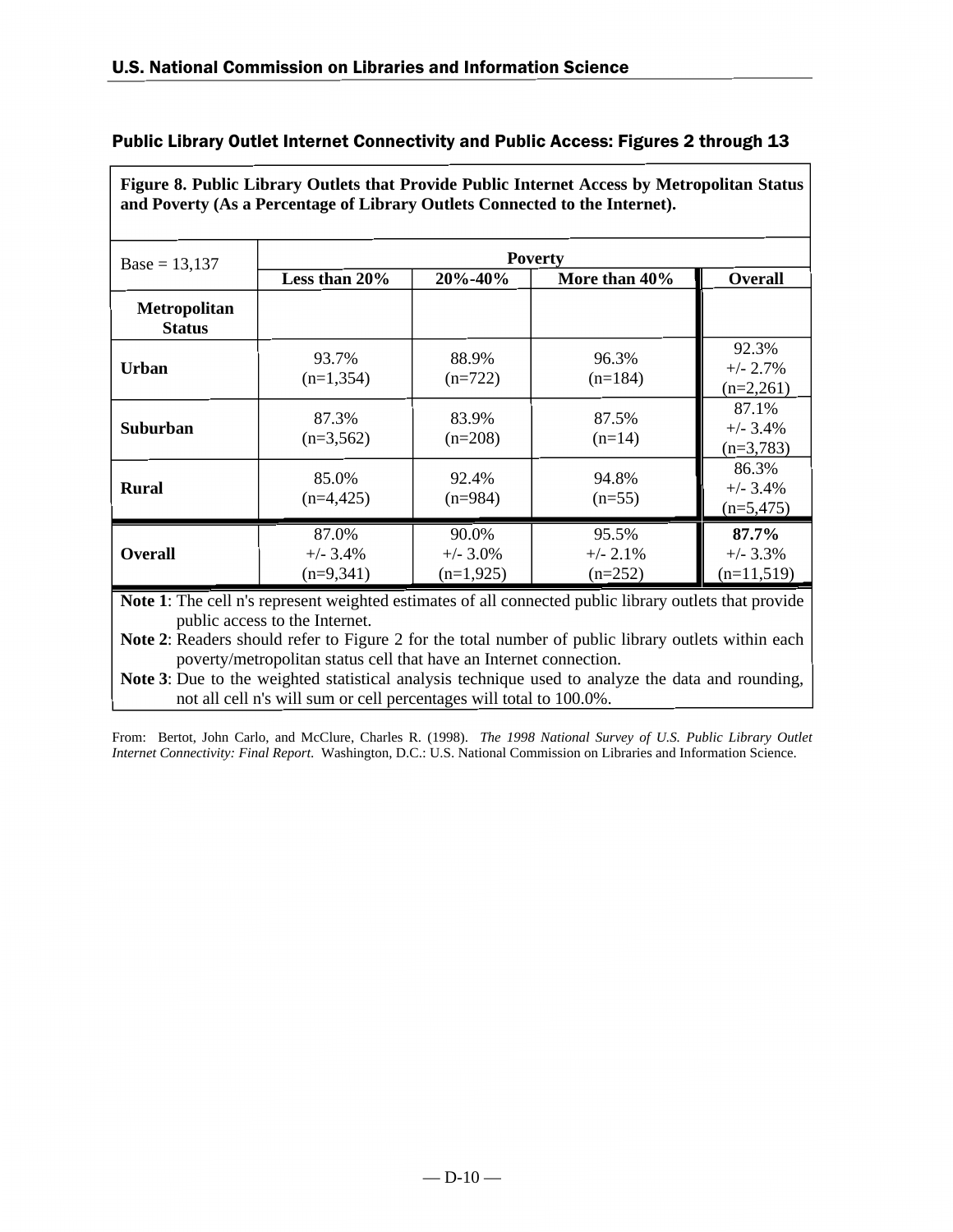| and Poverty (As a Percentage of All Library Outlets). |                                    |                                    |                                   |                                     |
|-------------------------------------------------------|------------------------------------|------------------------------------|-----------------------------------|-------------------------------------|
| $Base = 15,718$                                       | <b>Poverty</b>                     |                                    |                                   |                                     |
|                                                       | Less than 20%                      | 20%-40%                            | More than 40%                     | <b>Overall</b>                      |
| <b>Metropolitan</b><br><b>Status</b>                  |                                    |                                    |                                   |                                     |
| Urban                                                 | 85.4%<br>$(n=1,354)$               | 81.6%<br>$(n=722)$                 | 84.0%<br>$(n=184)$                | 84.0%<br>$+/- 3.2\%$<br>$(n=2,261)$ |
| Suburban                                              | 77.4%<br>$(n=3,562)$               | 66.5%<br>$(n=208)$                 | 73.7%<br>$(n=14)$                 | 76.7%<br>$+/- 4.2%$<br>$(n=3,783)$  |
| <b>Rural</b>                                          | 67.4%<br>$(n=4,425)$               | 68.8%<br>$(n=995)$                 | 68.8%<br>$(n=55)$                 | 67.6%<br>$+/- 4.7%$<br>$(n=5,475)$  |
| <b>Overall</b>                                        | 73.2%<br>$+/- 4.4%$<br>$(n=9,341)$ | 72.8%<br>$+/- 4.5%$<br>$(n=1,925)$ | 79.5%<br>$+/- 4.0\%$<br>$(n=252)$ | 73.3%<br>$+/- 4.3%$<br>$(n=11,519)$ |

**Figure 9. Public Library Outlets that Provide Public Internet Access by Metropolitan Status**

**Note 1**: The cell n's represent weighted estimates of all public library outlets that provide public access to the Internet.

**Note 2**: Readers should refer to Figures 1 for the total number of public library outlets within each poverty/metropolitan status cell.

**Note 3**: Due to the weighted statistical analysis technique used to analyze the data and rounding, not all cell n's will sum or cell percentages will total to 100.0%.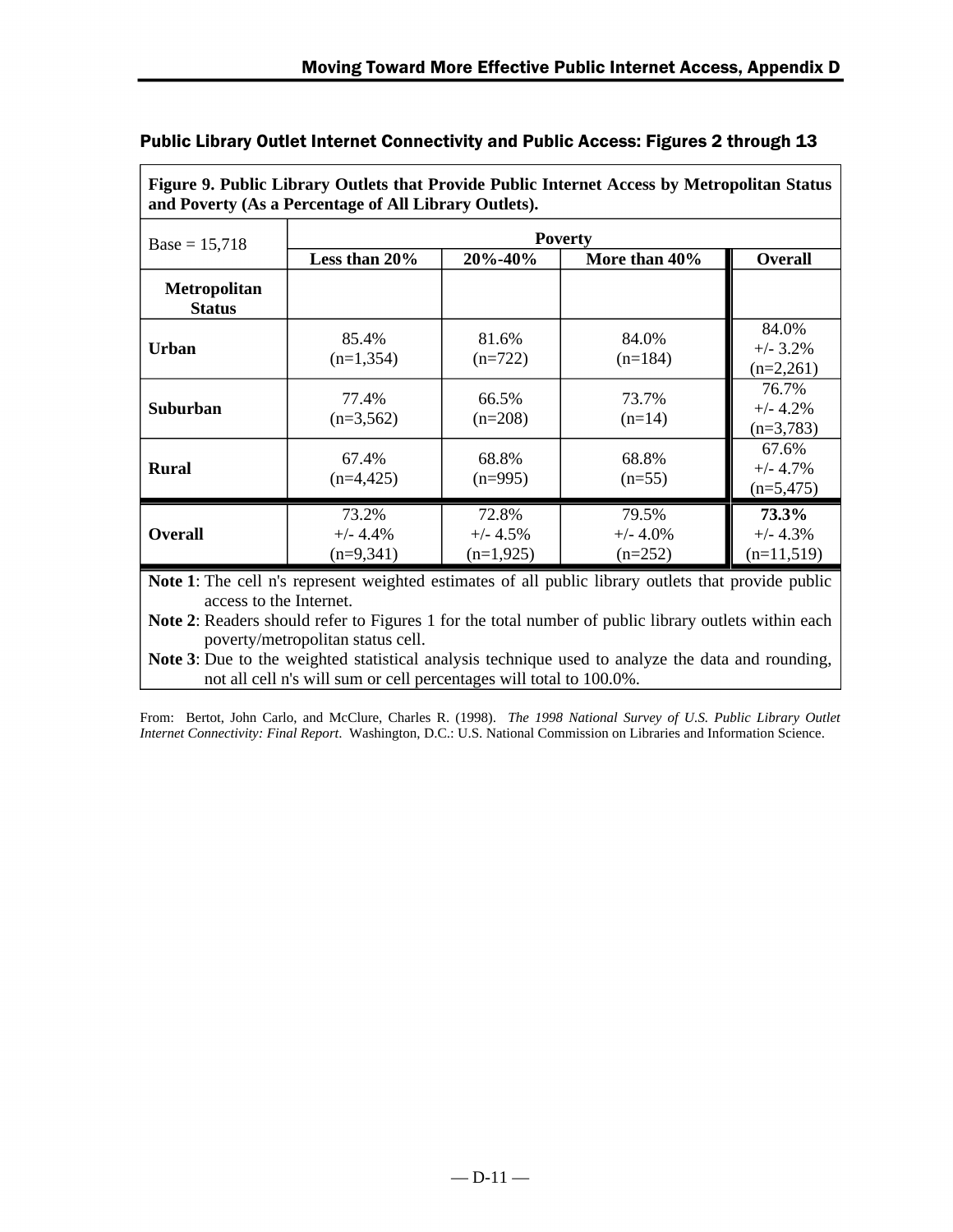| June 1999 (As a Percentage of All Library Outlets). |                                                                  |                                                                     |                                         |                        |
|-----------------------------------------------------|------------------------------------------------------------------|---------------------------------------------------------------------|-----------------------------------------|------------------------|
|                                                     |                                                                  |                                                                     | <b>Internet Status</b>                  |                        |
| $Base = 15,718$<br>Non-response=53                  | <b>Connected With</b><br><b>Public Internet</b><br><b>Access</b> | <b>Connected With</b><br><b>No Public</b><br><b>Internet Access</b> | <b>Not Connected to</b><br>the Internet | <b>Total</b>           |
| <b>Metropolitan</b><br><b>Status</b>                |                                                                  |                                                                     |                                         |                        |
| <b>Urban</b>                                        | 89.7%<br>$+/- 3.0\%$<br>$(n=2,413)$                              | 8.0%<br>$+/- 2.7%$<br>$(n=216)$                                     | 2.3%<br>$+/- 1.5%$<br>$(n=62)$          | 100.0%<br>$(n=2,691)$  |
| Suburban                                            | 84.6%<br>$+/- 3.6%$<br>$(n=4,171)$                               | 12.2%<br>$+/- 3.3%$<br>$(n=601)$                                    | 3.2%<br>$+/- 1.8%$<br>$(n=160)$         | 100.0%<br>$(n=4,932)$  |
| <b>Rural</b>                                        | 76.3%<br>$+/- 4.2\%$<br>$(n=6,139)$                              | 13.2%<br>$+/- 3.4\%$<br>$(n=1,065)$                                 | 10.4%<br>$+/- 3.1\%$<br>$(n=837)$       | 100.0%<br>$(n=8,041)$  |
| <b>Overall</b>                                      | 81.2%<br>$+/- 3.9%$<br>$(n=12,723)$                              | 12.0%<br>$+/- 3.3%$<br>$(n=1,883)$                                  | 6.8%<br>$+/- 2.5%$<br>$(n=1,059)$       | 100.0%<br>$(n=15,664)$ |

**Figure 10. Projected Internet Status for Public Library Outlets by Metropolitan Status As of**

**Note 1**: The cell n's represent weighted estimates of connected public library outlets that provide special software/hardware for persons with disabilities on all, some, or none of their public access Internet workstations/terminals.

**Note 2**: Readers should refer to Figure 1 for the total number of public library outlets within each poverty/metropolitan status cell, Figure 2 for the total number of connected public library outlets within each poverty/metropolitan status cell, and Figure 3 for the total number of public library outlets that provide public access to the Internet by metropolitan status.

**Note 3**: Due to the weighted statistical analysis technique used to analyze the data and rounding, not all cell n's will sum or cell percentages will total to 100.0%.

**Note 4**: Non-response is indicated as a weighted non-response. Thus, 53 of the library outlets did not respond to this question.

**Note 5**: The survey did not ask responding libraries that are currently connected to the Internet but do not provide public access to indicate their plans to convert to public access Internet services by June 1999.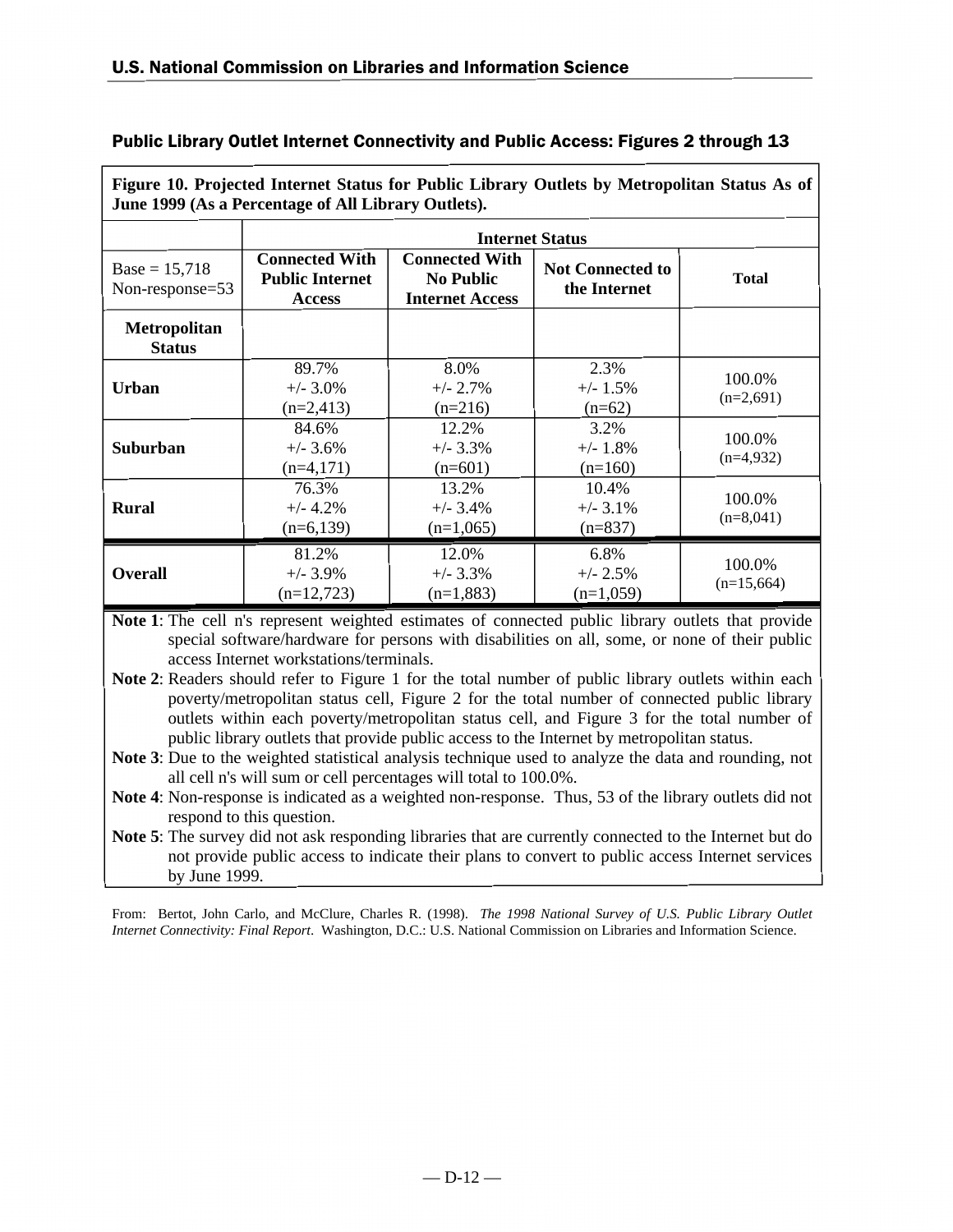| a Percentage of All Library Outlets). |                                                                  |                                                                     |                                         |                        |  |
|---------------------------------------|------------------------------------------------------------------|---------------------------------------------------------------------|-----------------------------------------|------------------------|--|
|                                       | <b>Internet Status</b>                                           |                                                                     |                                         |                        |  |
| $Base = 15,718$<br>Non-response=53    | <b>Connected With</b><br><b>Public Internet</b><br><b>Access</b> | <b>Connected With</b><br><b>No Public</b><br><b>Internet Access</b> | <b>Not Connected to</b><br>the Internet | <b>Total</b>           |  |
| <b>Poverty</b>                        |                                                                  |                                                                     |                                         |                        |  |
| Less than $20\%$                      | 80.6%<br>$+/- 4.0\%$<br>$(n=10,253)$                             | 12.7%<br>$+/- 3.3\%$<br>$(n=1,620)$                                 | 6.6%<br>$+/- 2.5\%$<br>$(n=841)$        | 100.0%<br>$(n=12,714)$ |  |
| $20\% - 40\%$                         | 83.2%<br>$+/- 3.7\%$<br>$(n=2,192)$                              | 9.4%<br>$+/- 2.9\%$<br>$(n=247)$                                    | 7.4%<br>$+/- 2.6%$<br>$(n=195)$         | 100.0%<br>$(n=2,634)$  |  |
| More than 40%                         | 87.3%<br>$+/- 3.3\%$<br>$(n=276)$                                | 5.4%<br>$+/- 2.3\%$<br>$(n=17)$                                     | 7.3%<br>$+/- 2.6%$<br>$(n=23)$          | 100.0%<br>$(n=316)$    |  |
| <b>Overall</b>                        | 81.2%<br>$+/- 3.9\%$<br>$(n=12,723)$                             | 12.0%<br>$+/- 3.3\%$<br>$(n=1,883)$                                 | 6.8%<br>$+/- 2.5\%$<br>$(n=1,059)$      | 100.0%<br>$(n=15,664)$ |  |

**Figure 11. Projected Internet Status for Public Library Outlets by Poverty As of June 1999 (As**

**Note 1**: The cell n's represent weighted estimates of connected public library outlets that provide special software/hardware for persons with disabilities on all, some, or none of their public access Internet workstations/terminals.

**Note 2**: Readers should refer to Figure 1 for the total number of public library outlets within each poverty/metropolitan status cell, Figure 2 for the total number of connected public library outlets within each poverty/metropolitan status cell, and Figure 4 for the total number of public library outlets that provide public access to the Internet by poverty.

**Note 3**: Due to the weighted statistical analysis technique used to analyze the data and rounding, not all cell n's will sum or cell percentages will total to 100.0%.

**Note 4**: Non-response is indicated as a weighted non-response. Thus, 53 of the library outlets did not respond to this question.

**Note 5**: The survey did not ask responding libraries that are currently connected to the Internet but do not provide public access to indicate their plans to convert to public access Internet services by June 1999.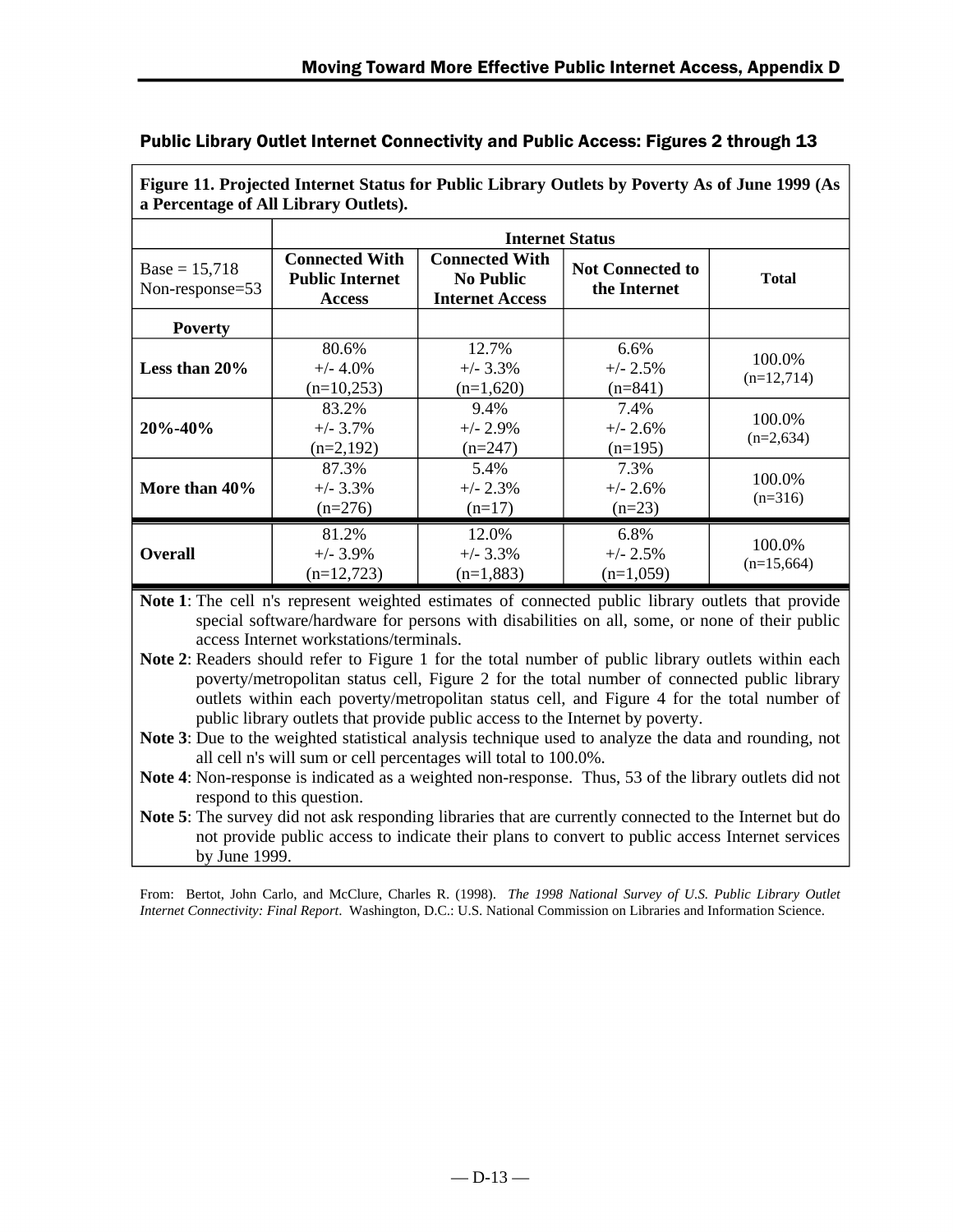| June 1999 (As a Percentage of Library Outlets without Internet Access). |                                                                  |                                                                                                                                |                                    |                       |  |  |  |
|-------------------------------------------------------------------------|------------------------------------------------------------------|--------------------------------------------------------------------------------------------------------------------------------|------------------------------------|-----------------------|--|--|--|
|                                                                         |                                                                  |                                                                                                                                | <b>Internet Status</b>             |                       |  |  |  |
| $Base = 2,581$<br>Non-response=53                                       | <b>Connected With</b><br><b>Public Internet</b><br><b>Access</b> | <b>Connected With</b><br><b>Not Connected to</b><br><b>No Public</b><br><b>Total</b><br>the Internet<br><b>Internet Access</b> |                                    |                       |  |  |  |
| <b>Metropolitan</b><br><b>Status</b>                                    |                                                                  |                                                                                                                                |                                    |                       |  |  |  |
| Urban                                                                   | 62.8%<br>$+/- 4.8%$<br>$(n=152)$                                 | 11.6%<br>$+/- 3.2\%$<br>$(n=28)$                                                                                               | 25.6%<br>$+/- 4.4%$<br>$(n=62)$    | 100.0%<br>$(n=242)$   |  |  |  |
| Suburban                                                                | 66.1%<br>$+/- 4.7%$<br>$(n=388)$                                 | 6.6%<br>$+/- 2.5%$<br>$(n=39)$                                                                                                 | 27.2%<br>$+/- 4.4%$<br>$(n=160)$   | 100.0%<br>$(n=587)$   |  |  |  |
| <b>Rural</b>                                                            | 39.1%<br>$+/- 4.9\%$<br>$(n=664)$                                | 11.6%<br>$+/- 3.2\%$<br>$(n=197)$                                                                                              | 49.3%<br>$+/- 5.0\%$<br>$(n=837)$  | 100.0%<br>$(n=1,698)$ |  |  |  |
| <b>Overall</b>                                                          | 47.6%<br>$+/- 5.0\%$<br>$(n=1,204)$                              | 10.4%<br>$+/- 3.1\%$<br>$(n=265)$                                                                                              | 41.9%<br>$+/- 4.9%$<br>$(n=1,059)$ | 100.0%<br>$(n=2,528)$ |  |  |  |

**Figure 12. Projected Internet Status for Public Library Outlets by Metropolitan Status As of**

**Note 1**: The cell n's represent weighted estimates of connected public library outlets that provide special software/hardware for persons with disabilities on all, some, or none of their public access Internet workstations/terminals.

**Note 2**: Readers should refer to Figures 3 and 4 for the number of currently non-connected public library outlets within each poverty/metropolitan status cell.

**Note 3**: Due to the weighted statistical analysis technique used to analyze the data and rounding, not all cell n's will sum or cell percentages will total to 100.0%.

**Note 4**: Non-response is indicated as a weighted non-response. Thus, 53 of the 2,581 unconnected library outlets did not respond to this question.

**Note 5**: The survey did not ask responding libraries that are currently connected to the Internet but do not provide public access to indicate their plans to convert to public access Internet services by June 1999.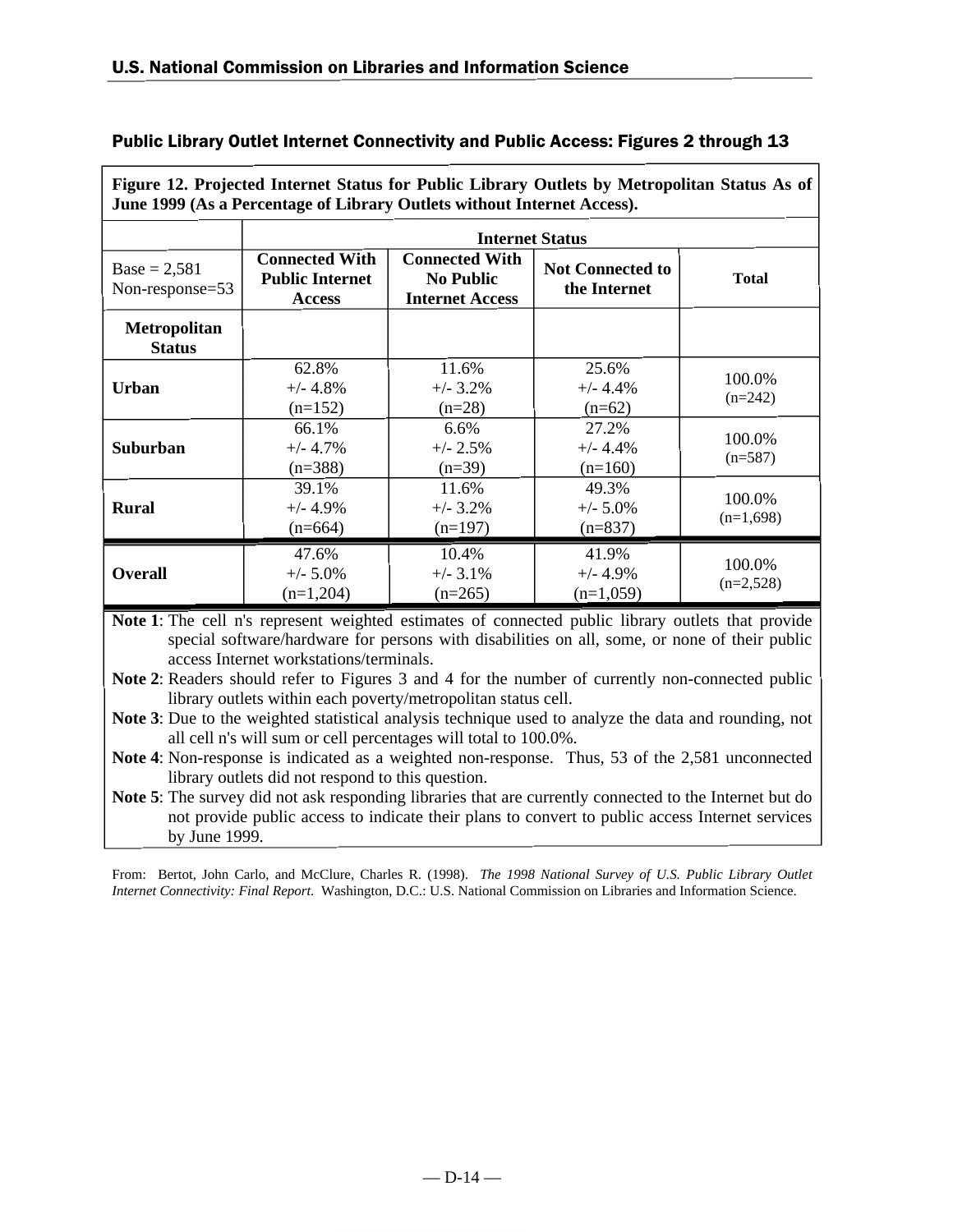| Figure 13. Projected Internet Status for Public Library Outlets by Poverty As of June 1999 (As<br>a Percentage of Library Outlets without Internet Access). |                                                                  |                                                                     |                                                                |                       |  |
|-------------------------------------------------------------------------------------------------------------------------------------------------------------|------------------------------------------------------------------|---------------------------------------------------------------------|----------------------------------------------------------------|-----------------------|--|
|                                                                                                                                                             |                                                                  |                                                                     | <b>Public Library Outlet Special Software/ Hardware Status</b> |                       |  |
| $Base = 2,581$<br>Non-response=53                                                                                                                           | <b>Connected With</b><br><b>Public Internet</b><br><b>Access</b> | <b>Connected With</b><br><b>No Public</b><br><b>Internet Access</b> | <b>Not Connected to</b><br>the Internet                        | <b>Total</b>          |  |
| <b>Poverty</b>                                                                                                                                              |                                                                  |                                                                     |                                                                |                       |  |
| Less than $20\%$                                                                                                                                            | 46.1%<br>$+/- 5.0\%$<br>$(n=912)$                                | 11.4%<br>$+/- 3.2\%$<br>$(n=226)$                                   | 42.5%<br>$+/- 4.9%$<br>$(n=841)$                               | 100.0%<br>$(n=1,979)$ |  |
| $20\% - 40\%$                                                                                                                                               | 53.8%<br>$+/- 5.0\%$<br>$(n=267)$                                | 6.9%<br>$+/- 2.5%$<br>$(n=34)$                                      | 39.3%<br>$+/- 4.9%$<br>$(n=195)$                               | 100.0%<br>$(n=496)$   |  |
| More than 40%                                                                                                                                               | 46.2%<br>$+/- 5.0\%$<br>$(n=24)$                                 | 9.4%<br>$+/- 3.0\%$<br>$(n=5)$                                      | 44.2%<br>$+/- 5.0\%$<br>$(n=23)$                               | 100.0%<br>$(n=52)$    |  |
| <b>Overall</b>                                                                                                                                              | 47.6%<br>$+/- 5.0\%$<br>$(n=1,204)$                              | 10.4%<br>$+/-$ 3.1%<br>$(n=265)$                                    | 41.9%<br>$+/- 4.9%$<br>$(n=1,059)$                             | 100.0%<br>$(n=2,528)$ |  |

**Note 1**: The cell n's represent weighted estimates of connected public library outlets that provide special software/hardware for persons with disabilities on all, some, or none of their public access Internet workstations/terminals.

**Note 2**: Readers should refer to Figures 3 and 4 for the number of currently non-connected public library outlets within each poverty/metropolitan status cell.

**Note 3**: Due to the weighted statistical analysis technique used to analyze the data and rounding, not all cell n's will sum or cell percentages will total to 100.0%.

**Note 4**: Non-response is indicated as a weighted non-response. Thus, 53 of the 2,581 unconnected library outlets did not respond to this question.

**Note 5**: The survey did not ask responding libraries that are currently connected to the Internet but do not provide public access to indicate their plans to convert to public access Internet services by June 1999.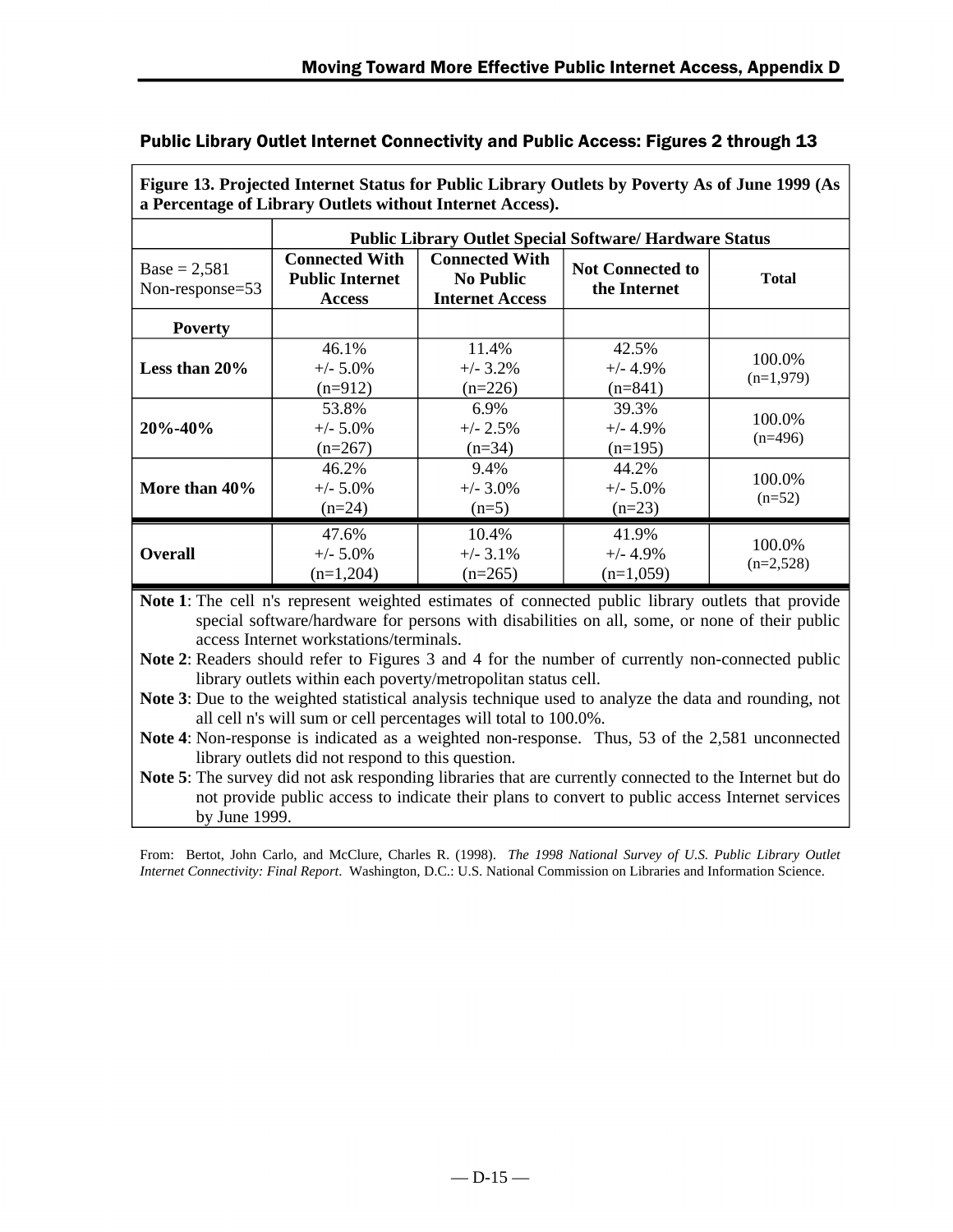| Public Library Outlet Type Of Public Access Services: Figures 14 through 22 |  |  |
|-----------------------------------------------------------------------------|--|--|
|-----------------------------------------------------------------------------|--|--|

**Figure 14. Public Library Outlets that Provide Some Text-Based Terminals for Public Internet Access by Metropolitan Status and Poverty (As a Percentage of Library Outlets Offering Public Internet Access).**

| Base=11,519                          | <b>Poverty</b>                      |                                   |                                 |                                     |  |
|--------------------------------------|-------------------------------------|-----------------------------------|---------------------------------|-------------------------------------|--|
| Non-reponse $=$ 241                  | Less than 20%                       | 20%-40%                           | More than 40%                   | Overall                             |  |
| <b>Metropolitan</b><br><b>Status</b> |                                     |                                   |                                 |                                     |  |
| Urban                                | 30.4%<br>$(n=384)$                  | 28.0%<br>$(n=190)$                | 42.9%<br>$(n=72)$               | 30.6%<br>$+/- 4.6%$<br>$(n=646)$    |  |
| <b>Suburban</b>                      | 22.0%<br>$(n=780)$                  | 24.9%<br>$(n=51)$                 | 35.7%<br>$(n=5)$                | 22.2%<br>$+/- 4.2%$<br>$(n=836)$    |  |
| <b>Rural</b>                         | 12.5%<br>$(n=546)$                  | 15.6%<br>$(n=154)$                | 12.7%<br>$(n=7)$                | 13.1%<br>$+/- 3.34$<br>$(n=707)$    |  |
| <b>Overall</b>                       | 18.6%<br>$+/- 3.9\%$<br>$(n=1,711)$ | 21.2%<br>$+/- 4.1\%$<br>$(n=395)$ | 35.2%<br>$+/- 4.7%$<br>$(n=83)$ | 19.4%<br>$+/- 3.9\%$<br>$(n=2,188)$ |  |

**Note 1**: The cell n's represent weighted estimates of connected public library outlets that provide text-based public access to the Internet.

**Note 2**: Readers should refer to Figures 3 and 4 for the total number of public library outlets that provide public access to the Internet by metropolitan status and poverty.

**Note 3**: Due to the weighted statistical analysis technique used to analyze the data and rounding, not all cell n's will sum or cell percentages will total to 100.0%.

**Note 4**: Non-response is indicated as a weighted non-response. Thus, 241 of the 11,519 library outlets that provide public access Internet services did not respond to this question.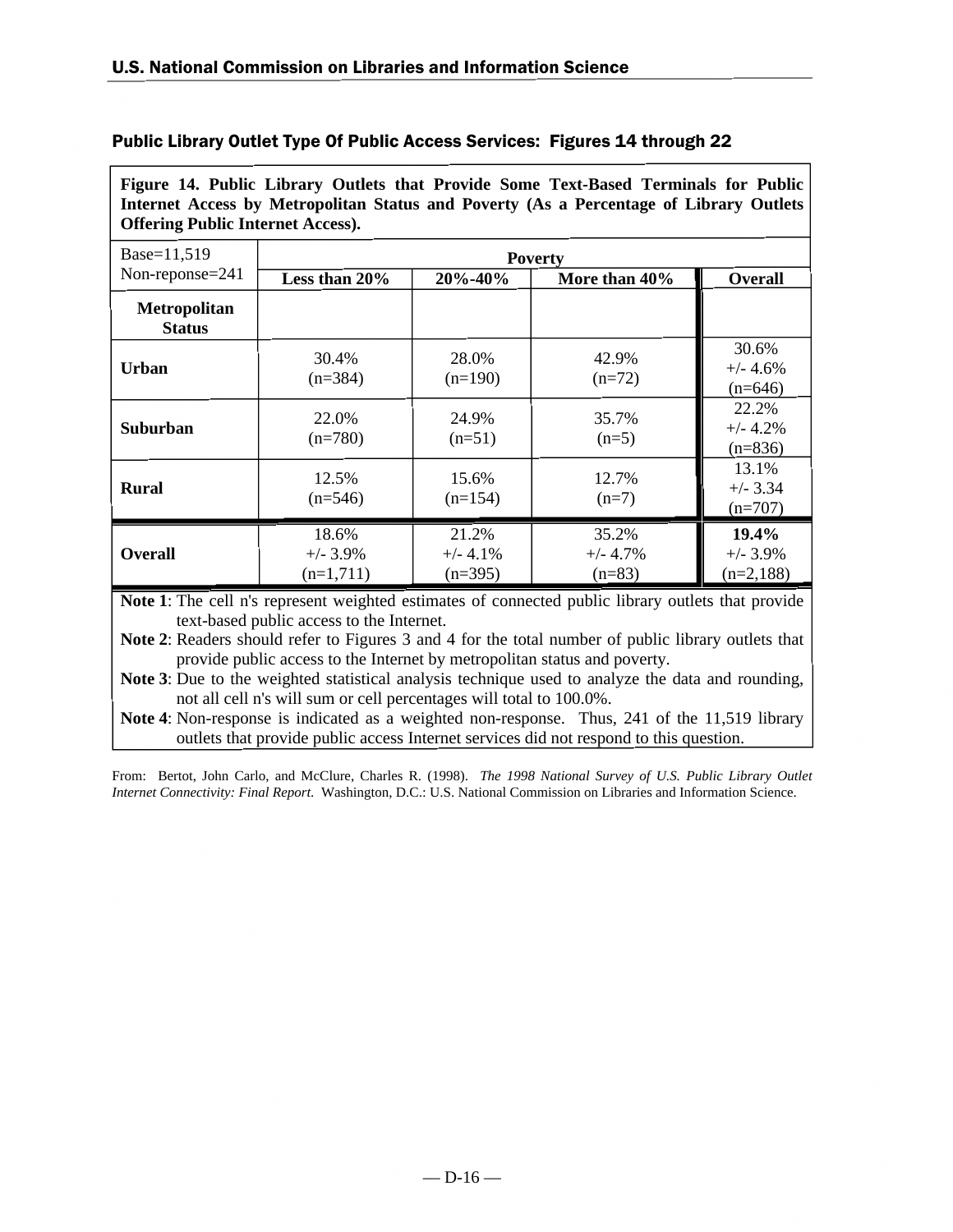| Internet Access by Metropolitan Status and Poverty (As a Percentage of All Library Outlets). |                                     |                                  |                                 |                                     |
|----------------------------------------------------------------------------------------------|-------------------------------------|----------------------------------|---------------------------------|-------------------------------------|
| Base=15,718                                                                                  | <b>Poverty</b>                      |                                  |                                 |                                     |
| Non-response=241                                                                             | Less than 20%                       | 20%-40%                          | More than 40%                   | <b>Overall</b>                      |
| <b>Metropolitan</b><br><b>Status</b>                                                         |                                     |                                  |                                 |                                     |
| Urban                                                                                        | 25.7%<br>$(n=384)$                  | 22.6%<br>$(n=190)$               | 35.5%<br>$(n=72)$               | 25.4%<br>$+/- 4.4%$<br>$(n=646)$    |
| Suburban                                                                                     | 17.0%<br>$(n=780)$                  | 16.5%<br>$(n=51)$                | 26.3%<br>$(n=5)$                | 17.0%<br>$+/- 3.8\%$<br>$(n=836)$   |
| <b>Rural</b>                                                                                 | 8.4%<br>$(n=546)$                   | 10.7%<br>$(n=154)$               | 8.8%<br>$(n=7)$                 | 8.8%<br>$+/- 2.8\%$<br>$(n=707)$    |
| <b>Overall</b>                                                                               | 13.6%<br>$+/- 3.4\%$<br>$(n=1,711)$ | 15.3%<br>$+/- 3.6%$<br>$(n=395)$ | 27.6%<br>$+/- 4.5%$<br>$(n=83)$ | 14.1%<br>$+/- 3.4\%$<br>$(n=2,188)$ |

**Figure 15. Public Library Outlets that Provide Some Text-Based Terminals for Public**

# Public Library Outlet Type Of Public Access Services: Figures 14 through 22

**Note 1**: The cell n's represent weighted estimates of all public library outlets that provide textbased public access to the Internet.

**Note 2**: Readers should refer to Figures 3 and 4 for the total number of public library outlets that provide public access to the Internet by metropolitan status and poverty.

**Note 3**: Due to the weighted statistical analysis technique used to analyze the data and rounding, not all cell n's will sum or cell percentages will total to 100.0%.

**Note 4**: Non-response is indicated as a weighted non-response. Thus, 241 library outlets did not respond to this question.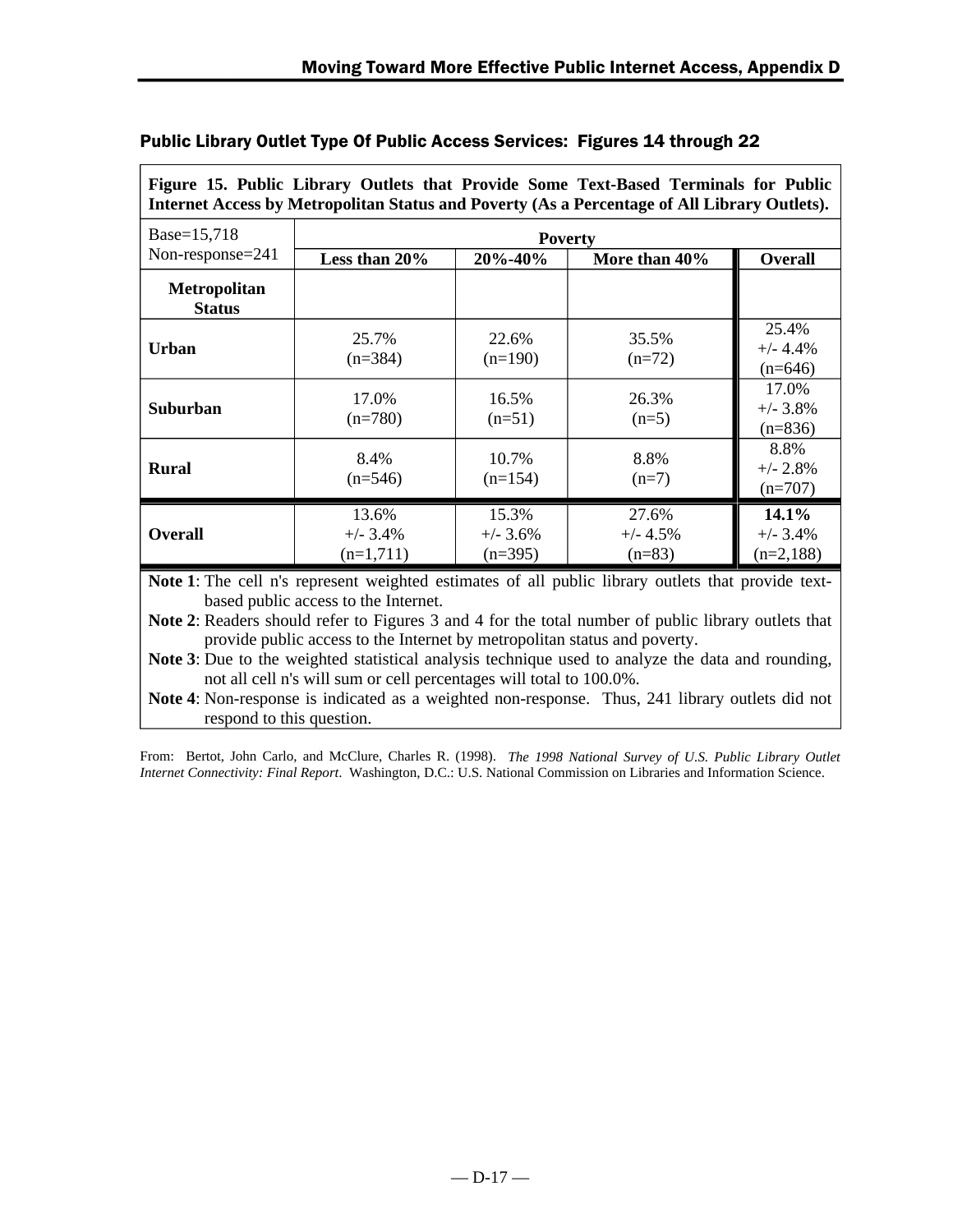# Public Library Outlet Type Of Public Access Services: Figures 14 through 22

**Figure 16. Public Library Outlets that Provide Some Graphical Workstations for Public Internet Access by Metropolitan Status and Poverty (As a Percentage of Library Outlets Offering Public Internet Access).**

| Base=11,519                          | <b>Poverty</b>                     |                                     |                                   |                                     |
|--------------------------------------|------------------------------------|-------------------------------------|-----------------------------------|-------------------------------------|
| Non-response= $241$                  | Less than 20%                      | $20\% - 40\%$                       | More than 40%                     | <b>Overall</b>                      |
| <b>Metropolitan</b><br><b>Status</b> |                                    |                                     |                                   |                                     |
| Urban                                | 84.8%<br>$(n=1,071)$               | 92.0%<br>$(n=623)$                  | 78.0%<br>$(n=131)$                | 86.6%<br>$+/- 3.4%$<br>$(n=1,826)$  |
| <b>Suburban</b>                      | 94.9%<br>$(n=3,353)$               | 90.7%<br>$(n=186)$                  | 100.0%<br>$(n=14)$                | 94.7%<br>$+/- 2.2%$<br>$(n=3,558)$  |
| <b>Rural</b>                         | 96.6%<br>$(n=4,222)$               | 97.9%<br>$(n=964)$                  | 96.4%<br>$(n=53)$                 | 96.8%<br>$+/- 1.8%$<br>$(n=5,239)$  |
| <b>Overall</b>                       | 94.3%<br>$+/- 2.3%$<br>$(n=8,651)$ | 95.0%<br>$+/- 2.2\%$<br>$(n=1,773)$ | 83.9%<br>$+/- 3.7\%$<br>$(n=198)$ | 94.2%<br>$+/- 2.3%$<br>$(n=10,623)$ |

**Note 1**: The cell n's represent weighted estimates of connected public library outlets that provide graphical public access to the Internet.

**Note 2**: Readers should refer to Figures 3 and 4 for the total number of public library outlets that provide public access to the Internet by metropolitan status and poverty.

**Note 3**: Due to the weighted statistical analysis technique used to analyze the data and rounding, not all cell n's will sum or cell percentages will total to 100.0%.

**Note 4**: Non-response is indicated as a weighted non-response. Thus, 241 of the 11,519 library outlets that provide public access Internet services did not respond to this question.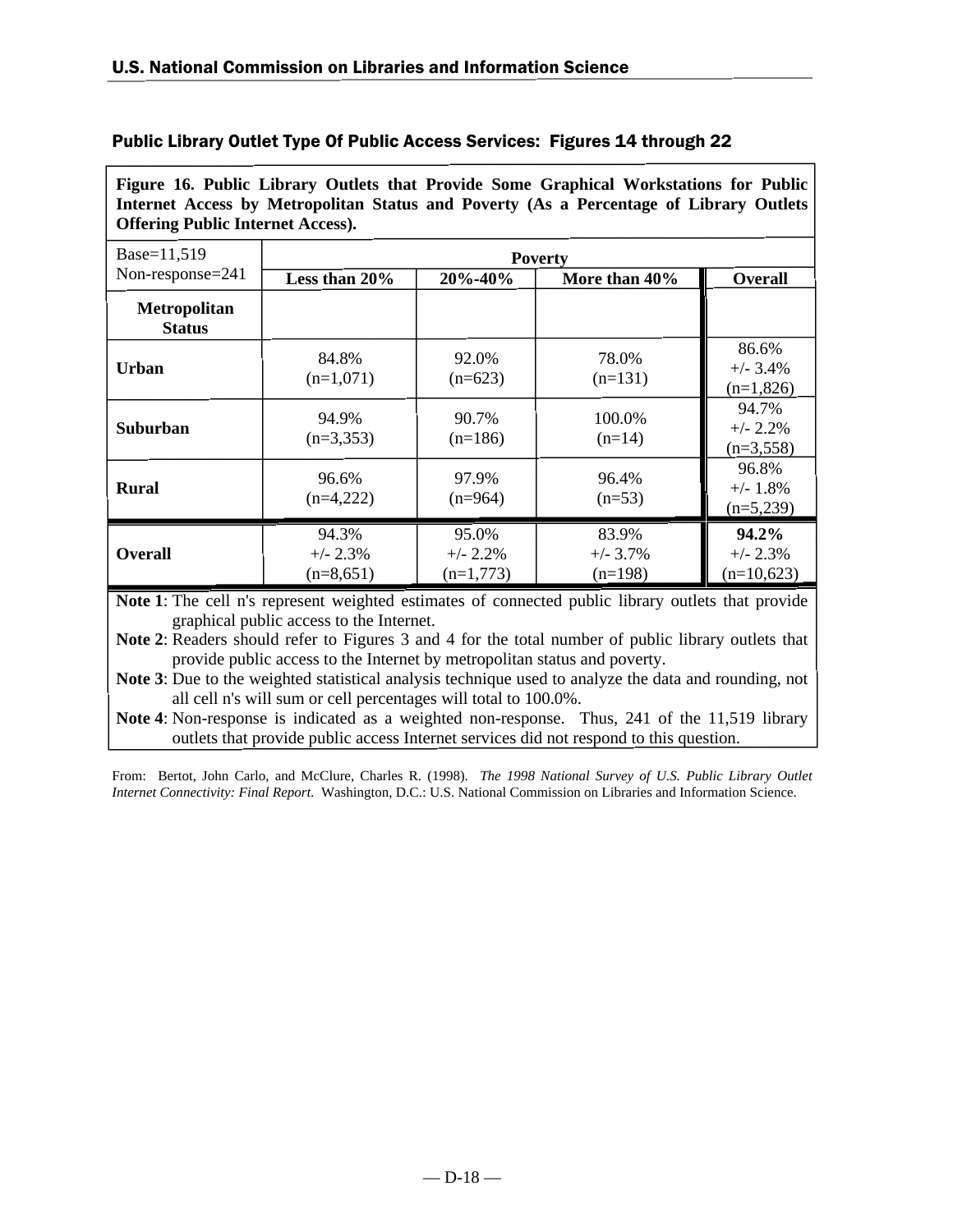| Internet Access by Metropolitan Status and Poverty (As a Percentage of All Library Outlets). |                                    |                                    |                                  |                                     |
|----------------------------------------------------------------------------------------------|------------------------------------|------------------------------------|----------------------------------|-------------------------------------|
| Base=15,718                                                                                  | <b>Poverty</b>                     |                                    |                                  |                                     |
| Non-response=241                                                                             | Less than 20%                      | 20%-40%                            | More than 40%                    | <b>Overall</b>                      |
| <b>Metropolitan</b><br><b>Status</b>                                                         |                                    |                                    |                                  |                                     |
| Urban                                                                                        | 71.6%<br>$(n=1,071)$               | 74.2%<br>$(n=623)$                 | 64.5%<br>$(n=131)$               | 71.9%<br>$+/- 4.5%$<br>$(n=1,826)$  |
| Suburban                                                                                     | 73.3%<br>$(n=3,358)$               | 60.0%<br>$(n=186)$                 | 73.7%<br>$(n=14)$                | 72.5%<br>$+/- 4.5%$<br>$(n=3,558)$  |
| <b>Rural</b>                                                                                 | 64.8%<br>$(n=4,222)$               | 67.1%<br>$(n=964)$                 | 66.3%<br>$(n=53)$                | 65.2%<br>$+/- 4.8%$<br>$(n=5,239)$  |
| <b>Overall</b>                                                                               | 68.7%<br>$+/- 4.6%$<br>$(n=8,651)$ | 68.6%<br>$+/- 4.6%$<br>$(n=1,773)$ | 65.8%<br>$+/- 4.8%$<br>$(n=198)$ | 68.6%<br>$+/- 4.7%$<br>$(n=10,623)$ |

**Figure 17. Public Library Outlets that Provide Some Graphical Workstations for Public**

# Public Library Outlet Type Of Public Access Services: Figures 14 through 22

**Note 1**: The cell n's represent weighted estimates of all public library outlets that provide graphical public access to the Internet.

**Note 2**: Readers should refer to Figures 3 and 4 for the total number of public library outlets that provide public access to the Internet by metropolitan status and poverty.

**Note 3**: Due to the weighted statistical analysis technique used to analyze the data and rounding, not all cell n's will sum or cell percentages will total to 100.0%.

**Note 4**: Non-response is indicated as a weighted non-response. Thus, 241 library outlets did not respond to this question.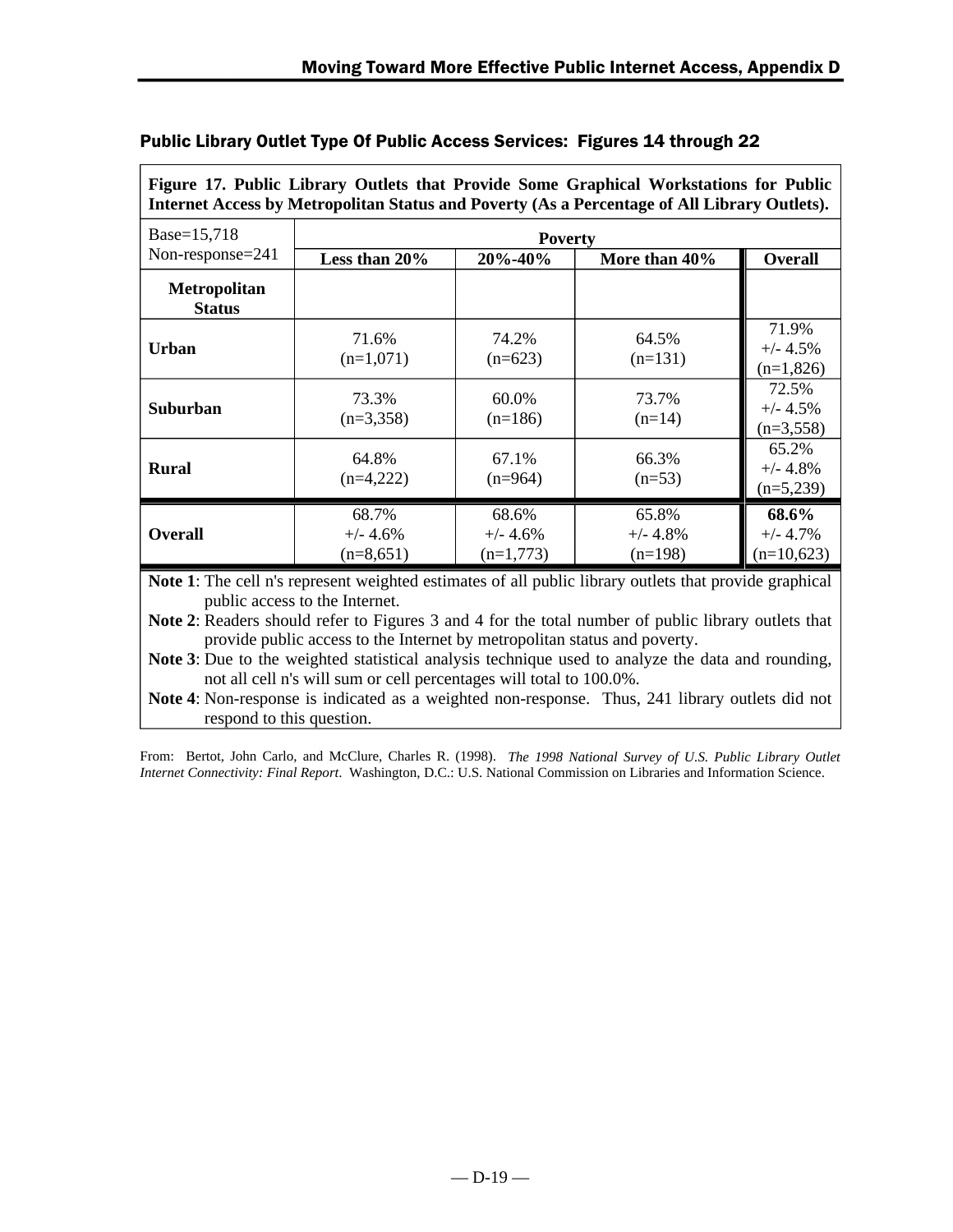|  | Public Library Outlet Type Of Public Access Services: Figures 14 through 22 |  |  |
|--|-----------------------------------------------------------------------------|--|--|
|--|-----------------------------------------------------------------------------|--|--|

**Figure 18. Public Library Outlets that Provide Both Graphical Workstations and Text-Based Terminals for Public Internet Access by Metropolitan Status and Poverty (As a Percentage of Library Outlets Offering Public Internet Access).**

| Base=11,519                          | <b>Poverty</b>                     |                                   |                                 |                                    |
|--------------------------------------|------------------------------------|-----------------------------------|---------------------------------|------------------------------------|
| Non-response=241                     | Less than $20\%$                   | 20%-40%                           | More than 40%                   | <b>Overall</b>                     |
| <b>Metropolitan</b><br><b>Status</b> |                                    |                                   |                                 |                                    |
| Urban                                | 15.2%<br>$(n=192)$                 | 19.9%<br>$(n=135)$                | 20.8%<br>$(n=35)$               | 17.2%<br>$+/- 3.8%$<br>$(n=363)$   |
| Suburban                             | 16.9%<br>$(n=599)$                 | 15.6%<br>$(n=32)$                 | 35.7%<br>$(n=5)$                | 16.9%<br>$+/- 3.7%$<br>$(n=636)$   |
| <b>Rural</b>                         | 9.1%<br>$(n=396)$                  | 13.5%<br>$(n=133)$                | 9.1%<br>$(n=5)$                 | 9.9%<br>$+/- 2.9%$<br>$(n=535)$    |
| <b>Overall</b>                       | 12.9%<br>$+/- 3.4%$<br>$(n=1,188)$ | 16.1%<br>$+/- 3.7\%$<br>$(n=301)$ | 19.0%<br>$+/-3.9\%$<br>$(n=45)$ | 13.6%<br>$+/- 3.4%$<br>$(n=1,534)$ |

**Note 1**: The cell n's represent weighted estimates of connected public library outlets that provide graphical and text-based public access to the Internet.

**Note 2**: Readers should refer to Figures 3 and 4 for the total number of public library outlets that provide public access to the Internet by metropolitan status and poverty.

**Note 3**: Due to the weighted statistical analysis technique used to analyze the data and rounding, not all cell n's will sum or cell percentages will total to 100.0%.

**Note 4**: Non-response is indicated as a weighted non-response. Thus, 241 of the 11,519 library outlets that provide public access Internet services did not respond to this question.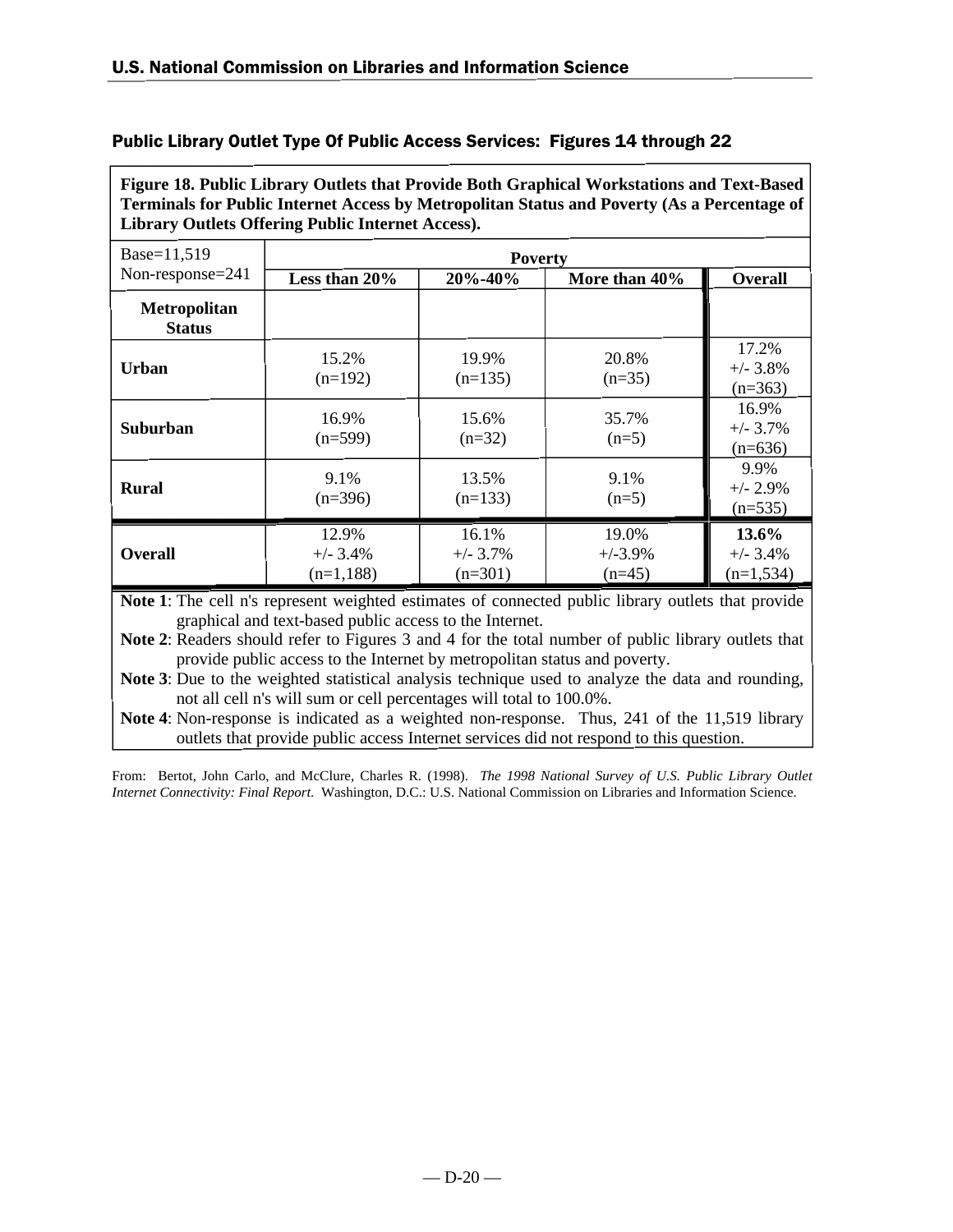# Public Library Outlet Type Of Public Access Services: Figures 14 through 22

**Figure 19. Public Library Outlets that Provide Only Text-Based Terminals for Public Internet Access by Metropolitan Status and Poverty (As a Percentage of Library Outlets Offering Public Internet Access).**

| Base=11,519                          | <b>Poverty</b>                  |                                 |                                  |                                  |
|--------------------------------------|---------------------------------|---------------------------------|----------------------------------|----------------------------------|
| Non-response= $241$                  | Less than 20%                   | $20\% - 40\%$                   | More than 40%                    | Overall                          |
| <b>Metropolitan</b><br><b>Status</b> |                                 |                                 |                                  |                                  |
| Urban                                | 15.2%<br>$(n=192)$              | 8.0%<br>$(n=54)$                | 22.0%<br>$(n=37)$                | 13.4%<br>$+/- 3.4%$<br>$(n=283)$ |
| Suburban                             | 5.1%<br>$(n=181)$               | 9.3%<br>$(n=19)$                | N/A                              | 5.3%<br>$+/- 2.2%$<br>$(n=200)$  |
| <b>Rural</b>                         | 3.4%<br>$(n=150)$               | 2.1%<br>$(n=21)$                | 3.6%<br>$(n=2)$                  | 3.2%<br>$+/- 1.8\%$<br>$(n=172)$ |
| <b>Overall</b>                       | 5.7%<br>$+/- 2.3%$<br>$(n=523)$ | 5.0%<br>$+/- 2.2\%$<br>$(n=94)$ | 16.1%<br>$+/- 3.7\%$<br>$(n=39)$ | 5.8%<br>$+/- 2.3%$<br>$(n=655)$  |

**Note 1**: The cell n's represent weighted estimates of connected public library outlets that provide only text-based public access to the Internet.

**Note 2**: Readers should refer to Figures 3 and 4 for the total number of public library outlets that provide public access to the Internet by metropolitan status and poverty.

**Note 3**: Due to the weighted statistical analysis technique used to analyze the data and rounding, not all cell n's will sum or cell percentages will total to 100.0%.

**Note 4**: Non-response is indicated as a weighted non-response. Thus, 241 of the 11,519 library outlets that provide public access Internet services did not respond to this question.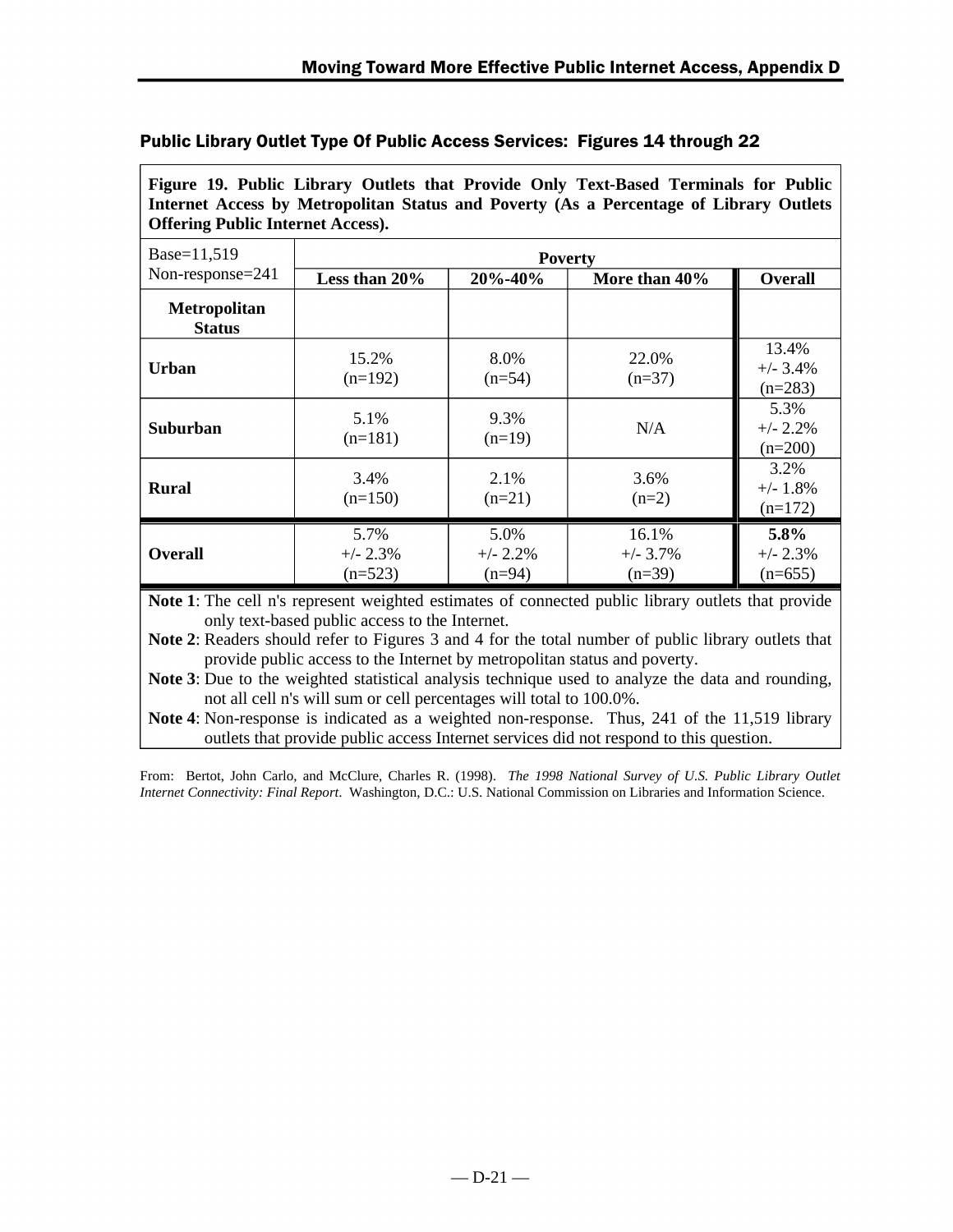# Public Library Outlet Type Of Public Access Services: Figures 14 through 22

**Figure 20. Public Library Outlets that Provide Only Graphical Workstations for Public Internet Access by Metropolitan Status and Poverty (As a Percentage of Library Outlets Offering Public Internet Access).**

| Base=11,519                          | <b>Poverty</b>                      |                                     |                                  |                                     |
|--------------------------------------|-------------------------------------|-------------------------------------|----------------------------------|-------------------------------------|
| Non-response=241                     | Less than 20%                       | 20%-40%                             | More than 40%                    | <b>Overall</b>                      |
| <b>Metropolitan</b><br><b>Status</b> |                                     |                                     |                                  |                                     |
| Urban                                | 69.6%<br>$(n=879)$                  | 72.0%<br>$(n=488)$                  | 57.1%<br>$(n=96)$                | 69.4%<br>$+/- 4.6%$<br>$(n=1,463)$  |
| <b>Suburban</b>                      | 78.0%<br>$(n=2,759)$                | 75.1%<br>$(n=154)$                  | 64.3%<br>$(n=9)$                 | 77.8%<br>$+/- 4.2%$<br>$(n=2,922)$  |
| <b>Rural</b>                         | 87.5%<br>$(n=3,825)$                | 84.4%<br>$(n=831)$                  | 87.3%<br>$(n=48)$                | 86.9%<br>$+/- 3.4\%$<br>$(n=4,704)$ |
| <b>Overall</b>                       | 81.4%<br>$+/- 3.9\%$<br>$(n=7,464)$ | 78.8%<br>$+/- 4.1\%$<br>$(n=1,472)$ | 64.8%<br>$+/- 4.8%$<br>$(n=153)$ | 80.6%<br>$+/- 4.0\%$<br>$(n=9,089)$ |

**Note 1**: The cell n's represent weighted estimates of connected public library outlets that provide only text-based public access to the Internet.

**Note 2**: Readers should refer to Figures 3 and 4 for the total number of public library outlets that provide public access to the Internet by metropolitan status and poverty.

**Note 3**: Due to the weighted statistical analysis technique used to analyze the data and rounding, not all cell n's will sum or cell percentages will total to 100.0%.

**Note 4**: Non-response is indicated as a weighted non-response. Thus, 241 of the 11,519 library outlets that provide public access Internet services did not respond to this question.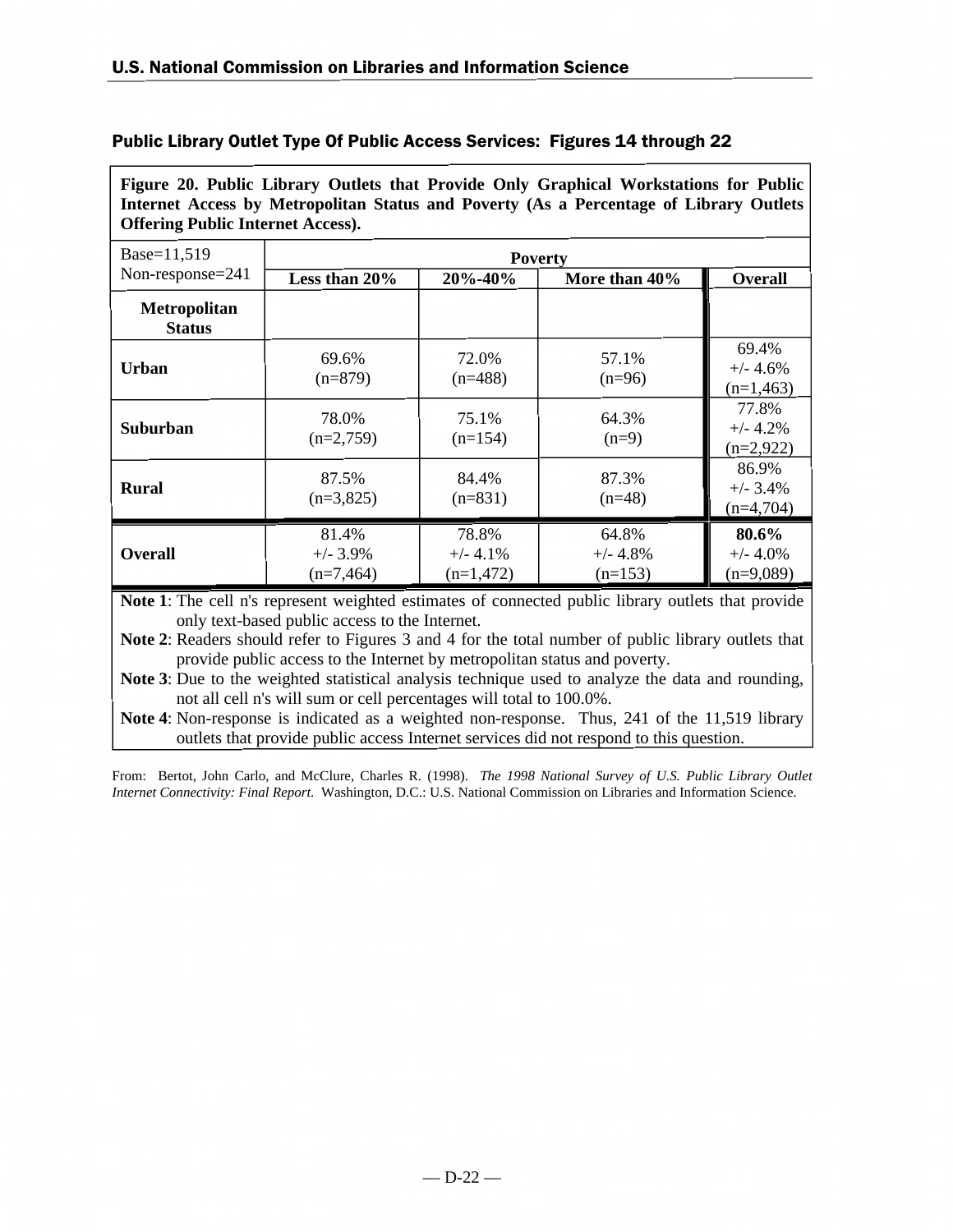| Base=2,116<br>Non-response=72 |                                                                                                                                       |                                                                                                                                                                      |                                                                                                                                                                                            |
|-------------------------------|---------------------------------------------------------------------------------------------------------------------------------------|----------------------------------------------------------------------------------------------------------------------------------------------------------------------|--------------------------------------------------------------------------------------------------------------------------------------------------------------------------------------------|
| Quartile                      | <b>Number of Text-</b><br><b>Based Terminals</b><br><b>Per Outlet</b>                                                                 | <b>Percentage of</b><br><b>Outlets for Each</b><br><b>Quantity of Text-</b><br><b>Based Terminals</b>                                                                | <b>Cumulative Percentage of</b><br><b>Outlets for Each Quantity</b><br>of Text-Based Terminals                                                                                             |
| 1(25%)                        | $\mathbf{1}$                                                                                                                          | 37.1%                                                                                                                                                                | 37.1%                                                                                                                                                                                      |
| $2(50\%)$                     | $\overline{2}$<br>3<br>$\overline{\mathcal{L}}$<br>5                                                                                  | 17.4%<br>10.0%<br>4.1%<br>4.5%                                                                                                                                       | 54.5%<br>64.5%<br>68.7%<br>73.1%                                                                                                                                                           |
| 3(75%)                        | 6<br>$\overline{7}$<br>8<br>9<br>10<br>12<br>13<br>14<br>15<br>16<br>18<br>19<br>21<br>22<br>25<br>35<br>39<br>42<br>45<br>156<br>183 | 6.1%<br>5.3%<br>5.7%<br>3.1%<br>0.5%<br>0.9%<br>0.5%<br>0.5%<br>0.1%<br>0.6%<br>0.5%<br>0.5%<br>0.1%<br>0.1%<br>0.2%<br>0.4%<br>0.1%<br>0.5%<br>0.5%<br>0.5%<br>0.4% | 79.2%<br>84.5%<br>90.2%<br>93.3%<br>93.7%<br>94.7%<br>95.2%<br>95.7%<br>95.8%<br>96.3%<br>96.8%<br>97.3%<br>97.4%<br>97.5%<br>97.6%<br>98.0%<br>98.1%<br>98.6%<br>99.1%<br>99.6%<br>100.0% |

# Public Library Outlet Type Of Public Access Services: Figures 14 through 22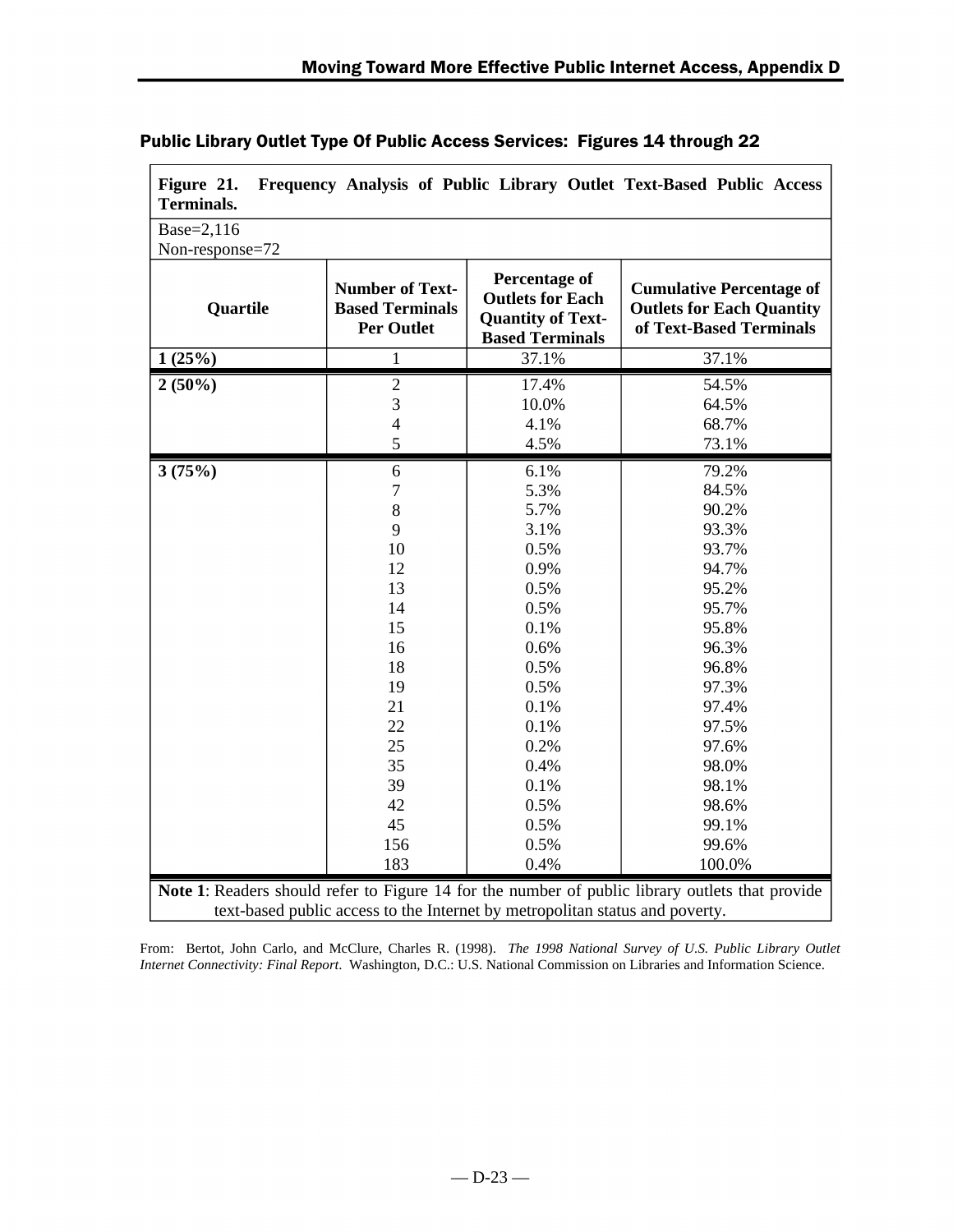$\blacksquare$ 

| Quartile<br>1(25%)<br>$2(50\%)$<br>3(75%) | Number of<br><b>Graphical</b><br><b>Workstations per</b><br>Outlet<br>$\mathbf{1}$<br>$\mathfrak{2}$<br>3<br>$\overline{4}$<br>5<br>$\sqrt{6}$<br>7 | <b>Percentage of</b><br><b>Outlets for Each</b><br><b>Quantity of</b><br>Graphical<br><b>Workstations</b><br>42.7%<br>21.5%<br>9.4%<br>7.4%<br>3.7%<br>3.9% | <b>Cumulative Percentage of</b><br><b>Outlets for Each Quantity</b><br>of Graphical<br><b>Workstations</b><br>42.7%<br>64.2%<br>73.6%<br>81.0%<br>84.7% |
|-------------------------------------------|-----------------------------------------------------------------------------------------------------------------------------------------------------|-------------------------------------------------------------------------------------------------------------------------------------------------------------|---------------------------------------------------------------------------------------------------------------------------------------------------------|
|                                           |                                                                                                                                                     |                                                                                                                                                             |                                                                                                                                                         |
|                                           |                                                                                                                                                     |                                                                                                                                                             |                                                                                                                                                         |
|                                           |                                                                                                                                                     |                                                                                                                                                             |                                                                                                                                                         |
|                                           |                                                                                                                                                     |                                                                                                                                                             |                                                                                                                                                         |
|                                           |                                                                                                                                                     |                                                                                                                                                             |                                                                                                                                                         |
|                                           |                                                                                                                                                     |                                                                                                                                                             |                                                                                                                                                         |
|                                           |                                                                                                                                                     |                                                                                                                                                             | 88.6%                                                                                                                                                   |
|                                           |                                                                                                                                                     | 2.6%                                                                                                                                                        | 91.2%                                                                                                                                                   |
|                                           | $8\,$                                                                                                                                               | 2.3%                                                                                                                                                        | 93.5%                                                                                                                                                   |
|                                           | 9                                                                                                                                                   | 1.4%                                                                                                                                                        | 94.9%                                                                                                                                                   |
|                                           | 11                                                                                                                                                  | 0.7%                                                                                                                                                        | 95.6%                                                                                                                                                   |
|                                           | 12                                                                                                                                                  | 0.4%                                                                                                                                                        | 96.0%                                                                                                                                                   |
|                                           | 13                                                                                                                                                  | 0.2%                                                                                                                                                        | 96.2%                                                                                                                                                   |
|                                           | 14                                                                                                                                                  | 0.3%                                                                                                                                                        | 96.5%                                                                                                                                                   |
|                                           | 15                                                                                                                                                  | 0.5%                                                                                                                                                        | 97.0%                                                                                                                                                   |
|                                           | 16                                                                                                                                                  | 0.3%                                                                                                                                                        | 97.3%                                                                                                                                                   |
|                                           | 17                                                                                                                                                  | 0.2%                                                                                                                                                        | 97.5%                                                                                                                                                   |
|                                           | 19                                                                                                                                                  | 0.2%                                                                                                                                                        | 97.7%                                                                                                                                                   |
|                                           | 23                                                                                                                                                  | 0.2%                                                                                                                                                        | 97.9%                                                                                                                                                   |
|                                           | 24                                                                                                                                                  | 0.2%                                                                                                                                                        | 98.2%                                                                                                                                                   |
|                                           | 25                                                                                                                                                  | 0.1%                                                                                                                                                        | 98.3%                                                                                                                                                   |
|                                           | 26                                                                                                                                                  | 0.2%                                                                                                                                                        | 98.5%                                                                                                                                                   |
|                                           | 28                                                                                                                                                  | 0.2%                                                                                                                                                        | 98.7%                                                                                                                                                   |
|                                           | 34                                                                                                                                                  | 0.1%                                                                                                                                                        | 98.8%                                                                                                                                                   |
|                                           | 35                                                                                                                                                  | 0.1%                                                                                                                                                        | 98.9%                                                                                                                                                   |
|                                           | 37                                                                                                                                                  | 0.1%                                                                                                                                                        | 99.0%                                                                                                                                                   |
|                                           | 41                                                                                                                                                  | 0.1%                                                                                                                                                        | 99.1%                                                                                                                                                   |
|                                           | 42                                                                                                                                                  | 0.1%                                                                                                                                                        | 99.2%                                                                                                                                                   |
|                                           | 44                                                                                                                                                  | 0.3%                                                                                                                                                        | 98.6%                                                                                                                                                   |
|                                           | 56                                                                                                                                                  | 0.1%                                                                                                                                                        | 99.7%                                                                                                                                                   |
|                                           | 82                                                                                                                                                  | 0.1%                                                                                                                                                        | 99.8%                                                                                                                                                   |
|                                           | 135                                                                                                                                                 | 0.1%                                                                                                                                                        | 99.9%                                                                                                                                                   |
|                                           | 215                                                                                                                                                 | 0.1%                                                                                                                                                        | 100.0%                                                                                                                                                  |
|                                           | 289*                                                                                                                                                | 0.0%                                                                                                                                                        | 100.0%                                                                                                                                                  |
|                                           | $318*$                                                                                                                                              | 0.0%                                                                                                                                                        | 100.0%                                                                                                                                                  |
|                                           | * Due to rounding, frequencies that are less than 0.05% appear as 0.0%.                                                                             |                                                                                                                                                             |                                                                                                                                                         |

# Public Library Outlet Type Of Public Access Services: Figures 14 through 22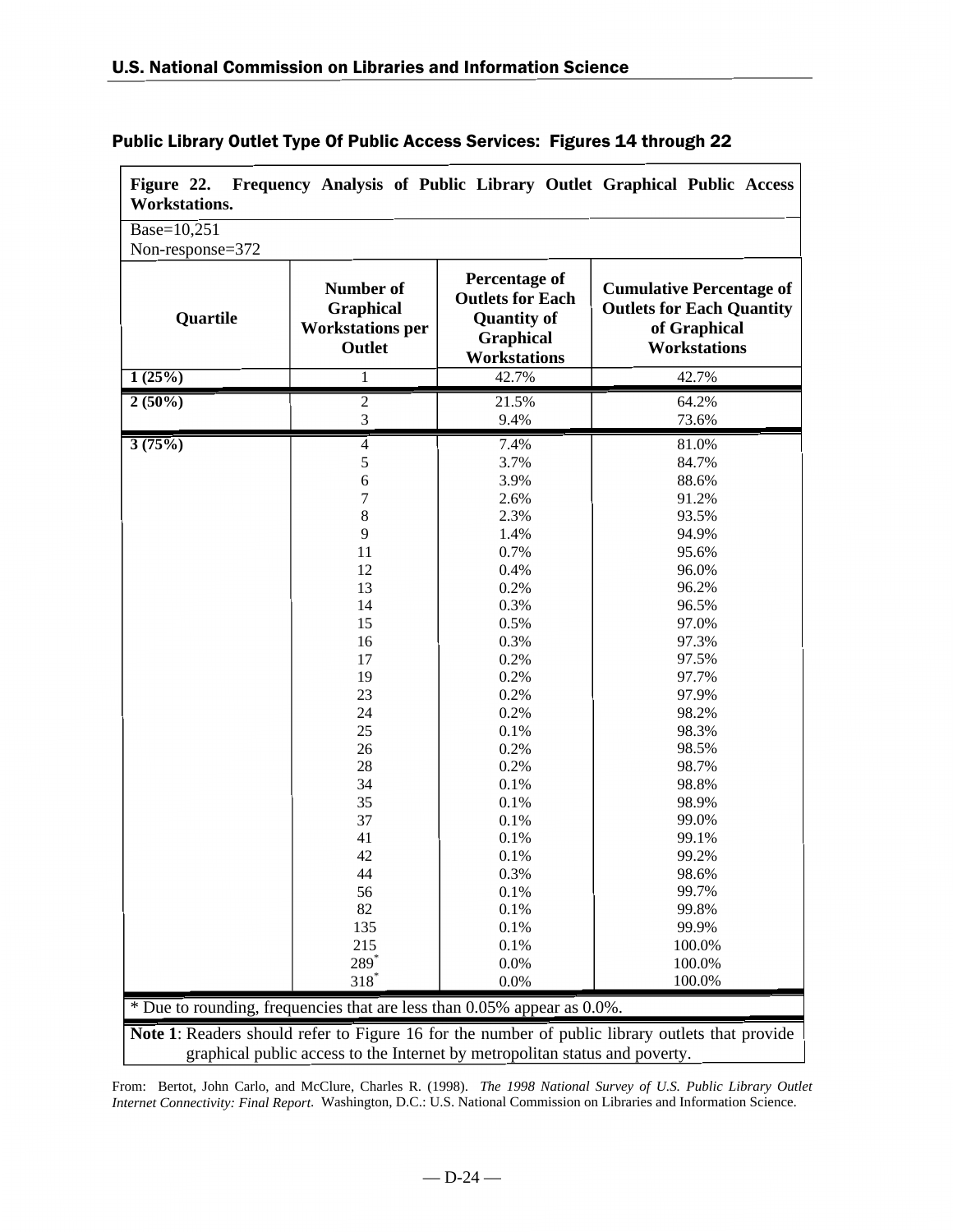| Figure 23. Public Library Outlet Maximum Speed of Public Internet Access by Metropolitan<br>Status and Poverty (As a Percentage of Library Outlets Offering Public Internet Access). |                       |                            |                       |                       |                       |                     |                                    |
|--------------------------------------------------------------------------------------------------------------------------------------------------------------------------------------|-----------------------|----------------------------|-----------------------|-----------------------|-----------------------|---------------------|------------------------------------|
|                                                                                                                                                                                      |                       | <b>Metropolitan Status</b> |                       |                       | <b>Poverty Level</b>  |                     |                                    |
| Base=11,519<br>Non-<br>response=556                                                                                                                                                  | Urban                 | Suburban                   | <b>Rural</b>          | Less than<br>20%      | 20%-40%               | More<br>than<br>40% | <b>Overall</b>                     |
| <b>Maximum</b><br><b>Speed</b>                                                                                                                                                       |                       |                            |                       |                       |                       |                     |                                    |
| 14.4kbps                                                                                                                                                                             | 3.6%<br>$(n=76)$      | 3.7%<br>$(n=133)$          | 4.7%<br>$(n=248)$     | 4.8%<br>$(n=431)$     | 0.9%<br>$(n=16)$      | 3.8%<br>$(n=9)$     | 4.2%<br>$+/- 1.9%$<br>$(n=456)$    |
| 28.8kbps                                                                                                                                                                             | 4.9%<br>$(n=103)$     | 13.4%<br>$(n=486)$         | 21.8%<br>$(n=1,143)$  | 16.9%<br>$(n=1,509)$  | 11.3%<br>$(n=204)$    | 7.7%<br>$(n=18)$    | 15.8%<br>$+/- 3.6%$<br>$(n=1,731)$ |
| 33.6kbps                                                                                                                                                                             | 2.8%<br>$(n=59)$      | 7.9%<br>$(n=288)$          | 20.4%<br>$(n=1,071)$  | 13.7%<br>$(n=1,224)$  | 10.3%<br>$(n=186)$    | 3.0%<br>$(n=7)$     | 12.9%<br>$+/- 3.3%$<br>$(n=1,417)$ |
| 56kbps                                                                                                                                                                               | 33.5%<br>$(n=700)$    | 35.1%<br>$(n=1,273)$       | 30.7%<br>$(n=1,608)$  | 32.0%<br>$(n=2,853)$  | 34.8%<br>$(n=628)$    | 42.6%<br>$(n=100)$  | 32.7%<br>$+/- 4.6%$<br>$(n=3,581)$ |
| 64kbps                                                                                                                                                                               | 4.8%<br>$(n=100)$     | 4.3%<br>$(n=156)$          | 4.3%<br>$(n=223)$     | 4.1%<br>$(n=368)$     | 6.0%<br>$(n=108)$     | 1.7%<br>$(n=4)$     | 4.4%<br>$+/-2.0%$<br>$(n=479)$     |
| 128kbps                                                                                                                                                                              | 10.7%<br>$(n=223)$    | 6.0%<br>$(n=218)$          | 2.8%<br>$(n=148)$     | 4.8%<br>$(n=432)$     | 8.1%<br>$(n=146)$     | 4.7%<br>$(n=11)$    | 5.4%<br>$+/- 2.2%$<br>$(n=589)$    |
| T1(1.45mbps)                                                                                                                                                                         | 36.5%<br>$(n=764)$    | 26.0%<br>$(n=946)$         | 13.3%<br>$(n=695)$    | 20.4%<br>$(n=1,823)$  | 27.6%<br>$(n=498)$    | 34.0%<br>$(n=80)$   | 21.9%<br>$+/- 4.0%$<br>$(n=2,401)$ |
| <b>Cable</b><br>(10mbps)                                                                                                                                                             | 1.5%<br>$(n=32)$      | 2.8%<br>$(n=103)$          | 1.8%<br>$(n=96)$      | 2.4%<br>$(n=218)$     | 0.7%<br>$(n=12)$      | 0.4%<br>$(n=1)$     | 2.1%<br>$+/- 1.4%$<br>$(n=231)$    |
| <b>Other</b>                                                                                                                                                                         | 1.7%<br>$(n=35)$      | 0.6%<br>$(n=21)$           | 0.2%<br>$(n=11)$      | 0.6%<br>$(n=52)$      | 0.5%<br>$(n=9)$       | 2.1%<br>$(n=5)$     | 0.6%<br>$+/- .07%$<br>$(n=67)$     |
| <b>Overall</b>                                                                                                                                                                       | 100.0%<br>$(n=2,092)$ | 100.0%<br>$(n=3,624)$      | 100.0%<br>$(n=5,243)$ | 100.0%<br>$(n=8,910)$ | 100.0%<br>$(n=1,811)$ | 100.0%<br>$(n=235)$ | 100%<br>$(n=10,961)$               |

**Note 1**: The cell n's represent weighted estimates of the maximum speed of connected public library outlet public access Internet services.

**Note 2**: Readers should refer to Figures 3 and 4 for the total number of public library outlets that provide public access to the Internet by metropolitan status and poverty.

**Note 3**: Due to the weighted statistical analysis technique used to analyze the data and rounding, not all cell n's will sum or cell percentages will total to 100.0%.

**Note 4**: Non-response is indicated as a weighted non-response. Thus, 556 of the 11,519 library outlets that provide public access Internet services did not respond to this question.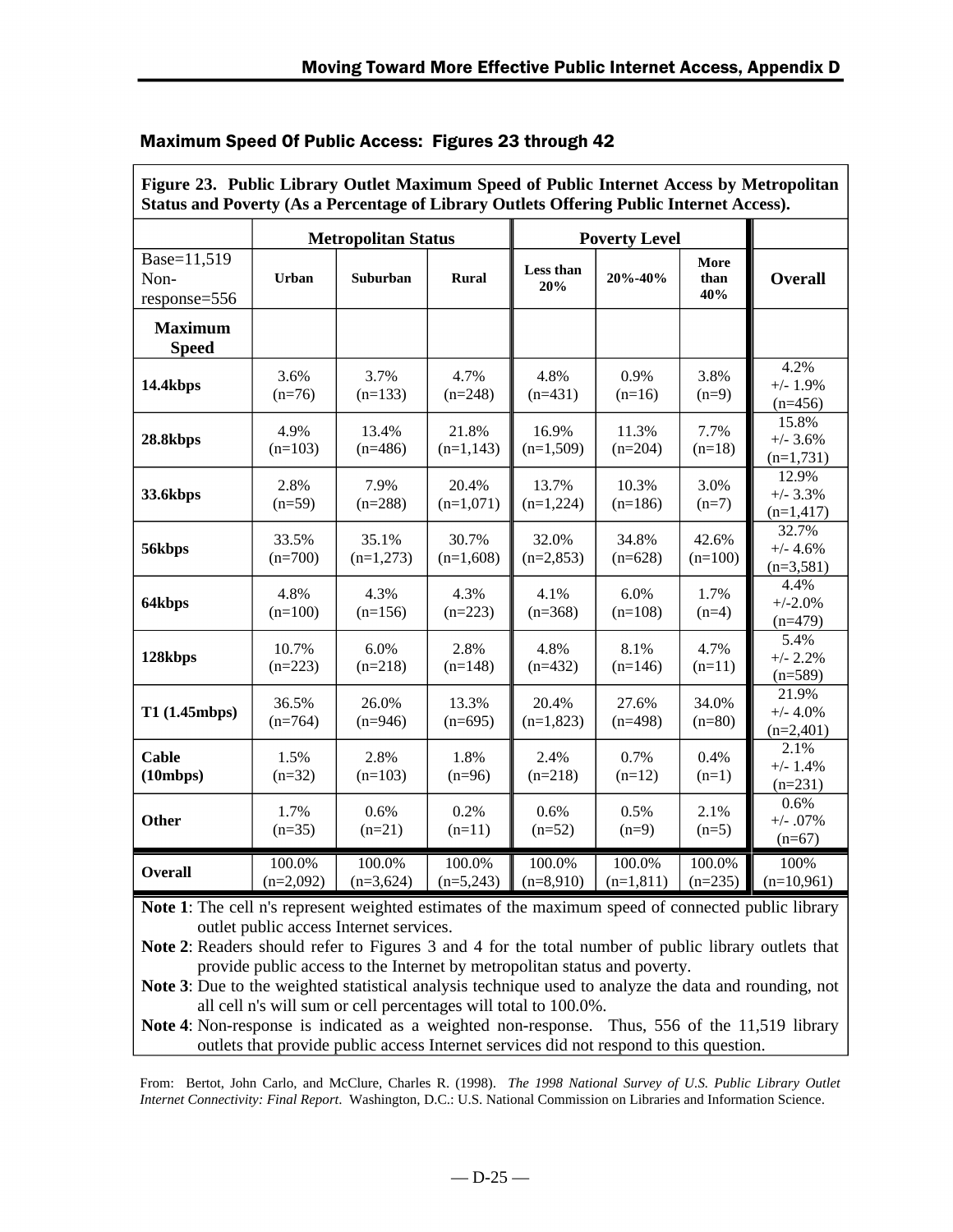**Figure 24. Public Library Outlet Maximum Speed of 14.4kbps for Public Internet Access by Metropolitan Status and Poverty (As a Percentage of Library Outlets Offering Public Internet Access).**

| Base=11,519                   | <b>Poverty</b>                   |                                   |                                |                                  |  |
|-------------------------------|----------------------------------|-----------------------------------|--------------------------------|----------------------------------|--|
| Non-response=556              | Less than 20%                    | 20%-40%                           | More than 40%                  | <b>Overall</b>                   |  |
| Metropolitan<br><b>Status</b> |                                  |                                   |                                |                                  |  |
| Urban                         | 4.8%<br>$(n=61)$                 | 1.4%<br>$(n=9)$                   | 3.6%<br>$(n=6)$                | 3.6%<br>$+/- 1.8%$<br>$(n=76)$   |  |
| <b>Suburban</b>               | 3.6%<br>$(n=124)$                | 3.4%<br>$(n=7)$                   | 15.4%<br>$(n=2)$               | 3.7%<br>$+/- 1.8%$<br>$(n=133)$  |  |
| <b>Rural</b>                  | 5.8%<br>$(n=246)$                | N/A                               | 3.6%<br>$(n=2)$                | 4.7%<br>$+/- 2.0\%$<br>$(n=248)$ |  |
| <b>Overall</b>                | 4.8%<br>$+/- 2.1\%$<br>$(n=431)$ | $0.9\%$<br>$+/- .09%$<br>$(n=16)$ | 3.6%<br>$+/- 1.9\%$<br>$(n=9)$ | 4.2%<br>$+/- 1.9%$<br>$(n=456)$  |  |

**Note 1**: The cell n's represent weighted estimates of the 14.4kbps maximum speed of connected public library outlet public access Internet services.

**Note 2**: Readers should refer to Figures 3 and 4 for the total number of public library outlets that provide public access to the Internet by metropolitan status and poverty.

**Note 3**: Due to the weighted statistical analysis technique used to analyze the data and rounding, not all cell n's will sum or cell percentages will total to 100.0%.

**Note 4**: Non-response is indicated as a weighted non-response. Thus, 556 of the 11,519 library outlets that provide public access Internet services did not respond to this question.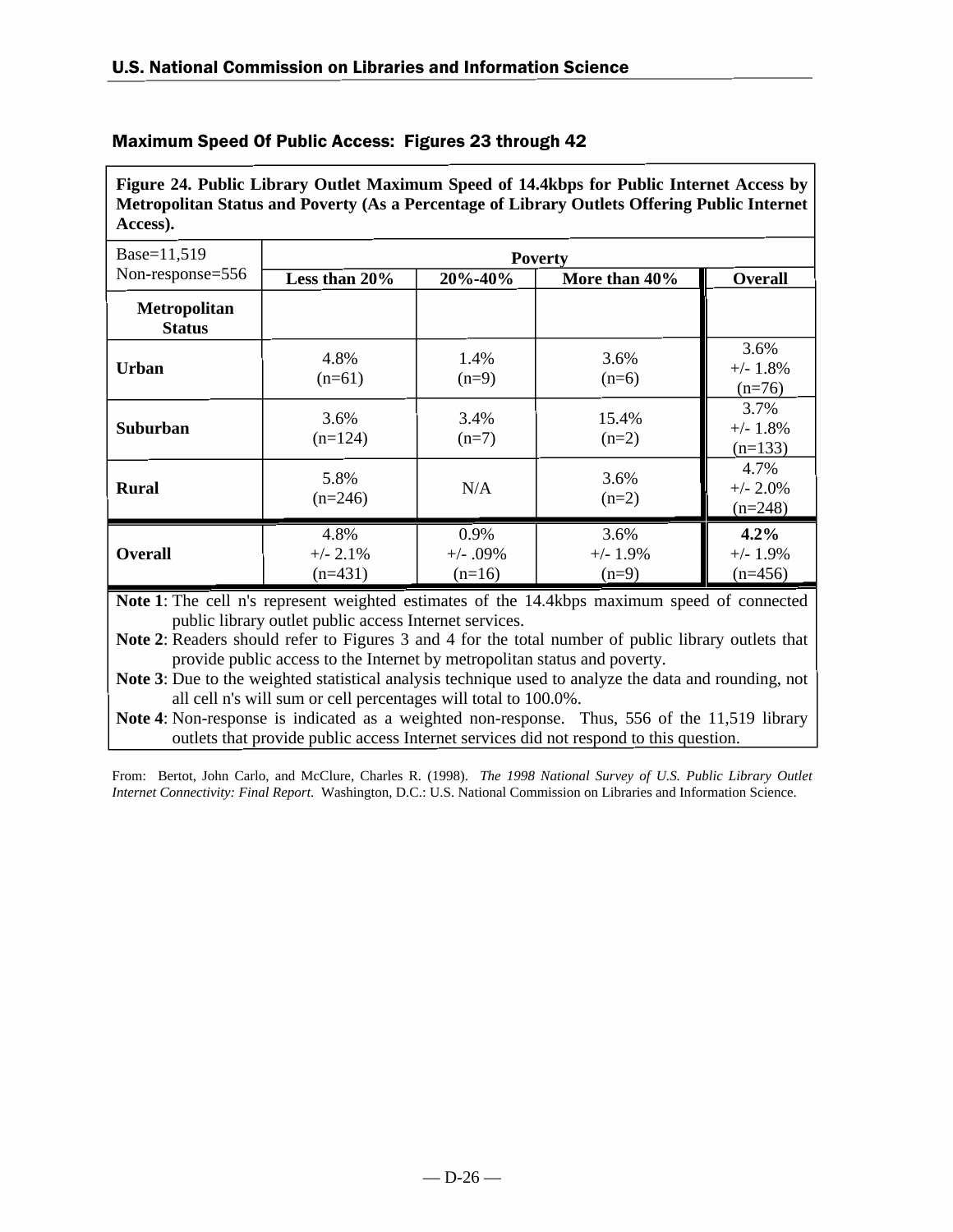**Figure 25. Public Library Outlet Maximum Speed of 28.8kbps for Public Internet Access by Metropolitan Status and Poverty (As a Percentage of Library Outlets Offering Public Internet Access).**

| Base=11,519                          | <b>Poverty</b>                      |                                   |                                 |                                     |  |
|--------------------------------------|-------------------------------------|-----------------------------------|---------------------------------|-------------------------------------|--|
| Non-response=556                     | Less than $20\%$                    | 20%-40%                           | More than 40%                   | Overall                             |  |
| <b>Metropolitan</b><br><b>Status</b> |                                     |                                   |                                 |                                     |  |
| Urban                                | 5.6%<br>$(n=71)$                    | 4.1%<br>$(n=27)$                  | 3.0%<br>$(n=5)$                 | 4.9%<br>$+/- 2.0\%$<br>$(n=103)$    |  |
| <b>Suburban</b>                      | 13.2%<br>$(n=452)$                  | 16.7%<br>$(n=34)$                 | N/A                             | 13.4%<br>$+/- 3.4%$<br>$(n=486)$    |  |
| <b>Rural</b>                         | 23.2%<br>$(n=986)$                  | 15.3%<br>$(n=144)$                | 23.6%<br>$(n=13)$               | 21.8%<br>$+/- 4.1%$<br>$(n=1,143)$  |  |
| <b>Overall</b>                       | 16.9%<br>$+/- 3.7\%$<br>$(n=1,509)$ | 11.3%<br>$+/- 3.2\%$<br>$(n=204)$ | 7.7%<br>$+/- 2.7\%$<br>$(n=18)$ | 15.8%<br>$+/- 3.6\%$<br>$(n=1,731)$ |  |

**Note 1**: The cell n's represent weighted estimates of the 28.8kbps maximum speed of connected public library outlet public access Internet services.

**Note 2**: Readers should refer to Figures 3 and 4 for the total number of public library outlets that provide public access to the Internet by metropolitan status and poverty.

**Note 3**: Due to the weighted statistical analysis technique used to analyze the data and rounding, not all cell n's will sum or cell percentages will total to 100.0%.

**Note 4**: Non-response is indicated as a weighted non-response. Thus, 556 of the 11,519 library outlets that provide public access Internet services did not respond to this question.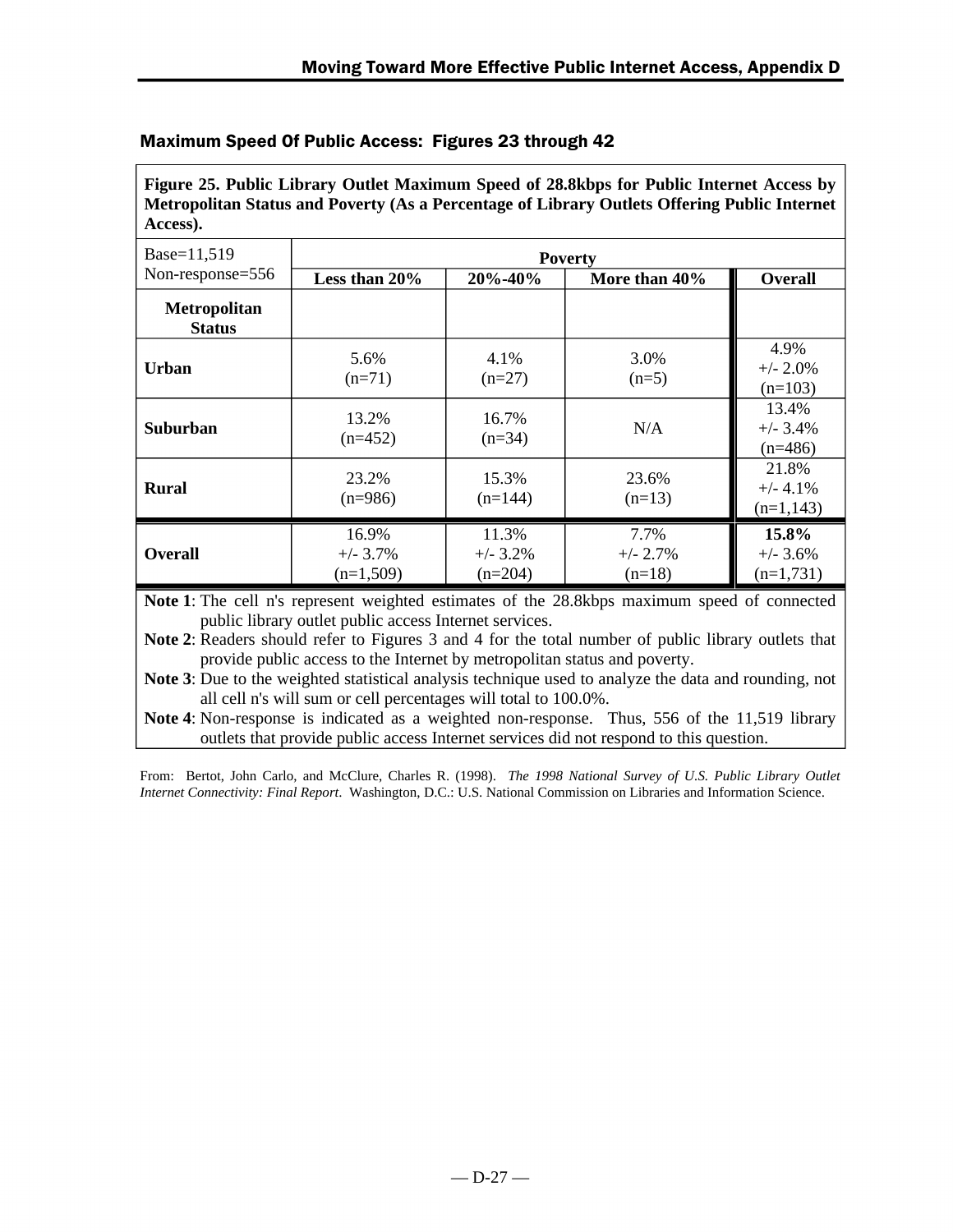**Figure 26. Public Library Outlet Maximum Speed of 33.6kbps for Public Internet Access by Metropolitan Status and Poverty (As a Percentage of Library Outlets Offering Public Internet Access).**

| Base=11,519                   | <b>Poverty</b>                     |                                   |                                |                                    |  |
|-------------------------------|------------------------------------|-----------------------------------|--------------------------------|------------------------------------|--|
| Non-response=556              | Less than 20%                      | 20%-40%                           | More than 40%                  | <b>Overall</b>                     |  |
| Metropolitan<br><b>Status</b> |                                    |                                   |                                |                                    |  |
| Urban                         | 1.6%<br>$(n=20)$                   | 5.5%<br>$(n=36)$                  | 1.2%<br>$(n=2)$                | 2.8%<br>$+/- 1.5%$<br>$(n=59)$     |  |
| <b>Suburban</b>               | 7.9%<br>$(n=271)$                  | 7.8%<br>$(n=16)$                  | N/A                            | 7.9%<br>$+/- 2.7%$<br>$(n=288)$    |  |
| <b>Rural</b>                  | 22.0%<br>$(n=932)$                 | 14.1%<br>$(n=133)$                | 9.1%<br>$(n=5)$                | 20.4%<br>$+/- 4.0%$<br>$(n=1,071)$ |  |
| <b>Overall</b>                | 13.7%<br>$+/- 3.4%$<br>$(n=1,224)$ | 10.3%<br>$+/- 3.0\%$<br>$(n=186)$ | 3.0%<br>$+/- 1.7\%$<br>$(n=7)$ | 12.9%<br>$+/- 3.3%$<br>$(n=1,417)$ |  |

**Note 1**: The cell n's represent weighted estimates of the 33.6kbps maximum speed of connected public library outlet public access Internet services.

**Note 2**: Readers should refer to Figures 3 and 4 for the total number of public library outlets that provide public access to the Internet by metropolitan status and poverty.

**Note 3**: Due to the weighted statistical analysis technique used to analyze the data and rounding, not all cell n's will sum or cell percentages will total to 100.0%.

**Note 4**: Non-response is indicated as a weighted non-response. Thus, 556 of the 11,519 library outlets that provide public access Internet services did not respond to this question.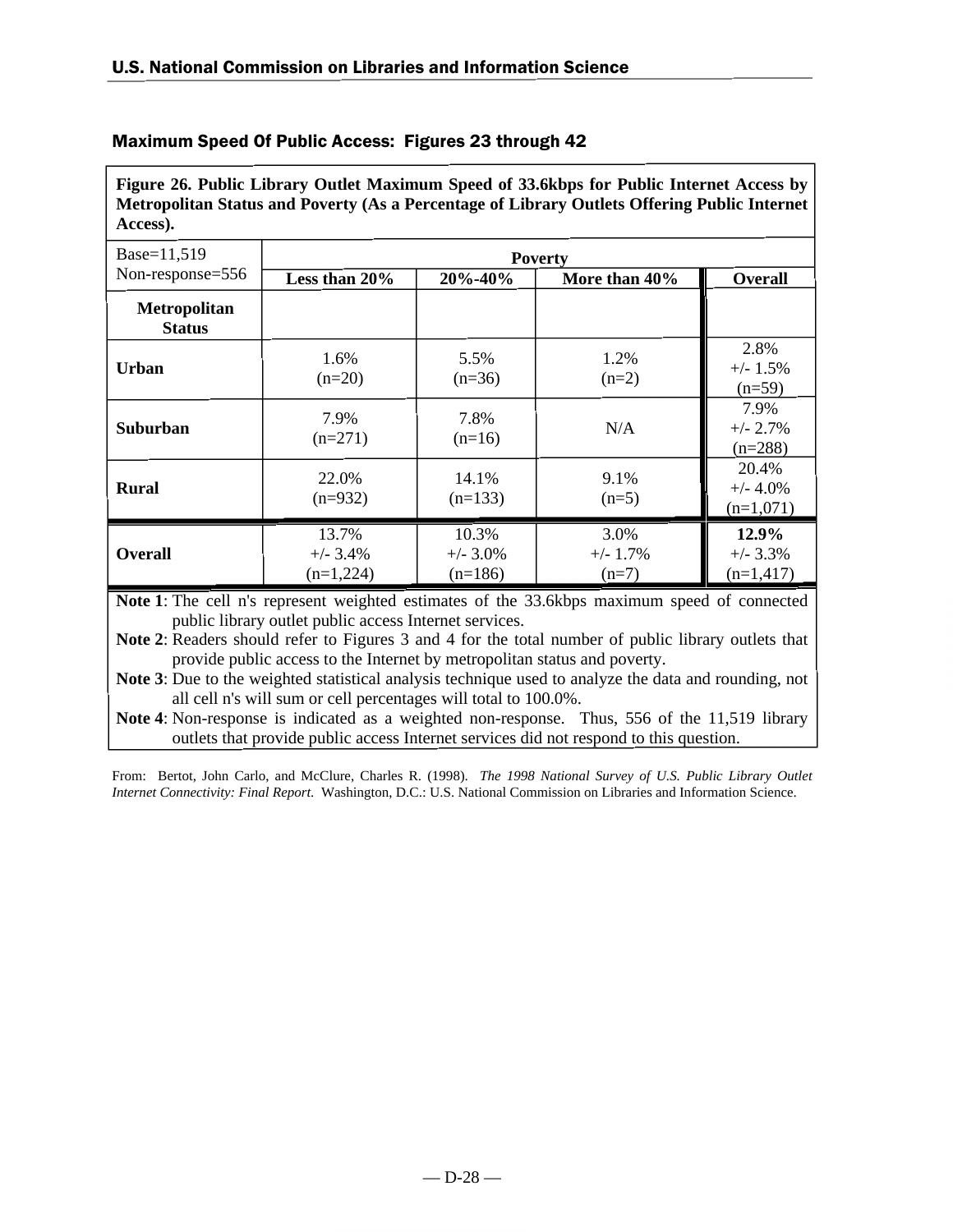**Figure 27. Public Library Outlet Maximum Speed of 56kbps for Public Internet Access by Metropolitan Status and Poverty (As a Percentage of Library Outlets Offering Public Internet Access).**

| Base=11,519                          | <b>Poverty</b>                     |                                   |                                  |                                     |  |
|--------------------------------------|------------------------------------|-----------------------------------|----------------------------------|-------------------------------------|--|
| Non-response=556                     | Less than $20\%$                   | 20%-40%                           | More than 40%                    | <b>Overall</b>                      |  |
| <b>Metropolitan</b><br><b>Status</b> |                                    |                                   |                                  |                                     |  |
| Urban                                | 37.6%<br>$(n=475)$                 | 24.7%<br>$(n=163)$                | 36.9%<br>$(n=62)$                | 33.5%<br>$+/- 4.7%$<br>$(n=700)$    |  |
| <b>Suburban</b>                      | 35.4%<br>$(n=1,210)$               | 27.1%<br>$(n=55)$                 | 61.5%<br>$(n=8)$                 | 35.1%<br>$+/- 4.7\%$<br>$(n=1,273)$ |  |
| <b>Rural</b>                         | 27.5%<br>$(n=1,168)$               | 43.5%<br>$(n=410)$                | 55.4%<br>$(n=30)$                | 30.7%<br>$+/- 4.6%$<br>$(n=1,608)$  |  |
| <b>Overall</b>                       | 32.0%<br>$+/- 4.6%$<br>$(n=2,853)$ | 34.8%<br>$+/- 4.7\%$<br>$(n=628)$ | 42.6%<br>$+/- 4.9%$<br>$(n=100)$ | 32.7%<br>$+/- 4.6%$<br>$(n=3,581)$  |  |

**Note 1**: The cell n's represent weighted estimates of the 56kbps maximum speed of connected public library outlet public access Internet services.

**Note 2**: Readers should refer to Figures 3 and 4 for the total number of public library outlets that provide public access to the Internet by metropolitan status and poverty.

**Note 3**: Due to the weighted statistical analysis technique used to analyze the data and rounding, not all cell n's will sum or cell percentages will total to 100.0%.

**Note 4**: Non-response is indicated as a weighted non-response. Thus, 556 of the 11,519 library outlets that provide public access Internet services did not respond to this question.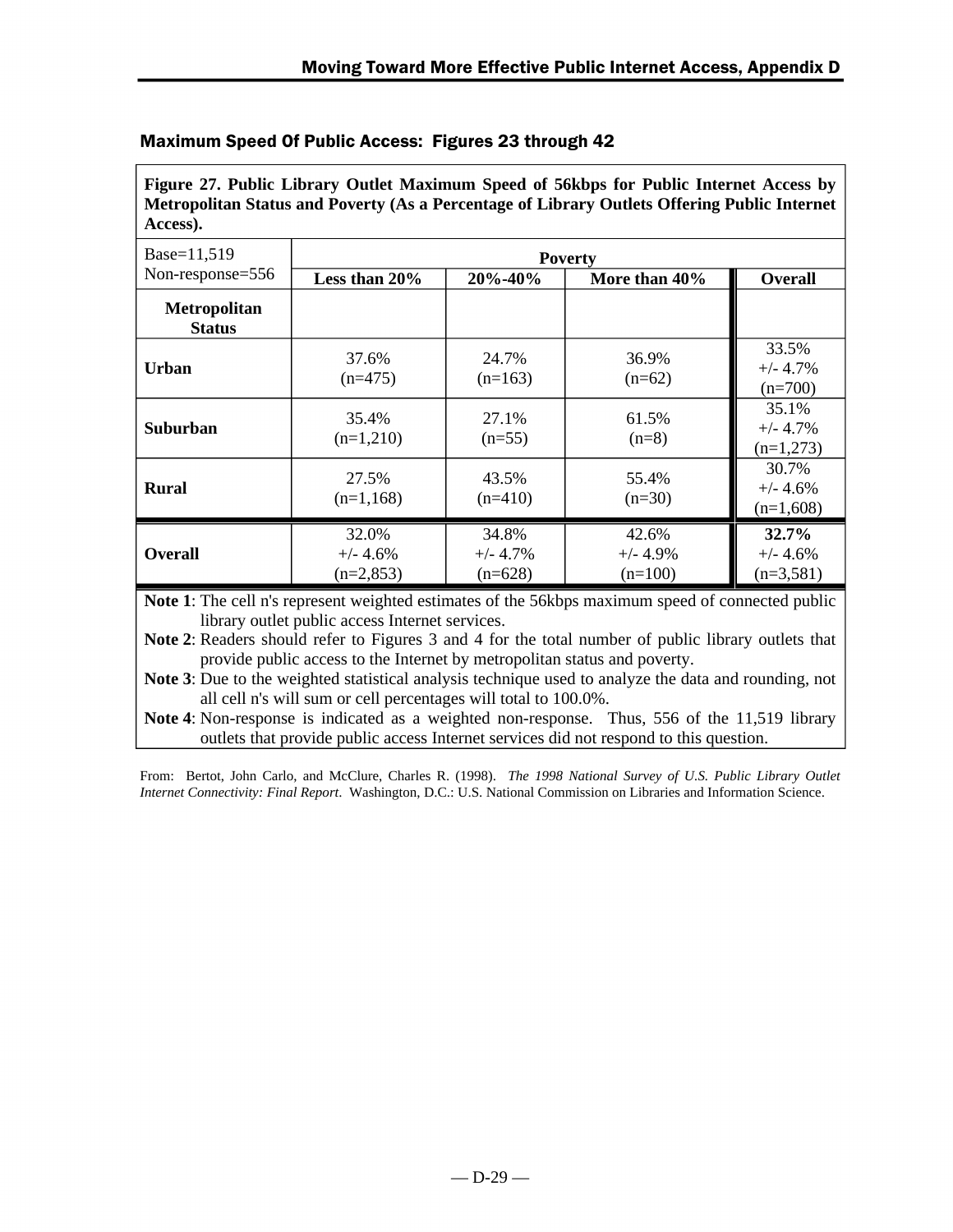**Figure 28. Public Library Outlet Maximum Speed of 64kbps for Public Internet Access by Metropolitan Status and Poverty (As a Percentage of Library Outlets Offering Public Internet Access).**

| Base=11,519                   | <b>Poverty</b>                   |                                  |                                |                                  |  |
|-------------------------------|----------------------------------|----------------------------------|--------------------------------|----------------------------------|--|
| Non-response=556              | Less than 20%                    | 20%-40%                          | More than 40%                  | <b>Overall</b>                   |  |
| Metropolitan<br><b>Status</b> |                                  |                                  |                                |                                  |  |
| Urban                         | 4.8%<br>$(n=61)$                 | 5.5%<br>$(n=36)$                 | 2.4%<br>$(n=4)$                | 4.8%<br>$+/- 2.1%$<br>$(n=100)$  |  |
| <b>Suburban</b>               | 4.0%<br>$(n=136)$                | 9.9%<br>$(n=20)$                 | N/A                            | 4.3%<br>$+/- 2.0\%$<br>$(n=156)$ |  |
| <b>Rural</b>                  | 4.0%<br>$(n=171)$                | 5.4%<br>$(n=51)$                 | N/A                            | 4.3%<br>$+/- 2.0\%$<br>$(n=223)$ |  |
| <b>Overall</b>                | 4.1%<br>$+/- 2.0\%$<br>$(n=368)$ | 6.0%<br>$+/- 2.3\%$<br>$(n=108)$ | 1.7%<br>$+/- 1.2\%$<br>$(n=4)$ | 4.4%<br>$+/- 1.9%$<br>$(n=479)$  |  |

**Note 1**: The cell n's represent weighted estimates of the 64kbps maximum speed of connected public library outlet public access Internet services.

**Note 2**: Readers should refer to Figures 3 and 4 for the total number of public library outlets that provide public access to the Internet by metropolitan status and poverty.

**Note 3**: Due to the weighted statistical analysis technique used to analyze the data and rounding, not all cell n's will sum or cell percentages will total to 100.0%.

**Note 4**: Non-response is indicated as a weighted non-response. Thus, 556 of the 11,519 library outlets that provide public access Internet services did not respond to this question.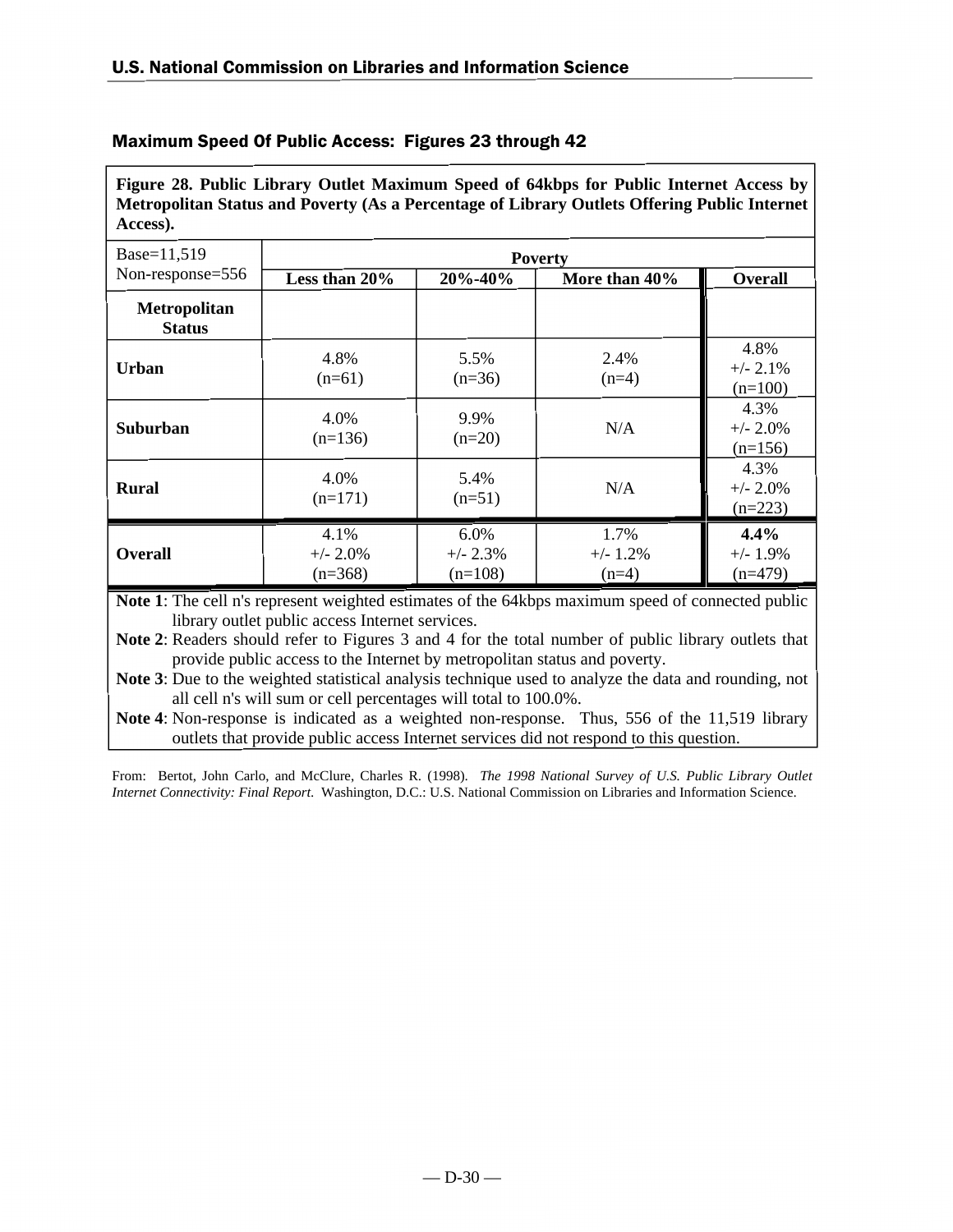**Figure 29. Public Library Outlet Maximum Speed of 128kbps for Public Internet Access by Metropolitan Status and Poverty (As a Percentage of Library Outlets Offering Public Internet Access).**

| Base=11,519                          | <b>Poverty</b>                  |                                  |                                |                                    |  |
|--------------------------------------|---------------------------------|----------------------------------|--------------------------------|------------------------------------|--|
| Non-response=556                     | Less than 20%                   | $20\% - 40\%$                    | More than 40%                  | <b>Overall</b>                     |  |
| <b>Metropolitan</b><br><b>Status</b> |                                 |                                  |                                |                                    |  |
| <b>Urban</b>                         | 9.6%<br>$(n=121)$               | 13.7%<br>$(n=90)$                | 6.5%<br>$(n=11)$               | 10.7%<br>$+/-$ 3.1%<br>$(n=223)$   |  |
| <b>Suburban</b>                      | 6.0%<br>$(n=204)$               | 7.4%<br>$(n=15)$                 | N/A                            | $6.0\%$<br>$+/- 2.4%$<br>$(n=218)$ |  |
| <b>Rural</b>                         | 2.5%<br>$(n=107)$               | 4.3%<br>$(n=41)$                 | N/A                            | 2.8%<br>$+/- 1.6\%$<br>$(n=148)$   |  |
| <b>Overall</b>                       | 4.8%<br>$+/- 2.1%$<br>$(n=432)$ | 8.1%<br>$+/- 2.7\%$<br>$(n=146)$ | 4.7%<br>$+/- 2.1%$<br>$(n=11)$ | 5.4%<br>$+/- 2.0\%$<br>$(n=589)$   |  |

**Note 1**: The cell n's represent weighted estimates of the 128kbps maximum speed of connected public library outlet public access Internet services.

**Note 2**: Readers should refer to Figures 3 and 4 for the total number of public library outlets that provide public access to the Internet by metropolitan status and poverty.

**Note 3**: Due to the weighted statistical analysis technique used to analyze the data and rounding, not all cell n's will sum or cell percentages will total to 100.0%.

**Note 4**: Non-response is indicated as a weighted non-response. Thus, 556 of the 11,519 library outlets that provide public access Internet services did not respond to this question.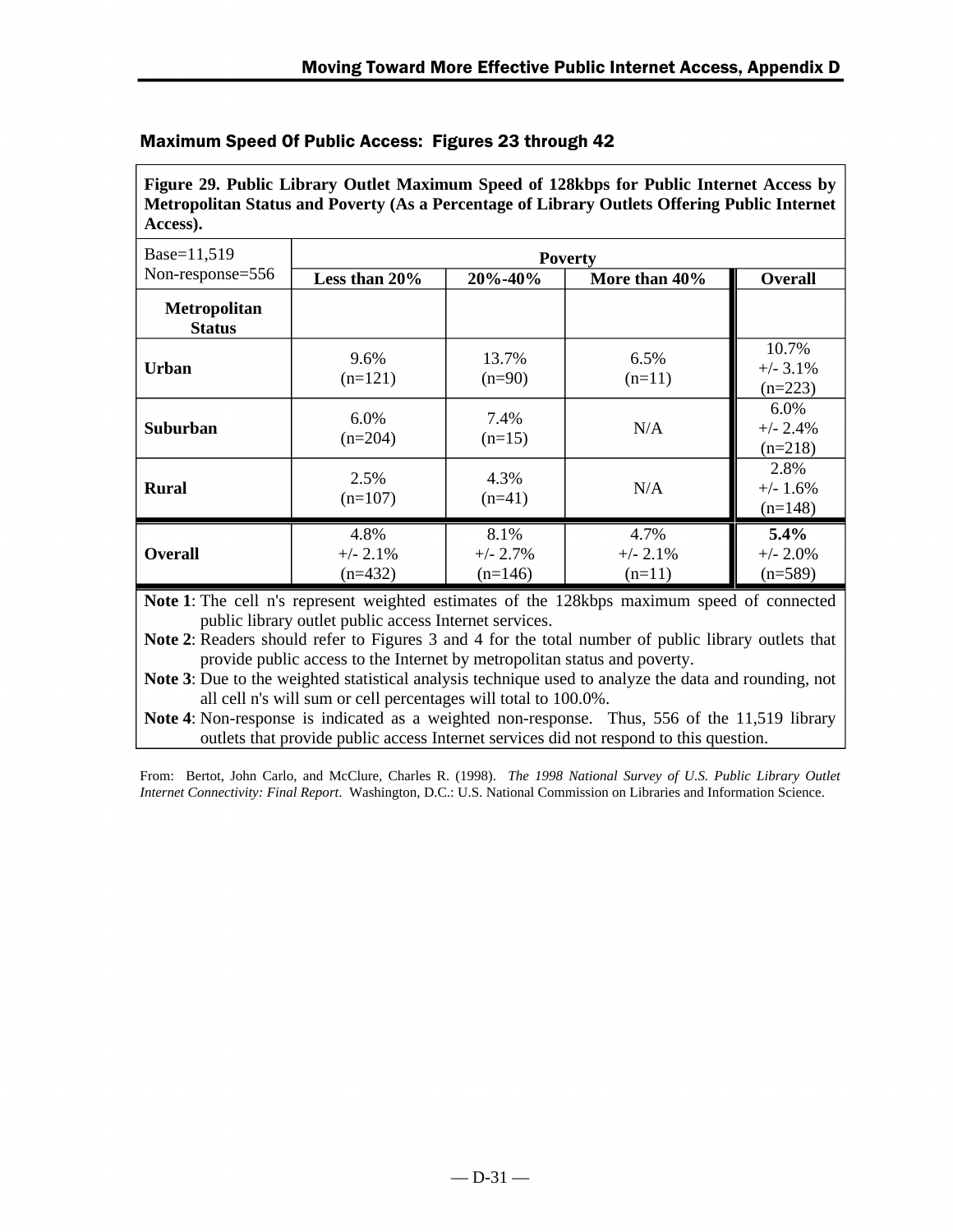**Figure 30. Public Library Outlet Maximum Speed of 1.45mbps (T1) for Public Internet Access by Metropolitan Status and Poverty (As a Percentage of Library Outlets Offering Public Internet Access).**

| Base=11,519                   | <b>Poverty</b>                      |                                   |                                  |                                    |  |
|-------------------------------|-------------------------------------|-----------------------------------|----------------------------------|------------------------------------|--|
| Non-response=556              | Less than 20%                       | 20%-40%                           | More than 40%                    | <b>Overall</b>                     |  |
| Metropolitan<br><b>Status</b> |                                     |                                   |                                  |                                    |  |
| Urban                         | 31.2%<br>$(n=394)$                  | 45.2%<br>$(n=298)$                | 42.9%<br>$(n=72)$                | 36.5%<br>$+/- 4.7%$<br>$(n=764)$   |  |
| Suburban                      | 26.2%<br>$(n=893)$                  | 22.5%<br>$(n=46)$                 | 25.0%<br>$(n=3)$                 | 26.0%<br>$+/- 4.4%$<br>$(n=942)$   |  |
| <b>Rural</b>                  | 12.6%<br>$(n=536)$                  | 16.3%<br>$(n=154)$                | 9.1%<br>$(n=5)$                  | 13.3%<br>$+/- 3.4%$<br>$(n=695)$   |  |
| <b>Overall</b>                | 20.4%<br>$+/- 4.0\%$<br>$(n=1,823)$ | 27.6%<br>$+/- 4.5\%$<br>$(n=498)$ | 34.0%<br>$+/- 4.7\%$<br>$(n=80)$ | 21.9%<br>$+/- 4.0%$<br>$(n=2,401)$ |  |

**Note 1**: The cell n's represent weighted estimates of the T1 (1.45mbps) maximum speed of connected public library outlet public access Internet services.

**Note 2**: Readers should refer to Figures 3 and 4 for the total number of public library outlets that provide public access to the Internet by metropolitan status and poverty.

**Note 3**: Due to the weighted statistical analysis technique used to analyze the data and rounding, not all cell n's will sum or cell percentages will total to 100.0%.

**Note 4**: Non-response is indicated as a weighted non-response. Thus, 556 of the 11,519 library outlets that provide public access Internet services did not respond to this question.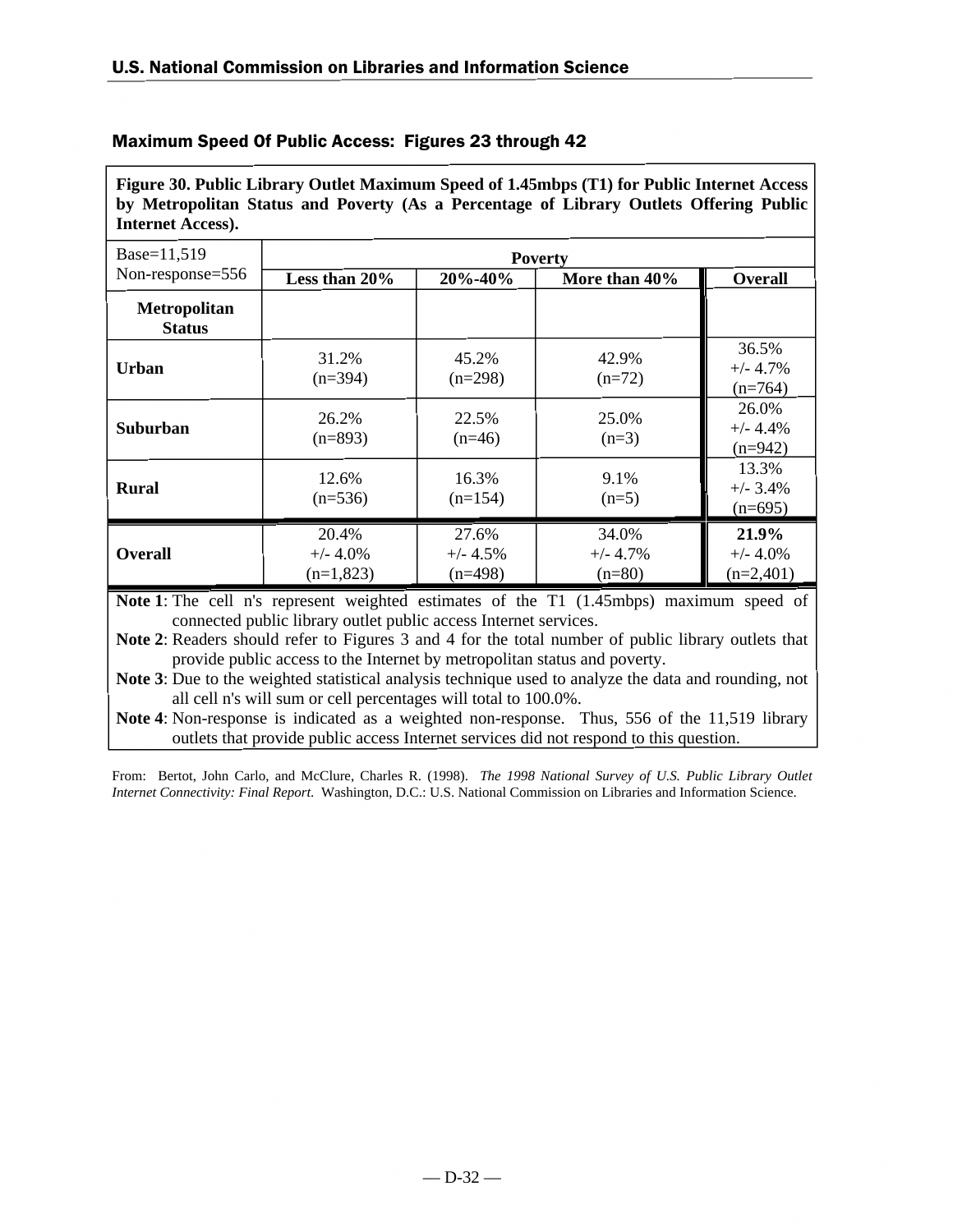| Access by Metropolitan Status and Poverty (As a Percentage of Library Outlets Offering<br><b>Public Internet Access).</b> |                                  |                                |                                                                                                |                                  |  |
|---------------------------------------------------------------------------------------------------------------------------|----------------------------------|--------------------------------|------------------------------------------------------------------------------------------------|----------------------------------|--|
| Base=11,519                                                                                                               | <b>Poverty</b>                   |                                |                                                                                                |                                  |  |
| Non-response=556                                                                                                          | Less than 20%                    | 20%-40%                        | More than 40%                                                                                  | <b>Overall</b>                   |  |
| <b>Metropolitan</b><br><b>Status</b>                                                                                      |                                  |                                |                                                                                                |                                  |  |
| <b>Urban</b>                                                                                                              | 2.4%<br>$(n=30)$                 | N/A                            | $0.6\%$<br>$(n=1)$                                                                             | 1.5%<br>$+/- 1.2\%$<br>$(n=32)$  |  |
| Suburban                                                                                                                  | 3.0%<br>$(n=102)$                | $0.5\%$<br>$(n=1)$             | N/A                                                                                            | 2.8%<br>$+/- 1.6%$<br>$(n=103)$  |  |
| <b>Rural</b>                                                                                                              | 2.0%<br>$(n=86)$                 | 1.1%<br>$(n=10)$               | N/A                                                                                            | 1.8%<br>$+/- 1.3\%$<br>$(n=96)$  |  |
| <b>Overall</b>                                                                                                            | 2.4%<br>$+/- 1.5\%$<br>$(n=218)$ | 0.7%<br>$+/- .08%$<br>$(n=11)$ | 0.4%<br>$+/-$ .07%<br>$(n=1)$                                                                  | 2.1%<br>$+/- 1.4\%$<br>$(n=231)$ |  |
|                                                                                                                           |                                  |                                | Note 1: The call $n_s$ represent weighted estimates of the cable $(10m\hbar)$ maximum speed of |                                  |  |

**Figure 31. Public Library Outlet Maximum Speed of 10mbps (Cable) for Public Internet Access by Metropolitan Status and Poverty (As a Percentage of Library Outlets Offering**

#### Maximum Speed Of Public Access: Figures 23 through 42

**Note 1**: The cell n's represent weighted estimates of the cable (10mbps) maximum speed of connected public library outlet public access Internet services.

**Note 2**: Readers should refer to Figures 3 and 4 for the total number of public library outlets that provide public access to the Internet by metropolitan status and poverty.

**Note 3**: Due to the weighted statistical analysis technique used to analyze the data and rounding, not all cell n's will sum or cell percentages will total to 100.0%.

**Note 4**: Non-response is indicated as a weighted non-response. Thus, 556 of the 11,519 library outlets that provide public access Internet services did not respond to this question.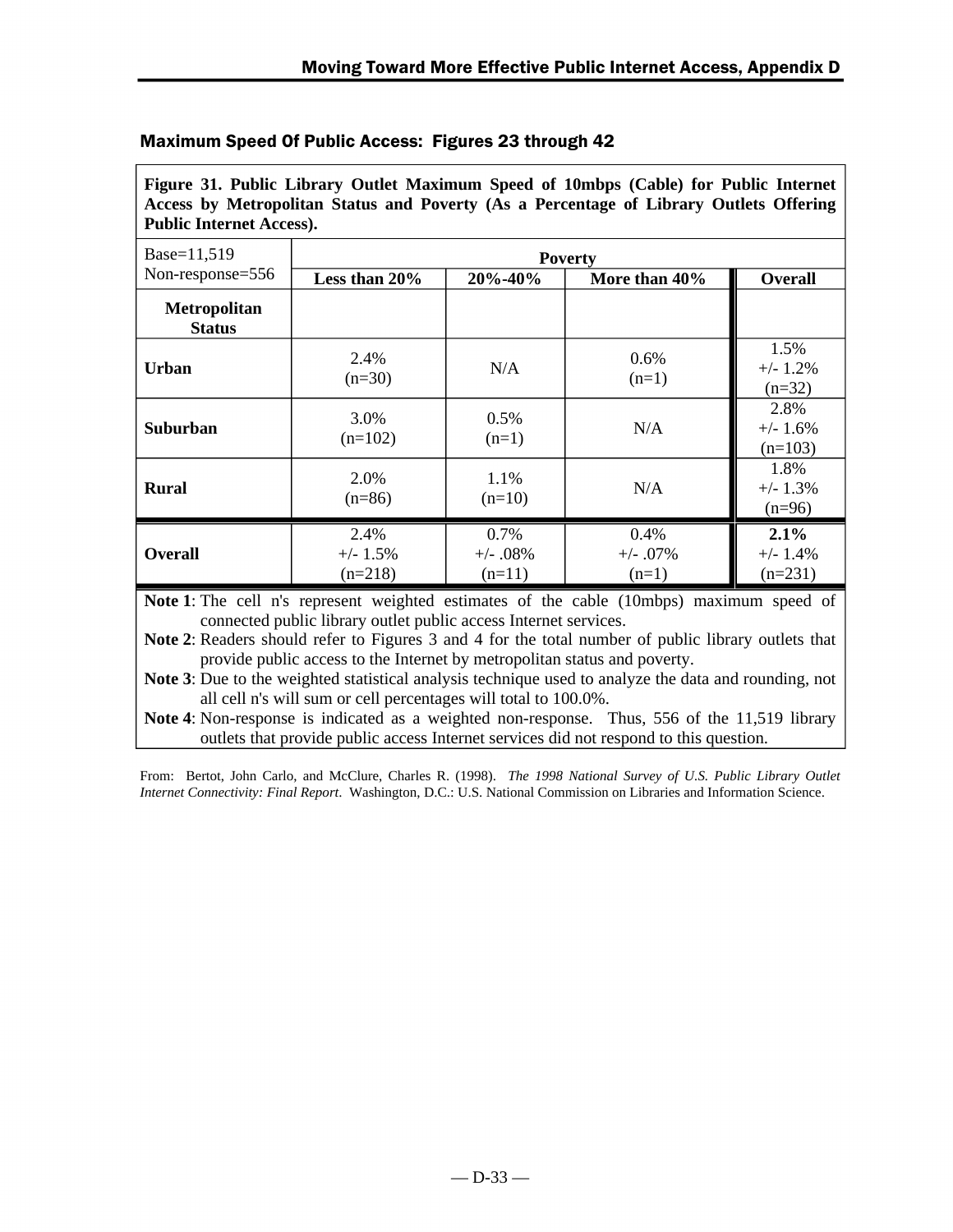**Figure 32. Public Library Outlet Maximum Speed Not Identified (Other) for Public Internet Access by Metropolitan Status and Poverty (As a Percentage of Library Outlets Offering Public Internet Access).**

| Base=11,519                   | <b>Poverty</b>                  |                                |                               |                                   |  |
|-------------------------------|---------------------------------|--------------------------------|-------------------------------|-----------------------------------|--|
| Non-response=556              | Less than 20%                   | 20%-40%                        | More than 40%                 | <b>Overall</b>                    |  |
| Metropolitan<br><b>Status</b> |                                 |                                |                               |                                   |  |
| Urban                         | 2.4%<br>$(n=30)$                | N/A                            | 3.0%<br>$(n=5)$               | 1.7%<br>$+/- 1.2%$<br>$(n=35)$    |  |
| Suburban                      | 0.3%<br>$(n=11)$                | 4.4%<br>$(n=9)$                | N/A                           | 0.6%<br>$+/- .07%$<br>$(n=21)$    |  |
| <b>Rural</b>                  | 0.3%<br>$(n=11)$                | N/A                            | N/A                           | 0.2%<br>$+/- .04%$<br>$(n=11)$    |  |
| <b>Overall</b>                | 0.6%<br>$+/- .07\%$<br>$(n=52)$ | 0.5%<br>$+/- .07\%$<br>$(n=9)$ | 2.1%<br>$+/- 1.4%$<br>$(n=5)$ | $0.6\%$<br>$+/- .07%$<br>$(n=67)$ |  |

**Note 1**: The cell n's represent weighted estimates of the Other maximum speed of connected public library outlet public access Internet services.

**Note 2**: Readers should refer to Figures 3 and 4 for the total number of public library outlets that provide public access to the Internet by metropolitan status and poverty.

**Note 3**: Due to the weighted statistical analysis technique used to analyze the data and rounding, not all cell n's will sum or cell percentages will total to 100.0%.

**Note 4**: Non-response is indicated as a weighted non-response. Thus, 556 of the 11,519 library outlets that provide public access Internet services did not respond to this question.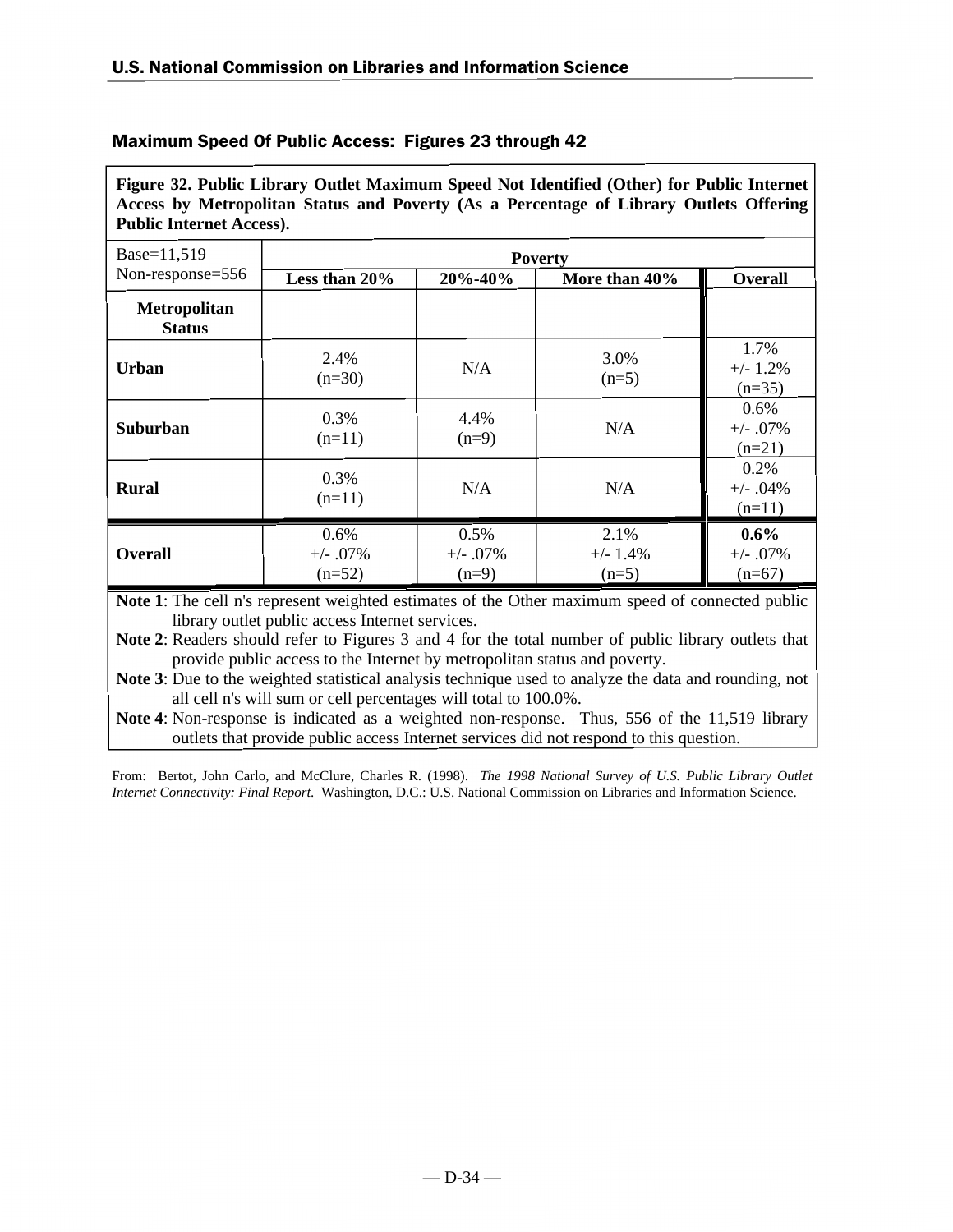| <b>Public Internet Access).</b>      |                                     |                                  |                                  |                                     |  |  |
|--------------------------------------|-------------------------------------|----------------------------------|----------------------------------|-------------------------------------|--|--|
| Base=11,519                          | <b>Poverty</b>                      |                                  |                                  |                                     |  |  |
| Non-response=556                     | Less than 20%                       | 20%-40%                          | More than 40%                    | <b>Overall</b>                      |  |  |
| <b>Metropolitan</b><br><b>Status</b> |                                     |                                  |                                  |                                     |  |  |
| Urban                                | 12.0%<br>$(n=152)$                  | 10.9%<br>$(n=63)$                | 7.7%<br>$(n=13)$                 | 11.3%<br>$+/- 3.0\%$<br>$(n=237)$   |  |  |
| Suburban                             | 24.8%<br>$(n=848)$                  | 27.9%<br>$(n=55)$                | 15.4%<br>$(n=2)$                 | 25.0%<br>$+/- 4.3%$<br>$(n=906)$    |  |  |
| <b>Rural</b>                         | 51.0%<br>$(n=2,164)$                | 29.3%<br>$(n=277)$               | 36.4%<br>$(n=20)$                | 47.0%<br>$+/- 5.0\%$<br>$(n=2,461)$ |  |  |
| <b>Overall</b>                       | 35.5%<br>$+/- 4.8\%$<br>$(n=3,164)$ | 22.5%<br>$+/- 4.2%$<br>$(n=406)$ | 14.9%<br>$+/- 3.6\%$<br>$(n=35)$ | 32.9%<br>$+/- 4.7%$<br>$(n=3,605)$  |  |  |

**Figure 33. Public Library Outlets with Maximum Speed Less Than 56kbps\* for Public Access Internet by Metropolitan Status and Poverty (As a Percentage of Library Outlets Offering**

#### Maximum Speed Of Public Access: Figures 23 through 42

The less than 56kbps category combines the 14.4kbps, 28.8kbps, and 33.6kbps public access speeds in survey question 5.

Note 1: The cell n's represent weighted estimates of public library outlet public access Internet services with a maximum speed of less than 56kbps.

**Note 2**: Readers should refer to Figures 3 and 4 for the total number of public library outlets that provide public access to the Internet by metropolitan status and poverty and Figure 23 for the number and percentage of library outlets by public access connection maximum speed.

**Note 3**: Due to the weighted statistical analysis technique used to analyze the data and rounding, not all cell n's will sum or cell percentages will total to 100.0%.

**Note 4**: Non-response is indicated as a weighted non-response. Thus, 556 of the 11,519 library outlets that provide public access Internet services did not respond to this question.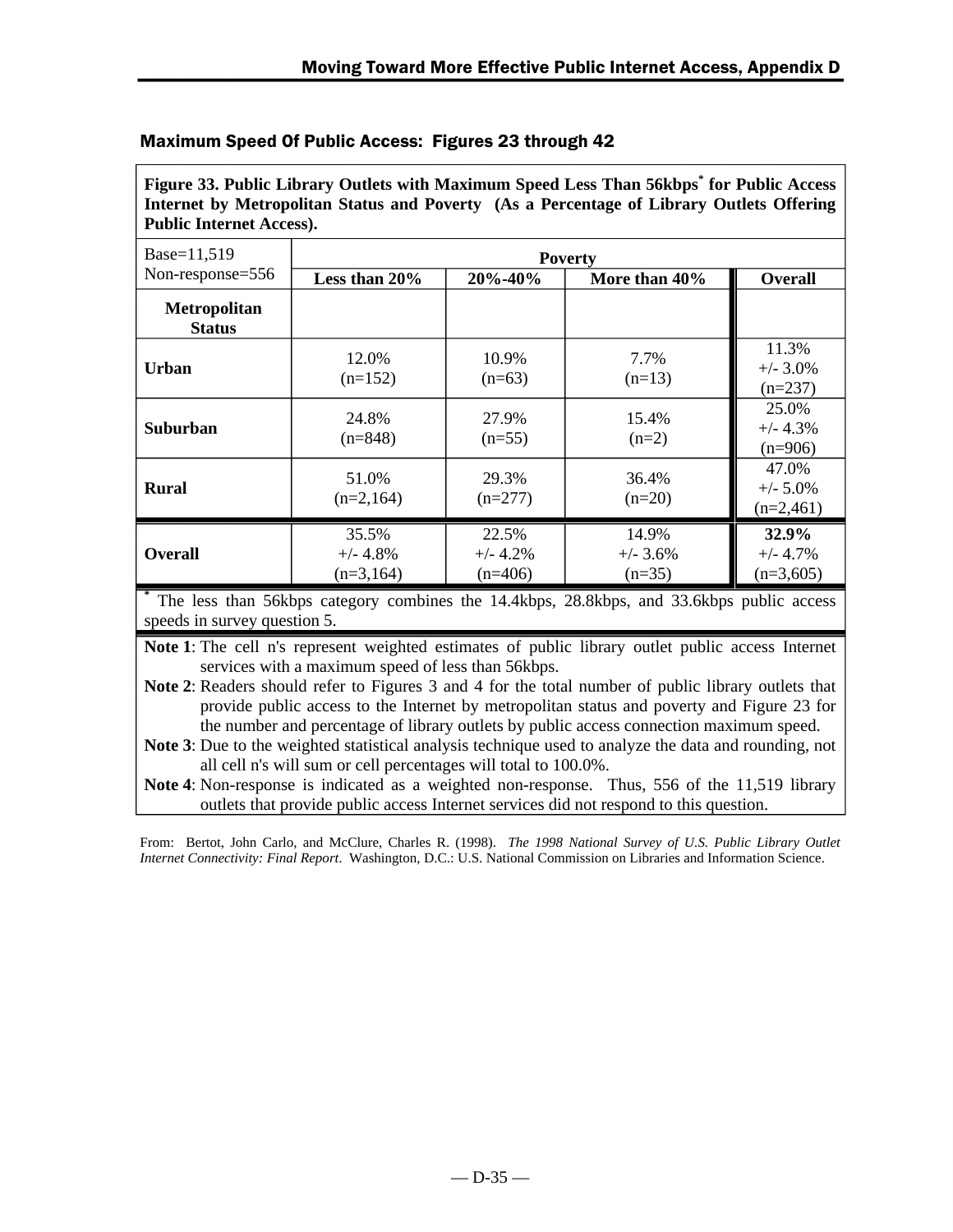**Figure 34. Public Library Outlets with Maximum Speed of 56kbps for Public Access Internet by Metropolitan Status and Poverty (As a Percentage of Library Outlets Offering Public Internet Access).**

| Base=11,519                          | <b>Poverty</b>                     |                                  |                                  |                                     |  |
|--------------------------------------|------------------------------------|----------------------------------|----------------------------------|-------------------------------------|--|
| Non-response=556                     | Less than 20%                      | 20%-40%                          | More than 40%                    | <b>Overall</b>                      |  |
| <b>Metropolitan</b><br><b>Status</b> |                                    |                                  |                                  |                                     |  |
| <b>Urban</b>                         | 37.6%<br>$(n=475)$                 | 24.7%<br>$(n=163)$               | 36.9%<br>$(n=62)$                | 33.5%<br>$+/- 4.7%$<br>$(n=700)$    |  |
| <b>Suburban</b>                      | 35.4%<br>$(n=1,210)$               | 27.1%<br>$(n=55)$                | 61.5%<br>$(n=8)$                 | 35.1%<br>$+/- 4.7\%$<br>$(n=1,273)$ |  |
| <b>Rural</b>                         | 27.5%<br>$(n=1,168)$               | 43.5%<br>$(n=410)$               | 55.4%<br>$(n=30)$                | 30.7%<br>$+/- 4.6%$<br>$(n=1,608)$  |  |
| <b>Overall</b>                       | 32.0%<br>$+/- 4.6%$<br>$(n=2,853)$ | 34.8%<br>$+/- 4.7%$<br>$(n=628)$ | 42.6%<br>$+/- 4.9%$<br>$(n=100)$ | 32.7%<br>$+/- 4.6%$<br>$(n=3,581)$  |  |

**Note 1**: The cell n's represent weighted estimates of public library outlet public access Internet services with a maximum speed of 56kbps.

**Note 2**: Readers should refer to Figures 3 and 4 for the total number of public library outlets that provide public access to the Internet by metropolitan status and poverty and Figure 23 for the number and percentage of library outlets by public access connection maximum speed.

**Note 3**: Due to the weighted statistical analysis technique used to analyze the data and rounding, not all cell n's will sum or cell percentages will total to 100.0%.

**Note 4**: Non-response is indicated as a weighted non-response. Thus, 556 of the 11,519 library outlets that provide public access Internet services did not respond to this question.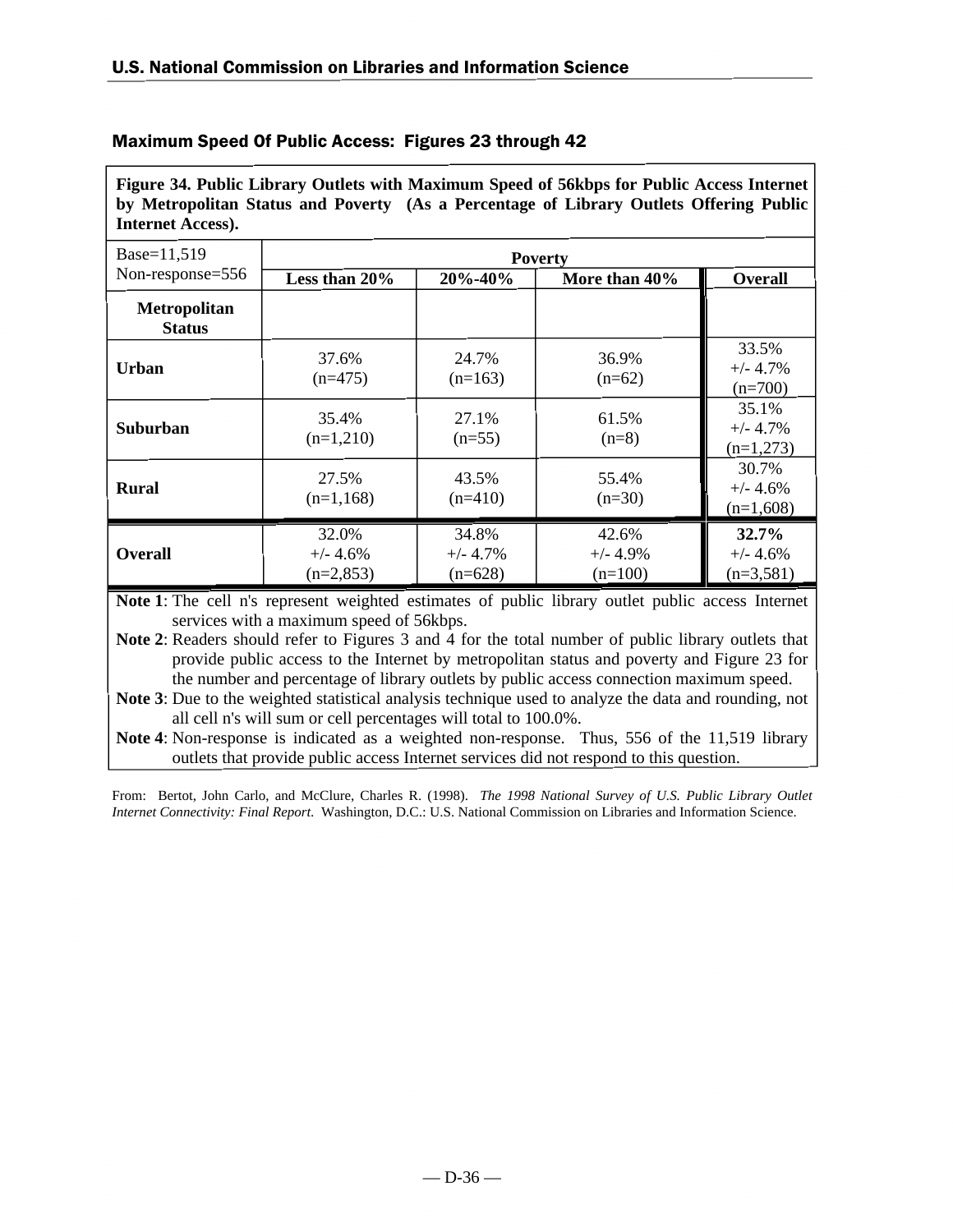| Access Internet by Metropolitan Status and Poverty (As a Percentage of Library Outlets<br><b>Offering Public Internet Access).</b> |                                    |                                   |                                 |                                     |  |  |
|------------------------------------------------------------------------------------------------------------------------------------|------------------------------------|-----------------------------------|---------------------------------|-------------------------------------|--|--|
| Base=11,519                                                                                                                        |                                    |                                   | <b>Poverty</b>                  |                                     |  |  |
| Non-response=556                                                                                                                   | Less than 20%                      | 20%-40%                           | More than 40%                   | <b>Overall</b>                      |  |  |
| <b>Metropolitan</b><br><b>Status</b>                                                                                               |                                    |                                   |                                 |                                     |  |  |
| Urban                                                                                                                              | 48.0%<br>$(n=606)$                 | 64.3%<br>$(n=424)$                | 52.4%<br>$(n=88)$               | 53.5%<br>$+/- 5.0\%$<br>$(n=1,119)$ |  |  |
| <b>Suburban</b>                                                                                                                    | 39.1%<br>$(n=1,334)$               | 40.4%<br>$(n=82)$                 | 25.0%<br>$(n=3)$                | 39.1%<br>$+/- 4.8%$<br>$(n=1,420)$  |  |  |
| <b>Rural</b>                                                                                                                       | 21.2%<br>$(n=900)$                 | 27.1%<br>$(n=256)$                | 9.1%<br>$(n=5)$                 | 22.2%<br>$+/- 4.1\%$<br>$(n=1,161)$ |  |  |
| <b>Overall</b><br>*                                                                                                                | 31.8%<br>$+/- 4.6%$<br>$(n=2,841)$ | 42.2%<br>$+/- 4.9\%$<br>$(n=763)$ | 40.9%<br>$+/- 4.9%$<br>$(n=96)$ | 33.7%<br>$+/- 4.7\%$<br>$(n=3,700)$ |  |  |

**Figure 35. Public Library Outlets with Maximum Speed Greater Than 56kbps\* for Public**

# Maximum Speed Of Public Access: Figures 23 through 42

**\*** The greater than 56kbps category combines the 64kbps, 128kbps, T1 (1.45mbps), and cable (10mbps) public access speeds in survey question 5.

**Note 1**: The cell n's represent weighted estimates of public library outlet public access Internet services with a maximum speed of more than 56kbps.

**Note 2**: Readers should refer to Figures 3 and 4 for the total number of public library outlets that provide public access to the Internet by metropolitan status and poverty and Figure 23 for the number and percentage of library outlets by public access connection maximum speed.

**Note 3**: Due to the weighted statistical analysis technique used to analyze the data and rounding, not all cell n's will sum or cell percentages will total to 100.0%.

**Note 4**: Non-response is indicated as a weighted non-response. Thus, 556 of the 11,519 library outlets that provide public access Internet services did not respond to this question.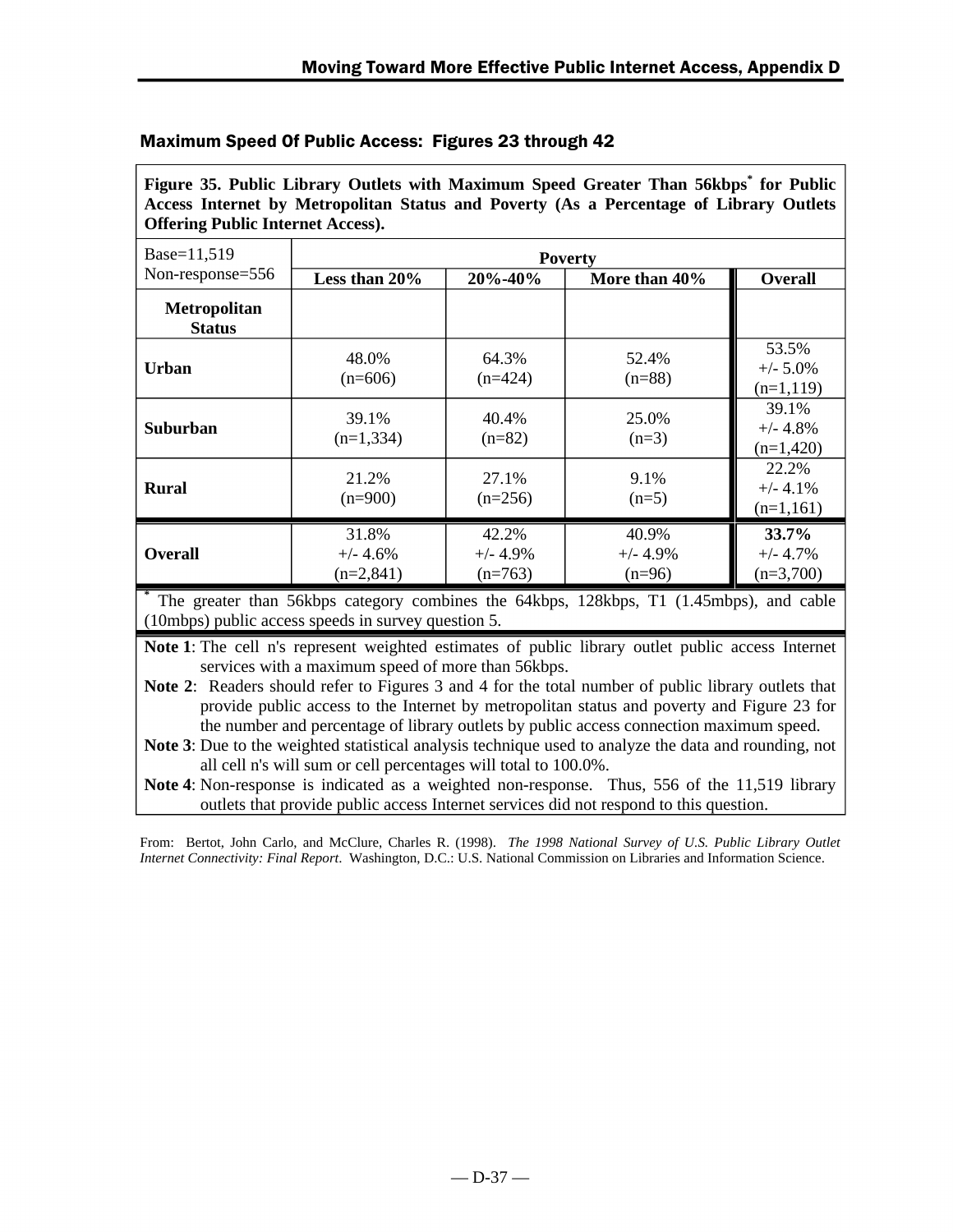| Figure 36. Public Library Outlet Maximum Speed of Public Internet Access by<br>Metropolitan Status (As a Percentage of Library Outlets Offering Public Internet Access). |                               |                       |             |                                  |  |
|--------------------------------------------------------------------------------------------------------------------------------------------------------------------------|-------------------------------|-----------------------|-------------|----------------------------------|--|
|                                                                                                                                                                          | <b>Speed of Public Access</b> |                       |             |                                  |  |
| Base=11,519<br>Non-response=556                                                                                                                                          | Less than<br>28.8kbps         | 28.8kbps to<br>56kbps | 56kbps      | <b>Greater</b><br>than<br>56kbps |  |
| <b>Metropolitan Status</b>                                                                                                                                               |                               |                       |             |                                  |  |
| <b>Urban</b>                                                                                                                                                             | 3.6%                          | 7.7%                  | 33.5%       | 53.5%                            |  |
|                                                                                                                                                                          | $(n=76)$                      | $(n=161)$             | $(n=700)$   | $(n=1,119)$                      |  |
| Suburban                                                                                                                                                                 | 3.7%                          | 21.3%                 | 35.1%       | 39.1%                            |  |
|                                                                                                                                                                          | $(n=133)$                     | $(n=774)$             | $(n=1,273)$ | $(n=1,420)$                      |  |
| <b>Rural</b>                                                                                                                                                             | 4.7%                          | 42.2%                 | 30.7%       | 22.2%                            |  |
|                                                                                                                                                                          | $(n=248)$                     | $(n=2,213)$           | $(n=1,608)$ | $(n=1,161)$                      |  |
| <b>Overall</b>                                                                                                                                                           | 4.2%                          | 28.7%                 | 32.7%       | 33.7%                            |  |
|                                                                                                                                                                          | $+/- 1.9\%$                   | $+/- 4.5%$            | $+/- 4.6%$  | $+/- 4.7\%$                      |  |
|                                                                                                                                                                          | $(n=456)$                     | $(n=3,148)$           | $(n=3,581)$ | $(n=3,700)$                      |  |

**\*** The less than 28.8kbps category is the 14.4kbps public access speed in survey question 5, the 28.8kbps to 56kbps category combines the 28.8kbps, and 33.6kbps public access speeds in survey question 5, and the greater than 56kbps category combines the 64kbps, 128kbps, T1 (1.45mbps), and cable (10mbps) public access speeds in survey question 5.

**Note 1**: The cell n's represent weighted estimates of graphical public library outlet public access Internet services with a maximum speed of less than 28.8kbps, 28.8kbps to 56kbps, 56kbps, and greater than 56kbps.

**Note 2**: Readers should refer to Figure 23 for the total number and percentage of public access Internet services maximum speeds.

**Note 3**: Due to the weighted statistical analysis technique used to analyze the data, rounding, missing values, and not including the "other" speed category, not all cell n's will sum or cell percentages will total to 100.0%.

**Note 4**: Non-response is indicated as a weighted non-response. Thus, 556 of the 11,519 library outlets that provide public access Internet services did not respond to this question.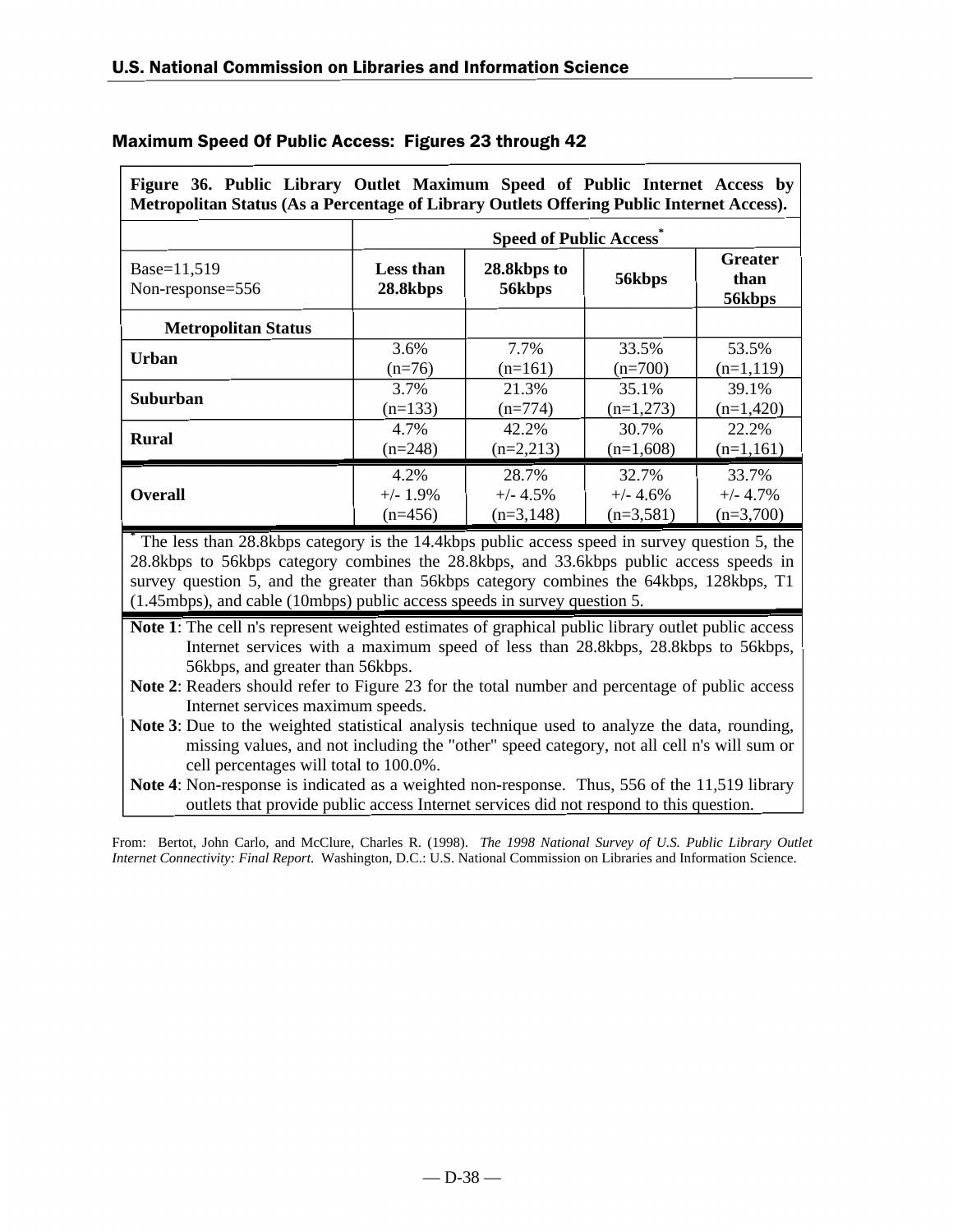| (As a Percentage of Library Outlets Offering Public Internet Access). |                               |                       |             |                           |  |
|-----------------------------------------------------------------------|-------------------------------|-----------------------|-------------|---------------------------|--|
|                                                                       | <b>Speed of Public Access</b> |                       |             |                           |  |
| Base=11,519<br>Non-response=556                                       | Less than<br>28.8kbps         | 28.8kbps to<br>56kbps | 56kbps      | Greater<br>than<br>56kbps |  |
| <b>Poverty</b>                                                        |                               |                       |             |                           |  |
| Less than $20\%$                                                      | 4.8%                          | 30.6%                 | 32.0%       | 31.8%                     |  |
|                                                                       | $(n=431)$                     | $(n=2,733)$           | $(n=2,853)$ | $(n=2,841)$               |  |
| $20\% - 40\%$                                                         | $0.9\%$                       | 21.6%                 | 34.8%       | 42.4%                     |  |
|                                                                       | $(n=16)$                      | $(n=380)$             | $(n=628)$   | $(n=763)$                 |  |
| Greater than 40%                                                      | 3.8%                          | 11.1%                 | 42.6%       | 40.9%                     |  |
|                                                                       | $(n=9)$                       | $(n=26)$              | $(n=100)$   | $(n=96)$                  |  |
| <b>Overall</b>                                                        | 4.2%                          | 28.7%                 | 32.7%       | 33.7%                     |  |
|                                                                       | $+/- 1.9\%$                   | $+/- 4.5\%$           | $+/- 4.6\%$ | $+/- 4.7\%$               |  |
|                                                                       | $(n=456)$                     | $(n=3,148)$           | $(n=3,581)$ | $(n=3,700)$               |  |

**Figure 37. Public Library Outlet Maximum Speed of Public Internet Access by Poverty**

# Maximum Speed Of Public Access: Figures 23 through 42

**\*** The less than 28.8kbps category is the 14.4kbps public access speed in survey question 5, the 28.8kbps to 56kbps category combines the 28.8kbps, and 33.6kbps public access speeds in survey question 5, and the greater than 56kbps category combines the 64kbps, 128kbps, T1 (1.45mbps), and cable (10mbps) public access speeds in survey question 5.

**Note 1**: The cell n's represent weighted estimates of graphical public library outlet public access Internet services with a maximum speed of less than 28.8kbps, 28.8kbps to 56kbps, 56kbps, and greater than 56kbps.

- **Note 2**: Readers should refer to Figure 23 for the total number and percentage of public access Internet services maximum speeds.
- **Note 3**: Due to the weighted statistical analysis technique used to analyze the data, rounding, missing values, and not including the "other" speed category, not all cell n's will sum or cell percentages will total to 100.0%.

**Note 4**: Non-response is indicated as a weighted non-response. Thus, 556 of the 11,519 library outlets that provide public access Internet services did not respond to this question.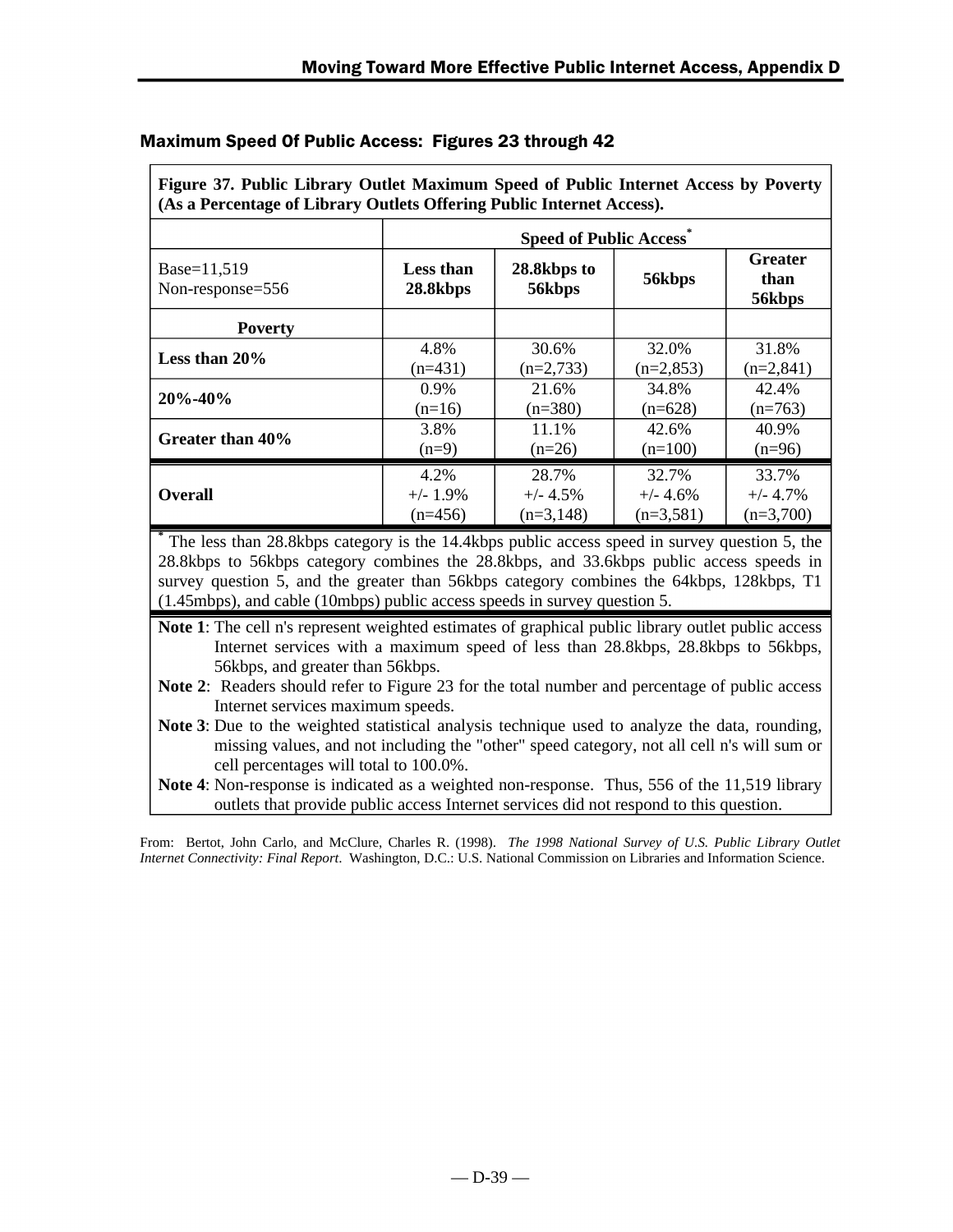|                                                                           | of Connection (As a Percentage of Library Outlets with Graphical Public Internet Access).                                                                                                                                                                                                                                                                                                                                                                                                                                                                                                          |
|---------------------------------------------------------------------------|----------------------------------------------------------------------------------------------------------------------------------------------------------------------------------------------------------------------------------------------------------------------------------------------------------------------------------------------------------------------------------------------------------------------------------------------------------------------------------------------------------------------------------------------------------------------------------------------------|
| Base=10,623                                                               |                                                                                                                                                                                                                                                                                                                                                                                                                                                                                                                                                                                                    |
| Non-response=356                                                          | <b>Graphical Public Internet Access</b>                                                                                                                                                                                                                                                                                                                                                                                                                                                                                                                                                            |
| <b>Speed of Public Access</b> *                                           |                                                                                                                                                                                                                                                                                                                                                                                                                                                                                                                                                                                                    |
|                                                                           | 32.4%                                                                                                                                                                                                                                                                                                                                                                                                                                                                                                                                                                                              |
| Less than 56kbps                                                          | $+/- 4.7%$                                                                                                                                                                                                                                                                                                                                                                                                                                                                                                                                                                                         |
|                                                                           | $(n=3,329)$                                                                                                                                                                                                                                                                                                                                                                                                                                                                                                                                                                                        |
|                                                                           | 32.0%                                                                                                                                                                                                                                                                                                                                                                                                                                                                                                                                                                                              |
| 56kbps                                                                    | $+/- 4.6%$                                                                                                                                                                                                                                                                                                                                                                                                                                                                                                                                                                                         |
|                                                                           | $(n=3,303)$                                                                                                                                                                                                                                                                                                                                                                                                                                                                                                                                                                                        |
|                                                                           | 34.9%                                                                                                                                                                                                                                                                                                                                                                                                                                                                                                                                                                                              |
| <b>Greater than 56kbps</b>                                                | $+/- 4.7%$                                                                                                                                                                                                                                                                                                                                                                                                                                                                                                                                                                                         |
|                                                                           | $(n=3,580)$                                                                                                                                                                                                                                                                                                                                                                                                                                                                                                                                                                                        |
| <b>Total</b>                                                              | 100.0%                                                                                                                                                                                                                                                                                                                                                                                                                                                                                                                                                                                             |
|                                                                           | $(n=10,212)$                                                                                                                                                                                                                                                                                                                                                                                                                                                                                                                                                                                       |
| (1.45mbps), and cable (10mbps) public access speeds in survey question 5. | The less than 56kbps category combines the 14.4kbps, 28.8kbps, and 33.6kbps public access<br>speeds in survey question 5; the greater than 56kbps category combines the 64kbps, 128kbps, T1                                                                                                                                                                                                                                                                                                                                                                                                        |
|                                                                           |                                                                                                                                                                                                                                                                                                                                                                                                                                                                                                                                                                                                    |
| 56kbps.<br>poverty/ metropolitan status cell.                             | <b>Note 1:</b> The cell n's represent weighted estimates of graphical public library outlet public access<br>Internet services with a maximum speed of less than 56kbps, 56kbps, and greater than<br><b>Note 2:</b> Readers should refer to Figure 23 for the total number and percentage of public access<br>Internet services maximum speeds and Figure 16 for the total number of connected<br>public library outlets that provide graphical public access to the Internet within each<br><b>Note 3:</b> Due to the weighted statistical analysis technique used to analyze the data, rounding, |
| cell percentages will total to 100.0%.                                    | missing values, and not including the "other" speed category, not all cell n's will sum or<br>Note 4: Non-response is indicated as a weighted non-response. Thus, 356 of the 10,623 library                                                                                                                                                                                                                                                                                                                                                                                                        |

٦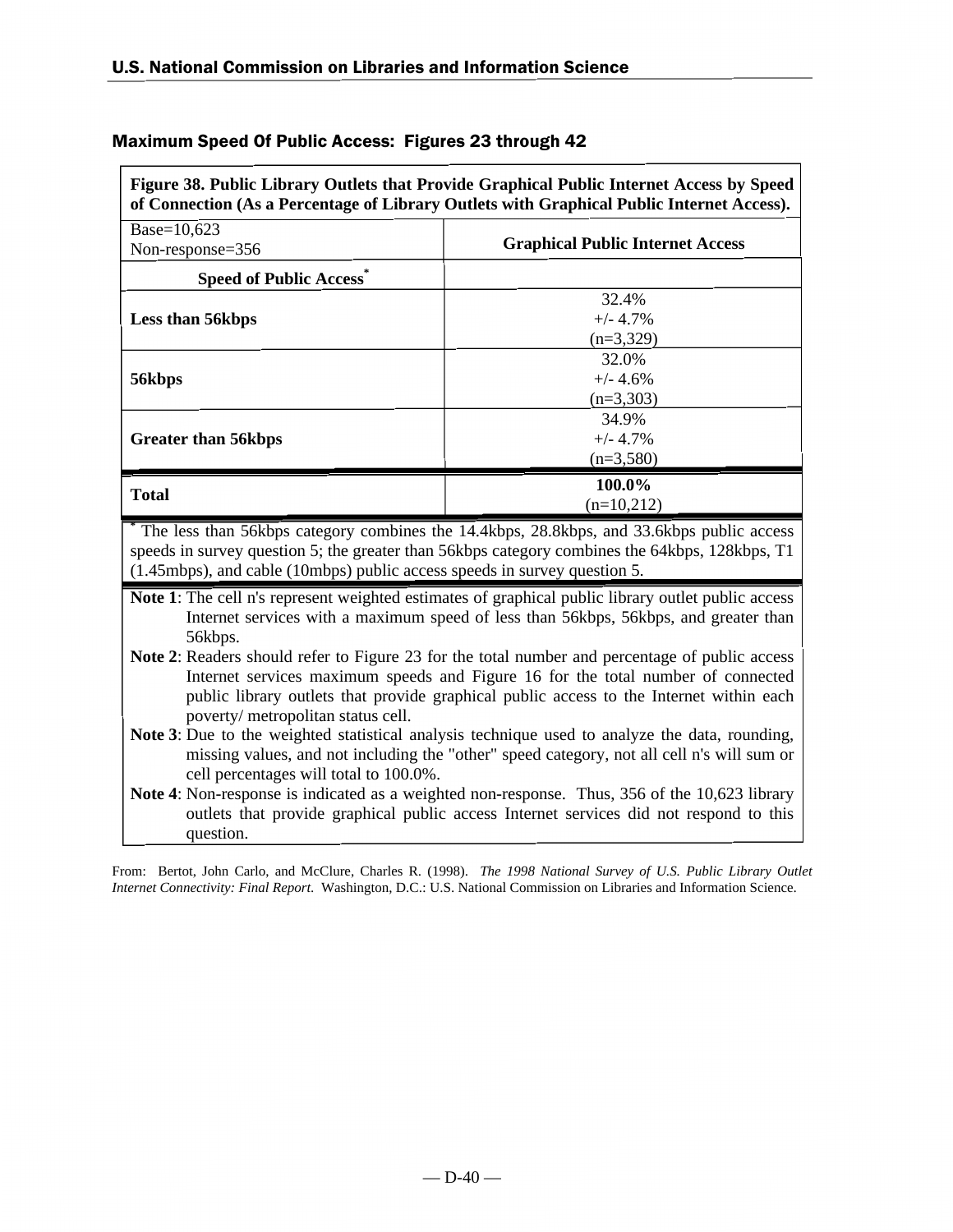| <b>Graphical Public Internet Access).</b> |                               |                       |             |                           |  |  |
|-------------------------------------------|-------------------------------|-----------------------|-------------|---------------------------|--|--|
|                                           | <b>Speed of Public Access</b> |                       |             |                           |  |  |
| Base=10,623<br>Non-response=356           | Less than<br>28.8kbps         | 28.8kbps to<br>56kbps | 56kbps      | Greater<br>than<br>56kbps |  |  |
| <b>Metropolitan Status</b>                |                               |                       |             |                           |  |  |
| Urban                                     | 1.2%                          | 8.0%                  | 31.4%       | 57.6%                     |  |  |
|                                           | $(n=21)$                      | $(n=143)$             | $(n=558)$   | $(n=1,024)$               |  |  |
| <b>Suburban</b>                           | 2.8%                          | 21.5%                 | 34.6%       | 40.9%                     |  |  |
|                                           | $(n=95)$                      | $(n=738)$             | $(n=1,189)$ | $(n=1,406)$               |  |  |
| <b>Rural</b>                              | 4.1%                          | 42.1%                 | 30.8%       | 22.8%                     |  |  |
|                                           | $(n=205)$                     | $(n=2,126)$           | $(n=1,555)$ | $(n=1,151)$               |  |  |
|                                           | 3.1%                          | 29.3%                 | 32.2%       | 34.9%                     |  |  |
| <b>Overall</b>                            | $+/- 1.7\%$                   | $+/- 4.5\%$           | $+/- 4.6%$  | $+/- 4.7\%$               |  |  |
|                                           | $(n=321)$                     | $(n=3,008)$           | $(n=3,303)$ | $(n=3,580)$               |  |  |

**Figure 39. Public Library Outlets that Provide Graphical Public Internet Access by Speed of Connection and Metropolitan Status (As a Percentage of Library Outlets with**

# Maximum Speed Of Public Access: Figures 23 through 42

**\*** The less than 28.8kbps category is the 14.4kbps public access speed in survey question 5, the 28.8kbps to 56kbps category combines the 28.8kbps, and 33.6kbps public access speeds in survey question 5, and the greater than 56kbps category combines the 64kbps, 128kbps, T1 (1.45mbps), and cable (10mbps) public access speeds in survey question 5.

**Note 1**: The cell n's represent weighted estimates of graphical public library outlet public access Internet services with a maximum speed of less than 28.8kbps, 28.8kbps to 56kbps, 56kbps, and greater than 56kbps.

- **Note 2**: Readers should refer to Figure 23 for the total number and percentage of public access Internet services maximum speeds and Figure 16 for the total number of connected public library outlets that provide graphical public access to the Internet within each poverty/ metropolitan status cell.
- **Note 3**: Due to the weighted statistical analysis technique used to analyze the data, rounding, missing values, and not including the "other" speed category, not all cell n's will sum or cell percentages will total to 100.0%.
- **Note 4**: Non-response is indicated as a weighted non-response. Thus, 356 of the 10,623 library outlets that provide graphical public access Internet services did not respond to this question.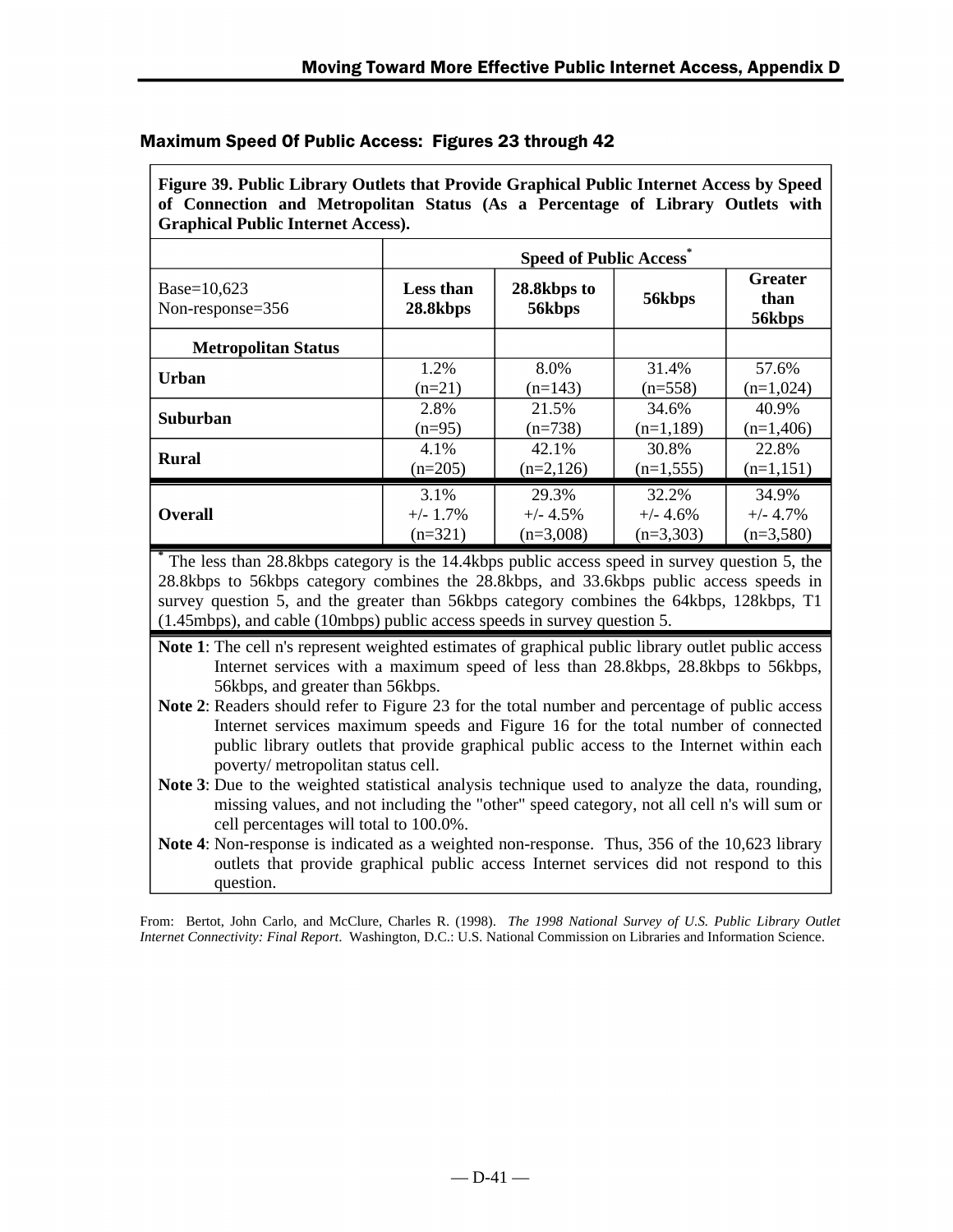| <b>Internet Access).</b>           |                               |                       |             |                                  |  |  |
|------------------------------------|-------------------------------|-----------------------|-------------|----------------------------------|--|--|
|                                    | <b>Speed of Public Access</b> |                       |             |                                  |  |  |
| Base= $10,623$<br>Non-response=356 | Less than<br>28.8kbps         | 28.8kbps to<br>56kbps | 56kbps      | <b>Greater</b><br>than<br>56kbps |  |  |
| <b>Poverty</b>                     |                               |                       |             |                                  |  |  |
| Less than $20\%$                   | 3.7%                          | 31.3%                 | 31.4%       | 32.9%                            |  |  |
|                                    | $(n=314)$                     | $(n=2,624)$           | $(n=2,630)$ | $(n=2,758)$                      |  |  |
| $20\% - 40\%$                      | 0.2%                          | 21.3%                 | 35.1%       | 43.3%                            |  |  |
|                                    | $(n=3)$                       | $(n=360)$             | $(n=594)$   | $(n=733)$                        |  |  |
| Greater than 40%                   | 2.1%                          | 12.2%                 | 39.8%       | 45.1%                            |  |  |
|                                    | $(n=4)$                       | $(n=24)$              | $(n=78)$    | $(n=88)$                         |  |  |
| <b>Overall</b>                     | 3.1%                          | 29.3%                 | 32.2%       | 34.9%                            |  |  |
|                                    | $+/- 1.7\%$                   | $+/- 4.5%$            | $+/- 4.6%$  | $+/- 4.7\%$                      |  |  |
|                                    | $(n=321)$                     | $(n=3,008)$           | $(n=3,303)$ | $(n=3,580)$                      |  |  |

**Figure 40. Public Library Outlets that Provide Graphical Public Internet Access by Speed of Connection and Poverty (As a Percentage of Library Outlets with Graphical Public**

Maximum Speed Of Public Access: Figures 23 through 42

**\*** The less than 28.8kbps category is the 14.4kbps public access speed in survey question 5, the 28.8kbps to 56kbps category combines the 28.8kbps, and 33.6kbps public access speeds in survey question 5, and the greater than 56kbps category combines the 64kbps, 128kbps, T1 (1.45mbps), and cable (10mbps) public access speeds in survey question 5.

**Note 1**: The cell n's represent weighted estimates of graphical public library outlet public access Internet services with a maximum speed of less than 28.8kbps, 28.8kbps to 56kbps, 56kbps, and greater than 56kbps.

**Note 2**: Readers should refer to Figure 23 for the total number and percentage of public access Internet services maximum speeds and Figure 16 for the total number of connected public library outlets that provide graphical public access to the Internet within each poverty/ metropolitan status cell.

**Note 3**: Due to the weighted statistical analysis technique used to analyze the data, rounding, missing values, and not including the "other" speed category, not all cell n's will sum or cell percentages will total to 100.0%.

**Note 4**: Non-response is indicated as a weighted non-response. Thus, 356 of the 10,623 library outlets that provide graphical public access Internet services did not respond to this question.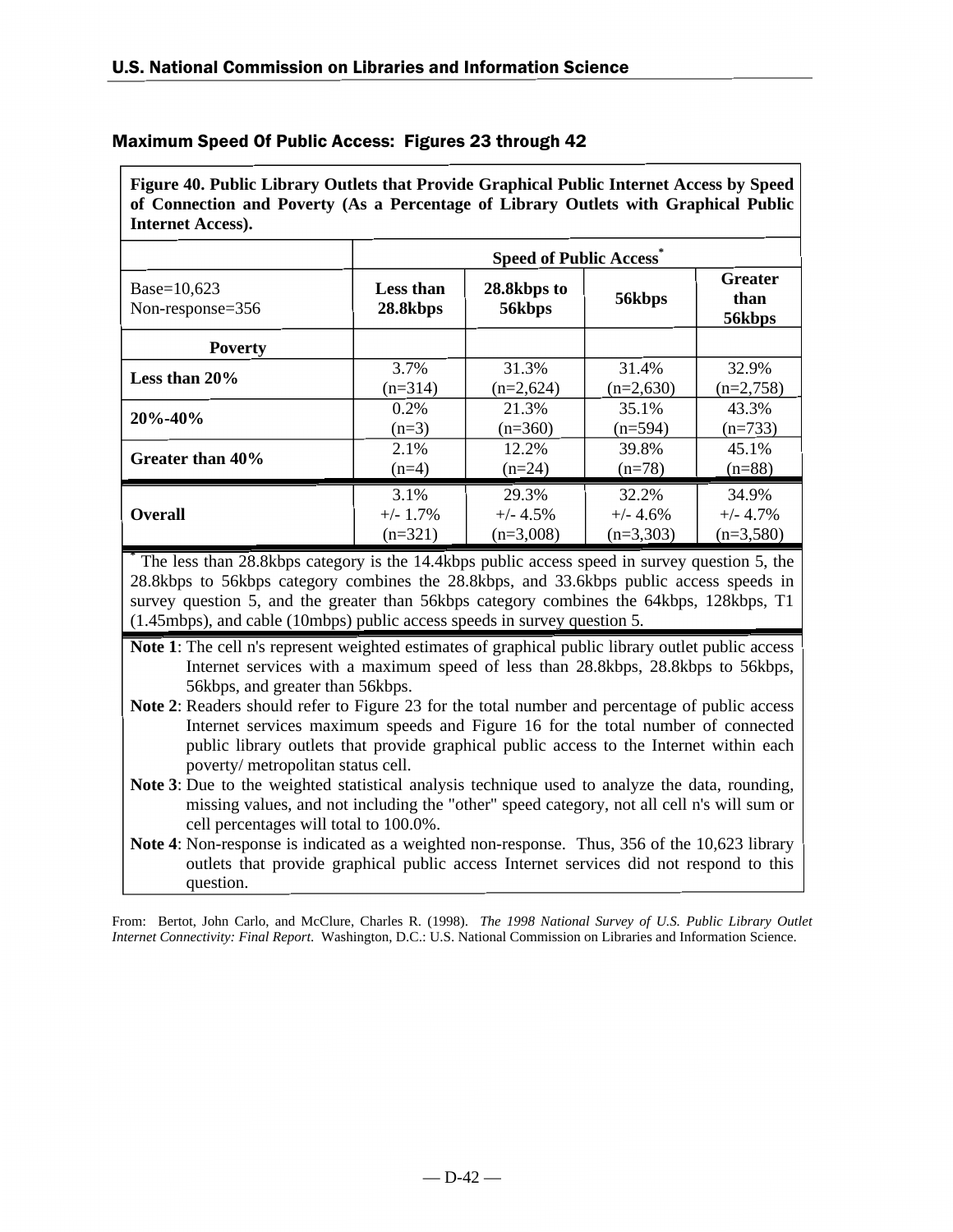| of Connection and Metropolitan Status (As a Percentage of All Library Outlets). |                               |                           |             |             |  |
|---------------------------------------------------------------------------------|-------------------------------|---------------------------|-------------|-------------|--|
|                                                                                 | <b>Speed of Public Access</b> |                           |             |             |  |
| Base=15,718<br>Non-response=556                                                 | Less than<br>28.8kbps         | Greater<br>than<br>56kbps |             |             |  |
| <b>Metropolitan Status</b>                                                      |                               |                           |             |             |  |
| <b>Urban</b>                                                                    | 0.8%                          | 5.3%                      | 20.7%       | 38.1%       |  |
|                                                                                 | $(n=21)$                      | $(n=143)$                 | $(n=558)$   | $(n=1,024)$ |  |
| Suburban                                                                        | 1.9%                          | 14.7%                     | 23.6%       | 28.3%       |  |
|                                                                                 | $(n=95)$                      | $(n=738)$                 | $(n=1,189)$ | $(n=1,406)$ |  |
| <b>Rural</b>                                                                    | 2.5%                          | 26.2%                     | 14.2%       | 22.8%       |  |
|                                                                                 | $(n=205)$                     | $(n=2,126)$               | $(n=1,555)$ | $(n=1,151)$ |  |
| <b>Overall</b>                                                                  | 2.1%                          | 19.8%                     | 21.7%       | 23.6%       |  |
|                                                                                 | $+/- 1.6\%$                   | $+/- 4.0\%$               | $+/- 4.1\%$ | $+/- 4.1\%$ |  |
|                                                                                 | $(n=321)$                     | $(n=3,008)$               | $(n=3,303)$ | $(n=3,580)$ |  |

**Figure 41. Public Library Outlets that Provide Graphical Public Internet Access by Speed**

# Maximum Speed Of Public Access: Figures 23 through 42

**\*** The less than 28.8kbps category is the 14.4kbps public access speed in survey question 5, the 28.8kbps to 56kbps category combines the 28.8kbps, and 33.6kbps public access speeds in survey question 5, and the greater than 56kbps category combines the 64kbps, 128kbps, T1 (1.45mbps), and cable (10mbps) public access speeds in survey question 5.

**Note 1**: The cell n's represent weighted estimates of graphical public library outlet public access Internet services with a maximum speed of less than 28.8kbps, 28.8kbps to 56kbps, 56kbps, and greater than 56kbps.

- **Note 2**: Readers should refer to Figure 23 for the total number and percentage of public access Internet services maximum speeds and Figure 16 for the total number of connected public library outlets that provide graphical public access to the Internet within each poverty/ metropolitan status cell.
- **Note 3**: Due to the weighted statistical analysis technique used to analyze the data, rounding, missing values, and not including the "other" speed category, not all cell n's will sum or cell percentages will total to 100.0%.
- **Note 4**: Non-response is indicated as a weighted non-response. Thus, 556 of the 15,718 library outlets did not respond to this question.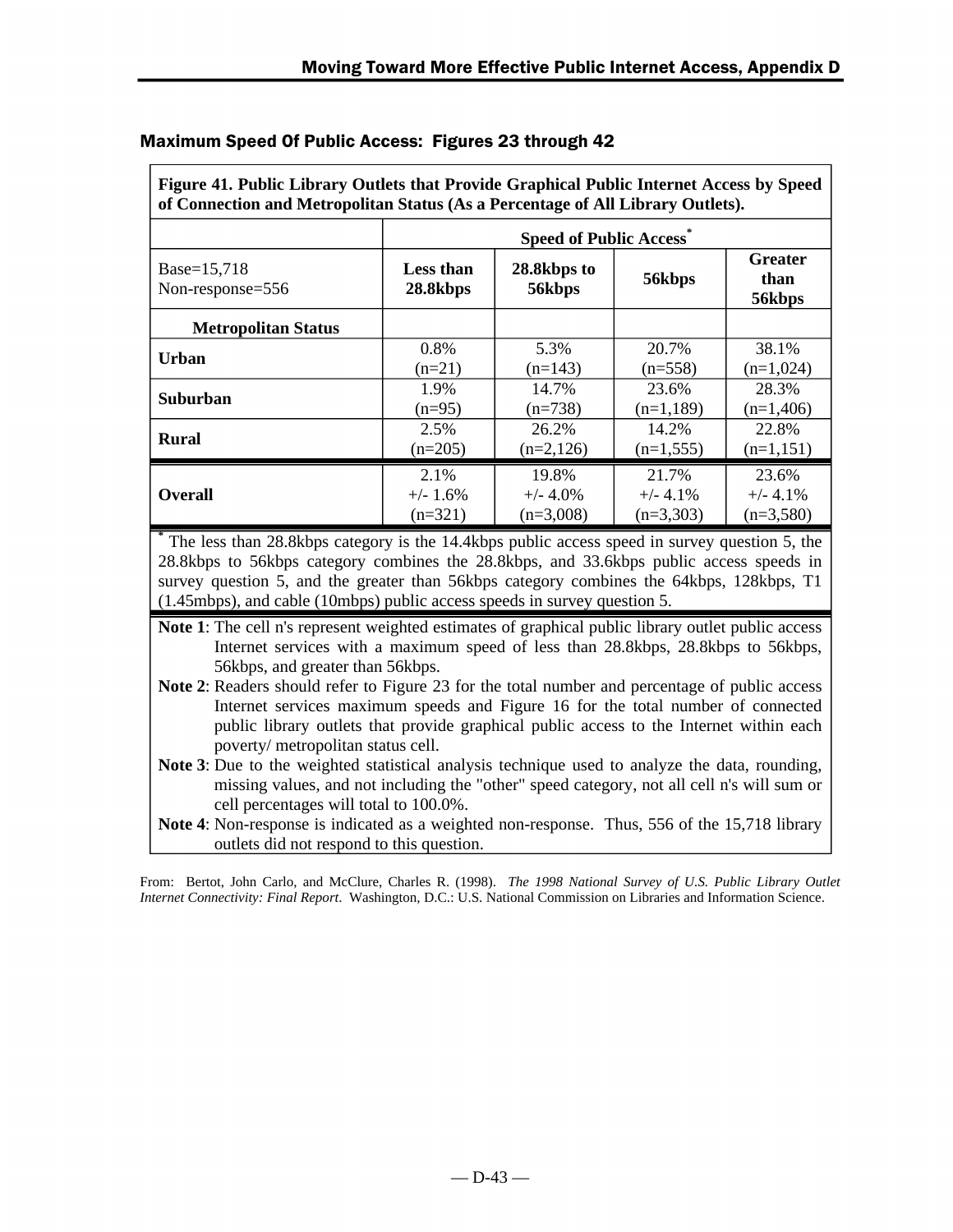| $\mathbf{r}$ and $\mathbf{r}$ and $\mathbf{r}$ are $\mathbf{r}$ and $\mathbf{r}$ and $\mathbf{r}$ are $\mathbf{r}$ and $\mathbf{r}$ and $\mathbf{r}$ are $\mathbf{r}$ and $\mathbf{r}$ are $\mathbf{r}$<br>of Connection and Poverty (As a Percentage of All Library Outlets). |                               |                       |             |                                  |  |
|--------------------------------------------------------------------------------------------------------------------------------------------------------------------------------------------------------------------------------------------------------------------------------|-------------------------------|-----------------------|-------------|----------------------------------|--|
|                                                                                                                                                                                                                                                                                | <b>Speed of Public Access</b> |                       |             |                                  |  |
| Base=15,718<br>Non-response=556                                                                                                                                                                                                                                                | Less than<br>28.8kbps         | 28.8kbps to<br>56kbps | 56kbps      | <b>Greater</b><br>than<br>56kbps |  |
| <b>Poverty</b>                                                                                                                                                                                                                                                                 |                               |                       |             |                                  |  |
| Less than 20%                                                                                                                                                                                                                                                                  | 2.5%                          | 20.6%                 | 20.6%       | 21.6%                            |  |
|                                                                                                                                                                                                                                                                                | $(n=314)$                     | $(n=2,624)$           | $(n=2,630)$ | $(n=2,758)$                      |  |
| $20\% - 40\%$                                                                                                                                                                                                                                                                  | 0.1%                          | 13.6%                 | 22.5%       | 27.8%                            |  |
|                                                                                                                                                                                                                                                                                | $(n=3)$                       | $(n=360)$             | $(n=594)$   | $(n=733)$                        |  |
| Greater than 40%                                                                                                                                                                                                                                                               | 1.3%                          | 7.6%                  | 24.6%       | 27.8%                            |  |
|                                                                                                                                                                                                                                                                                | $(n=4)$                       | $(n=24)$              | $(n=78)$    | $(n=88)$                         |  |
| <b>Overall</b>                                                                                                                                                                                                                                                                 | 2.1%                          | 19.8%                 | 21.7%       | 23.6%                            |  |
|                                                                                                                                                                                                                                                                                | $+/- 1.6\%$                   | $+/- 4.0\%$           | $+/- 4.1\%$ | $+/- 4.1\%$                      |  |
|                                                                                                                                                                                                                                                                                | $(n=321)$                     | $(n=3,008)$           | $(n=3,303)$ | $(n=3,580)$                      |  |

**Figure 42. Public Library Outlets that Provide Graphical Public Internet Access by Speed**

# Maximum Speed Of Public Access: Figures 23 through 42

**\*** The less than 28.8kbps category is the 14.4kbps public access speed in survey question 5, the 28.8kbps to 56kbps category combines the 28.8kbps, and 33.6kbps public access speeds in survey question 5, and the greater than 56kbps category combines the 64kbps, 128kbps, T1 (1.45mbps), and cable (10mbps) public access speeds in survey question 5.

**Note 1**: The cell n's represent weighted estimates of graphical public library outlet public access Internet services with a maximum speed of less than 28.8kbps, 28.8kbps to 56kbps, 56kbps, and greater than 56kbps.

**Note 2:** Readers should refer to Figure 23 for the total number and percentage of public access Internet services maximum speeds and Figure 16 for the total number of connected public library outlets that provide graphical public access to the Internet within each poverty/ metropolitan status cell.

**Note 3**: Due to the weighted statistical analysis technique used to analyze the data, rounding, missing values, and not including the "other" speed category, not all cell n's will sum or cell percentages will total to 100.0%.

**Note 4**: Non-response is indicated as a weighted non-response. Thus, 556 of the 15,718 library outlets did not respond to this question.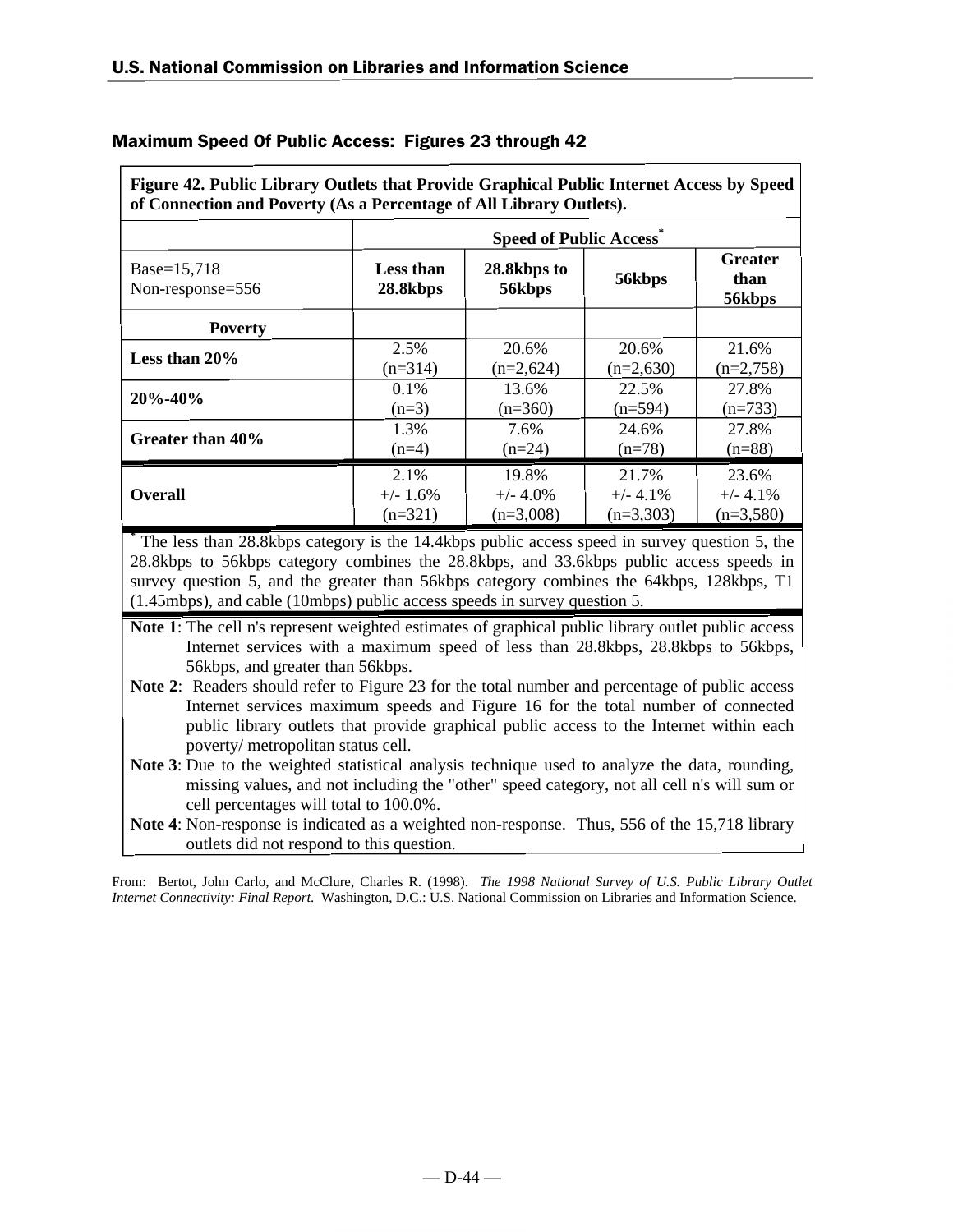**Figure 43. Public Library Outlets that Provide Special Software/Hardware for Persons with Disabilities on All of Their Public Access Internet Workstations by Metropolitan Status and Poverty (As a Percentage of Library Outlets Offering Public Internet Access).**

| Base=11,519                   | <b>Poverty</b>                   |                                  |                               |                                  |  |  |
|-------------------------------|----------------------------------|----------------------------------|-------------------------------|----------------------------------|--|--|
|                               | Less than 20%                    | 20%-40%                          | More than 40%                 | Overall                          |  |  |
| Metropolitan<br><b>Status</b> |                                  |                                  |                               |                                  |  |  |
| Urban                         | 2.2%<br>$(n=30)$                 | 2.5%<br>$(n=18)$                 | 1.1%<br>$(n=2)$               | 2.3%<br>$+/- 1.4%$<br>$(n=51)$   |  |  |
| <b>Suburban</b>               | 1.3%<br>$(n=45)$                 | N/A                              | N/A                           | 1.2%<br>$+/- 1.0%$<br>$(n=45)$   |  |  |
| <b>Rural</b>                  | 3.4%<br>$(n=150)$                | 8.3%<br>$(n=82)$                 | N/A                           | 4.2%<br>$+/- 2.0\%$<br>$(n=232)$ |  |  |
| <b>Overall</b>                | 2.4%<br>$+/- 1.5\%$<br>$(n=226)$ | 5.3%<br>$+/- 2.2\%$<br>$(n=100)$ | 0.8%<br>$+/-$ .09%<br>$(n=2)$ | 2.9%<br>$+/- 1.6\%$<br>$(n=328)$ |  |  |

**Note 1**: The cell n's represent weighted estimates of connected public library outlets that provide special software/hardware for persons with disabilities on all public access Internet terminals/workstations.

**Note 2**: Readers should refer to Figures 3 and 4 for the total number of public library outlets that provide public access to the Internet by metropolitan status and poverty

**Note 3**: Due to the weighted statistical analysis technique used to analyze the data and rounding, not all cell n's will sum or cell percentages will total to 100.0%.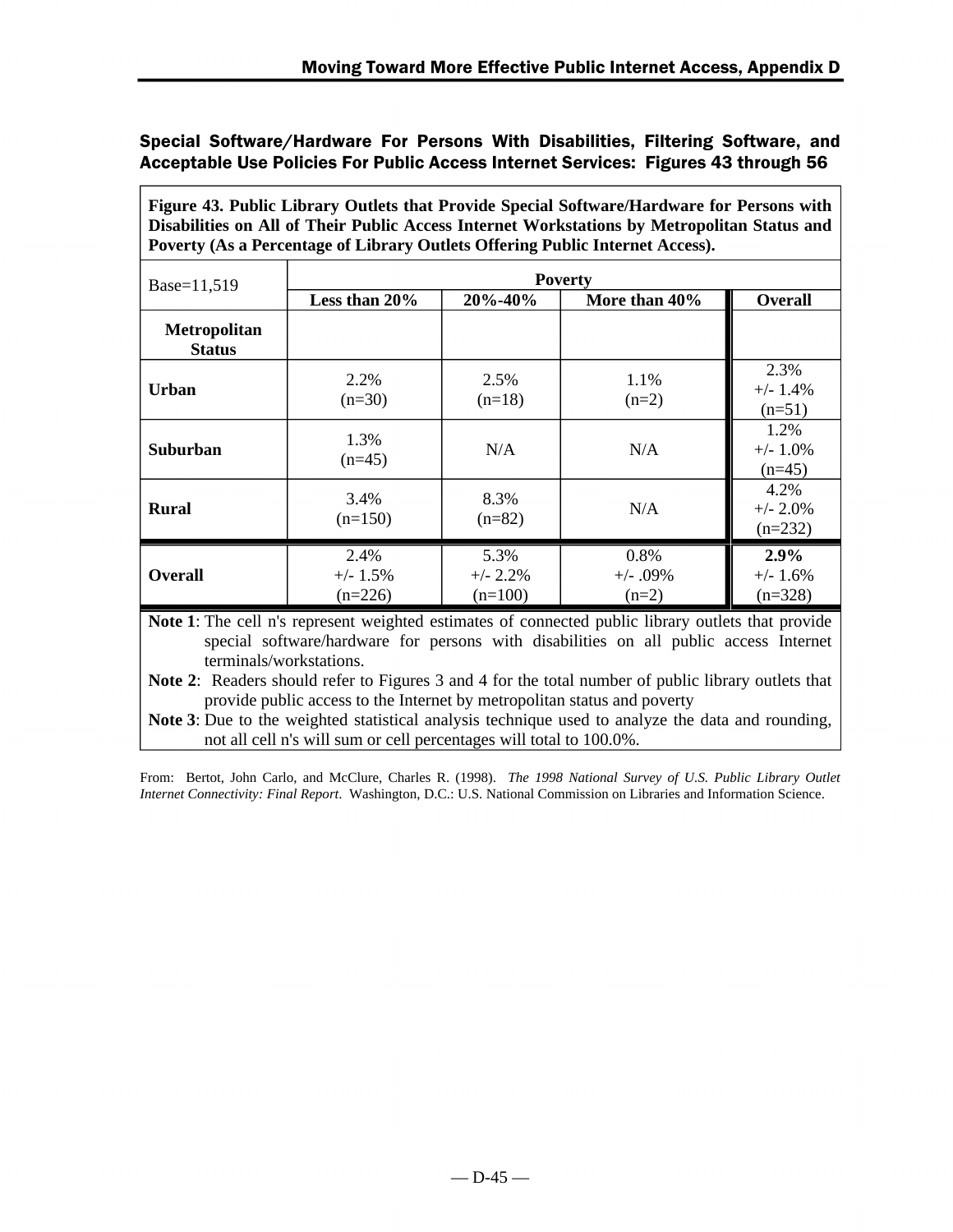**Figure 44. Public Library Outlets that Provide Special Software/Hardware for Persons with Disabilities on Some of their Public Access Internet Workstations by Metropolitan Status and Poverty (As a Percentage of Library Outlets Offering Public Internet Access).**

| Base=11,519                          | <b>Poverty</b>                      |                                   |                                 |                                     |
|--------------------------------------|-------------------------------------|-----------------------------------|---------------------------------|-------------------------------------|
|                                      | Less than 20%                       | 20%-40%                           | More than 40%                   | <b>Overall</b>                      |
| <b>Metropolitan</b><br><b>Status</b> |                                     |                                   |                                 |                                     |
| Urban                                | 23.1%<br>$(n=313)$                  | 25.0%<br>$(n=181)$                | 26.6%<br>$(n=49)$               | 24.1%<br>$+/- 4.2%$<br>$(n=543)$    |
| <b>Suburban</b>                      | 14.9%<br>$(n=531)$                  | 18.8%<br>$(n=39)$                 | N/A                             | 15.1%<br>$+/- 3.6%$<br>$(n=571)$    |
| <b>Rural</b>                         | 7.8%<br>$(n=343)$                   | 10.4%<br>$(n=103)$                | 14.5%<br>$(n=8)$                | 8.3%<br>$+/- 2.7%$<br>$(n=454)$     |
| <b>Overall</b>                       | 12.7%<br>$+/- 3.3\%$<br>$(n=1,188)$ | 16.9%<br>$+/- 3.7\%$<br>$(n=322)$ | 23.0%<br>$+/- 4.2%$<br>$(n=57)$ | 13.6%<br>$+/- 3.4\%$<br>$(n=1,567)$ |

**Note 1**: The cell n's represent weighted estimates of connected public library outlets that use filtering software on some of their public access Internet terminals/workstations.

**Note 2**: Readers should refer to Figures 3 and 4 for the total number of public library outlets that provide public access to the Internet by metropolitan status and poverty

**Note 3**: Due to the weighted statistical analysis technique used to analyze the data and rounding, not all cell n's will sum or cell percentages will total to 100.0%.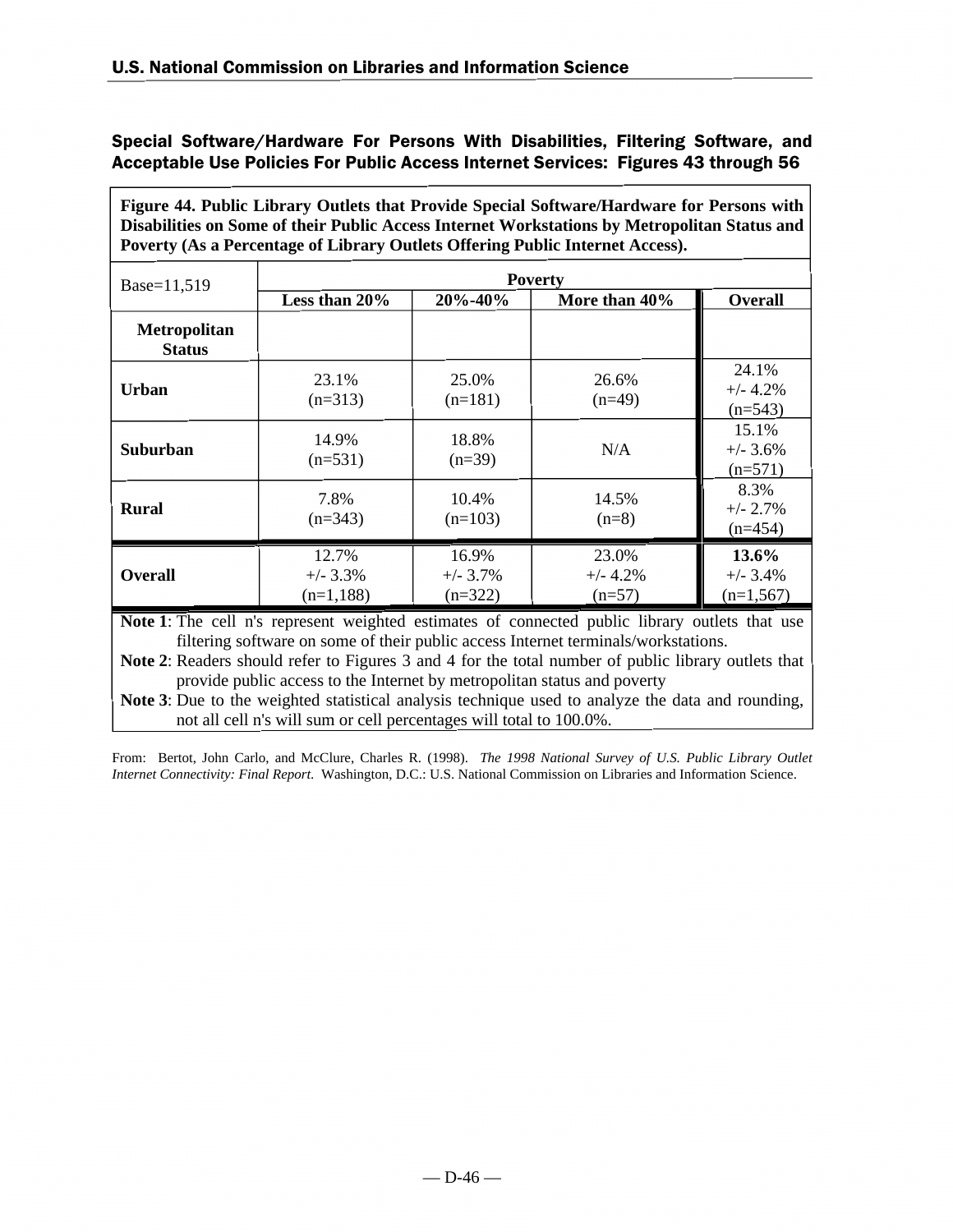**Figure 45. Public Library Outlets that Provide Special Software/Hardware for Persons with Disabilities on None of their Public Access Internet Workstations by Metropolitan Status and Poverty (As a Percentage of Library Outlets Offering Public Internet Access).**

| Base=11,519                          | <b>Poverty</b>                      |                                     |                                  |                                     |  |
|--------------------------------------|-------------------------------------|-------------------------------------|----------------------------------|-------------------------------------|--|
|                                      | Less than 20%                       | 20%-40%                             | More than 40%                    | <b>Overall</b>                      |  |
| <b>Metropolitan</b><br><b>Status</b> |                                     |                                     |                                  |                                     |  |
| Urban                                | 74.6%<br>$(n=1,011)$                | 72.5%<br>$(n=524)$                  | 72.3%<br>$(n=133)$               | 73.8%<br>$+/- 4.4\%$<br>$(n=1,666)$ |  |
| Suburban                             | 83.8%<br>$(n=2,985)$                | 81.3%<br>$(n=169)$                  | 100.0%<br>$(n=14)$               | 83.7%<br>$+/- 3.7%$<br>$(n=3,166)$  |  |
| <b>Rural</b>                         | 88.9%<br>$(n=3,932)$                | 81.4%<br>$(n=810)$                  | 85.5%<br>$(n=47)$                | 87.5%<br>$+/- 3.3\%$<br>$(n=4,789)$ |  |
| <b>Overall</b>                       | 84.9%<br>$+/- 3.5\%$<br>$(n=7,928)$ | 77.9%<br>$+/- 4.1\%$<br>$(n=1,503)$ | 76.1%<br>$+/- 4.3%$<br>$(n=193)$ | 83.6%<br>$+/- 3.7\%$<br>$(n=9,624)$ |  |

**Note 1**: The cell n's represent weighted estimates of connected public library outlets that provide special software/hardware for persons with disabilities on none of their public access Internet terminals/workstations.

**Note 2**: Readers should refer to Figures 3 and 4 for the total number of public library outlets that provide public access to the Internet by metropolitan status and poverty

**Note 3**: Due to the weighted statistical analysis technique used to analyze the data and rounding, not all cell n's will sum or cell percentages will total to 100.0%.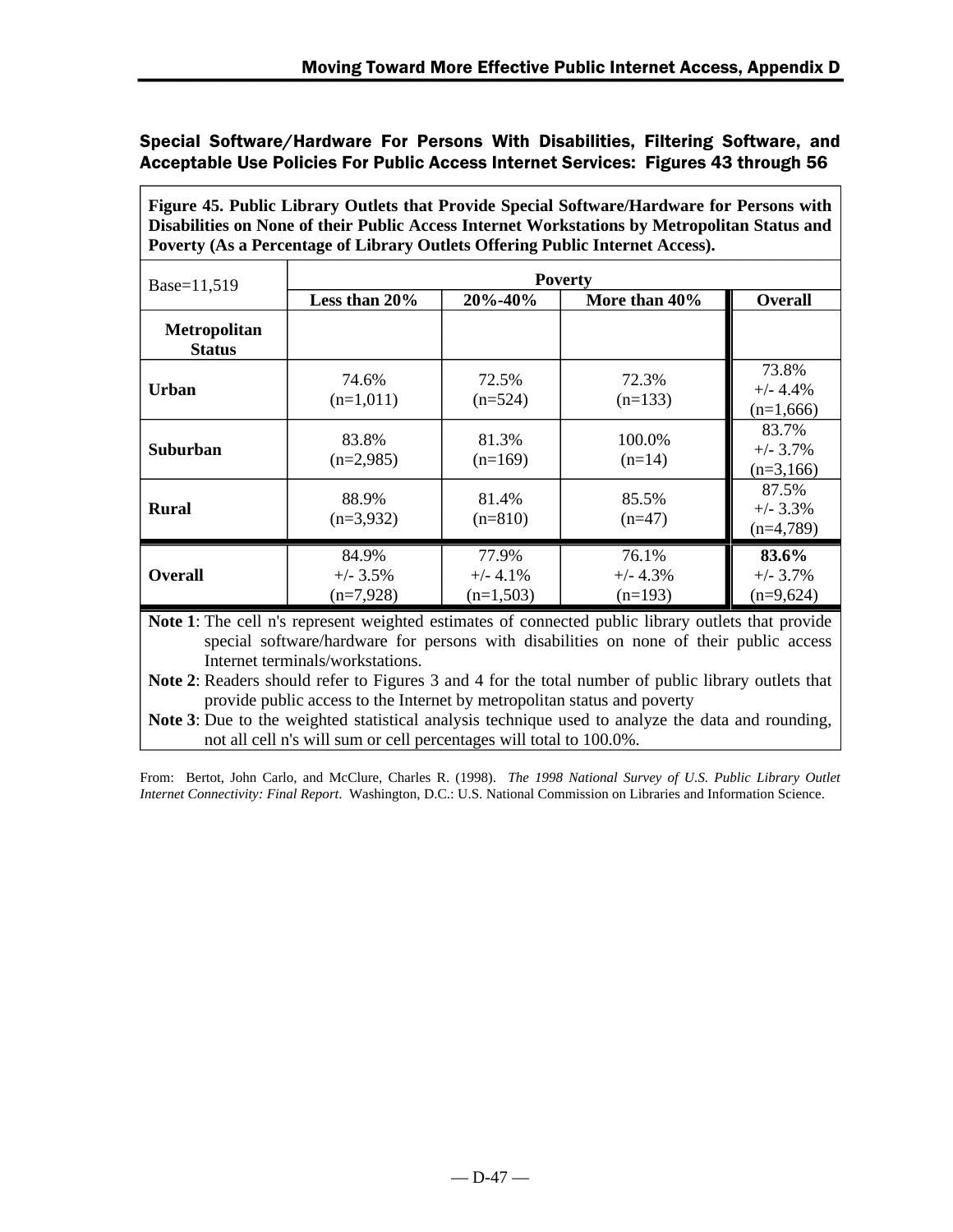**Figure 46. Public Library Outlets that Provide Special Software/Hardware for Persons with Disabilities by Metropolitan Status (As a Percentage of Library Outlets Offering Public Internet Access).**

|                                      |                                                    | <b>Special Software/ Hardware Status</b>            |                                                   |                        |
|--------------------------------------|----------------------------------------------------|-----------------------------------------------------|---------------------------------------------------|------------------------|
| Base=11,519                          | On all public<br>access terminals/<br>workstations | On some public<br>access terminals/<br>workstations | On no public<br>access terminals/<br>workstations | <b>Total</b>           |
| <b>Metropolitan</b><br><b>Status</b> |                                                    |                                                     |                                                   |                        |
| <b>Urban</b>                         | 2.3%<br>$+/- 1.4%$<br>$(n=51)$                     | 24.1%<br>$+/- 4.2%$<br>$(n=543)$                    | 73.8%<br>$+/- 4.4%$<br>$(n=1,666)$                | 100.0%<br>$(n=2,261)$  |
| Suburban                             | 1.2%<br>$+/- 1.0\%$<br>$(n=45)$                    | 15.1%<br>$+/- 3.6%$<br>$(n=571)$                    | 83.7%<br>$+/- 3.7%$<br>$(n=3,166)$                | 100.0%<br>$(n=3,783)$  |
| <b>Rural</b>                         | 4.2%<br>$+/- 2.0\%$<br>$(n=232)$                   | 8.3%<br>$+/- 2.7\%$<br>$(n=454)$                    | 87.5%<br>$+/- 3.3\%$<br>$(n=4,789)$               | 100.0%<br>$(n=5,475)$  |
| <b>Overall</b>                       | 2.9%<br>$+/- 1.6%$<br>$(n=328)$                    | 13.6%<br>$+/- 3.4%$<br>$(n=1,567)$                  | 83.6%<br>$+/- 3.7%$<br>$(n=9,624)$                | 100.0%<br>$(n=11,519)$ |

**Note 1**: The cell n's represent weighted estimates of connected public library outlets that provide special software/hardware for persons with disabilities on all, some, or none of their public access Internet workstations/terminals.

**Note 2**: Readers should refer to Figures 3 and 4 for the total number of public library outlets that provide public access to the Internet by metropolitan status and poverty

**Note 3**: Due to the weighted statistical analysis technique used to analyze the data and rounding, not all cell n's will sum or cell percentages will total to 100.0%.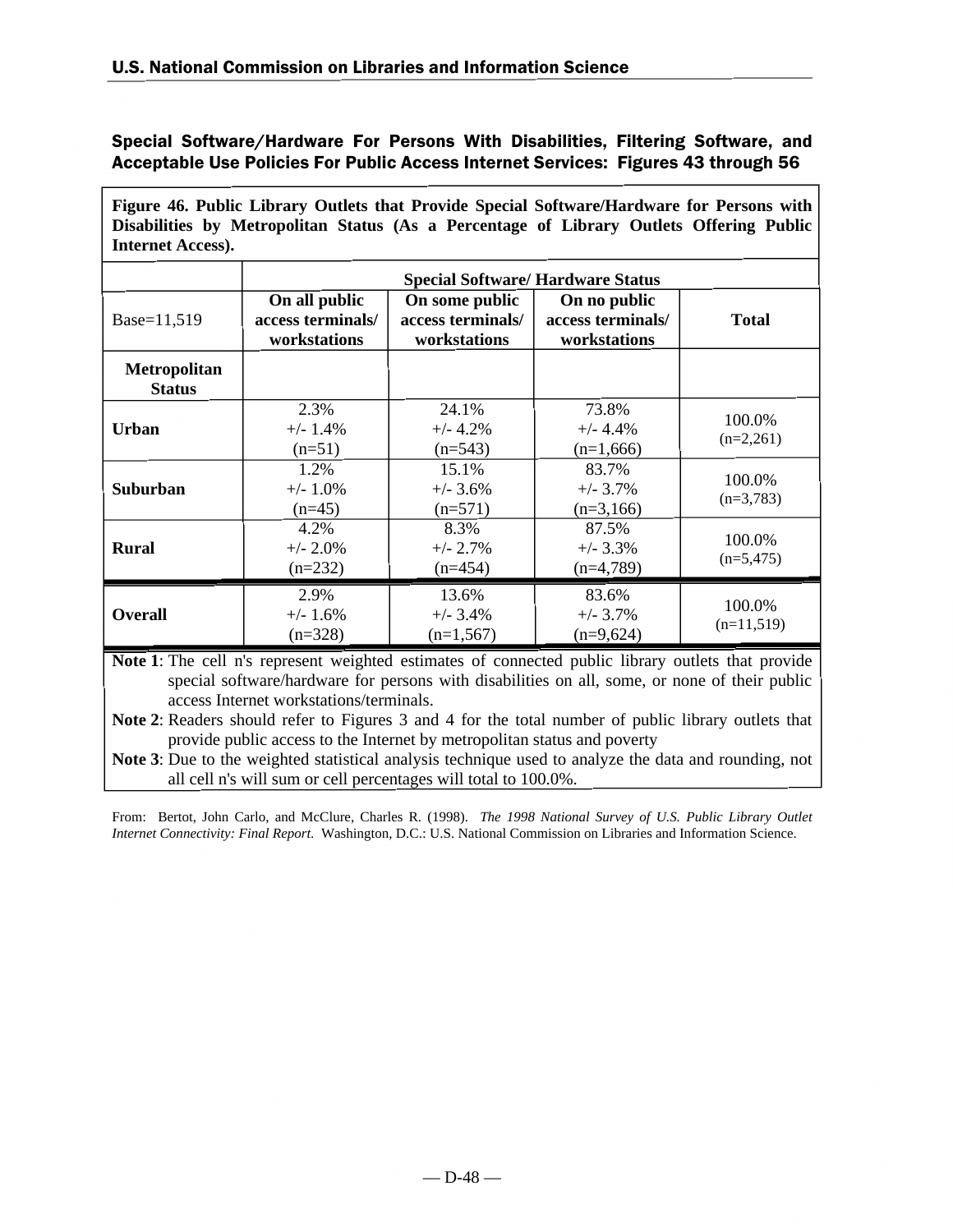|                  |                                                    | Disabilities by Poverty (As a Percentage of Library Outlets Offering Public Internet Access).<br><b>Special Software/Hardware Status</b> |                                                   |                        |
|------------------|----------------------------------------------------|------------------------------------------------------------------------------------------------------------------------------------------|---------------------------------------------------|------------------------|
| Base=11,519      | On all public<br>access terminals/<br>workstations | On some public<br>access terminals/<br>workstations                                                                                      | On no public<br>access terminals/<br>workstations | <b>Total</b>           |
| <b>Poverty</b>   |                                                    |                                                                                                                                          |                                                   |                        |
| Less than $20\%$ | 2.4%<br>$+/- 1.5%$<br>$(n=226)$                    | 12.7%<br>$+/- 3.3%$<br>$(n=1,188)$                                                                                                       | 84.9%<br>$+/- 3.5%$<br>$(n=7,928)$                | 100.0%<br>$(n=9,342)$  |
| 20%-40%          | 5.3%<br>$+/- 2.2\%$<br>$(n=100)$                   | 16.9%<br>$+/- 3.7\%$<br>$(n=322)$                                                                                                        | 77.9%<br>$+/- 4.1%$<br>$(n=1,503)$                | 100.0%<br>$(n=1,925)$  |
| More than 40%    | 0.8%<br>$+/- .09%$<br>$(n=2)$                      | 23.0%<br>$+/- 4.2%$<br>$(n=57)$                                                                                                          | 76.1%<br>$+/- 4.3%$<br>$(n=193)$                  | 100.0%<br>$(n=252)$    |
| <b>Overall</b>   | 2.9%<br>$+/- 1.6%$<br>$(n=328)$                    | 13.6%<br>$+/- 3.4%$<br>$(n=1,567)$                                                                                                       | 83.5%<br>$+/- 3.7\%$<br>$(n=9,624)$               | 100.0%<br>$(n=11,519)$ |

**Figure 47. Public Library Outlets that Provide Special Software/Hardware for Persons with**

**Note 1**: The cell n's represent weighted estimates of connected public library outlets that provide special software/hardware for persons with disabilities on all, some, or none of their public access Internet workstations/terminals.

**Note 2**: Readers should refer to Figures 3 and 4 for the total number of public library outlets that provide public access to the Internet by metropolitan status and poverty

**Note 3**: Due to the weighted statistical analysis technique used to analyze the data and rounding, not all cell n's will sum or cell percentages will total to 100.0%.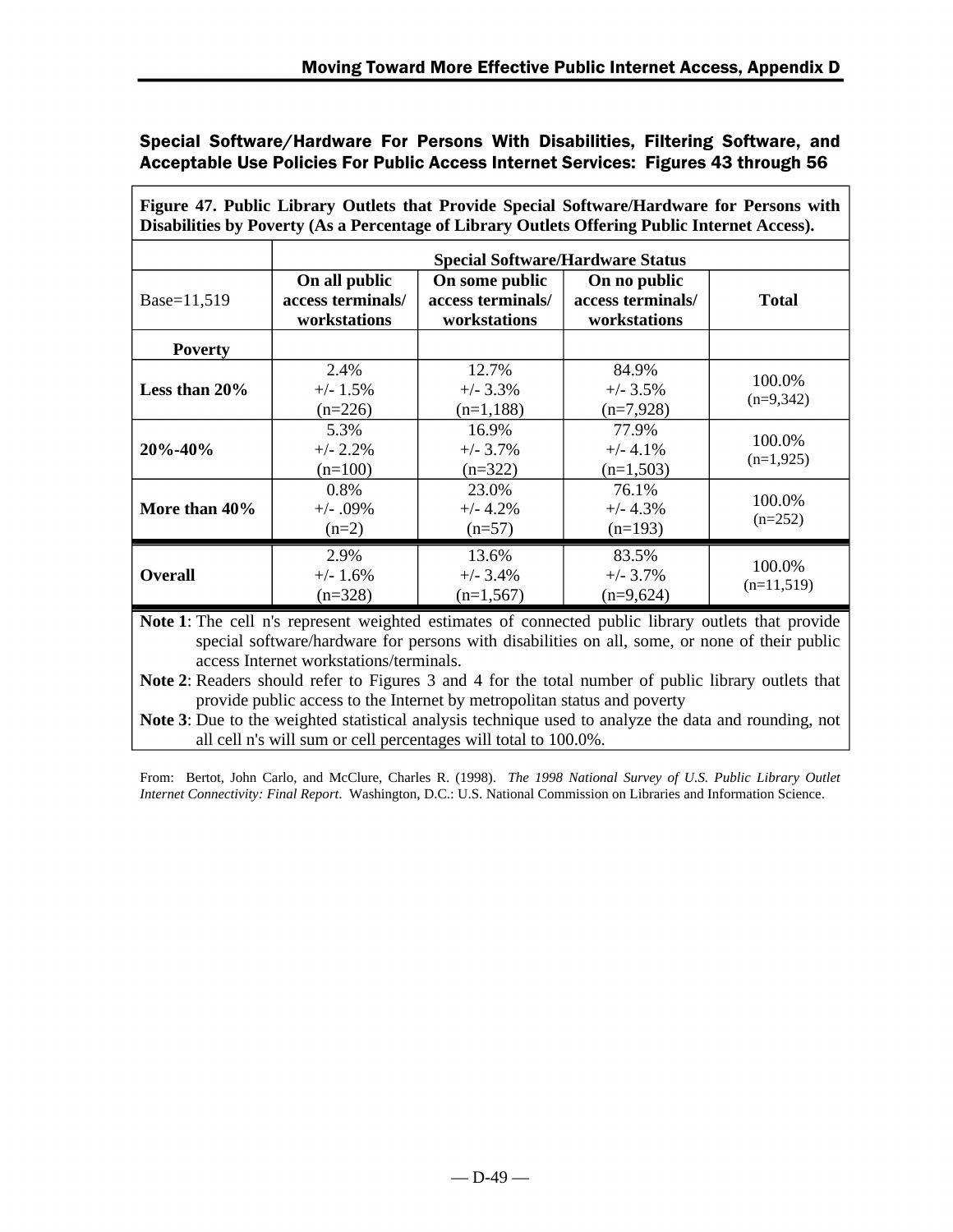**Figure 48. Public Library Outlets that Use Filtering Software on All of their Public Internet Access Workstations by Metropolitan Status and Poverty (As a Percentage of Library Outlets Offering Public Internet Access).**

| Base=11,519                   |                                 |                                  | <b>Poverty</b>                 |                                  |
|-------------------------------|---------------------------------|----------------------------------|--------------------------------|----------------------------------|
|                               | Less than 20%                   | 20%-40%                          | More than 40%                  | <b>Overall</b>                   |
| Metropolitan<br><b>Status</b> |                                 |                                  |                                |                                  |
| Urban                         | 8.2%<br>$(n=111)$               | 10.0%<br>$(n=72)$                | 8.7%<br>$(n=16)$               | 8.8%<br>$+/- 2.8\%$<br>$(n=199)$ |
| <b>Suburban</b>               | 7.0%<br>$(n=249)$               | 11.1%<br>$(n=23)$                | 14.3%<br>$(n=2)$               | 7.2%<br>$+/- 2.5%$<br>$(n=273)$  |
| <b>Rural</b>                  | 7.3%<br>$(n=321)$               | 8.3%<br>$(n=82)$                 | 3.6%<br>$(n=2)$                | 7.4%<br>$+/- 2.6%$<br>$(n=404)$  |
| <b>Overall</b>                | 7.3%<br>$+/- 2.6%$<br>$(n=681)$ | 9.3%<br>$+/- 2.9\%$<br>$(n=177)$ | 7.7%<br>$+/- 2.6%$<br>$(n=19)$ | 7.6%<br>$+/- 2.6%$<br>$(n=878)$  |

**Note 1**: The cell n's represent weighted estimates of connected public library outlets that use filtering software on all public access Internet terminals/workstations.

**Note 2**: Readers should refer to Figures 3 and 4 for the total number of public library outlets that provide public access to the Internet by metropolitan status and poverty

**Note 3**: Due to the weighted statistical analysis technique used to analyze the data and rounding, not all cell n's will sum or cell percentages will total to 100.0%.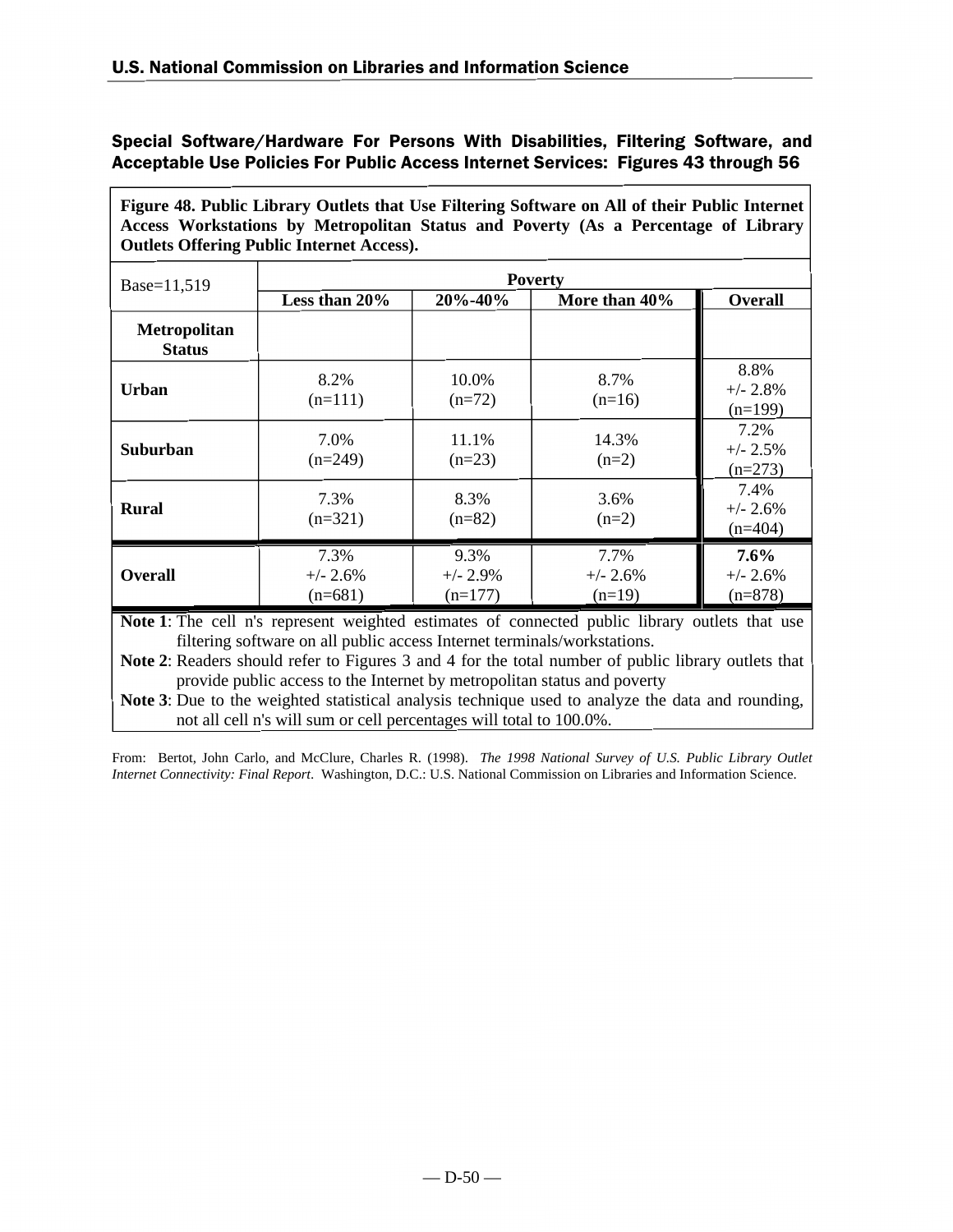**Figure 49. Public Library Outlets that Use Filtering Software on Some of their Public Internet Access Workstations by Metropolitan Status and Poverty (As a Percentage of Library Outlets Offering Public Internet Access).**

| Base=11,519                          | <b>Poverty</b>                  |                                 |                                |                                  |  |
|--------------------------------------|---------------------------------|---------------------------------|--------------------------------|----------------------------------|--|
|                                      | Less than 20%                   | $20\% - 40\%$                   | More than 40%                  | <b>Overall</b>                   |  |
| <b>Metropolitan</b><br><b>Status</b> |                                 |                                 |                                |                                  |  |
| Urban                                | 6.7%<br>$(n=91)$                | 11.2%<br>$(n=81)$               | 7.1%<br>$(n=13)$               | 8.2%<br>$+/- 2.8%$<br>$(n=185)$  |  |
| <b>Suburban</b>                      | 9.5%<br>$(n=339)$               | 8.7%<br>$(n=18)$                | 14.3%<br>$(n=2)$               | 9.5%<br>$+/- 2.9%$<br>$(n=357)$  |  |
| <b>Rural</b>                         | 4.8%<br>$(n=214)$               | 4.1%<br>$(n=41)$                | 3.6%<br>$(n=2)$                | 4.7%<br>$+/- 2.1\%$<br>$(n=257)$ |  |
| <b>Overall</b>                       | 6.9%<br>$+/- 2.5%$<br>$(n=644)$ | 7.2%<br>$+/- 2.6%$<br>$(n=138)$ | 6.9%<br>$+/- 2.5%$<br>$(n=17)$ | 7.0%<br>$+/- 3.4%$<br>$(n=801)$  |  |

**Note 1**: The cell n's represent weighted estimates of connected public library outlets that provide special software/hardware for persons with disabilities on some of their public access Internet terminals/workstations.

**Note 2**: Readers should refer to Figures 3 and 4 for the total number of public library outlets that provide public access to the Internet by metropolitan status and poverty

**Note 3**: Due to the weighted statistical analysis technique used to analyze the data and rounding, not all cell n's will sum or cell percentages will total to 100.0%.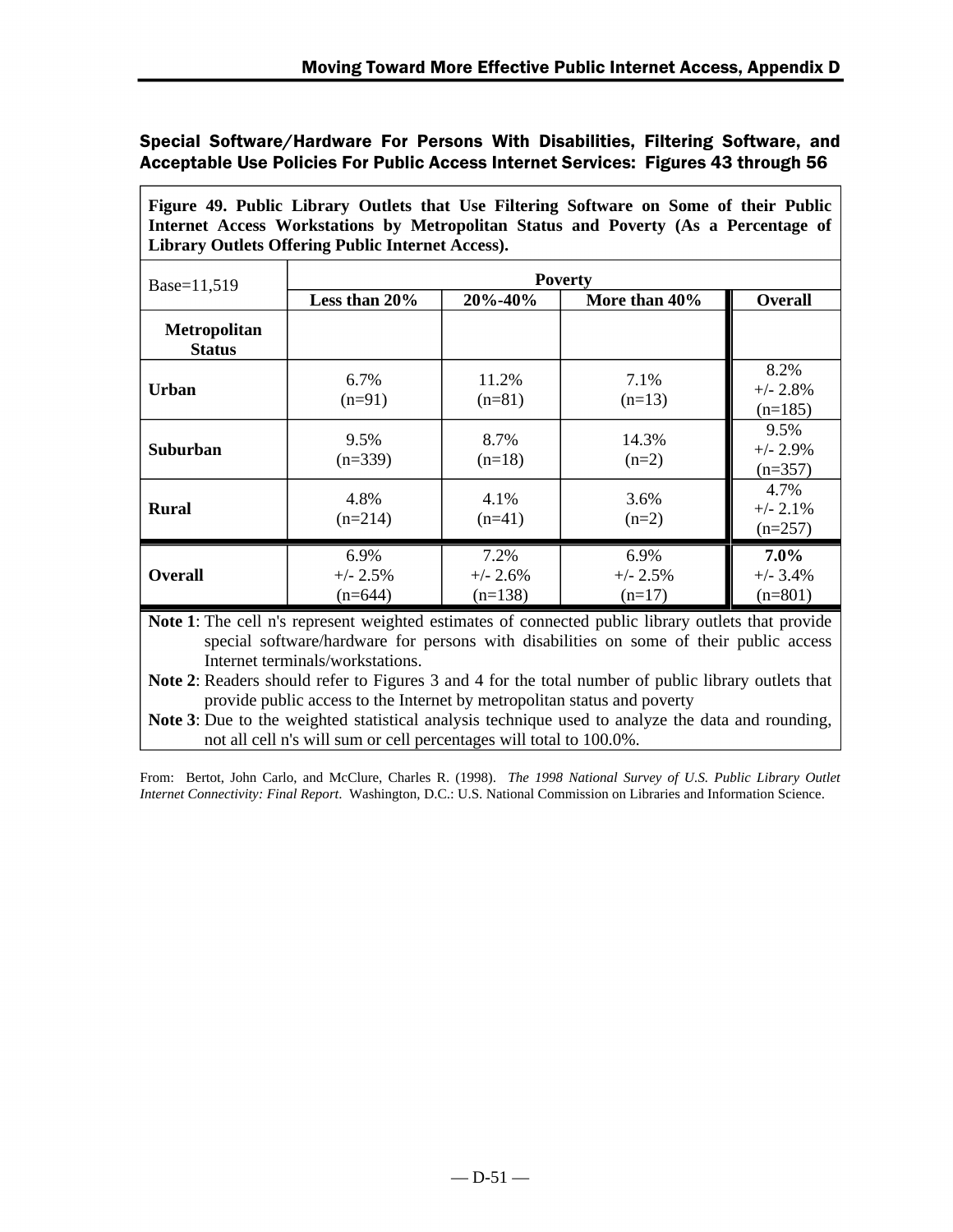**Figure 50. Public Library Outlets that Use Filtering Software on None of their Public Internet Access Workstations by Metropolitan Status and Poverty (As a Percentage of Library Outlets Offering Public Internet Access).**

| Base=11,519                   |                                     |                                     | <b>Poverty</b>                    |                                     |
|-------------------------------|-------------------------------------|-------------------------------------|-----------------------------------|-------------------------------------|
|                               | Less than 20%                       | 20%-40%                             | More than 40%                     | Overall                             |
| Metropolitan<br><b>Status</b> |                                     |                                     |                                   |                                     |
| Urban                         | 85.1%<br>$(n=1,152)$                | 78.7%<br>$(n=569)$                  | 83.6%<br>$(n=153)$                | 82.9%<br>$+/- 3.8\%$<br>$(n=1,875)$ |
| <b>Suburban</b>               | 83.5%<br>$(n=2,974)$                | 80.7%<br>$(n=167)$                  | 78.6%<br>$(n=11)$                 | 83.3%<br>$+/- 3.7%$<br>$(n=3,152)$  |
| <b>Rural</b>                  | 87.9%<br>$(n=3,890)$                | 87.6%<br>$(n=872)$                  | 94.5%<br>$(n=52)$                 | 87.9%<br>$+/- 3.3%$<br>$(n=4,813)$  |
| <b>Overall</b>                | 85.8%<br>$+/- 3.5\%$<br>$(n=8,016)$ | 83.1%<br>$+/- 3.8\%$<br>$(n=1,599)$ | 85.4%<br>$+/- 3.5\%$<br>$(n=216)$ | 85.3%<br>$+/- 3.7\%$<br>$(n=9,839)$ |

**Note 1**: The cell n's represent weighted estimates of connected public library outlets that use filtering software on none of their public access Internet terminals/workstations.

**Note 2**: Readers should refer to Figures 3 and 4 for the total number of public library outlets that provide public access to the Internet by metropolitan status and poverty

**Note 3**: Due to the weighted statistical analysis technique used to analyze the data and rounding, not all cell n's will sum or cell percentages will total to 100.0%.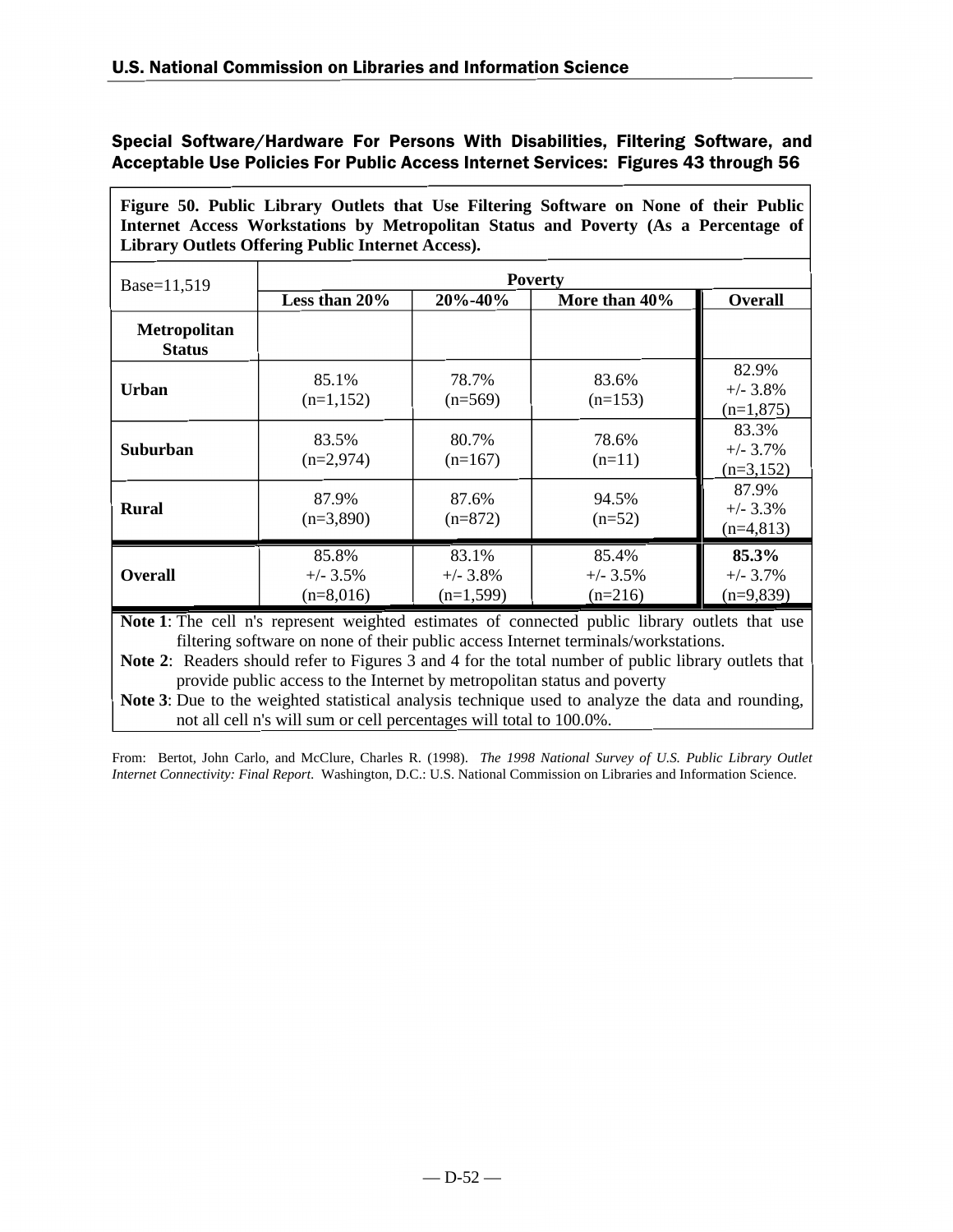**Figure 51. Public Library Outlets that Have an Acceptable Use Policy for Their Public Internet Access Workstations by Metropolitan Status and Poverty (As a Percentage of Library Outlets Offering Public Internet Access).**

| Base=11,519                          | <b>Poverty</b>                      |                                    |                                  |                                     |  |
|--------------------------------------|-------------------------------------|------------------------------------|----------------------------------|-------------------------------------|--|
|                                      | Less than 20%                       | $20\% - 40\%$                      | More than 40%                    | <b>Overall</b>                      |  |
| <b>Metropolitan</b><br><b>Status</b> |                                     |                                    |                                  |                                     |  |
| Urban                                | 85.8%<br>$(n=1,162)$                | 89.9%<br>$(n=641)$                 | 88.5%<br>$(n=162)$               | 87.3%<br>$+/- 3.3\%$<br>$(n=1,965)$ |  |
| <b>Suburban</b>                      | 86.0%<br>$(n=3,064)$                | 85.5%<br>$(n=178)$                 | 64.3%<br>$(n=9)$                 | 85.9%<br>$+/- 3.5\%$<br>$(n=3,250)$ |  |
| <b>Rural</b>                         | 82.8%<br>$(n=3,665)$                | 84.5%<br>$(n=841)$                 | 85.5%<br>$(n=47)$                | 83.1%<br>$+/- 3.7\%$<br>$(n=4,553)$ |  |
| <b>Overall</b>                       | 84.5%<br>$+/- 3.6\%$<br>$(n=7,891)$ | 86.6%<br>$+/-$ 3.4%<br>$(n=1,660)$ | 86.3%<br>$+/- 3.4%$<br>$(n=214)$ | 84.8%<br>$+/- 3.6\%$<br>$(n=9,769)$ |  |

**Note 1**: The cell n's represent weighted estimates of connected public library outlets that have an acceptable use policy in place for their public access Internet services.

**Note 2**: Readers should refer to Figures 3 and 4 for the total number of public library outlets that provide public access to the Internet by metropolitan status and poverty.

**Note 3**: Due to the weighted statistical analysis technique used to analyze the data and rounding, not all cell n's will sum or cell percentages will total to 100.0%.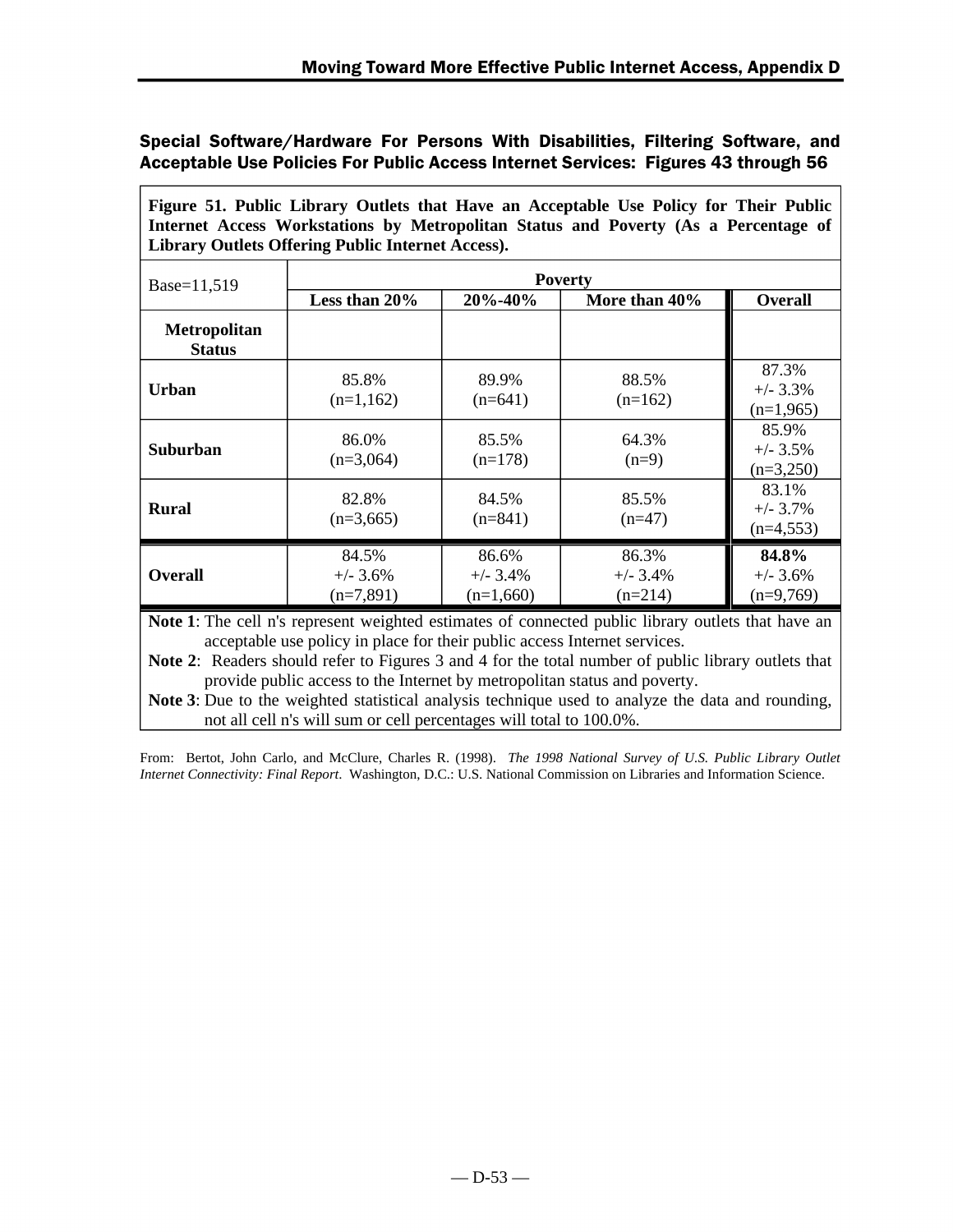**Figure 52. Public Library Outlets that Do Not Have an Acceptable Use Policy for Their Public Internet Access Workstations by Metropolitan Status and Poverty (As a Percentage of Library Outlets Offering Public Internet Access).**

| Base=11,519                          | <b>Poverty</b>                   |                                 |                                |                                 |  |
|--------------------------------------|----------------------------------|---------------------------------|--------------------------------|---------------------------------|--|
|                                      | Less than 20%                    | $20\% - 40\%$                   | More than 40%                  | <b>Overall</b>                  |  |
| <b>Metropolitan</b><br><b>Status</b> |                                  |                                 |                                |                                 |  |
| Urban                                | 3.0%<br>$(n=40)$                 | 1.3%<br>$(n=9)$                 | 0.5%<br>$(n=1)$                | 2.3%<br>$+/- 1.4%$<br>$(n=51)$  |  |
| <b>Suburban</b>                      | 2.9%<br>$(n=102)$                | 1.4%<br>$(n=3)$                 | N/A                            | 2.8%<br>$+/- 1.6%$<br>$(n=104)$ |  |
| <b>Rural</b>                         | 3.9%<br>$(n=171)$                | 2.1%<br>$(n=21)$                | N/A                            | 3.5%<br>$+/- 1.8%$<br>$(n=192)$ |  |
| <b>Overall</b>                       | 3.4%<br>$+/- 1.8\%$<br>$(n=314)$ | 1.7%<br>$+/- 1.2\%$<br>$(n=32)$ | 0.4%<br>$+/- .07\%$<br>$(n=1)$ | 3.0%<br>$+/- 1.7%$<br>$(n=347)$ |  |

**Note 1**: The cell n's represent weighted estimates of connected public library outlets that do not have an acceptable use policy in place for their public access Internet services.

**Note 2**: Readers should refer to Figures 3 and 4 for the total number of public library outlets that provide public access to the Internet by metropolitan status and poverty.

**Note 3**: Due to the weighted statistical analysis technique used to analyze the data and rounding, not all cell n's will sum or cell percentages will total to 100.0%.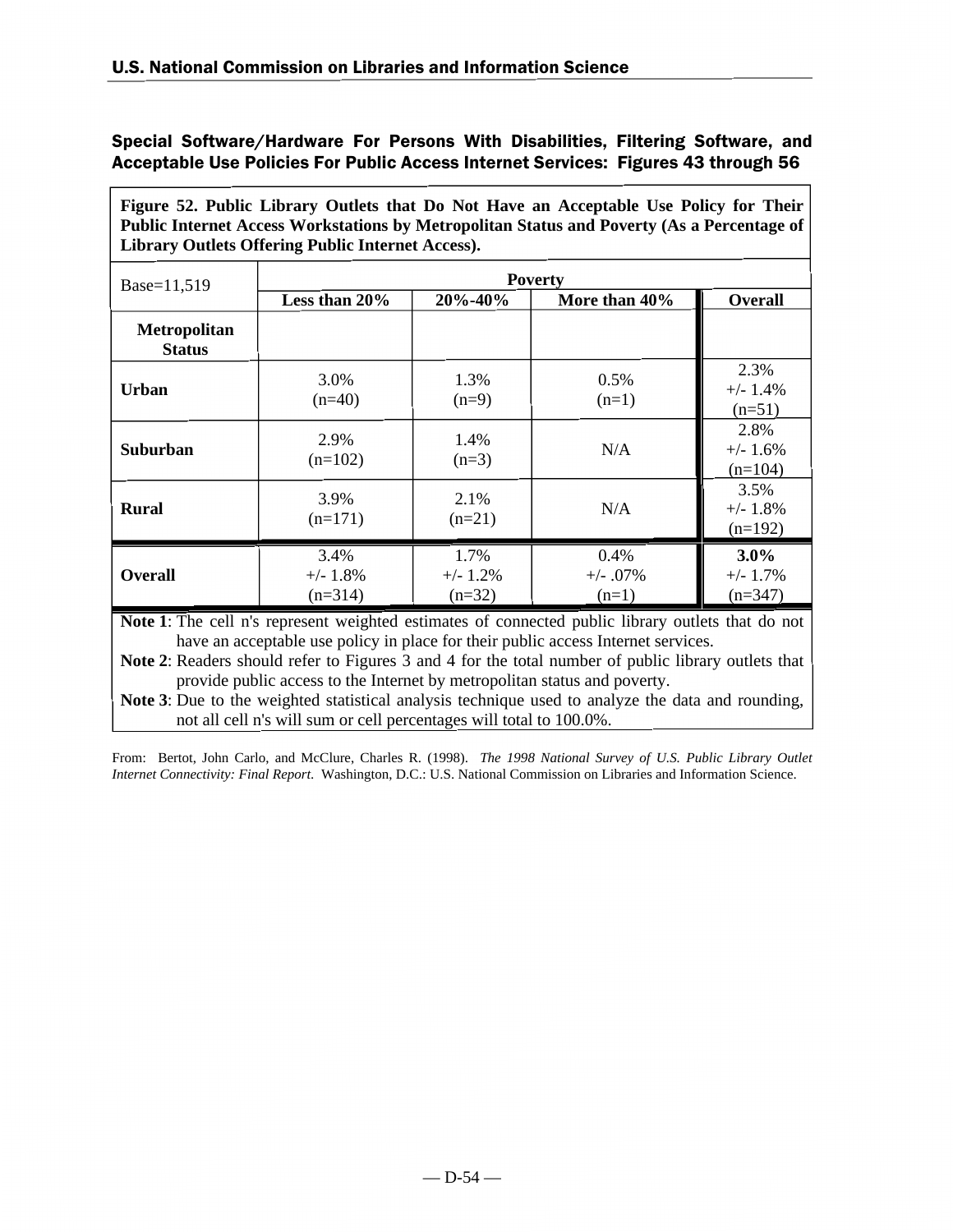**Figure 53. Public Library Outlets that are Currently Developing an Acceptable Use Policy for Their Public Internet Access Workstations by Metropolitan Status and Poverty (As a Percentage of Library Outlets Offering Public Internet Access).**

|                               |                                     |                                  | <b>Poverty</b>                  |                                    |
|-------------------------------|-------------------------------------|----------------------------------|---------------------------------|------------------------------------|
| Base=11,519                   | Less than 20%                       | $20\% - 40\%$                    | More than 40%                   | <b>Overall</b>                     |
| Metropolitan<br><b>Status</b> |                                     |                                  |                                 |                                    |
| <b>Urban</b>                  | 11.2%<br>$(n=152)$                  | 8.7%<br>$(n=63)$                 | 10.4%<br>$(n=19)$               | 10.4%<br>$+/- 3.1%$<br>$(n=234)$   |
| <b>Suburban</b>               | 11.1%<br>$(n=396)$                  | 13.1%<br>$(n=27)$                | 35.7%<br>$(n=5)$                | 11.3%<br>$+/- 3.2%$<br>$(n=427)$   |
| <b>Rural</b>                  | 13.5%<br>$(n=600)$                  | 13.5%<br>$(n=133)$               | 15.7%<br>$(n=8)$                | 13.5%<br>$+/- 3.4%$<br>$(n=742)$   |
| <b>Overall</b>                | 12.3%<br>$+/- 3.3%$<br>$(n=1, 147)$ | 11.7%<br>$+/- 3.2%$<br>$(n=224)$ | 13.0%<br>$+/- 3.3%$<br>$(n=32)$ | 12.2%<br>$+/- 3.3%$<br>$(n=1,403)$ |

**Note 1**: The cell n's represent weighted estimates of connected public library outlets that are currently developing an acceptable use policy in place for their public access Internet services.

**Note 2**: Readers should refer to Figures 3 and 4 for the total number of public library outlets that provide public access to the Internet by metropolitan status and poverty.

**Note 3**: Due to the weighted statistical analysis technique used to analyze the data and rounding, not all cell n's will sum or cell percentages will total to 100.0%.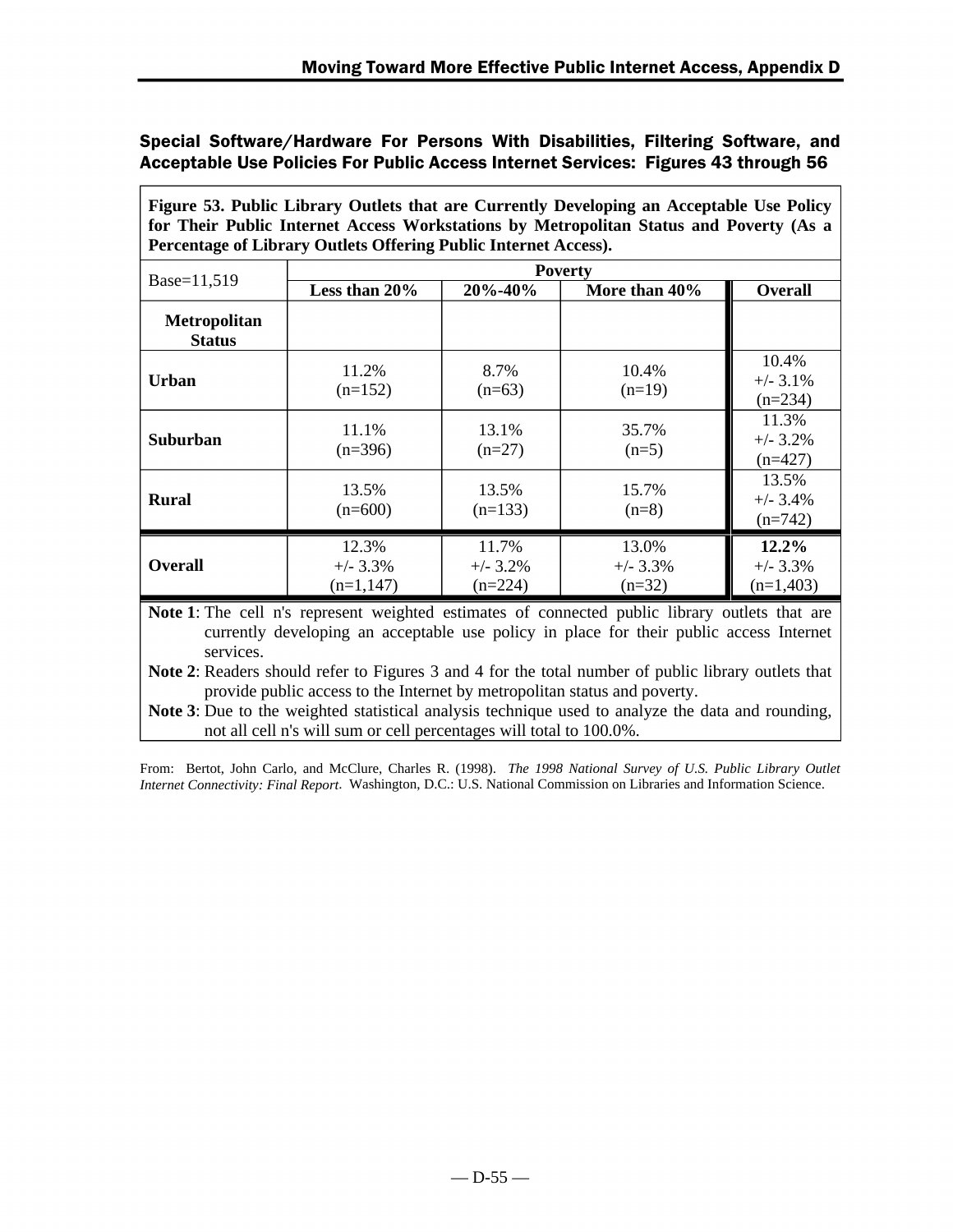**Figure 54. Public Library Outlet Public Internet Access Terminal/Workstation Filtering Software Use by Acceptable Use Policy for Public Internet Access (As Applied to Library Outlets Offering Public Internet Access).<sup>4</sup>**

|                                                                          | <b>Internet Filtering Software Status</b>          |                                                     |                                                      |  |
|--------------------------------------------------------------------------|----------------------------------------------------|-----------------------------------------------------|------------------------------------------------------|--|
| Base=11,519                                                              | On all public<br>access terminals/<br>workstations | On some public<br>access terminals/<br>workstations | On no public<br>access<br>terminals/<br>workstations |  |
| <b>Acceptable Use Policy for Public Internet</b><br><b>Access Status</b> |                                                    |                                                     |                                                      |  |
|                                                                          | 88.4%                                              | 88.8%                                               | 84.2%                                                |  |
| <b>Acceptable Use Internet Policy In Place</b>                           | $+/- 3.2\%$                                        | $+/- 3.2\%$                                         | $+/- 3.6\%$                                          |  |
|                                                                          | $(n=775)$                                          | $(n=711)$                                           | $(n=8,283)$                                          |  |
|                                                                          | 11.5%                                              | 8.7%                                                | 12.5%                                                |  |
| <b>Currently Developing an Acceptable Use</b><br><b>Internet Policy</b>  | $+/- 3.2\%$                                        | $+/- 2.8\%$                                         | $+/- 3.3%$                                           |  |
|                                                                          | $(n=101)$                                          | $(n=70)$                                            | $(n=1,231)$                                          |  |
|                                                                          | 0.1%                                               | 2.5%                                                | 3.3%                                                 |  |
| <b>No Acceptable Use Internet Policy in</b>                              | $+/-$ 0.03%                                        | $+/- 1.5\%$                                         | $+/- 1.8\%$                                          |  |
| <b>Place</b>                                                             | $(n=1)$                                            | $(n=20)$                                            | $(n=326)$                                            |  |
|                                                                          | 100.0%                                             | 100.0%                                              | 100.0%                                               |  |
| <b>Total</b>                                                             | $(n=878)$                                          | $(n=801)$                                           | $(n=9,839)$                                          |  |

**Note 1**: The cell n's represent weighted estimates of connected public library outlets that have an acceptable use policy in place on all, some, or none of their public access Internet workstations/terminals.

**Note 2**: Readers should refer to Figures 48-50 for the total number of public library outlets that provide public access to the Internet and use filtering software on all, some, or none of their public access terminals/ workstations within each poverty/metropolitan status cell and Figures 51-53 for the total number of public library outlets that provide public access to the Internet and have, do not have, or are developing an acceptable use policy for their public access Internet services.

**Note 3**: Due to the weighted statistical analysis technique used to analyze the data and rounding, not all cell n's will sum or cell percentages will total to 100.0%.

**Note 4:** The cells are calculated based on Internet filtering software status, so that each column totals 100%. Consequently, percentages cannot be added across rows. See Figure 55 for calculations based on acceptable use policy status and Figure 56 for calculations based on the overall distribution of filtering software and acceptable use policies.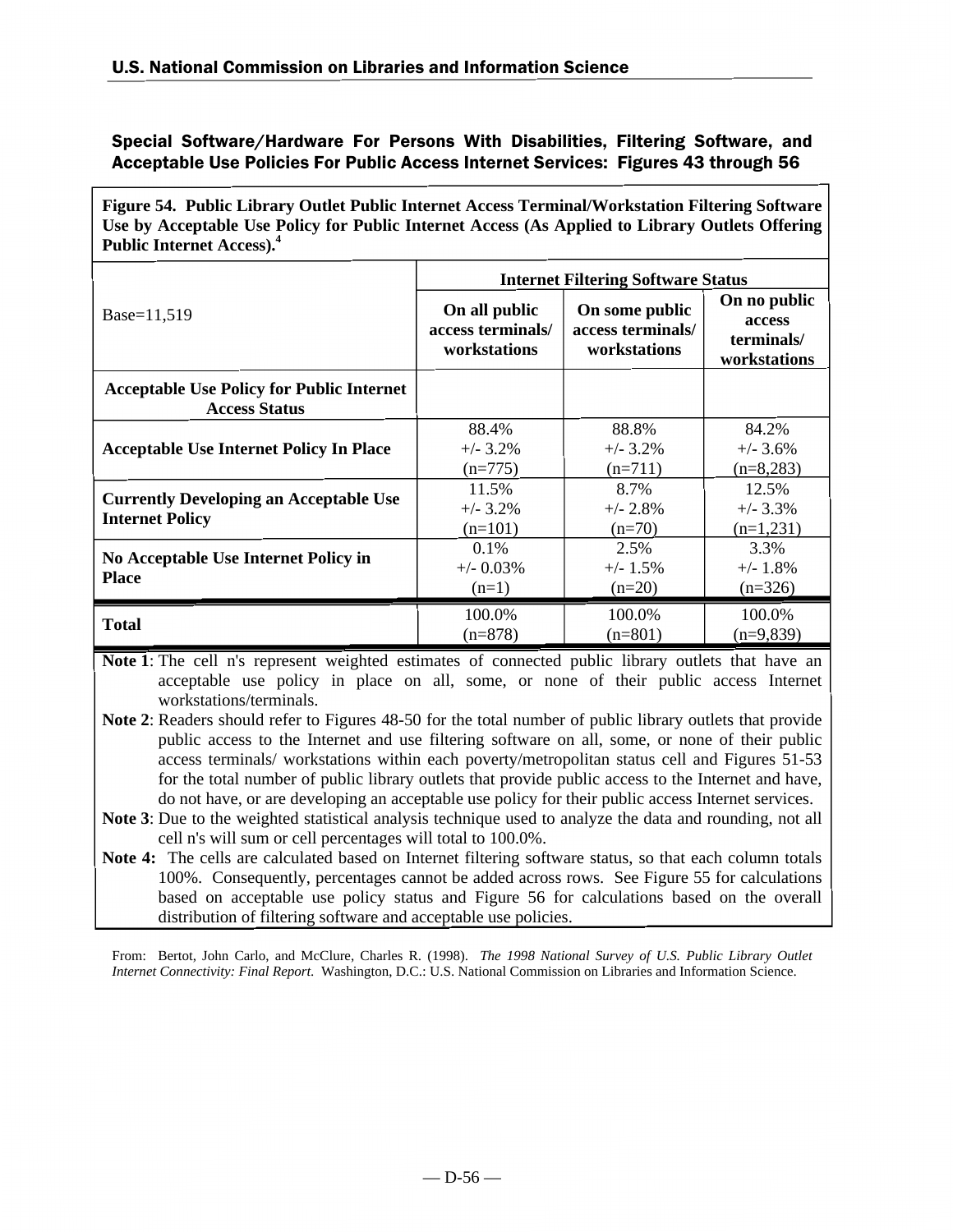| Figure 55. Public Library Outlet Acceptable Use Policy for Public Internet Access by Public |
|---------------------------------------------------------------------------------------------|
| Internet Access Terminal/Workstation Filtering Software Use (As Applied to Library Outlets  |
| <b>Offering Public Internet Access).</b> <sup>4</sup>                                       |

| $Base = 11,519$                                                                    | <b>Internet Filtering Software Status</b>          |                                                     |                                                      |                       |  |
|------------------------------------------------------------------------------------|----------------------------------------------------|-----------------------------------------------------|------------------------------------------------------|-----------------------|--|
|                                                                                    | On all public<br>access terminals/<br>workstations | On some public<br>access terminals/<br>workstations | On no public<br>access<br>terminals/<br>workstations | <b>Total</b>          |  |
| <b>Acceptable Use Policy for</b><br><b>Public Internet Access</b><br><b>Status</b> |                                                    |                                                     |                                                      |                       |  |
| <b>Acceptable Use Internet</b><br><b>Policy In Place</b>                           | 7.9%<br>$+/- 3.2\%$<br>$(n=775)$                   | 7.3%<br>$+/- 3.2\%$<br>$(n=711)$                    | 84.8%<br>$+/- 3.6\%$<br>$(n=8,283)$                  | 100.0%<br>$(n=9,769)$ |  |
| <b>Currently Developing and</b><br><b>Acceptable Use Internet</b><br><b>Policy</b> | 7.2%<br>$+/- 3.2\%$<br>$(n=101)$                   | 5.0%<br>$+/- 2.8\%$<br>$(n=70)$                     | 87.8%<br>$+/- 3.3%$<br>$(n=1,231)$                   | 100.0%<br>$(n=1,403)$ |  |
| No Acceptable Use<br><b>Internet Policy in Place</b>                               | 0.3%<br>$+/-$ 0.03%<br>$(n=1)$                     | 5.8%<br>$+/- 1.5\%$<br>$(n=20)$                     | 93.7%<br>$+/- 1.8%$<br>$(n=326)$                     | 100.0%<br>$(n=347)$   |  |

**Note 1**: The cell n's represent weighted estimates of connected public library outlets that have an acceptable use policy in place on all, some, or none of their public access Internet workstations/terminals.

- **Note 2**: Readers should refer to Figures 48-50 for the total number of connected public library outlets that provide public access to the Internet and use filtering software on all, some, or none of their public access terminals/workstations within each poverty/metropolitan status cell and Figures 51-53 for the total number of connected public library outlets that provide public access to the Internet and have, do not have, or are developing an acceptable use policy for their public access Internet services.
- **Note 3**: Due to the weighted statistical analysis technique used to analyze the data and rounding, not all cell n's will sum or cell percentages will total to 100.0%.
- **Note 4:** The cells are calculated based on acceptable use policy status, so that each row totals 100%. Consequently, percentages cannot be added down columns. See Figure 54 for calculations based on Internet filtering software status and Figure 56 for calculations based on the overall distribution of filtering software and acceptable use policies.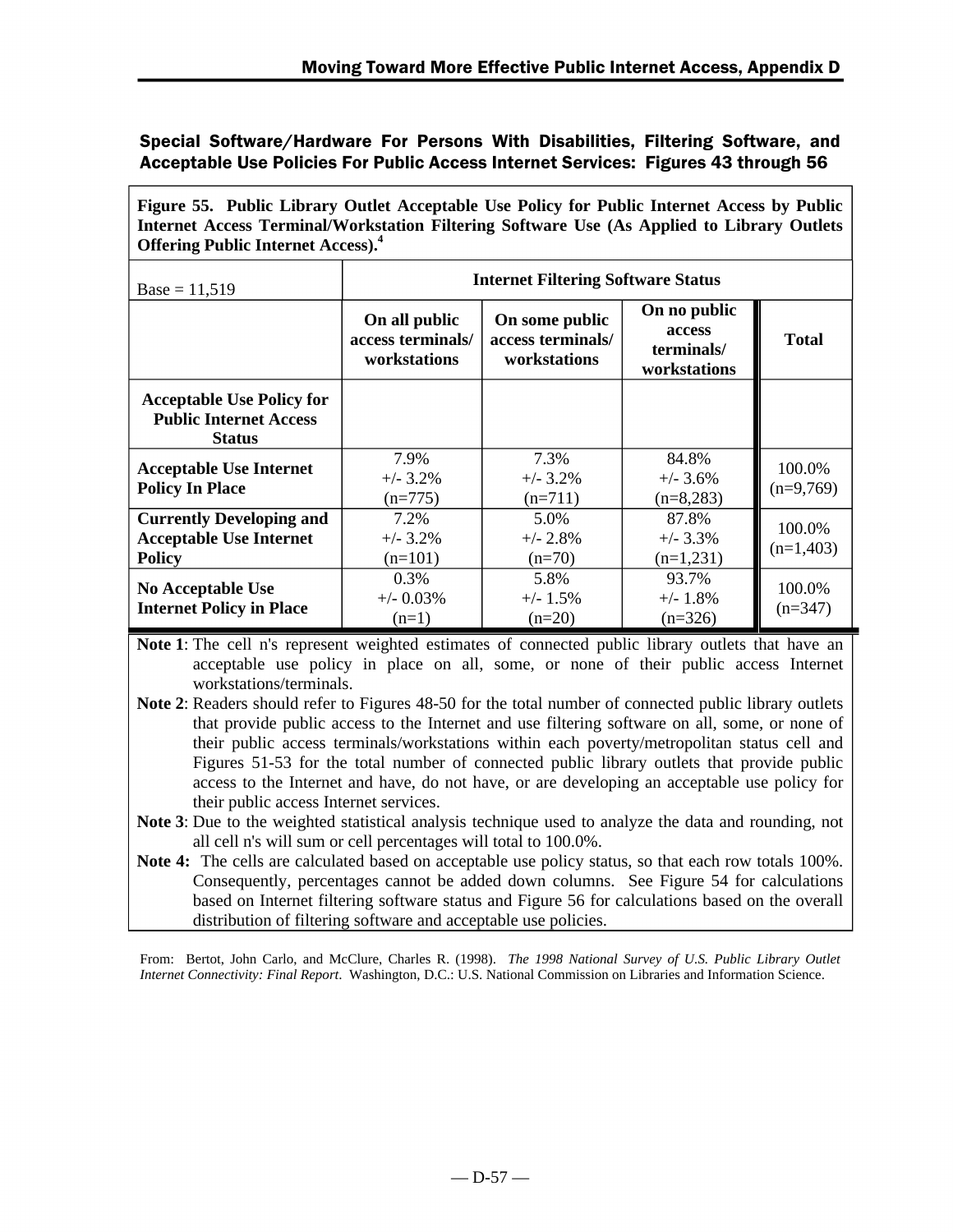**Figure 56. Overall Distribution of Public Library Outlet Acceptable Use Policy for Public Internet Access and Public Internet Access Terminal/Workstation Filtering Software Use (As a Percentage of Library Outlets Offering Public Internet Access).**

|                                                                                    | <b>Internet Filtering Software Status</b>          |                                                     |                                                      |                                            |
|------------------------------------------------------------------------------------|----------------------------------------------------|-----------------------------------------------------|------------------------------------------------------|--------------------------------------------|
| $Base = 11,519$                                                                    | On all public<br>access terminals/<br>workstations | On some public<br>access terminals/<br>workstations | On no public<br>access<br>terminals/<br>workstations | <b>Overall</b>                             |
| <b>Acceptable Use Policy for</b><br><b>Public Internet Access</b><br><b>Status</b> |                                                    |                                                     |                                                      |                                            |
| <b>Acceptable Use Internet</b><br><b>Policy In Place</b>                           | 6.7%<br>$+/- 3.2%$<br>$(n=775)$                    | 6.2%<br>$+/- 3.2%$<br>$(n=711)$                     | 71.9%<br>$+/- 3.6%$<br>$(n=8,283)$                   | 84.8%<br>$+/- 3.6%$<br>$(n=9,769)$         |
| <b>Currently Developing</b><br>and Acceptable Use<br><b>Internet Policy</b>        | 0.9%<br>$+/- 3.2%$<br>$(n=101)$<br>$0.0\%$         | $0.6\%$<br>$+/- 2.8%$<br>$(n=70)$<br>$0.2\%$        | 10.7%<br>$+/- 3.3%$<br>$(n=1,231)$<br>2.9%           | 12.2%<br>$+/- 3.3%$<br>$(n=1,403)$<br>3.0% |
| <b>No Acceptable Use</b><br><b>Internet Policy in Place</b>                        | $+/-$ 0.03%<br>$(n=1)$                             | $+/- 1.5%$<br>$(n=20)$                              | $+/- 1.8%$<br>$(n=326)$                              | $+/- 1.7%$<br>$(n=347)$                    |
| <b>Overall</b>                                                                     | 7.6%<br>$+/- 2.6%$<br>$(n=878)$                    | 7.0%<br>$+/- 3.4\%$<br>$(n=801)$                    | 85.3%<br>$+/- 3.7\%$<br>$(n=9,839)$                  | 100.0%<br>$(n=11,519)$                     |

**Note 1**: The cell n's represent weighted estimates of connected public library outlets that have an acceptable use policy in place on all, some, or none of their public access Internet workstations/terminals.

**Note 2**: Readers should refer to Figures 48-50 for the total number of connected public library outlets that provide public access to the Internet and use filtering software on all, some, or none of their public access terminals/workstations within each poverty/metropolitan status cell and Figures 51-53 for the total number of connected public library outlets that provide public access to the Internet and have, do not have, or are developing an acceptable use policy for their public access Internet services.

**Note 3**: Due to the weighted statistical analysis technique used to analyze the data and rounding, not all cell n's will sum or cell percentages will total to 100.0%.

From: Bertot, John Carlo, and McClure, Charles R. (1998). *The 1998 National Survey of U.S. Public Library Outlet Internet Connectivity: Final Report*. Washington, D.C.: U.S. National Commission on Libraries and Information Science.

#### **References**

National Center for Education Statistics. (1997). *Public libraries in the United States: FY 1994*. Washington, D.C.: U.S. Department of Education Office of Educational Research and Improvement [NCES 97-418].

National Center for Education Statistics. (1996). *Public libraries in the United States: FY 1993*. Washington, D.C.: U.S. Department of Education Office of Educational Research and Improvement.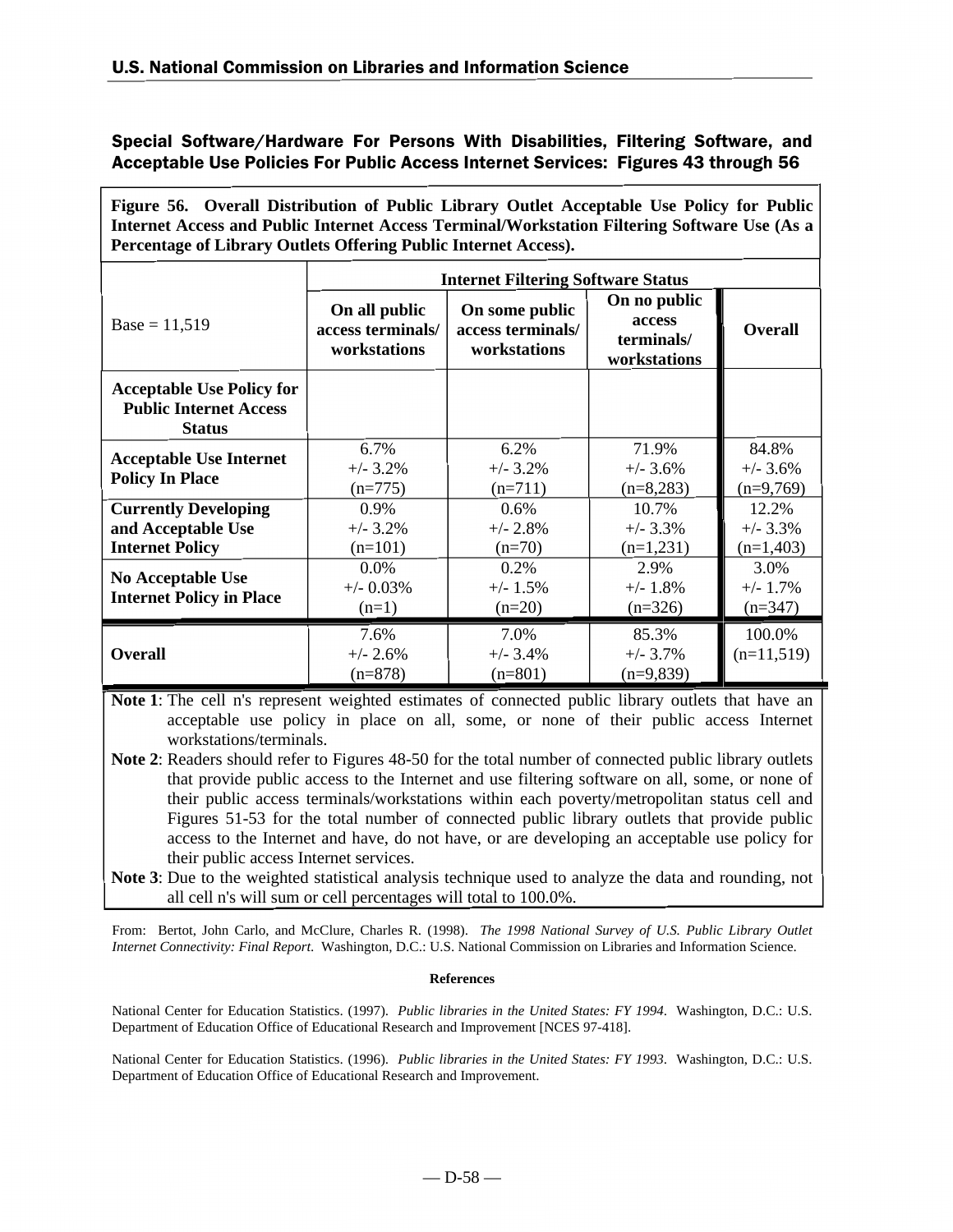**APPENDIX E: CONTRACTOR'S ANALYSIS OF THE SURVEY RESULTS39** 

<sup>&</sup>lt;sup>39</sup> From *The 1998 National Survey of U.S. Public Library Outlet Internet Connectivity: Final Report, by John Carlo Bertot and Charles R McClure, Washington, D.C.: U.S. National Commission on Libraries and Information Sci*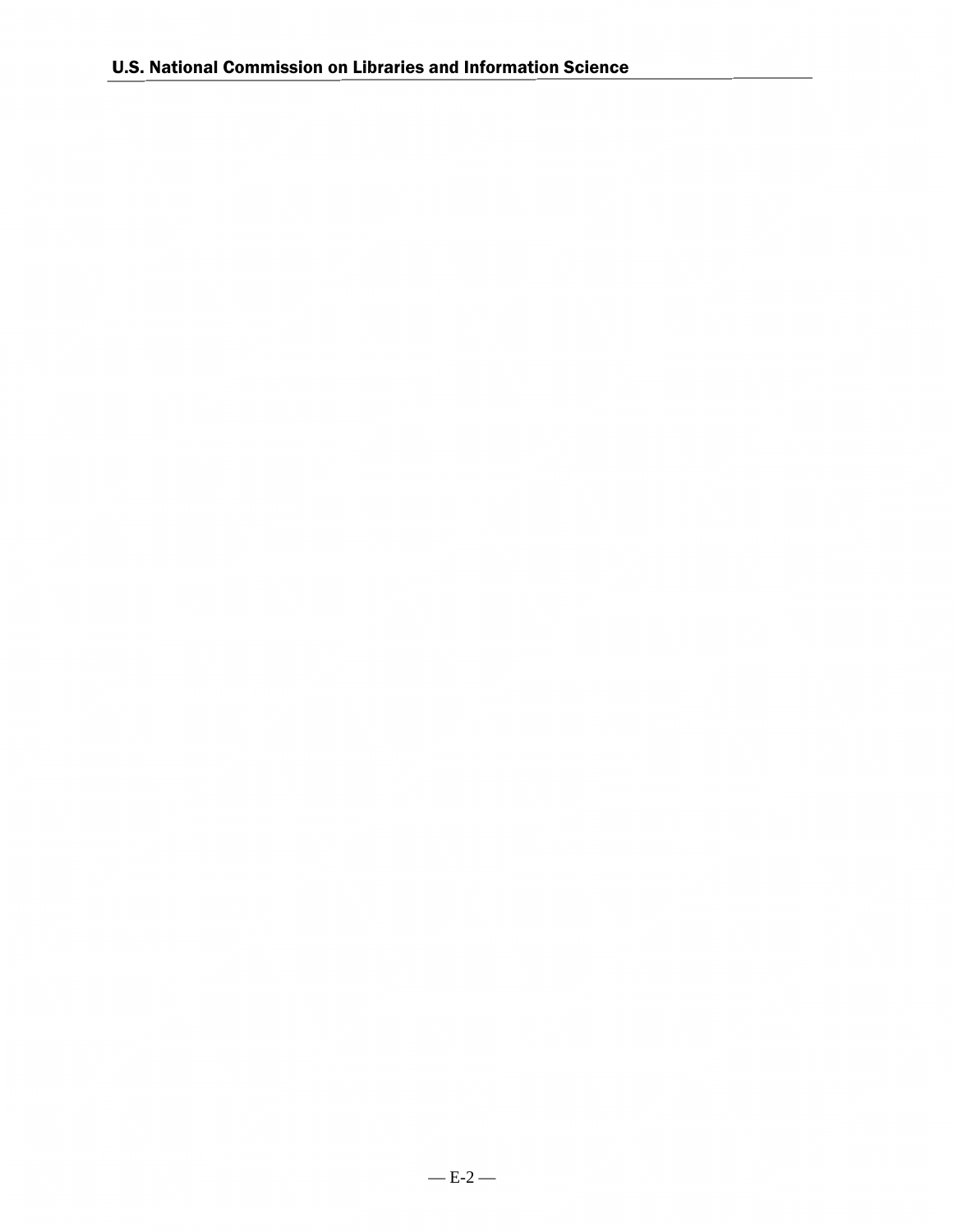## **Executive Summary**

Previous national studies of public libraries and the Internet documented the state and changes of public library Internet connectivity, type of connectivity, public access services, and costs associated with such connectivity from public library central or administrative units (Bertot, McClure, and Fletcher, 1997; Bertot, McClure, and Zweizig, 1996; McClure, Bertot, and Zweizig, 1994).

The 1998 data studied *all* library outlets (defined as both central or system/administrative units and branches, excluding bookmobiles and 227 outlets for which it was not possible to determine the geocodes), the poverty level of the users served by these outlets, and the library's metropolitan status as urban, suburban, and rural (see Figure 1 for a detailed breakdown of public library outlets and their poverty-metropolitan status categories). This comprehensive picture can provide the public library community, policy makers, and researchers with a more informed picture of which library outlets in different types of poverty and/or urban/rural settings provide what level and type of Internet connectivity. Such data provide an important benchmark describing how public library outlets support Universal Service objectives as legislated through the *Telecommunications Act of 1996* (P.L. 104-104). The data can also inform policy makers as to possible future changes and impacts resulting from the disbursement of funds to these public library outlets in support of Universal Service objectives.

# Key Findings

Overall the study finds that there are some significant disparities among public library outlets in terms of their connectivity to the Internet, the type and speed of their public access connections to the Internet, and Internet-based service provision issues. The data also show, nationally, the degree to which public library outlets -- especially those in rural areas and areas with high poverty -- contribute to enhanced Universal Service as per the goals of the *Telecommunications Act of 1996*.

The key findings presented here offer highlights from the study. The following sections of this report contain detailed results and tables describing public library outlet Internet access, connectivity, and use of the Internet.

### Internet Connectivity and Public Access [Figures 2-13]

Overall, the data show that 83.6% of all public library outlets have some type of connection to the Internet. The study also found that some disparities exist among public library outlets in terms of Internet access by metropolitan status. For example:

- 91.0% of urban public library outlets are connected to the Internet;
- 88.1% of suburban public libraries are connected to the Internet; and
- 78.4% of rural public library outlets are connected to the Internet.

The study also shows that disparities in terms of connectivity by different poverty levels is minimal:

- 84.1% of public library outlets are connected that serve areas with 20% or less poverty;
- 80.9% of public library outlets are connected that serve areas with 20-40% poverty; and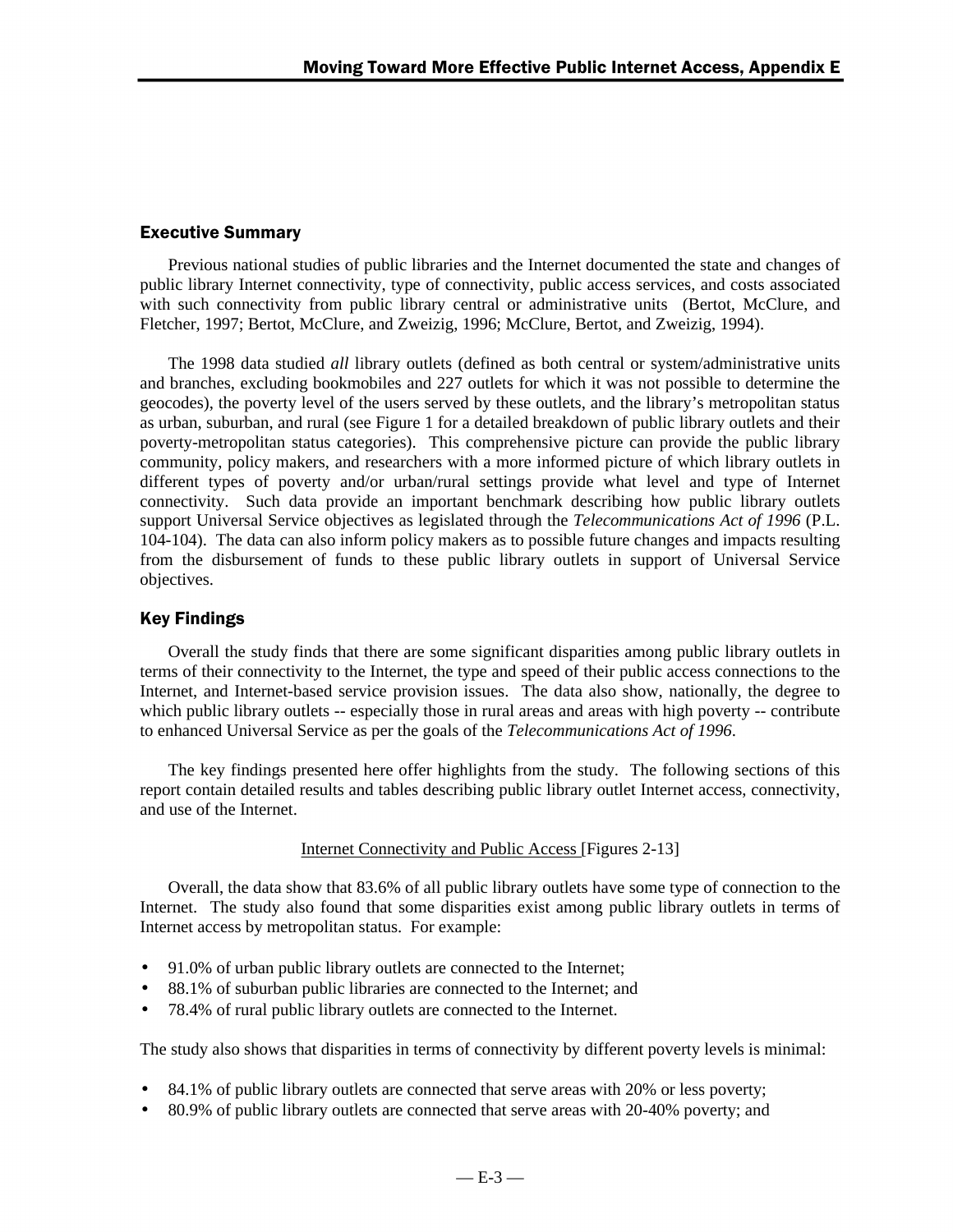• 83.3% of public library outlets are connected that serve areas with more than 40% poverty.

A majority of public library outlets -- 73.3% -- provide public Internet access services (87.7% of connected public library outlets). However, there are disparities in public access by metropolitan status:

- 84.0% of urban library outlets provide public access (92.3% of connected urban public library outlets);
- 76.4% of suburban library outlets provide public access (87.1% of connected suburban public library outlets); and
- 67.6% of rural library outlets provide public access (86.3% of connected rural library outlets).

Thus, rural library outlet patrons are less likely to have access to a public library outlet that provides public access Internet services than urban and suburban library outlet patrons. Such disparities do not appear to exist when looking at public access services by poverty.

The data also show that 93.2% of public library outlets plan to have some type of Internet connection by June 1999. Of that 93.2%, 81.2% plan to provide public Internet access services and 12.0% will have an Internet connection for library staff use only. Once again, there is a projected disparity in public access Internet services by metropolitan status:

- 89.7% of urban library outlets will offer public Internet services by June 1999;
- 84.6% of suburban library outlets will offer public Internet services by June 1999; and
- 76.3% of rural library outlets will offer public Internet services by June 1999.

Again, rural library outlet patrons will be less likely to have access to a public library outlet that provides public access Internet services than urban and suburban library outlet patrons. Such disparities do not appear to exist when looking at public access services by poverty.

#### Type of Outlet Public Access Internet Services [Figures 14-22]

An important distinction regarding the type of connectivity is whether public library outlets have *graphical* public access to the Internet rather than only text-based access. For many Internet and web-based applications, graphical access is now essential. The 1998 data show that 68.6% of public library outlets provide their users with graphical access to the Internet. The data also show that this average varies only slightly by metropolitan status or poverty level.

Of those library outlets connected to the Internet, 5.8% provide only text-based access to the Internet. Urban outlets and outlets serving poverty levels of greater than 40% are more likely to provide only text-based public access Internet services. Of interest is that rural library outlets -- 86.9% -- are more likely to provide only graphical public access to the Internet as opposed to urban and suburban outlets, with 69.4% and 77.8% respectively.

Overall, however, the number of public access text-based terminals and graphical workstations are few. Indeed, 73.1% of library outlets offer five or fewer text-based public access terminals for patron use. Similarly, 73.6% of library outlets offer three or fewer graphical public access workstations for patron use.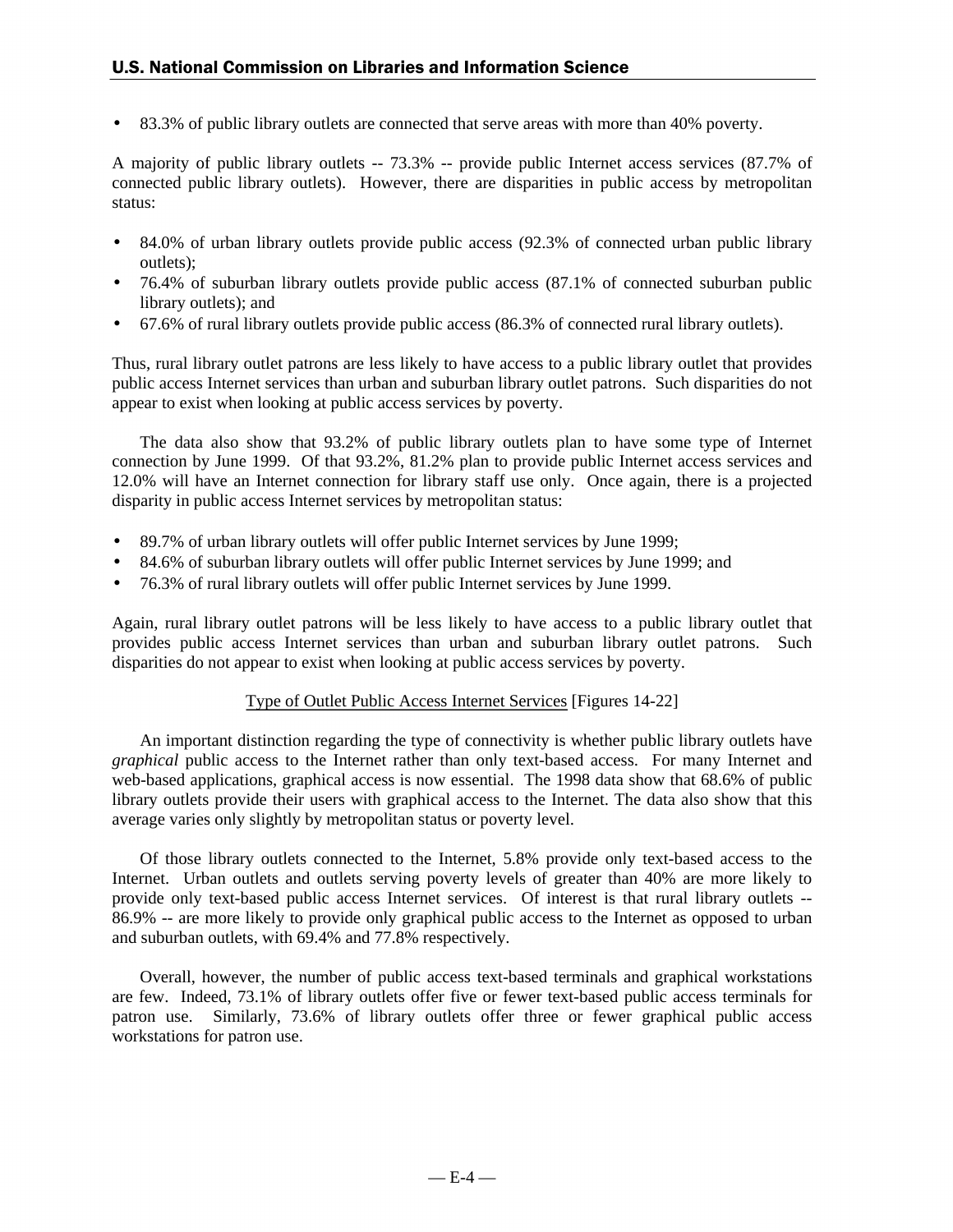Public Access Services Connection Speed [Figures 23-42]

A critical factor that determines the types of applications that are possible to use via a library outlet's public access connection is the speed -- bandwidth -- of that connection. Overall:

- 32.9% of public library outlets have public access connection speeds of 33.6kbps or less (primarily 28.8kbps -- 15.8% -- and 33.6kbps -- 12.9%);
- 32.7% of public library outlets have public access connection speeds of 56kbps; and
- 33.7% of public library outlets have public access connection speeds of greater than 56kbps (primarily T1 service -- 21.9%).

Urban settings have almost three times the percentage of outlets with T1 connectivity than rural outlets (36.5% versus 13.3%). Interestingly, however, 34.0% of outlets serving poverty levels of more than 40% have T1 connections whereas 20.4% of outlets serving poverty levels of less than 20% have T1 connectivity (a review of the data shows that this is likely due to urban library systems that have outlets in high poverty areas).

Issues with Public Access Internet Services [Figures 43-56]

Public library outlet survey respondents were asked to identify the extent to which their public Internet access services:

- Provided special software/hardware for persons with disabilities;
- Used filtering software; and
- Had acceptable use policies.

This section presents selected findings from these survey questions.

Overall, 2.9% of public library outlets provide special software/hardware for persons with disabilities on all of their public access terminals/workstations and 13.6% do so on some of their public access terminals/workstations. Urban library outlets are more likely to provide special software/hardware for persons with disabilities on all or some of their public access terminals/ workstations -- 26.4% -- as opposed to suburban public library outlets with 16.3% and rural library outlets with 12.5%.

A vast majority of public library outlets -- 85.3% -- do not use filtering software for their public access Internet services. This trend holds true across public library outlet metropolitan status and poverty classifications.

The data reveal, however, that 84.8% of public library outlets have a formal acceptable use policy for their public access Internet services. Another 12.2% of public library outlets are in the process of developing a formal acceptable use policy for their public access Internet services. By June 1999 or sooner, therefore, 97.0% of public library outlets will have some type of formal acceptable use policy for their public access Internet services in place.

# Background

This study is the first national effort to identify the extent and type of Internet connectivity and Internet service provision issues at the public library *outlet* level. The term *outlet* includes 15,945 public library facilities of which 8,921 are central or system/administrative units and 7,024 are branch public libraries (National Center for Education Statistics, 1997). In addition, the study collected data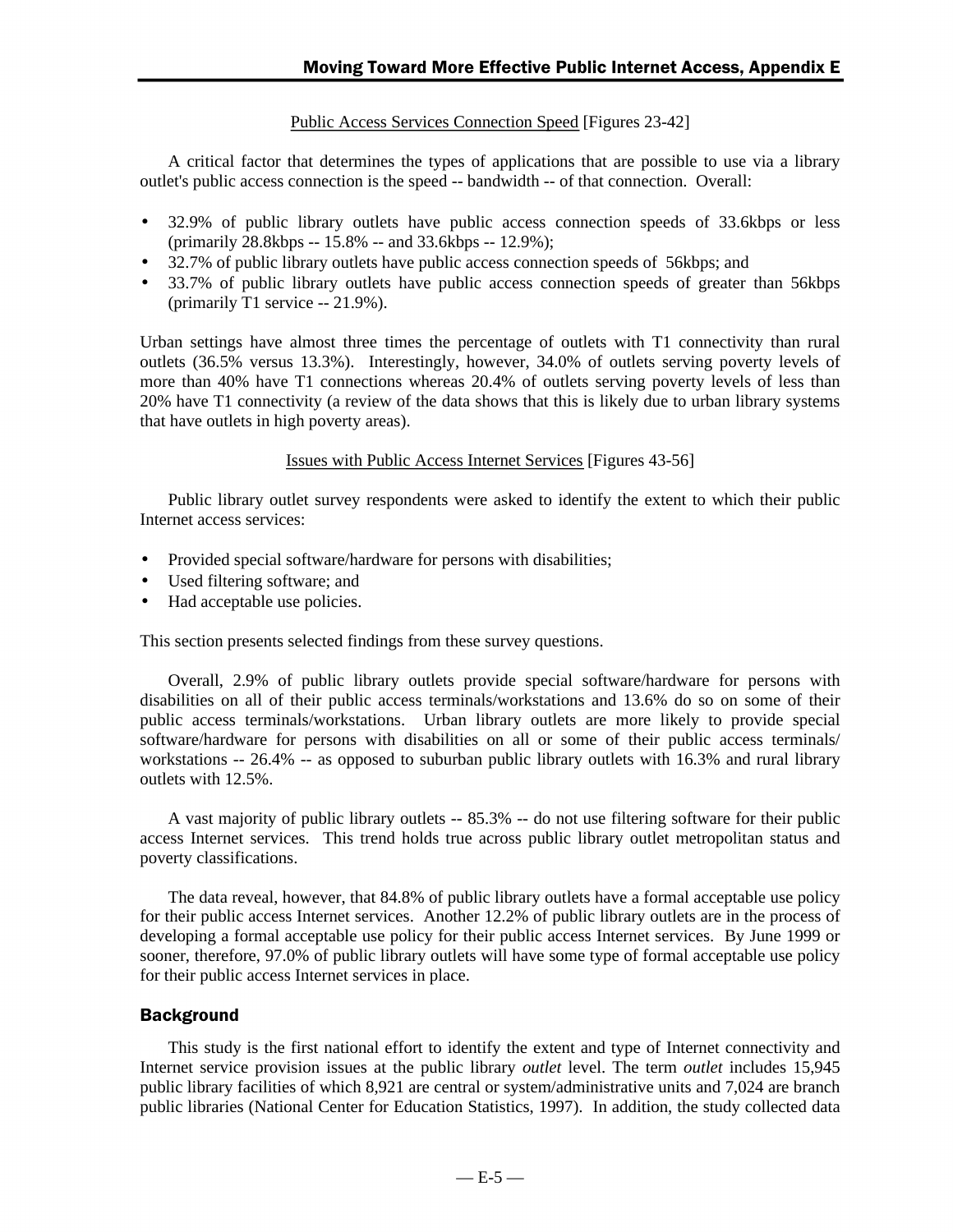to analyze library outlets in terms of the poverty levels of the community they serve and whether the library is in an urban, suburban, or rural setting.

The study collected data during May and June 1998 from  $2,500^{40}$  public library outlets that received a quick-response survey asking about the library outlet's connectivity, speed, access, and other topics related to their provision of Internet services (see Appendix A for a copy of the survey instrument<sup>41</sup>). These libraries were selected by a carefully drawn weighted sample that resulted in a 75.5% response rate. An innovative aspect of the study was the use of geodata that linked Census Bureau poverty data to the geographic area served by individual public library outlets. Details of the study method and research design can be found in Appendix  $B^{42}$ .

One purpose of the study was to produce findings to better describe the role of public library outlets in promoting Universal Service objectives. The Universal Service Fund (USF), as established by the *Telecommunications Act of 1996* (P.L. 104-104), is charged with the responsibility of reimbursing public libraries for up to 90% of their telecommunications costs depending on (a) the poverty rate of the area served by the library (as measured by the percentage of students eligible for school lunch programs) and (b) their urban/rural status. This study is one means to monitor the implementation of Universal Service initiatives as defined in the *Telecommunications Act of 1996*.

#### **Terms and Context**

It is important to understand that the study relied on the Metropolitan Status codes used by the U.S. Bureau of the Census and ascribed to the communities served by the library outlets surveyed in this study. Those codes are: CC, Central City (urban); NC, Metropolitan area but not within central city limits (suburban); and NO, Not in a metropolitan area (rural).

Outlets were categorized based on the level of poverty among the individuals living within a specified radius of their buildings. The radius varied for central cities, suburbs (incorporated places within metropolitan areas, but not central cities), and non-metropolitan areas. Caliper Corporation Maptitude Geographic Information System software was used to estimate the amount of poverty within this circular area (defined as 1 mile for urban library outlets, 3 miles for suburban library outlets, and 10 miles for rural library outlets), which usually encompassed portions of several different census block groups. Outlets were divided into three groups, based on the calculated percentage of the population living below the Census's poverty threshold: less than 20%, 20-39%, and 40% or more. Additional detail about the terms and study method can be found in Appendix  $B^{43}$ .

As context for interpreting this data, the study shows that 17.1% of all public library outlets are in urban areas; 31.4% are in suburban areas; and 51.5% are in rural areas. Furthermore, 81.2% of public library outlets serve poverty levels of less than 20%; 16.8% serve users in poverty levels of 20-40%; and only 2.0% of public library outlets serve users in poverty levels of more than 40%.

#### Comparisons to Earlier Data

Data concerning public library involvement with and use of the Internet were collected in 1994, 1996, and 1997 (Bertot, McClure, and Fletcher, 1997; Bertot, McClure, and Zweizig, 1996; McClure, Bertot, and Zweizig, 1994). The 1994 through 1997 studies, however, collected data from public

 $\overline{a}$ 

 $40$  The original sample consisted of 2,560 library outlets based on 1994 public library data (NCES, 1997). However, due to library facility closures and consolidations, the sample was adjusted to 2,500 outlets.

<sup>&</sup>lt;sup>41</sup> In this presentation of the contractors' report, the survey instrument appears in Appendix B.

<sup>&</sup>lt;sup>42</sup> In this presentation of the contractors' report, the methodology appears in Appendix C.

 $^{43}$  Ibid.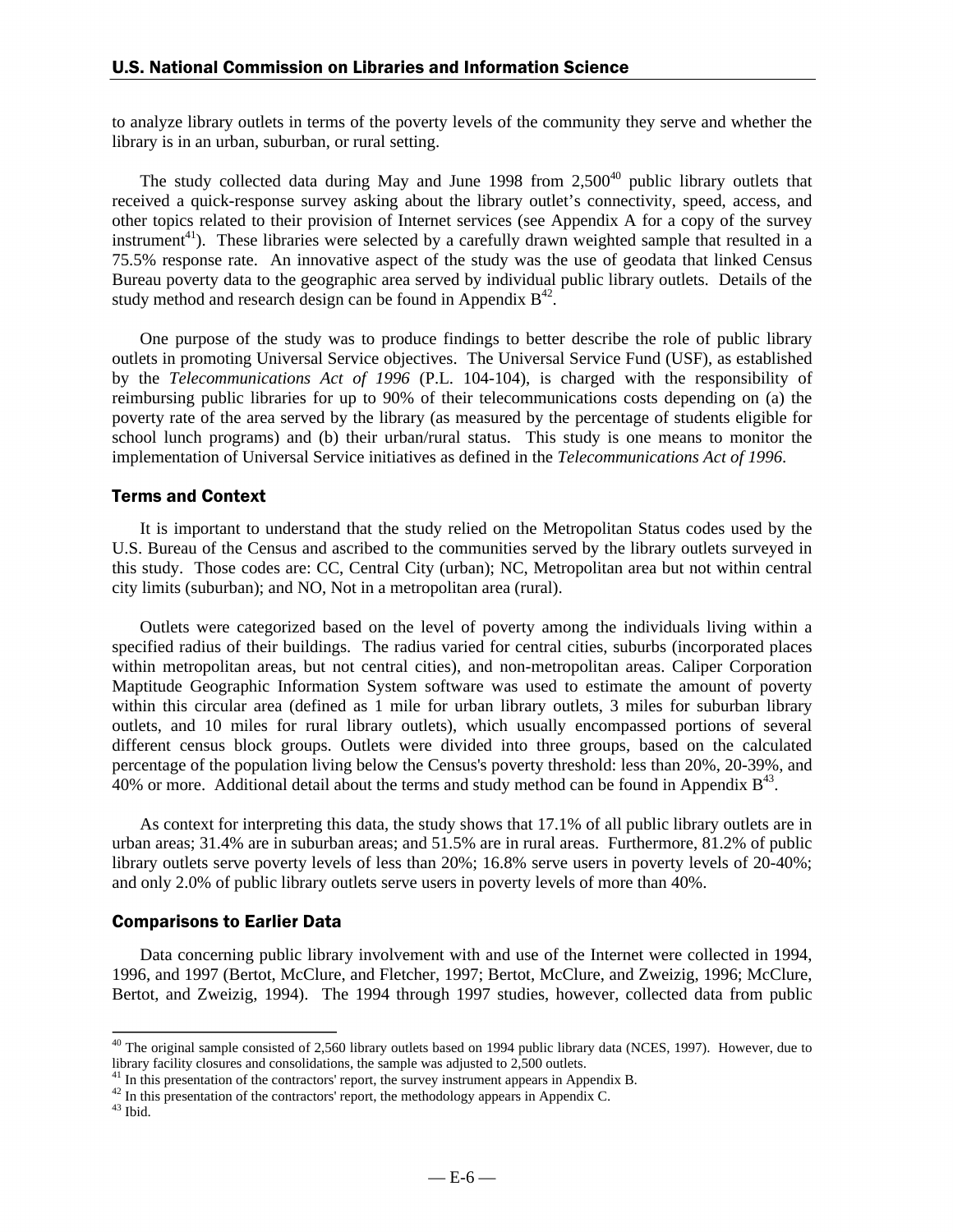library *systems*, not outlets. Direct comparisons to the 1994 through 1997 data from data reported here should be made *only with extreme caution*.

## Themes and Implications from the 1998 Findings

Findings from this survey suggest that overall, public libraries in the United States continue to make progress in connecting to the Internet and in the quality of their connectivity. On closer review of the data, however, there are other themes and issues requiring additional consideration. While there are numerous key themes and implications that can be discussed from the 1998 data, the following appear to be especially important.

### Improved Public Library Internet Connectivity With Continued Disparities in Access

The data show that 83.6% of all public libraries have some type of connectivity and that by June 1999 approximately 93.2% are likely to have some type of connectivity to the Internet. But it is also important to recognize that, as of June 1998:

- 16.4% of public library outlets do *not* have an Internet connection; and
- 10.3% of those library outlets currently connected to the Internet do *not* provide public access.

Said differently, 26.7% of all public library outlets do *not* provide public access to the Internet. Disparities continue to exist in terms of which types of public libraries provide connectivity and public access.

Rural public libraries still lag behind urban and suburban public libraries in having an Internet connection and providing public access. Thus, continued effort by public libraries will be needed to meet the country's Universal Services goals with regard to the nation's rural populations.

### Access to the Internet via Public Libraries from High Poverty Levels

The 1998 data indicate that 83.3% of the public library outlets serving communities with poverty levels of more than 40% have an Internet connection. But a context for this finding is that only 2.0% of all public library outlets (317 of the 15,718) serve communities with poverty levels of 40% of more. What is not known, however, is the extent to which there are *additional* communities with poverty levels of 40% or more that are not being served by a public library outlet -- to say nothing of library services that provide public access to the Internet. The issue of unserved populations by public library outlets requires additional study as Universal Service goals are implemented in high poverty areas.

## Connection Speed and Type and Quality of Public Access Internet Services Provision

The fact that 66.4% of all public library outlets connected to the Internet that provide public access Internet services have connection speeds of 56kbps or higher, or that 21.9% of those connected have at least a T1 connection, again, suggests significant and ongoing improvement in the connection speeds used by public libraries. Connection speeds are critical for the provision of high quality services, Websites, interactive video, etc. But one must be cautious in explaining the data reported here with regard to public library services provision.

Simply because the data suggest that public libraries are increasing their use of high speed and dedicated lines for connectivity does not necessarily mean that they are *also* providing a range of high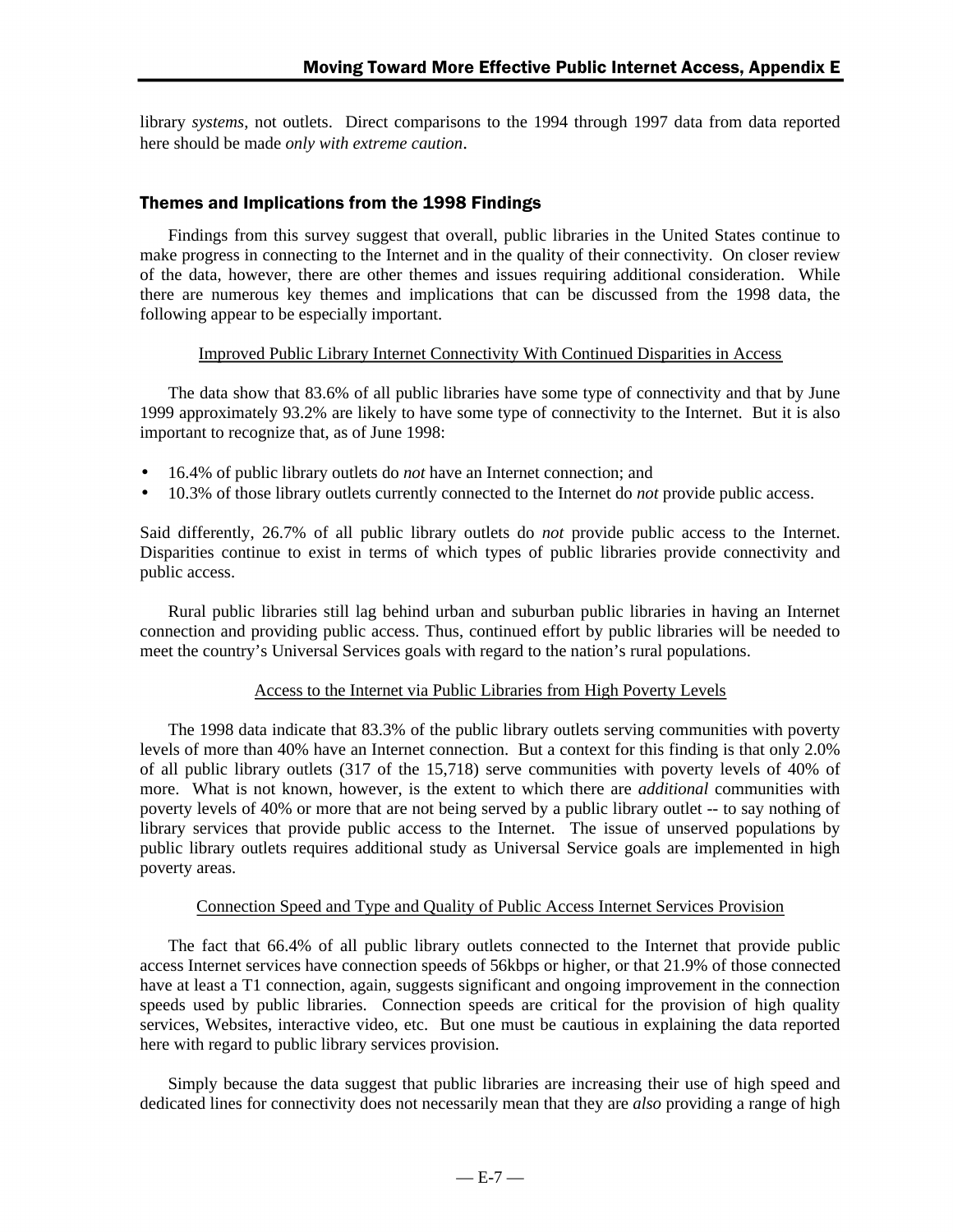quality, interactive, and useful services to their users with these improved connection speeds. The data suggest that public libraries increasingly have the capability to provide such networked-based services. But public libraries will need to move beyond connectivity issues and move into strategies for better services provision in the networked setting (Bertot and McClure, 1997). There is a need for additional study and research to know if, in fact public libraries are providing such services, what those services are, and the degree to which those services meet user or societal needs.

### What Constitutes an Acceptable Level of Public Access to the Internet?

Yet to be resolved by policy makers and public librarians are guidelines or national standards that define and measure the concept of "public access to the Internet via public libraries." For example, if a public library outlet serving a rural community with high poverty (meaning few computers and modems at home) provides one 28.8kbps public access workstation for its entire legal population area of 48,950, does such constitute acceptable public access?

Data reported here may be useful (in conjunction with the 1997 data) to begin national discussions as to what constitutes *acceptable* levels of public access for communities served by public library outlets. The following factors appear to be important considerations in developing such guidelines:

- The number of public access workstations per legal population served;
- The speed of those public access workstations; and
- The level of home connectivity in a particular public library's legal population served.

Other factors may also be considered in such a debate. An implication, however, from data reported here and in earlier studies by the authors is that there continues to be a need to better define the term "public library provided public access to the Internet."

#### Impact of the E-Rate on Public Library Connectivity

As this Executive Summary is written in August 1998, there continues to be much contentiousness on the appropriateness of the E-Rate as administered by the Universal Services Fund as a means to reduce disparities in access to the Internet for those in high poverty regions. The issues and data are complex and cannot be reviewed in detail here although an earlier discussion offered by the authors is still useful (Bertot and McClure, 1997, pp. 8-9).

The data reported here suggest that there are disparities -- at least in terms of public library Internet connectivity. Regardless of one's position on the E-Rate and its appropriateness, the data reported here can provide an important benchmark for longitudinal tracking of connectivity, type of connectivity speed, and other topics related to public library access to the Internet. Assuming that some disbursements to public libraries occurs from the Universal Services Fund it will be important to assess the degree to which those libraries that received such funds improved connectivity and access versus those that did not receive funds.

### Defining Public Library Service Area Poverty

This study made use of an innovative and previously unused method for determining public library outlet poverty status (as discussed in Appendix  $B<sup>44</sup>$ ). To continue the evaluation process of public library outlet Internet connectivity in general and the impact of the E-Rate on public library

-

 $44$  In this presentation of the contractors' report, the methodology appears in Appendix C.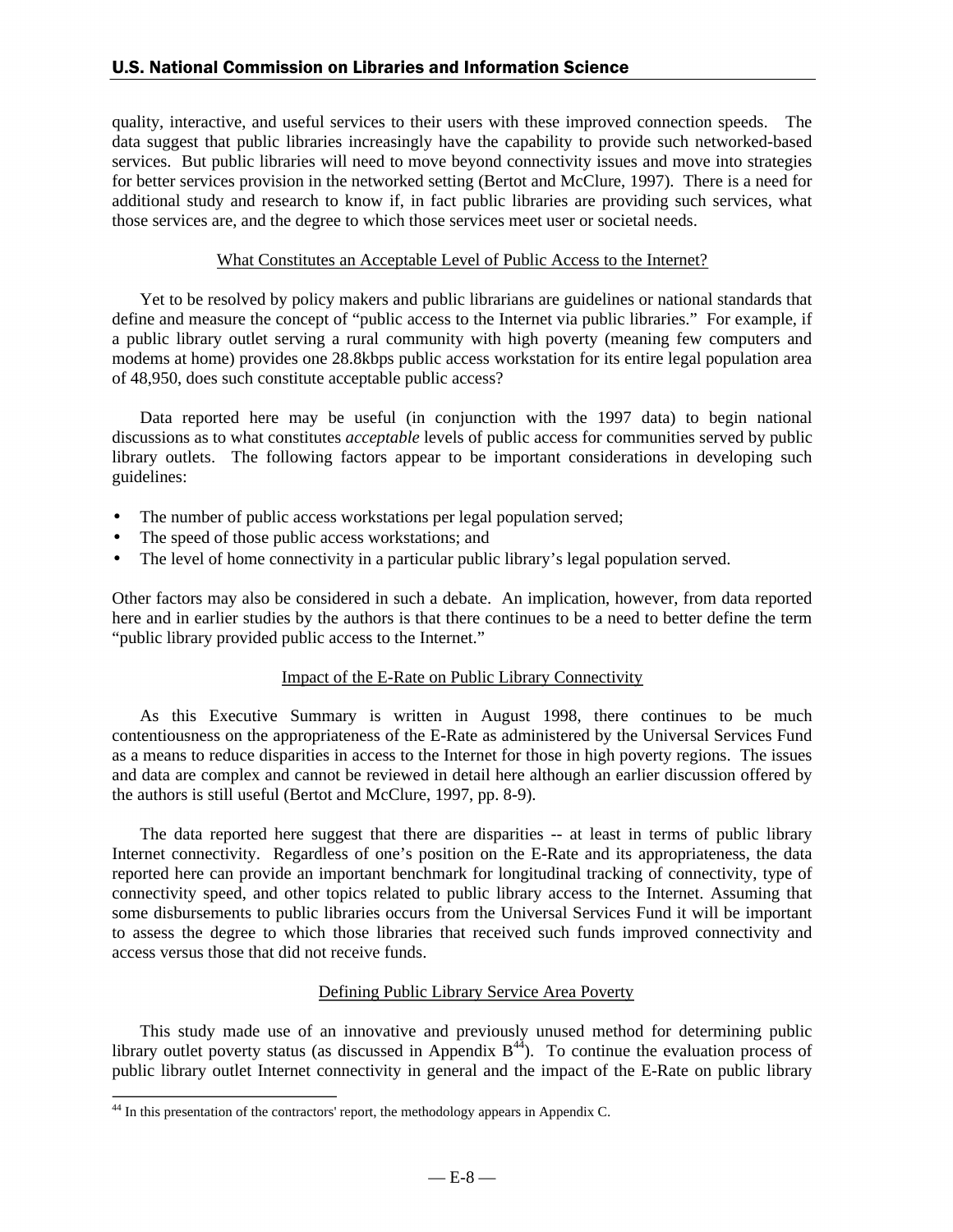outlet connectivity in particular, there needs to be continued discussion and acceptance of an appropriate methodology to characterize public library outlet poverty status. Agreement by policy makers, researchers, and public librarians will enable the longitudinal collection of Internet-related data from public library outlets.

## Linking Data to Policy Debates and Strategic Planning

The national studies of public libraries and the Internet completed in 1994, 1996, 1997, and 1998 provide a wealth of information that can inform national policy making and strategic planning for improved public library connectivity and networked-based services. Data from these studies as well as a number of other studies are important to consider as policy makers and the public library community consider the future role of public libraries in the National and Global Information Infrastructures (NII and GII).

Evidence continues to mount that there are a number of disparities in access and levels of connectivity among different segments of the population depending on their geographic location and the poverty level of the community in which they live. Recent data reported by the National Telecommunications and Information Administration concluded (1998, p. 2):

The gap between the information "haves" and "have nots" widened in the last three years. Blacks and Hispanic Americans lag even further behind white Americans in computer ownership and online access despite significant growth in computer ownership and overall computer usage in America.

Disparities in access also exist in terms of ethnicity and level of household income (Benton Foundation, 1998). Given such data, the role of the public library as a "safety net" for all people to have access to networked information resources and services continues to be important -- particularly in light of the relatively low levels at which households in general have the required computer and online access (26.3%, NTIA, 1998).

As the nation approaches the new millennium and works to implement the Universal Service goals outlined in the *Telecommunications Act of 1996*, there is a need for a comprehensive review of data sources and policy issues related to public access to the Internet. This review should lead to a national debate to develop goals and strategies for how best to:

- Provide equitable access to the Internet and networked information services;
- Determine the role of the federal and state governments in implementing such goals; and
- Determine the degree to which public libraries should be part of the overall strategy.

Clearly, a strategic plan for accomplishing such goals will need the input from a number of stakeholder groups. But such discussions and strategic planning should begin soon if (1) disparities in access to and use of networked information resources and services are to be reduced in the near term, and (2) policy makers and librarians are to determine how public libraries can best contribute to providing equitable access for all members of the country.

### **Acknowledgments**

As with previous national public library Internet studies conducted by these authors, there are numerous individuals who participated in the effort. First and foremost we thank those public